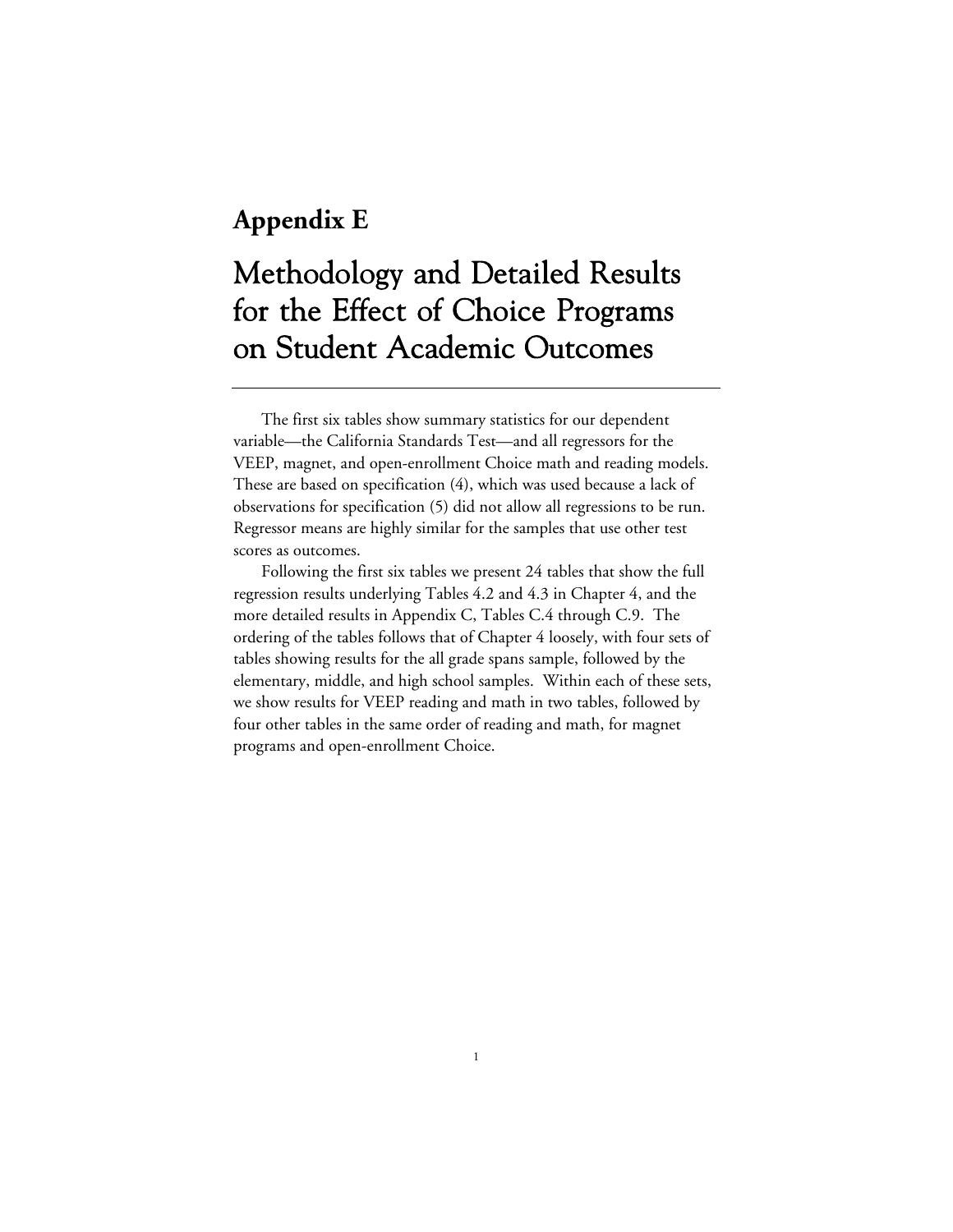# **Summary Statistics for VEEP CST Reading Based on Specification 4**

|                                   | Elementary |       | Middle   |       | High     |       |
|-----------------------------------|------------|-------|----------|-------|----------|-------|
|                                   | School     |       | School   |       | School   |       |
|                                   |            | Std.  |          | Std.  |          | Std.  |
| Variable                          | Mean       | Dev.  | Mean     | Dev.  | Mean     | Dev.  |
| Standardized CST reading score    | $-0.058$   | 0.920 | $-0.349$ | 0.869 | $-0.346$ | 0.817 |
| Lottery winner                    | 0.556      | 0.503 | 0.712    | 0.453 | 0.386    | 0.488 |
| 2001 CST score                    | $-0.059$   | 0.985 | $-0.314$ | 0.880 | $-0.280$ | 0.884 |
| Missing 2001 CST score            | 0.000      | 0.000 | 0.000    | 0.000 | 0.000    | 0.000 |
| Squared 2001 CST score            | 0.952      | 1.020 | 0.872    | 0.911 | 0.857    | 0.973 |
| Missing squared 2001 CST score    | 0.000      | 0.000 | 0.000    | 0.000 | 0.000    | 0.000 |
| English learner                   | 0.289      | 0.458 | 0.367    | 0.482 | 0.255    | 0.437 |
| Fluent English proficient         | 0.222      | 0.420 | 0.250    | 0.433 | 0.286    | 0.453 |
| Redesignated language-proficient  |            |       |          |       |          |       |
| that year                         | 0.000      | 0.000 | 0.000    | 0.000 | 0.000    | 0.000 |
| Parental education level, high    |            |       |          |       |          |       |
| school                            | 0.222      | 0.420 | 0.156    | 0.363 | 0.145    | 0.353 |
| Parental education level, some    |            |       |          |       |          |       |
| college                           | 0.133      | 0.344 | 0.129    | 0.335 | 0.141    | 0.349 |
| Parental education level, college | 0.133      | 0.344 | 0.078    | 0.268 | 0.124    | 0.330 |
| Parental education level,         |            |       |          |       |          |       |
| graduate school                   | 0.000      | 0.000 | 0.017    | 0.131 | 0.010    | 0.101 |
| Black student                     | 0.111      | 0.318 | 0.126    | 0.331 | 0.152    | 0.359 |
| Hispanic student                  | 0.689      | 0.468 | 0.671    | 0.470 | 0.486    | 0.501 |
| Asian student                     | 0.156      | 0.367 | 0.091    | 0.287 | 0.262    | 0.441 |
| Other race student                | 0.000      | 0.000 | 0.001    | 0.028 | 0.003    | 0.059 |
| Female student                    | 0.467      | 0.505 | 0.488    | 0.500 | 0.528    | 0.500 |
| Missing student race              | 0.022      | 0.149 | 0.061    | 0.240 | 0.062    | 0.242 |
| Missing EL status                 | 0.022      | 0.149 | 0.061    | 0.240 | 0.062    | 0.242 |
| Missing parental education level  | 0.022      | 0.149 | 0.061    | 0.240 | 0.062    | 0.242 |
| Missing school location           | 0.000      | 0.000 | 0.000    | 0.000 | 0.000    | 0.000 |
| English class size                | 10.594     | 5.058 | 9.868    | 5.648 | 8.925    | 4.794 |
| No class size, English            | 0.022      | 0.149 | 0.061    | 0.240 | 0.062    | 0.242 |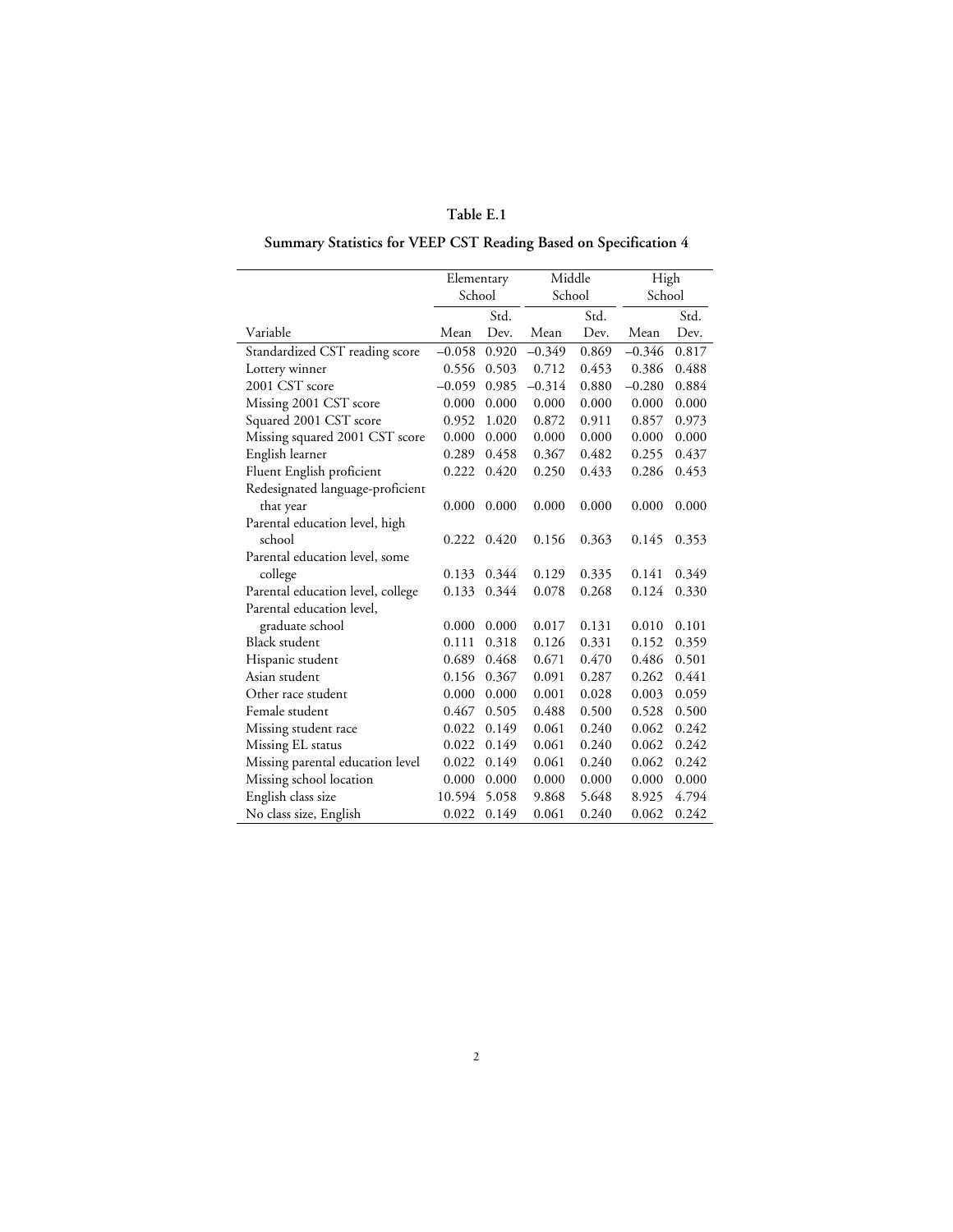# **Summary Statistics for VEEP CST Math Based on Specification 4**

|                                   | Elementary |       | Middle   |        | High     |        |
|-----------------------------------|------------|-------|----------|--------|----------|--------|
|                                   | School     |       |          | School |          | School |
|                                   |            | Std.  |          | Std.   |          | Std.   |
| Variable                          | Mean       | Dev.  | Mean     | Dev.   | Mean     | Dev.   |
| Standardized CST math score       | $-0.044$   | 0.840 | $-0.322$ | 0.818  | $-0.167$ | 0.813  |
| Lottery winner                    | 0.565      | 0.501 | 0.710    | 0.454  | 0.393    | 0.489  |
| 2001 CST score                    | 0.082      | 1.020 | $-0.250$ | 0.859  | $-0.104$ | 0.930  |
| Missing 2001 CST score            | 0.000      | 0.000 | 0.000    | 0.000  | 0.000    | 0.000  |
| Squared 2001 CST score            | 1.025      | 1.170 | 0.799    | 0.935  | 0.872    | 1.489  |
| Missing squared 2001 CST score    | 0.000      | 0.000 | 0.000    | 0.000  | 0.000    | 0.000  |
| English learner                   | 0.283      | 0.455 | 0.372    | 0.484  | 0.232    | 0.423  |
| Fluent English proficient         | 0.217      | 0.417 | 0.241    | 0.428  | 0.298    | 0.458  |
| Redesignated language-proficient  |            |       |          |        |          |        |
| that year                         | 0.000      | 0.000 | 0.000    | 0.000  | 0.000    | 0.000  |
| Parental education level, high    |            |       |          |        |          |        |
| school                            | 0.217      | 0.417 | 0.157    | 0.364  | 0.118    | 0.323  |
| Parental education level, some    |            |       |          |        |          |        |
| college                           | 0.130      | 0.341 | 0.121    | 0.327  | 0.154    | 0.362  |
| Parental education level, college | 0.130      | 0.341 | 0.083    | 0.276  | 0.132    | 0.339  |
| Parental education level,         |            |       |          |        |          |        |
| graduate school                   | 0.000      | 0.000 | 0.018    | 0.133  | 0.011    | 0.105  |
| <b>Black student</b>              | 0.109      | 0.315 | 0.124    | 0.329  | 0.151    | 0.358  |
| Hispanic student                  | 0.674      | 0.474 | 0.676    | 0.468  | 0.471    | 0.500  |
| Asian student                     | 0.152      | 0.363 | 0.086    | 0.280  | 0.276    | 0.448  |
| Other race student                | 0.000      | 0.000 | 0.001    | 0.038  | 0.004    | 0.061  |
| Female student                    | 0.457      | 0.504 | 0.480    | 0.500  | 0.526    | 0.500  |
| Missing student race              | 0.043      | 0.206 | 0.064    | 0.245  | 0.070    | 0.255  |
| Missing EL status                 | 0.043      | 0.206 | 0.064    | 0.245  | 0.070    | 0.255  |
| Missing parental education level  | 0.043      | 0.206 | 0.064    | 0.245  | 0.070    | 0.255  |
| Missing school location           | 0.000      | 0.000 | 0.000    | 0.000  | 0.000    | 0.000  |
| English class size                | 11.288     | 3.953 | 10.060   | 5.607  | 11.094   | 6.127  |
| No class size, English            | 0.043      | 0.206 | 0.064    | 0.245  | 0.070    | 0.255  |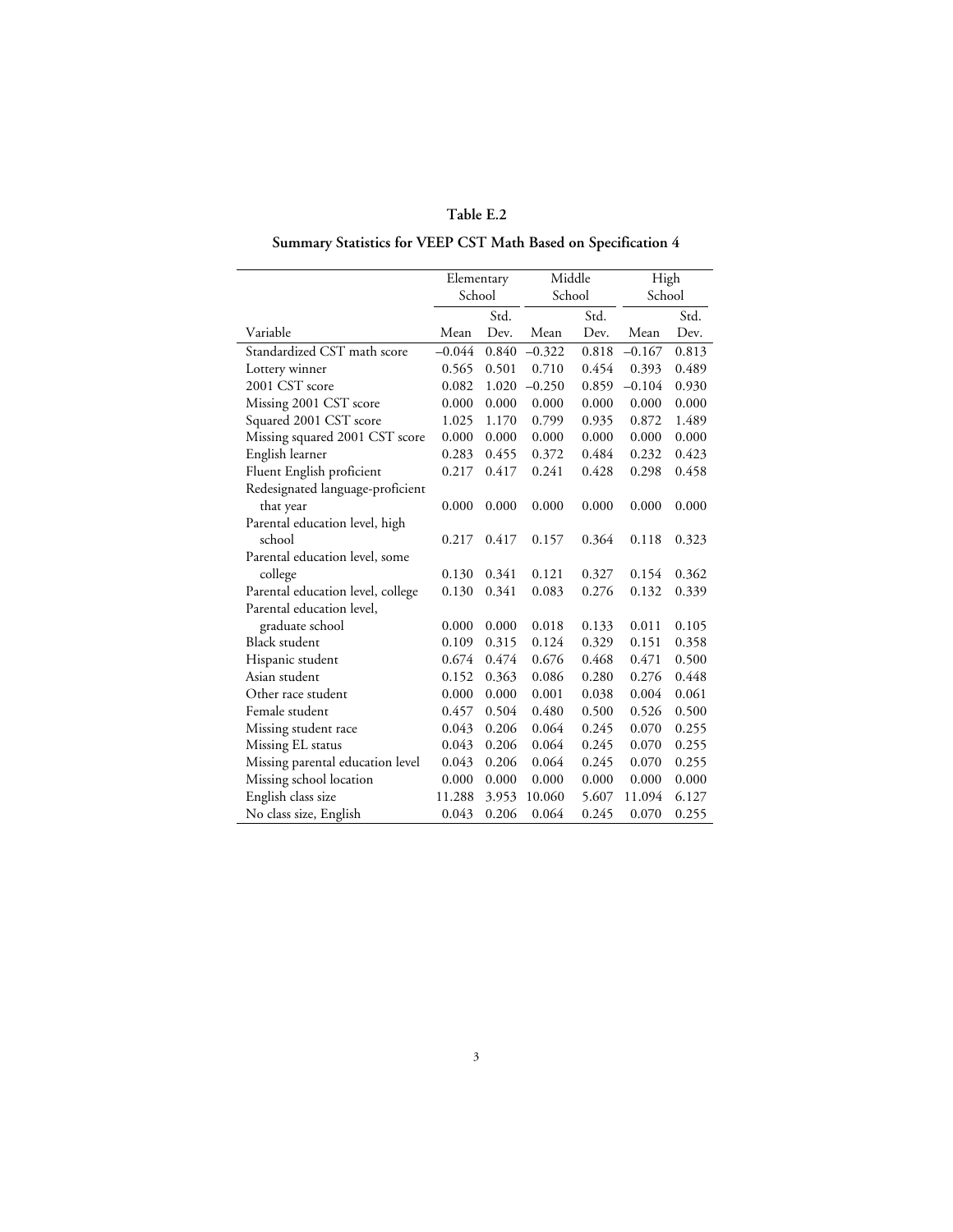# **Summary Statistics for Magnet CST Reading Based on Specification 4**

|                                   | Elementary |       | Middle |        | High  |        |
|-----------------------------------|------------|-------|--------|--------|-------|--------|
|                                   | School     |       |        | School |       | School |
|                                   |            | Std.  |        | Std.   |       | Std.   |
| Variable                          | Mean       | Dev.  | Mean   | Dev.   | Mean  | Dev.   |
| Standardized CST reading score    | 0.238      | 0.934 | 0.161  | 0.936  | 0.060 | 0.871  |
| Lottery winner                    | 0.476      | 0.500 | 0.413  | 0.493  | 0.279 | 0.449  |
| 2001 CST score                    | 0.271      | 0.907 | 0.248  | 0.909  | 0.090 | 0.892  |
| Missing 2001 CST score            | 0.000      | 0.000 | 0.000  | 0.000  | 0.000 | 0.000  |
| Squared 2001 CST score            | 0.895      | 0.851 | 0.888  | 0.953  | 0.804 | 0.889  |
| Missing squared 2001 CST score    | 0.000      | 0.000 | 0.000  | 0.000  | 0.000 | 0.000  |
| English learner                   | 0.139      | 0.347 | 0.088  | 0.283  | 0.098 | 0.297  |
| Fluent English proficient         | 0.043      | 0.203 | 0.128  | 0.334  | 0.164 | 0.370  |
| Redesignated language-proficient  |            |       |        |        |       |        |
| that year                         | 0.000      | 0.000 | 0.000  | 0.000  | 0.000 | 0.000  |
| Parental education level, high    |            |       |        |        |       |        |
| school                            | 0.142      | 0.349 | 0.123  | 0.329  | 0.118 | 0.323  |
| Parental education level, some    |            |       |        |        |       |        |
| college                           | 0.232      | 0.422 | 0.194  | 0.396  | 0.190 | 0.393  |
| Parental education level, college | 0.155      | 0.362 | 0.212  | 0.409  | 0.224 | 0.417  |
| Parental education level,         |            |       |        |        |       |        |
| graduate school                   | 0.092      | 0.290 | 0.064  | 0.244  | 0.050 | 0.218  |
| <b>Black student</b>              | 0.337      | 0.473 | 0.226  | 0.419  | 0.250 | 0.433  |
| Hispanic student                  | 0.339      | 0.474 | 0.281  | 0.450  | 0.326 | 0.469  |
| Asian student                     | 0.086      | 0.280 | 0.202  | 0.402  | 0.184 | 0.387  |
| Other race student                | 0.017      | 0.130 | 0.006  | 0.076  | 0.010 | 0.098  |
| Female student                    | 0.461      | 0.499 | 0.465  | 0.499  | 0.491 | 0.500  |
| Missing student race              | 0.045      | 0.208 | 0.126  | 0.332  | 0.113 | 0.317  |
| Missing EL status                 | 0.045      | 0.208 | 0.126  | 0.332  | 0.113 | 0.317  |
| Missing parental education level  | 0.045      | 0.208 | 0.126  | 0.332  | 0.113 | 0.317  |
| Missing school location           | 0.004      | 0.065 | 0.000  | 0.000  | 0.000 | 0.000  |
| English class size                | 11.312     | 3.961 | 10.308 | 6.187  | 9.100 | 5.191  |
| No class size, English            | 0.045      | 0.208 | 0.126  | 0.332  | 0.113 | 0.317  |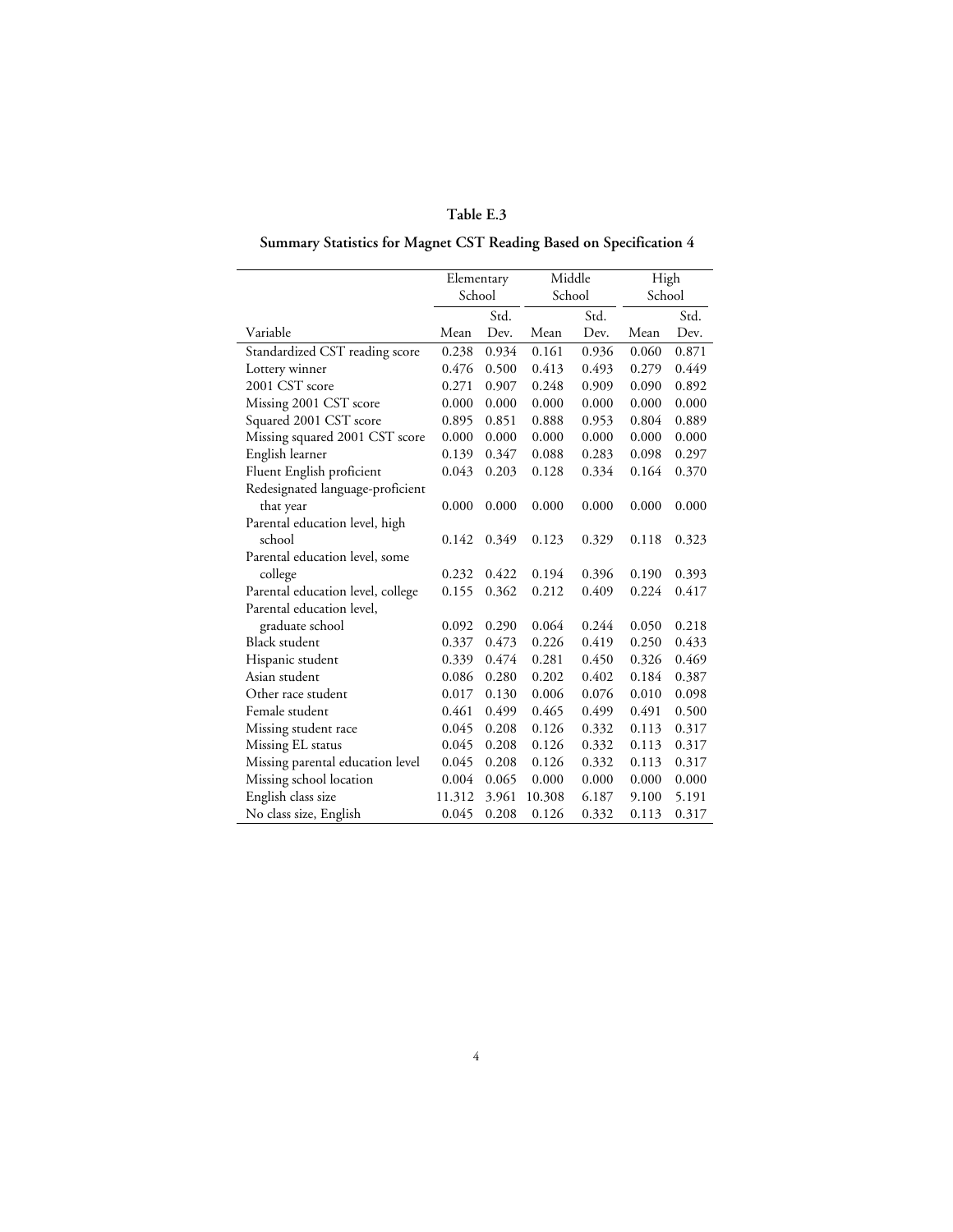# **Summary Statistics for Magnet CST Math Based on Specification 4**

| School<br>School<br>School<br>Std.<br>Std.<br>Std.<br>Variable<br>Mean<br>Dev.<br>Mean<br>Dev.<br>Mean<br>Dev.<br>Standardized CST math score<br>$-0.024$<br>0.071<br>1.067<br>0.015<br>0.883<br>0.853<br>0.493<br>0.476<br>0.500<br>0.416<br>0.290<br>0.454<br>Lottery winner<br>2001 CST score<br>$-0.012$<br>0.880<br>0.157<br>0.931<br>0.111<br>0.930 |
|-----------------------------------------------------------------------------------------------------------------------------------------------------------------------------------------------------------------------------------------------------------------------------------------------------------------------------------------------------------|
|                                                                                                                                                                                                                                                                                                                                                           |
|                                                                                                                                                                                                                                                                                                                                                           |
|                                                                                                                                                                                                                                                                                                                                                           |
|                                                                                                                                                                                                                                                                                                                                                           |
|                                                                                                                                                                                                                                                                                                                                                           |
|                                                                                                                                                                                                                                                                                                                                                           |
| Missing 2001 CST score<br>0.000<br>0.000<br>0.000<br>0.000<br>0.000<br>0.000                                                                                                                                                                                                                                                                              |
| Squared 2001 CST score<br>1.042<br>0.890<br>1.074<br>0.876<br>0.774<br>1.237                                                                                                                                                                                                                                                                              |
| Missing squared 2001 CST score<br>0.000<br>0.000<br>0.000<br>0.000<br>0.000<br>0.000                                                                                                                                                                                                                                                                      |
| English learner<br>0.089<br>0.151<br>0.358<br>0.087<br>0.282<br>0.285                                                                                                                                                                                                                                                                                     |
| Fluent English proficient<br>0.041<br>0.199<br>0.126<br>0.332<br>0.169<br>0.375                                                                                                                                                                                                                                                                           |
| Redesignated language-proficient                                                                                                                                                                                                                                                                                                                          |
| 0.000<br>0.000<br>0.000<br>0.000<br>0.000<br>0.000<br>that year                                                                                                                                                                                                                                                                                           |
| Parental education level, high                                                                                                                                                                                                                                                                                                                            |
| school<br>0.141<br>0.348<br>0.129<br>0.335<br>0.115<br>0.319                                                                                                                                                                                                                                                                                              |
| Parental education level, some                                                                                                                                                                                                                                                                                                                            |
| college<br>0.217<br>0.413<br>0.394<br>0.189<br>0.192<br>0.392                                                                                                                                                                                                                                                                                             |
| 0.404<br>0.424<br>Parental education level, college<br>0.147<br>0.354<br>0.206<br>0.235                                                                                                                                                                                                                                                                   |
| Parental education level,                                                                                                                                                                                                                                                                                                                                 |
| graduate school<br>0.088<br>0.284<br>0.059<br>0.235<br>0.050<br>0.217                                                                                                                                                                                                                                                                                     |
| <b>Black student</b><br>0.425<br>0.249<br>0.339<br>0.474<br>0.236<br>0.432                                                                                                                                                                                                                                                                                |
| 0.474<br>0.448<br>0.471<br>Hispanic student<br>0.341<br>0.278<br>0.332                                                                                                                                                                                                                                                                                    |
| Asian student<br>0.094<br>0.292<br>0.196<br>0.397<br>0.186<br>0.390                                                                                                                                                                                                                                                                                       |
| 0.132<br>0.011<br>0.105<br>Other race student<br>0.018<br>0.005<br>0.074                                                                                                                                                                                                                                                                                  |
| Female student<br>0.477<br>0.463<br>0.499<br>0.500<br>0.505<br>0.500                                                                                                                                                                                                                                                                                      |
| Missing student race<br>0.051<br>0.220<br>0.132<br>0.338<br>0.098<br>0.298                                                                                                                                                                                                                                                                                |
| Missing EL status<br>0.220<br>0.338<br>0.098<br>0.298<br>0.051<br>0.132                                                                                                                                                                                                                                                                                   |
| Missing parental education level<br>0.220<br>0.338<br>0.298<br>0.051<br>0.132<br>0.098                                                                                                                                                                                                                                                                    |
| Missing school location<br>0.062<br>0.004<br>0.000<br>0.000<br>0.000<br>0.000                                                                                                                                                                                                                                                                             |
| English class size<br>4.018<br>10.297<br>10.898<br>11.139<br>5.733<br>5.953                                                                                                                                                                                                                                                                               |
| No class size, English<br>0.220<br>0.051<br>0.132<br>0.338<br>0.098<br>0.298                                                                                                                                                                                                                                                                              |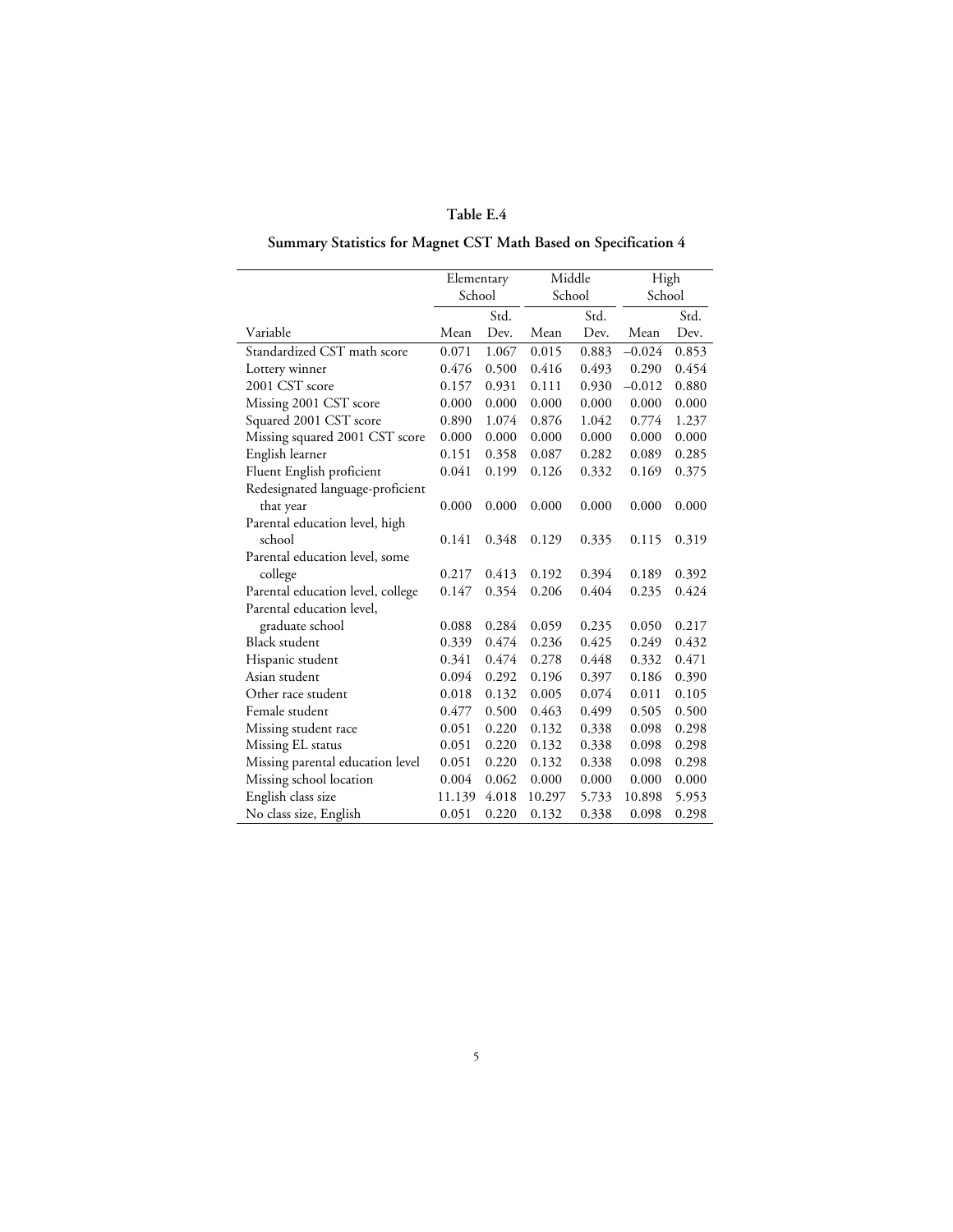# **Summary Statistics for Choice CST Reading Based on Specification 4**

|                                   |        | Elementary |        | Middle |       | High   |
|-----------------------------------|--------|------------|--------|--------|-------|--------|
|                                   |        | School     |        | School |       | School |
|                                   |        | Std.       |        | Std.   |       | Std.   |
| Variable                          | Mean   | Dev.       | Mean   | Dev.   | Mean  | Dev.   |
| Standardized CST reading score    | 0.664  | 0.881      | 0.592  | 0.884  | 0.324 | 0.874  |
| Lottery winner                    | 0.334  | 0.473      | 0.545  | 0.498  | 0.354 | 0.479  |
| 2001 CST score                    | 0.615  | 0.834      | 0.622  | 0.837  | 0.373 | 0.857  |
| Missing 2001 CST score            | 0.000  | 0.000      | 0.000  | 0.000  | 0.000 | 0.000  |
| Squared 2001 CST score            | 1.072  | 0.957      | 1.086  | 1.035  | 0.873 | 0.898  |
| Missing squared 2001 CST score    | 0.000  | 0.000      | 0.000  | 0.000  | 0.000 | 0.000  |
| English learner                   | 0.066  | 0.248      | 0.050  | 0.219  | 0.073 | 0.260  |
| Fluent English proficient         | 0.028  | 0.166      | 0.086  | 0.281  | 0.170 | 0.376  |
| Redesignated language-proficient  |        |            |        |        |       |        |
| that year                         | 0.000  | 0.000      | 0.000  | 0.000  | 0.000 | 0.000  |
| Parental education level, high    |        |            |        |        |       |        |
| school                            | 0.084  | 0.278      | 0.114  | 0.317  | 0.105 | 0.307  |
| Parental education level, some    |        |            |        |        |       |        |
| college                           | 0.184  | 0.388      | 0.215  | 0.411  | 0.221 | 0.415  |
| Parental education level, college | 0.206  | 0.405      | 0.225  | 0.418  | 0.231 | 0.422  |
| Parental education level,         |        |            |        |        |       |        |
| graduate school                   | 0.197  | 0.398      | 0.152  | 0.360  | 0.083 | 0.276  |
| <b>Black student</b>              | 0.116  | 0.320      | 0.102  | 0.303  | 0.132 | 0.339  |
| Hispanic student                  | 0.250  | 0.434      | 0.218  | 0.413  | 0.284 | 0.451  |
| Asian student                     | 0.119  | 0.324      | 0.159  | 0.366  | 0.218 | 0.413  |
| Other race student                | 0.025  | 0.156      | 0.009  | 0.095  | 0.010 | 0.101  |
| Female student                    | 0.484  | 0.501      | 0.479  | 0.500  | 0.551 | 0.498  |
| Missing student race              | 0.022  | 0.147      | 0.061  | 0.239  | 0.080 | 0.271  |
| Missing EL status                 | 0.022  | 0.147      | 0.061  | 0.239  | 0.080 | 0.271  |
| Missing parental education level  | 0.022  | 0.147      | 0.061  | 0.239  | 0.080 | 0.271  |
| Missing school location           | 0.000  | 0.000      | 0.000  | 0.000  | 0.000 | 0.000  |
| English class size                | 11.316 | 3.601      | 12.377 | 5.145  | 8.721 | 4.200  |
| No class size, English            | 0.022  | 0.147      | 0.061  | 0.239  | 0.080 | 0.271  |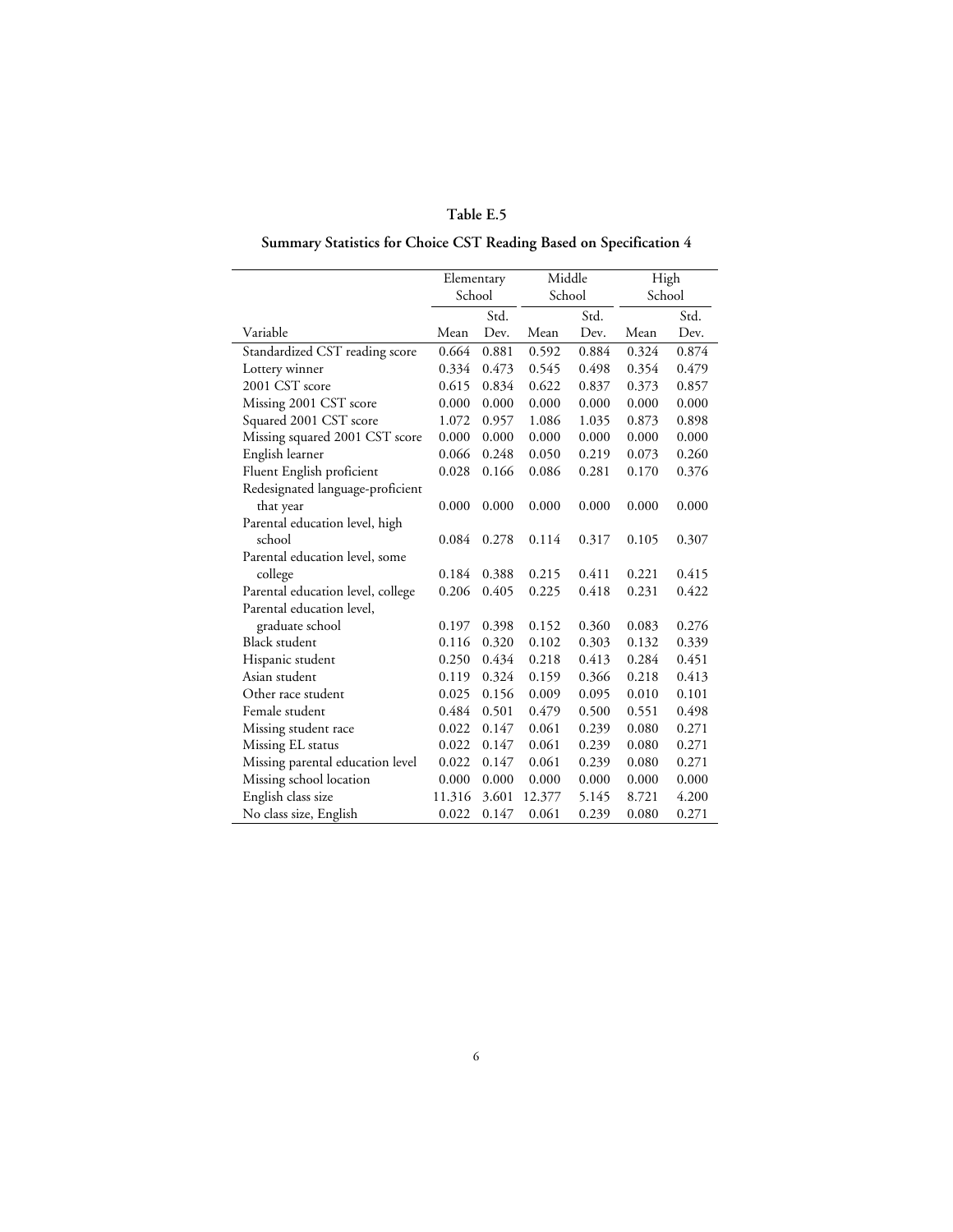# **Summary Statistics for Choice CST Math Based on Specification 4**

|                                   | Elementary |       | Middle |        | High   |        |
|-----------------------------------|------------|-------|--------|--------|--------|--------|
|                                   | School     |       |        | School |        | School |
|                                   |            | Std.  |        | Std.   |        | Std.   |
| Variable                          | Mean       | Dev.  | Mean   | Dev.   | Mean   | Dev.   |
| Standardized CST math score       | 0.574      | 1.037 | 0.461  | 0.955  | 0.193  | 1.013  |
| Lottery winner                    | 0.331      | 0.471 | 0.539  | 0.499  | 0.355  | 0.479  |
| 2001 CST score                    | 0.527      | 0.872 | 0.594  | 0.950  | 0.221  | 1.027  |
| Missing 2001 CST score            | 0.000      | 0.000 | 0.000  | 0.000  | 0.000  | 0.000  |
| Squared 2001 CST score            | 1.036      | 0.963 | 1.254  | 1.494  | 1.101  | 1.621  |
| Missing squared 2001 CST score    | 0.000      | 0.000 | 0.000  | 0.000  | 0.000  | 0.000  |
| English learner                   | 0.081      | 0.273 | 0.051  | 0.219  | 0.075  | 0.263  |
| Fluent English proficient         | 0.027      | 0.162 | 0.085  | 0.278  | 0.170  | 0.376  |
| Redesignated language-proficient  |            |       |        |        |        |        |
| that year                         | 0.000      | 0.000 | 0.000  | 0.000  | 0.000  | 0.000  |
| Parental education level, high    |            |       |        |        |        |        |
| school                            | 0.090      | 0.286 | 0.112  | 0.316  | 0.106  | 0.308  |
| Parental education level, some    |            |       |        |        |        |        |
| college                           | 0.176      | 0.381 | 0.212  | 0.409  | 0.217  | 0.412  |
| Parental education level, college | 0.197      | 0.398 | 0.227  | 0.419  | 0.245  | 0.430  |
| Parental education level,         |            |       |        |        |        |        |
| graduate school                   | 0.185      | 0.389 | 0.152  | 0.359  | 0.081  | 0.273  |
| <b>Black student</b>              | 0.131      | 0.338 | 0.107  | 0.310  | 0.136  | 0.343  |
| Hispanic student                  | 0.263      | 0.441 | 0.218  | 0.413  | 0.283  | 0.451  |
| Asian student                     | 0.119      | 0.325 | 0.155  | 0.362  | 0.221  | 0.415  |
| Other race student                | 0.027      | 0.162 | 0.009  | 0.094  | 0.011  | 0.104  |
| Female student                    | 0.493      | 0.501 | 0.475  | 0.500  | 0.542  | 0.499  |
| Missing student race              | 0.018      | 0.133 | 0.064  | 0.246  | 0.073  | 0.261  |
| Missing EL status                 | 0.018      | 0.133 | 0.064  | 0.246  | 0.073  | 0.261  |
| Missing parental education level  | 0.018      | 0.133 | 0.064  | 0.246  | 0.073  | 0.261  |
| Missing school location           | 0.000      | 0.000 | 0.000  | 0.000  | 0.000  | 0.000  |
| English class size                | 11.273     | 3.535 | 11.942 | 5.134  | 10.542 | 5.394  |
| No class size, English            | 0.018      | 0.133 | 0.064  | 0.246  | 0.073  | 0.261  |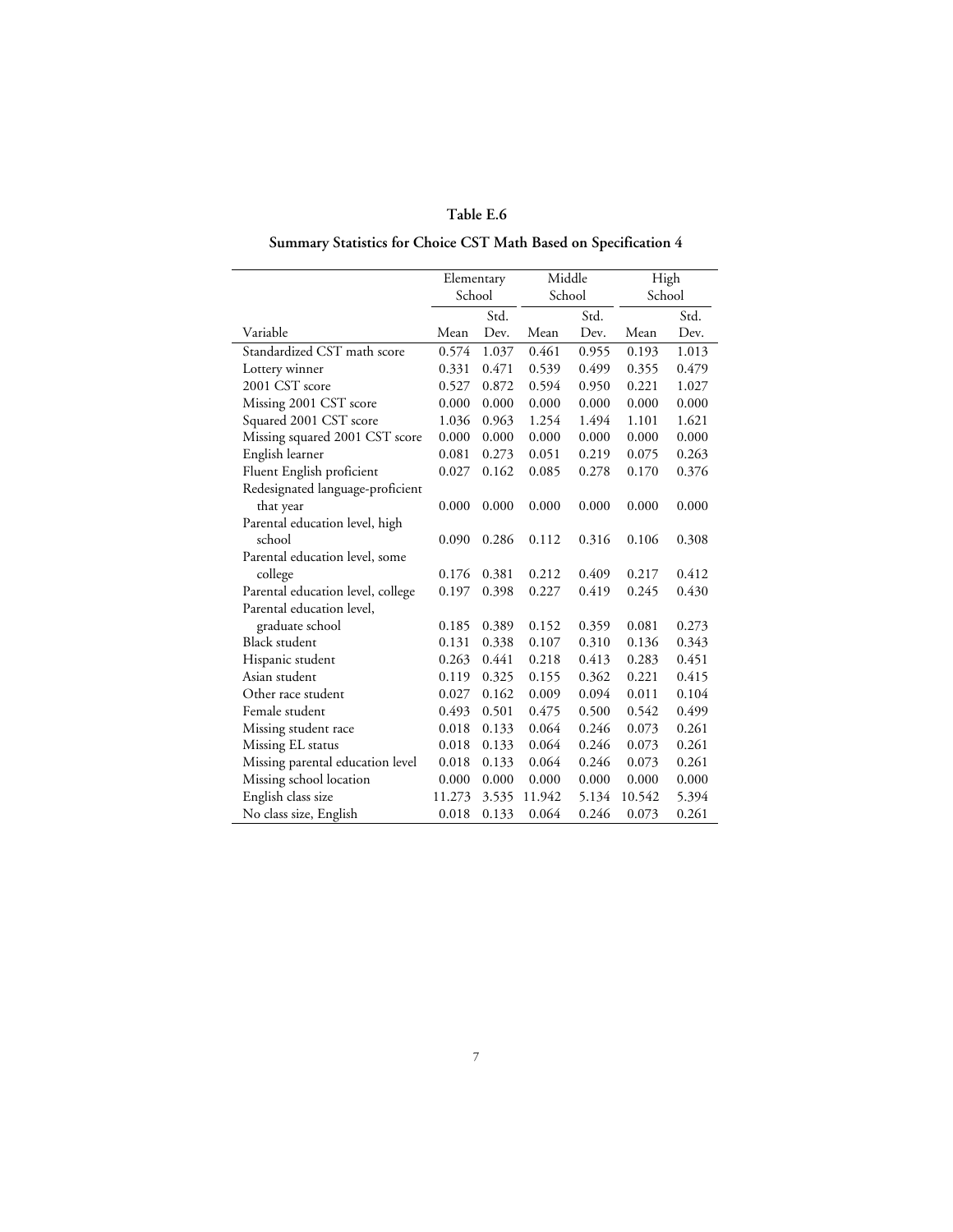#### **Regression Results for VEEP, All Grade Spans Combined, for Various Measures of Reading Achievement**

|                        | Specification |               |               |               |               |  |  |
|------------------------|---------------|---------------|---------------|---------------|---------------|--|--|
|                        | (1)           | (2)           | (3)           | (4)           | (5)           |  |  |
|                        |               | 2002          |               |               |               |  |  |
|                        |               | <b>CST</b>    |               |               |               |  |  |
| Lottery winner         | $-0.1227$     | $-0.0994$     | $-0.0979$     | $-0.1002$     | $-0.0933$     |  |  |
|                        | $(0.0576)^*$  | $(0.0343)$ ** | $(0.0341)$ ** | $(0.0338)$ ** | $(0.0346)$ ** |  |  |
| No. of observations    | 1,772         | 1,657         | 1,657         | 1,657         | 1,657         |  |  |
| No. of schools         | 101           | 90            | 90            | 90            | 90            |  |  |
| No. of lottery winners | 1,137         | 1,078         | 1,078         | 1,078         | 1,078         |  |  |
| (as % of observations) | 64.2          | 65.1          | 65.1          | 65.1          | 65.1          |  |  |
| No. of lottery winners |               |               |               |               |               |  |  |
| who switch             | 725           | 696           | 696           | 696           | 696           |  |  |
| (as % of observations) | 40.9          | 42.0          | 42.0          | 42.0          | 42.0          |  |  |
|                        |               | Stanford 9    |               |               |               |  |  |
| Lottery winner         | $-0.1420$     | $-0.0872$     | $-0.0870$     | $-0.0865$     | $-0.0903$     |  |  |
|                        | $(0.0584)^*$  | $(0.0339)*$   | $(0.0339)^*$  | $(0.0336)^*$  | $(0.0333)$ ** |  |  |
| No. of observations    | 1,840         | 1,739         | 1,739         | 1,739         | 1,739         |  |  |
| No. of schools         | 101           | 91            | 91            | 91            | 91            |  |  |
| No. of lottery winners | 1,182         | 1,128         | 1,128         | 1,128         | 1,128         |  |  |
| (as % of observations) | 64.2          | 64.9          | 64.9          | 64.9          | 64.9          |  |  |
| No. of lottery winners |               |               |               |               |               |  |  |
| who switch             | 754           | 726           | 726           | 726           | 726           |  |  |
| (as % of observations) | 41.0          | 41.7          | 41.7          | 41.7          | 41.7          |  |  |
|                        |               | <b>SDRT</b>   |               |               |               |  |  |
| Lottery winner         | $-0.0542$     | $-0.0839$     | $-0.0804$     | $-0.0860$     | $-0.0476$     |  |  |
|                        | (0.0621)      | $(0.0355)^*$  | $(0.0355)^*$  | $(0.0353)^*$  | (0.0362)      |  |  |
| No. of observations    | 1,642         | 1,455         | 1,455         | 1,455         | 1,455         |  |  |
| No. of schools         | 78            | 66            | 66            | 66            | 66            |  |  |
| No. of lottery winners | 1,085         | 996           | 996           | 996           | 996           |  |  |
| (as % of observations) | 66.1          | 68.5          | 68.5          | 68.5          | 68.5          |  |  |
| No. of lottery winners |               |               |               |               |               |  |  |
| who switch             | 714           | 662           | 662           | 662           | 662           |  |  |
| (as % of observations) | 43.5          | 45.5          | 45.5          | 45.5          | 45.5          |  |  |
|                        |               | 2003          |               |               |               |  |  |
|                        |               | <b>CST</b>    |               |               |               |  |  |
| Lottery winner         | $-0.0987$     | $-0.0575$     | $-0.0624$     | $-0.0649$     | $-0.0821$     |  |  |
|                        | (0.0638)      | (0.0431)      | (0.0430)      | (0.0405)      | $(0.0403)^*$  |  |  |
| No. of observations    | 1,622         | 1,517         | 1,517         | 1,445         | 1,445         |  |  |
| No. of schools         | 94            | 86            | 86            | 81            | 81            |  |  |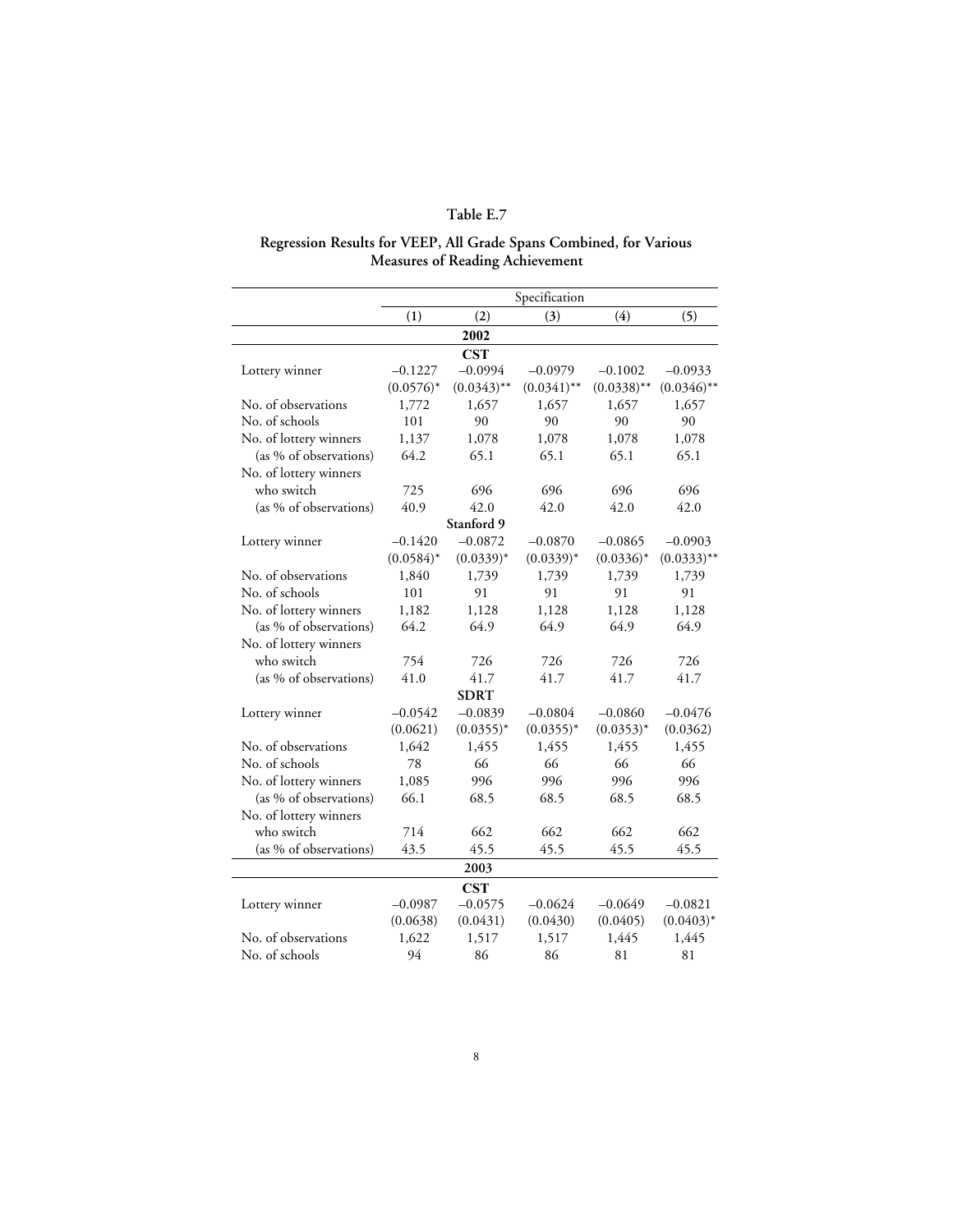**Table E.7 (continued)**

|                        |           |             | Specification |           |              |
|------------------------|-----------|-------------|---------------|-----------|--------------|
|                        | (1)       | (2)         | (3)           | (4)       | (5)          |
| No. of lottery winners | 1,049     | 995         | 995           | 953       | 953          |
| (as % of observations) | 64.7      | 65.6        | 65.6          | 66.0      | 66.0         |
| No. of lottery winners |           |             |               |           |              |
| who switch             | 683       | 655         | 655           | 642       | 642          |
| (as % of observations) | 42.1      | 43.2        | 43.2          | 44.4      | 44.4         |
|                        |           | CAT/6       |               |           |              |
| Lottery winner         | $-0.1022$ | $-0.0595$   | $-0.0600$     | $-0.0842$ | $-0.0862$    |
|                        | (0.0625)  | (0.0419)    | (0.0419)      | (0.0442)  | (0.0445)     |
| No. of observations    | 1,616     | 1,527       | 1,527         | 1,454     | 1,454        |
| No. of schools         | 96        | 88          | 88            | 83        | 83           |
| No. of lottery winners | 1,049     | 1,000       | 1,000         | 958       | 958          |
| (as % of observations) | 64.9      | 65.5        | 65.5          | 65.9      | 65.9         |
| No. of lottery winners |           |             |               |           |              |
| who switch             | 682       | 657         | 657           | 644       | 644          |
| (as % of observations) | 42.2      | 43.0        | 43.0          | 44.3      | 44.3         |
|                        |           | <b>SDRT</b> |               |           |              |
| Lottery winner         | $-0.0887$ | $-0.0490$   | $-0.0424$     | $-0.0559$ | $-0.0866$    |
|                        | (0.0678)  | (0.0427)    | (0.0421)      | (0.0383)  | $(0.0381)^*$ |
| No. of observations    | 1,419     | 1,241       | 1,241         | 1,224     | 1,224        |
| No. of schools         | 83        | 64          | 64            | 63        | 63           |
| No. of lottery winners | 951       | 851         | 851           | 842       | 842          |
| (as % of observations) | 67.0      | 68.6        | 68.6          | 68.8      | 68.8         |
| No. of lottery winners |           |             |               |           |              |
| who switch             | 653       | 593         | 593           | 591       | 591          |
| (as % of observations) | 46.0      | 47.8        | 47.8          | 48.3      | 48.3         |
|                        |           | 2004        |               |           |              |
|                        |           | <b>CST</b>  |               |           |              |
| Lottery winner         | $-0.0539$ | 0.0055      | 0.0003        | $-0.0086$ | $-0.0188$    |
|                        | (0.0604)  | (0.0446)    | (0.0416)      | (0.0420)  | (0.0418)     |
| No. of observations    | 1,475     | 1,368       | 1,368         | 1,318     | 1,318        |
| No. of schools         | 95        | 82          | 82            | 80        | 80           |
| No. of lottery winners | 974       | 911         | 911           | 875       | 875          |
| (as % of observations) | 66.0      | 66.6        | 66.6          | 66.4      | 66.4         |
| No. of lottery winners |           |             |               |           |              |
| who switch             | 636       | 604         | 604           | 592       | 592          |
| (as % of observations) | 43.1      | 44.2        | 44.2          | 44.9      | 44.9         |
|                        |           | CAT/6       |               |           |              |
| Lottery winner         | $-0.0622$ | $-0.0065$   | $-0.0064$     | $-0.0345$ | $-0.0580$    |
|                        | (0.0663)  | (0.0575)    | (0.0577)      | (0.0615)  | (0.0554)     |
| No. of observations    | 1,465     | 1,367       | 1,367         | 1,316     | 1,316        |
| No. of schools         | 95        | 84          | 84            | 82        | 82           |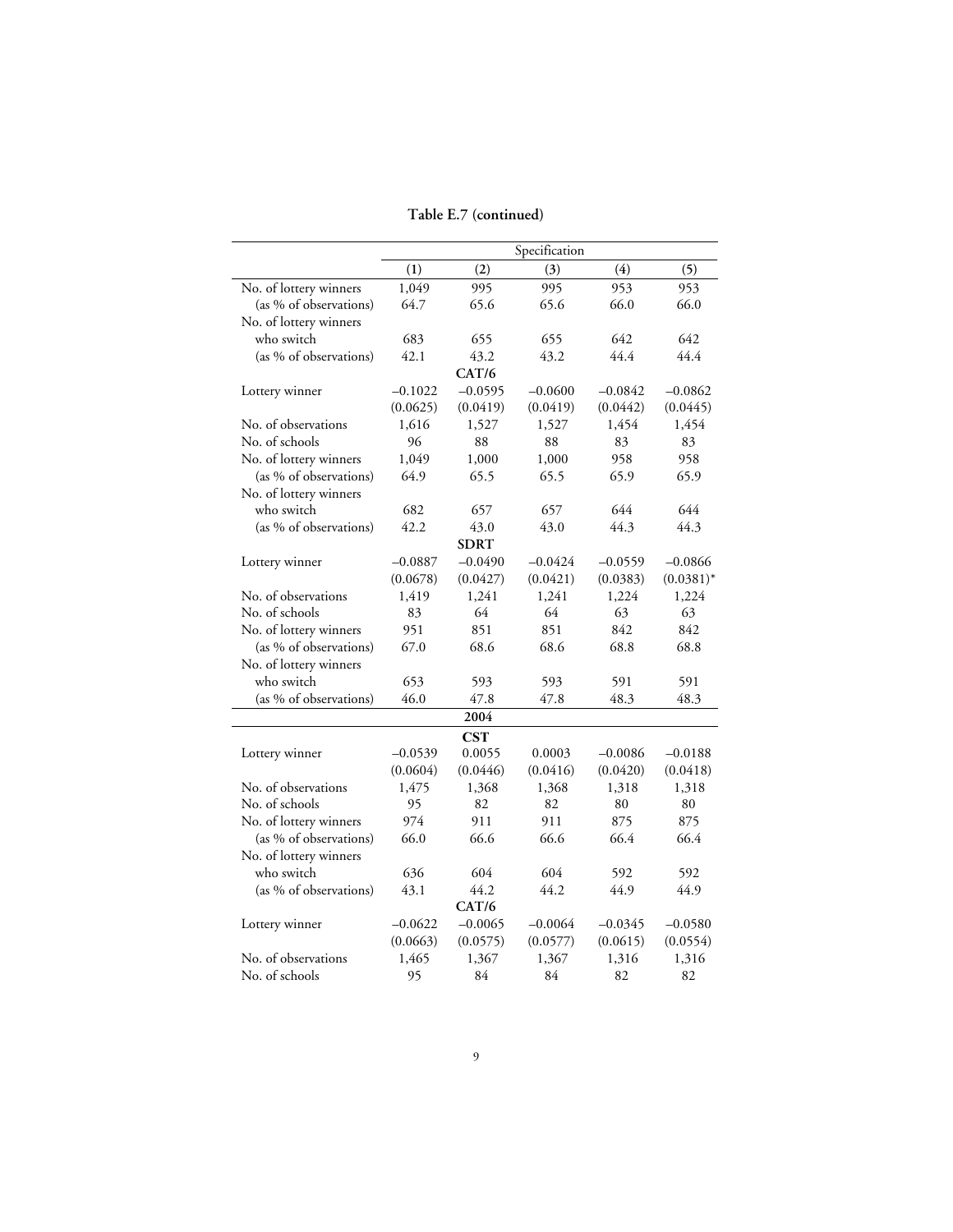**Table E.7 (continued)**

|                         | Specification |             |           |           |              |  |  |
|-------------------------|---------------|-------------|-----------|-----------|--------------|--|--|
|                         | (1)           | (2)         | (3)       | (4)       | (5)          |  |  |
| No. of lottery winners  | 968           | 909         | 909       | 873       | 873          |  |  |
| (as % of observations)  | 66.1          | 66.5        | 66.5      | 66.3      | 66.3         |  |  |
| No. of lottery winners  |               |             |           |           |              |  |  |
| who switch              | 632           | 602         | 602       | 590       | 590          |  |  |
| (as % of observations)  | 43.1          | 44.0        | 44.0      | 44.8      | 44.8         |  |  |
|                         |               | <b>SDRT</b> |           |           |              |  |  |
| Lottery winner          | $-0.1233$     | $-0.0898$   | $-0.0853$ | $-0.0959$ | $-0.1173$    |  |  |
|                         | (0.0795)      | (0.0597)    | (0.0591)  | (0.0514)  | $(0.0535)^*$ |  |  |
| No. of observations     | 1,029         | 898         | 898       | 896       | 896          |  |  |
| No. of schools          | 66            | 50          | 50        | 50        | 50           |  |  |
| No. of lottery winners  | 709           | 632         | 632       | 630       | 630          |  |  |
| (as % of observations)  | 68.9          | 70.4        | 70.4      | 70.3      | 70.3         |  |  |
| No. of lottery winners  |               |             |           |           |              |  |  |
| who switch              | 495           | 451         | 451       | 451       | 451          |  |  |
| (as % of observations)  | 48.1          | 50.2        | 50.2      | 50.3      | 50.3         |  |  |
|                         |               |             |           |           |              |  |  |
| Other Regressors        |               |             |           |           |              |  |  |
| Grade dummies           | Yes           | Yes         | Yes       | Yes       | Yes          |  |  |
| 2001 test score         |               | Yes         | Yes       | Yes       | Yes          |  |  |
| 2001 test score squared |               |             | Yes       | Yes       | Yes          |  |  |
| Personal controls       |               |             |           | Yes       | Yes          |  |  |
| Classroom controls      |               |             |           |           | Yes          |  |  |

\*Significant at the 5 percent level.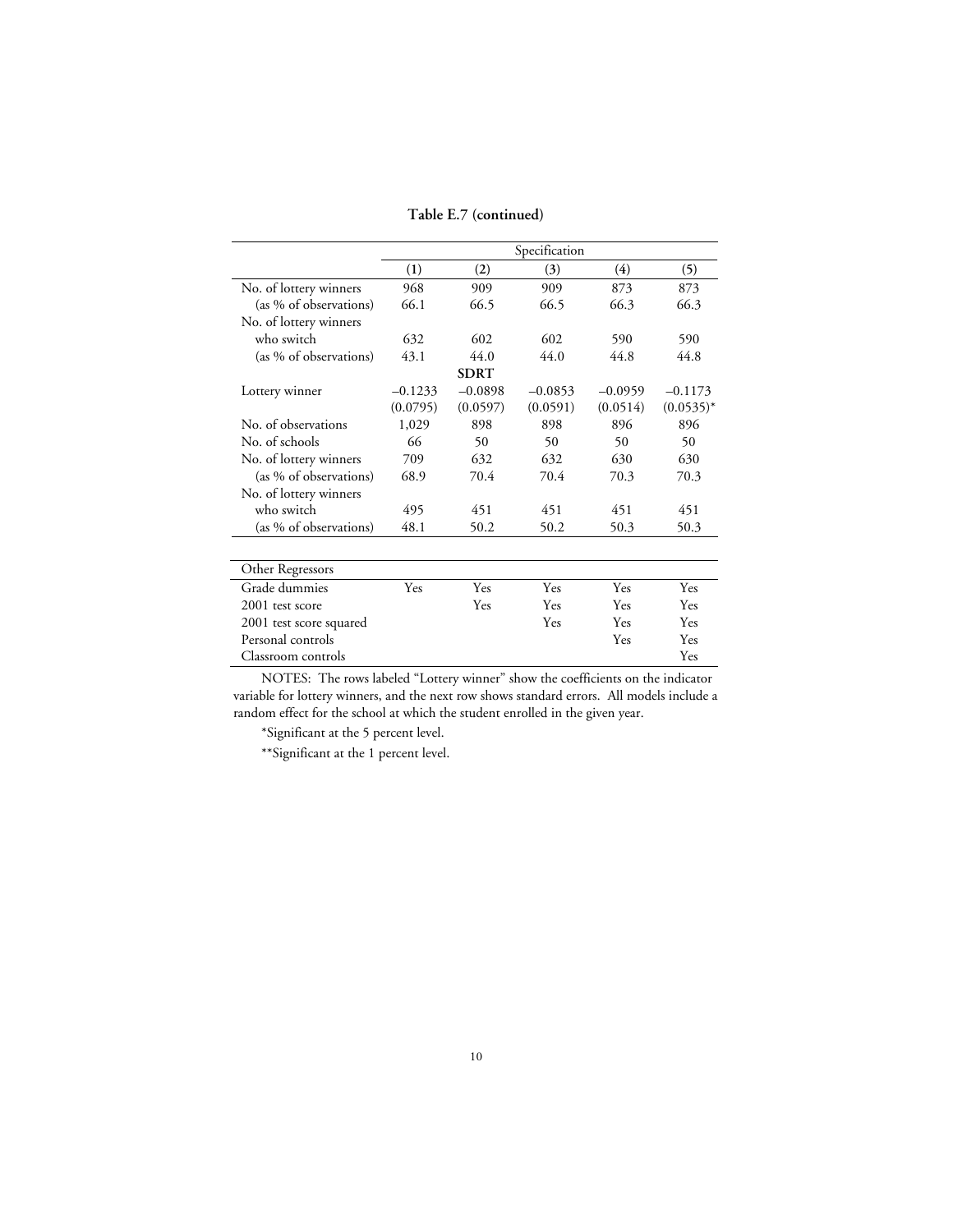#### **Regression Results for VEEP, All Grade Spans Combined, for Various Measures of Math Achievement**

|                        |           |            | Specification |           |           |
|------------------------|-----------|------------|---------------|-----------|-----------|
|                        | (1)       | (2)        | (3)           | (4)       | (5)       |
|                        |           | 2002       |               |           |           |
|                        |           | <b>CST</b> |               |           |           |
| Lottery winner         | $-0.0909$ | $-0.0730$  | $-0.0802$     | $-0.0733$ | $-0.0716$ |
|                        | (0.0597)  | (0.0383)   | $(0.0379)^*$  | (0.0376)  | (0.0384)  |
| No. of observations    | 1,812     | 1,702      | 1,702         | 1,702     | 1,702     |
| No. of schools         | 98        | 89         | 89            | 89        | 89        |
| No. of lottery winners | 1,168     | 1,115      | 1,115         | 1,115     | 1,115     |
| (as % of observations) | 64.5      | 65.5       | 65.5          | 65.5      | 65.5      |
| No. of lottery winners |           |            |               |           |           |
| who switch             | 751       | 724        | 724           | 724       | 724       |
| (as % of observations) | 41.4      | 42.5       | 42.5          | 42.5      | 42.5      |
|                        |           | Stanford 9 |               |           |           |
| Lottery winner         | $-0.0673$ | $-0.0257$  | $-0.0248$     | $-0.0229$ | $-0.0387$ |
|                        | (0.0593)  | (0.0322)   | (0.0320)      | (0.0320)  | (0.0320)  |
| No. of observations    | 1,846     | 1,754      | 1,754         | 1,754     | 1,754     |
| No. of schools         | 100       | 91         | 91            | 91        | 91        |
| No. of lottery winners | 1,182     | 1,139      | 1,139         | 1,139     | 1,139     |
| (as % of observations) | 64.0      | 64.9       | 64.9          | 64.9      | 64.9      |
| No. of lottery winners |           |            |               |           |           |
| who switch             | 755       | 734        | 734           | 734       | 734       |
| (as % of observations) | 40.9      | 41.8       | 41.8          | 41.8      | 41.8      |
|                        |           | 2003       |               |           |           |
|                        |           | <b>CST</b> |               |           |           |
| Lottery winner         | $-0.0186$ | 0.0197     | 0.0060        | $-0.0104$ | $-0.0278$ |
|                        | (0.0637)  | (0.0464)   | (0.0458)      | (0.0449)  | (0.0528)  |
| No. of observations    | 1,594     | 1,510      | 1,510         | 1,440     | 1,108     |
| No. of schools         | 95        | 87         | 87            | 82        | 77        |
| No. of lottery winners | 1,048     | 1,004      | 1,004         | 964       | 785       |
| (as % of observations) | 65.7      | 66.5       | 66.5          | 66.9      | 70.8      |
| No. of lottery winners |           |            |               |           |           |
| who switch             | 686       | 665        | 665           | 652       | 557       |
| (as % of observations) | 43.0      | 44.0       | 44.0          | 45.3      | 50.3      |
|                        |           | CAT/6      |               |           |           |
| Lottery winner         | $-0.0846$ | $-0.0063$  | $-0.0068$     | $-0.0083$ | $-0.0252$ |
|                        | (0.0692)  | (0.0461)   | (0.0460)      | (0.0483)  | (0.0491)  |
| No. of observations    | 1,613     | 1,537      | 1,537         | 1,464     | 1,464     |
| No. of schools         | 96        | 89         | 89            | 85        | 85        |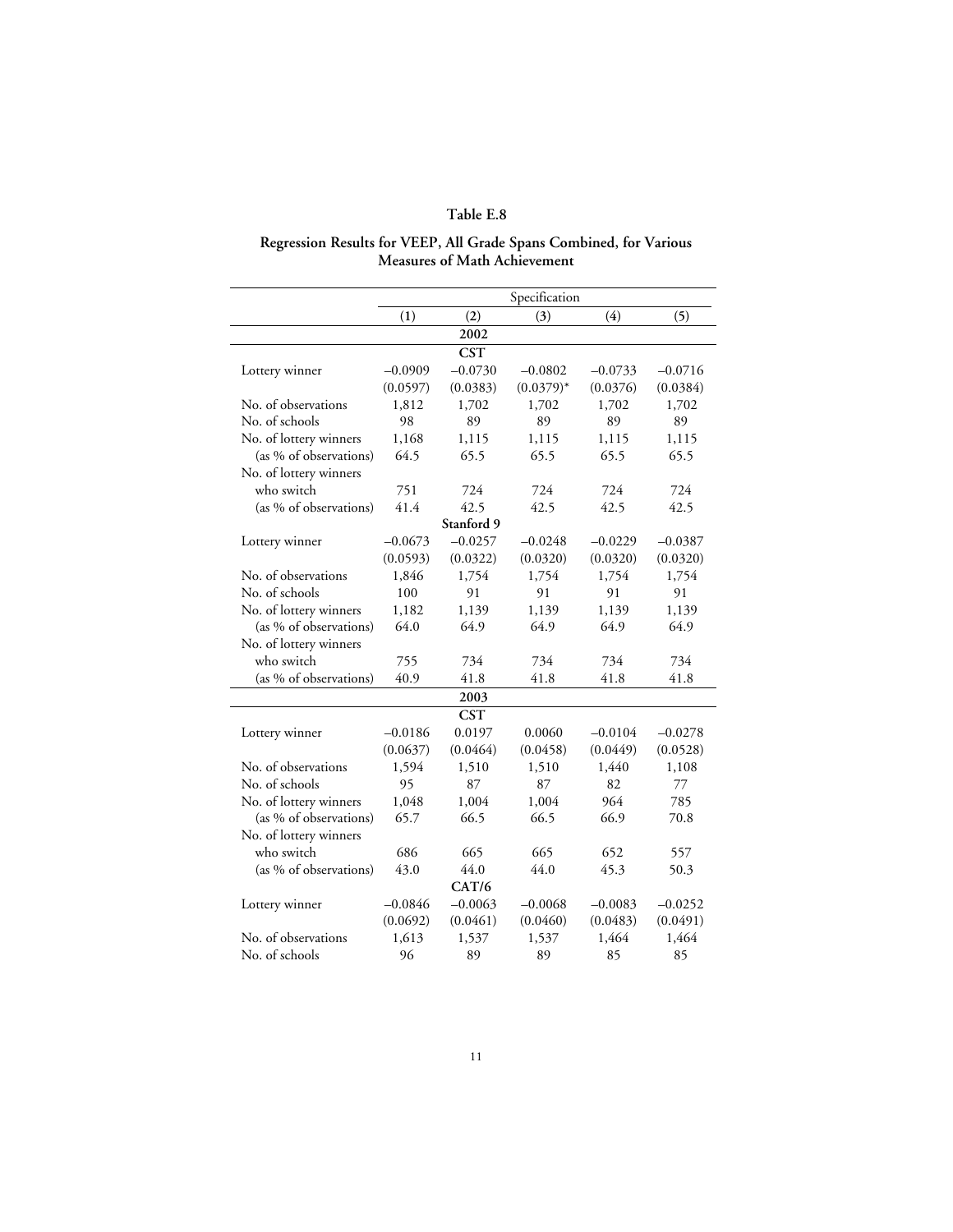|                         |           |           | Specification |           |           |  |  |  |  |
|-------------------------|-----------|-----------|---------------|-----------|-----------|--|--|--|--|
|                         | (1)       | (2)       | (3)           | (4)       | (5)       |  |  |  |  |
| No. of lottery winners  | 1,048     | 1,010     | 1,010         | 968       | 968       |  |  |  |  |
| (as % of observations)  | 65.0      | 65.7      | 65.7          | 66.1      | 66.1      |  |  |  |  |
| No. of lottery winners  |           |           |               |           |           |  |  |  |  |
| who switch              | 680       | 662       | 662           | 649       | 649       |  |  |  |  |
| (as % of observations)  | 42.2      | 43.1      | 43.1          | 44.3      | 44.3      |  |  |  |  |
|                         |           | 2004      |               |           |           |  |  |  |  |
| <b>CST</b>              |           |           |               |           |           |  |  |  |  |
| Lottery winner          | $-0.0127$ | $-0.0304$ | $-0.0325$     | $-0.0388$ | $-0.0631$ |  |  |  |  |
|                         | (0.0672)  | (0.0538)  | (0.0546)      | (0.0516)  | (0.0519)  |  |  |  |  |
| No. of observations     | 1,462     | 1,379     | 1,379         | 1,330     | 1,171     |  |  |  |  |
| No. of schools          | 95        | 83        | 83            | 81        | 77        |  |  |  |  |
| No. of lottery winners  | 965       | 916       | 916           | 882       | 787       |  |  |  |  |
| (as % of observations)  | 66.0      | 66.4      | 66.4          | 66.3      | 67.2      |  |  |  |  |
| No. of lottery winners  |           |           |               |           |           |  |  |  |  |
| who switch              | 630       | 606       | 606           | 694       | 542       |  |  |  |  |
| (as % of observations)  | 43.1      | 43.9      | 43.9          | 52.2      | 46.3      |  |  |  |  |
|                         |           | CAT/6     |               |           |           |  |  |  |  |
| Lottery winner          | $-0.0217$ | 0.0184    | 0.0087        | 0.0049    | $-0.0330$ |  |  |  |  |
|                         | (0.0704)  | (0.0552)  | (0.0506)      | (0.0569)  | (0.0537)  |  |  |  |  |
| No. of observations     | 1,464     | 1,386     | 1,386         | 1,335     | 1,335     |  |  |  |  |
| No. of schools          | 95        | 84        | 84            | 82        | 82        |  |  |  |  |
| No. of lottery winners  | 969       | 925       | 925           | 889       | 889       |  |  |  |  |
| (as % of observations)  | 66.2      | 66.7      | 66.7          | 66.6      | 66.6      |  |  |  |  |
| No. of lottery winners  |           |           |               |           |           |  |  |  |  |
| who switch              | 634       | 614       | 614           | 602       | 602       |  |  |  |  |
| (as % of observations)  | 43.3      | 44.3      | 44.3          | 45.1      | 45.1      |  |  |  |  |
|                         |           |           |               |           |           |  |  |  |  |
| Other Regressors        |           |           |               |           |           |  |  |  |  |
| Grade dummies           | Yes       | Yes       | Yes           | Yes       | Yes       |  |  |  |  |
| 2001 test score         |           | Yes       | Yes           | Yes       | Yes       |  |  |  |  |
| 2001 test score squared |           |           | Yes           | Yes       | Yes       |  |  |  |  |
| Personal controls       |           |           |               | Yes       | Yes       |  |  |  |  |
| Classroom controls      |           |           |               |           | Yes       |  |  |  |  |

\*Significant at the 5 percent level.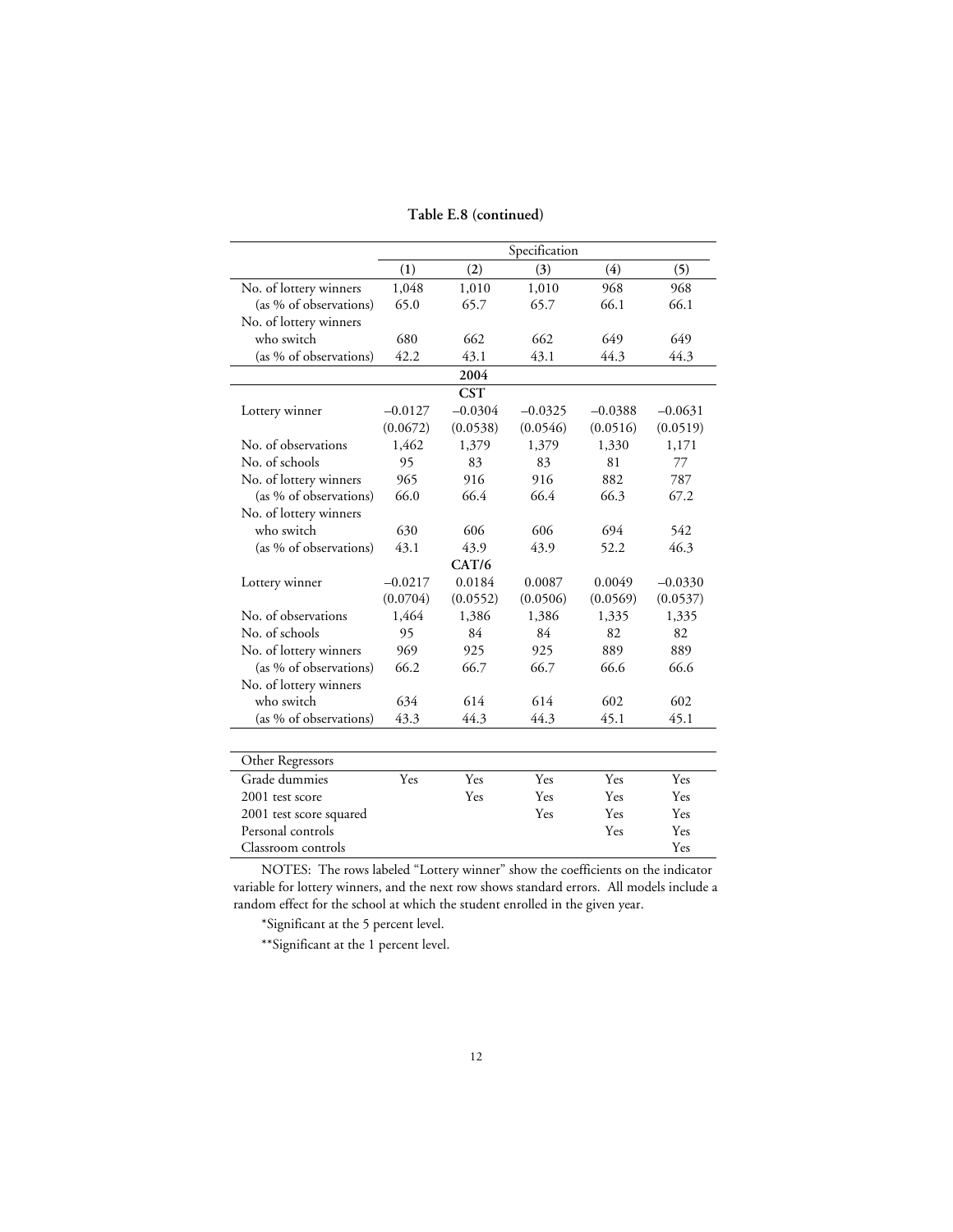#### **Regression Results for Magnet, All Grade Spans Combined, for Various Measures of Reading Achievement**

|                        | Specification |              |             |              |          |  |
|------------------------|---------------|--------------|-------------|--------------|----------|--|
|                        | (1)           | (2)          | (3)         | (4)          | (5)      |  |
|                        |               | 2002         |             |              |          |  |
|                        |               | <b>CST</b>   |             |              |          |  |
| Lottery winner         | 0.0181        | 0.0497       | 0.0467      | 0.0481       | 0.0451   |  |
|                        | (0.0565)      | (0.0331)     | (0.0327)    | (0.0326)     | (0.0325) |  |
| No. of observations    | 3,396         | 2,911        | 2,911       | 2,911        | 2,911    |  |
| No. of schools         | 177           | 160          | 160         | 160          | 160      |  |
| No. of lottery winners | 1,270         | 1,067        | 1,067       | 1,067        | 1,067    |  |
| (as % of observations) | 37.4          | 36.7         | 36.7        | 36.7         | 36.7     |  |
| No. of lottery winners |               |              |             |              |          |  |
| who switch             | 597           | 529          | 529         | 529          | 529      |  |
| (as % of observations) | 17.6          | 18.2         | 18.2        | 18.2         | 18.2     |  |
|                        |               | Stanford 9   |             |              |          |  |
| Lottery winner         | $-0.0127$     | 0.0753       | 0.0746      | 0.0743       | 0.0469   |  |
|                        | (0.0542)      | $(0.0340)^*$ | $(0.0340)*$ | $(0.0336)^*$ | (0.0326) |  |
| No. of observations    | 3,530         | 3,058        | 3,058       | 3,058        | 3,058    |  |
| No. of schools         | 179           | 163          | 163         | 163          | 163      |  |
| No. of lottery winners | 1,319         | 1,115        | 1,115       | 1,115        | 1,115    |  |
| (as % of observations) | 37.4          | 36.5         | 36.5        | 36.5         | 36.5     |  |
| No. of lottery winners |               |              |             |              |          |  |
| who switch             | 618           | 559          | 559         | 559          | 559      |  |
| (as % of observations) | 17.5          | 18.3         | 18.3        | 18.3         | 18.3     |  |
|                        |               | <b>SDRT</b>  |             |              |          |  |
| Lottery winner         | $-0.0331$     | 0.0299       | 0.0302      | 0.0257       | 0.0204   |  |
|                        | (0.0664)      | (0.0392)     | (0.0392)    | (0.0387)     | (0.0377) |  |
| No. of observations    | 2,774         | 2,378        | 2,378       | 2,378        | 2,378    |  |
| No. of schools         | 131           | 104          | 104         | 104          | 104      |  |
| No. of lottery winners | 1,045         | 876          | 876         | 876          | 876      |  |
| (as % of observations) | 37.7          | 36.8         | 36.8        | 36.8         | 36.8     |  |
| No. of lottery winners |               |              |             |              |          |  |
| who switch             | 558           | 485          | 485         | 485          | 485      |  |
| (as % of observations) | 20.1          | 20.4         | 20.4        | 20.4         | 20.4     |  |
|                        |               | 2003         |             |              |          |  |
|                        |               | <b>CST</b>   |             |              |          |  |
| Lottery winner         | $-0.0231$     | 0.0602       | 0.0567      | 0.0359       | 0.0122   |  |
|                        | (0.0552)      | (0.0409)     | (0.0403)    | (0.0436)     | (0.0407) |  |
| No. of observations    | 3,390         | 2,665        | 2,665       | 2,433        | 2,433    |  |
| No. of schools         | 175           | 160          | 160         | 154          | 154      |  |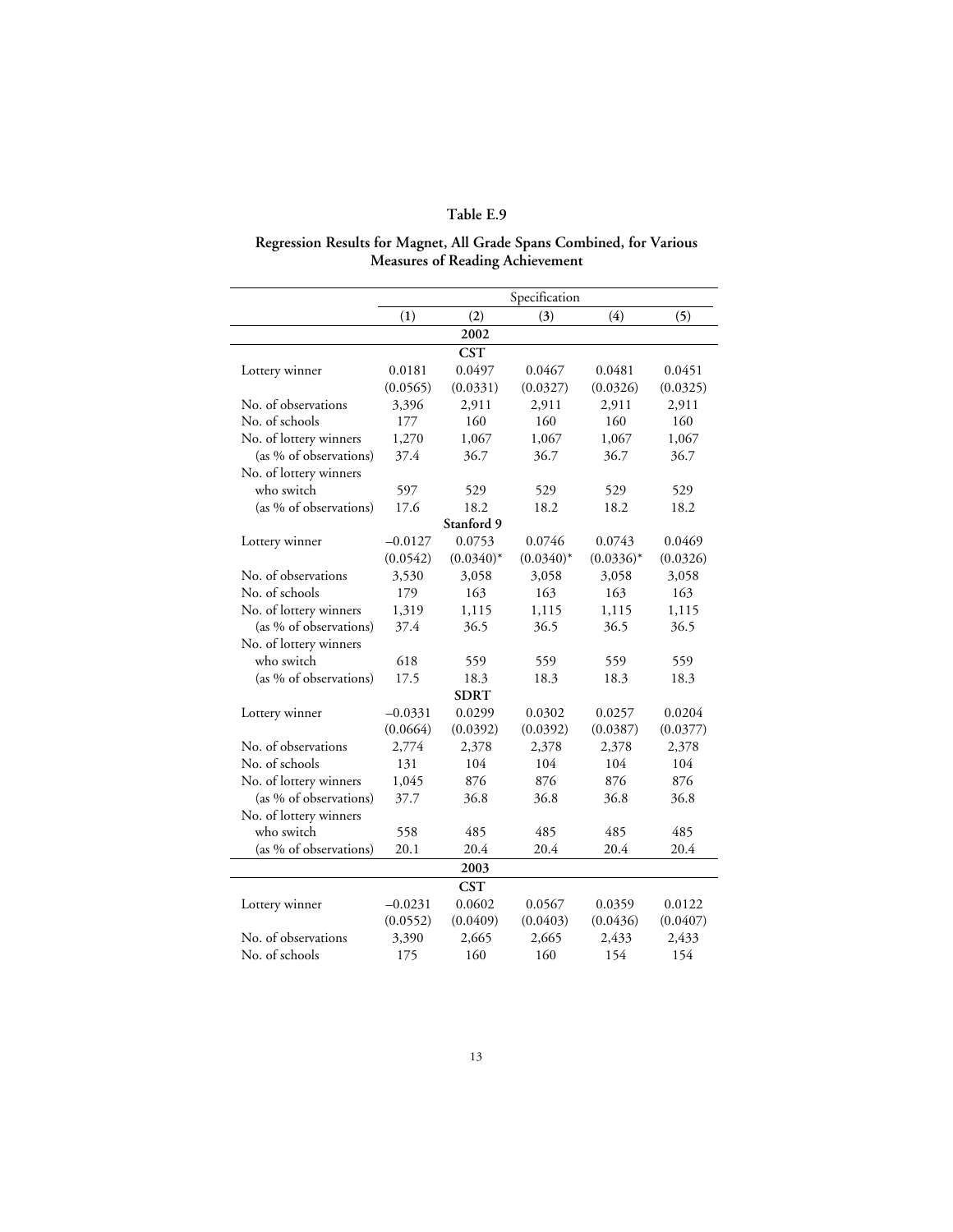### **Table E.9 (continued)**

|                        | Specification |             |          |           |           |
|------------------------|---------------|-------------|----------|-----------|-----------|
|                        | (1)           | (2)         | (3)      | (4)       | (5)       |
| No. of lottery winners | 1,359         | 1,018       | 1,018    | 939       | 939       |
| (as % of observations) | 40.1          | 38.2        | 38.2     | 38.6      | 38.6      |
| No. of lottery winners |               |             |          |           |           |
| who switch             | 606           | 506         | 506      | 474       | 474       |
| (as % of observations) | 17.9          | 19.0        | 19.0     | 19.5      | 19.5      |
|                        |               | CAT/6       |          |           |           |
| Lottery winner         | 0.0245        | 0.0858      | 0.0830   | 0.0563    | 0.0375    |
|                        | (0.0516)      | (0.0444)    | (0.0444) | (0.0484)  | (0.0464)  |
| No. of observations    | 3,362         | 2,692       | 2,692    | 2,458     | 2,458     |
| No. of schools         | 175           | 161         | 161      | 155       | 155       |
| No. of lottery winners | 1,349         | 1,030       | 1,030    | 950       | 950       |
| (as % of observations) | 40.1          | 38.3        | 38.3     | 38.6      | 38.6      |
| No. of lottery winners |               |             |          |           |           |
| who switch             | 601           | 516         | 516      | 482       | 482       |
| (as % of observations) | 17.9          | 19.2        | 19.2     | 19.6      | 19.6      |
|                        |               | <b>SDRT</b> |          |           |           |
| Lottery winner         | $-0.0139$     | 0.0492      | 0.0492   | 0.0544    | 0.0079    |
|                        | (0.0719)      | (0.0489)    | (0.0490) | (0.0508)  | (0.0463)  |
| No. of observations    | 2,287         | 1,755       | 1,755    | 1,663     | 1,663     |
| No. of schools         | 153           | 103         | 103      | 100       | 100       |
| No. of lottery winners | 928           | 706         | 706      | 676       |           |
| (as % of observations) | 40.6          | 40.2        | 40.2     | 40.6      | 0.0       |
| No. of lottery winners |               |             |          |           |           |
| who switch             | 484           | 403         | 403      | 387       |           |
| (as % of observations) | 21.2          | 23.0        | 23.0     | 23.3      | 0.0       |
|                        |               | 2004        |          |           |           |
|                        |               | <b>CST</b>  |          |           |           |
| Lottery winner         | $-0.0592$     | 0.0578      | 0.0522   | 0.0160    | $-0.0201$ |
|                        | (0.0540)      | (0.0511)    | (0.0502) | (0.0511)  | (0.0480)  |
| No. of observations    | 3,031         | 1,966       | 1,966    | 1,866     | 1,866     |
| No. of schools         | 169           | 153         | 153      | 148       | 148       |
| No. of lottery winners | 1,456         | 808         | 808      | 779       | 779       |
| (as % of observations) | 48.0          | 41.1        | 41.1     | 41.7      | 41.7      |
| No. of lottery winners |               |             |          |           |           |
| who switch             | 620           | 413         | 413      | 406       | 406       |
| (as % of observations) | 20.5          | 21.0        | 21.0     | 21.8      | 21.8      |
|                        |               | CAT/6       |          |           |           |
| Lottery winner         | $-0.0650$     | 0.0031      | 0.0028   | $-0.0274$ | $-0.0879$ |
|                        | (0.0536)      | (0.0597)    | (0.0598) | (0.0614)  | (0.0585)  |
| No. of observations    | 3,037         | 1,989       | 1,989    | 1,888     | 1,888     |
| No. of schools         | 169           | 154         | 154      | 149       | 149       |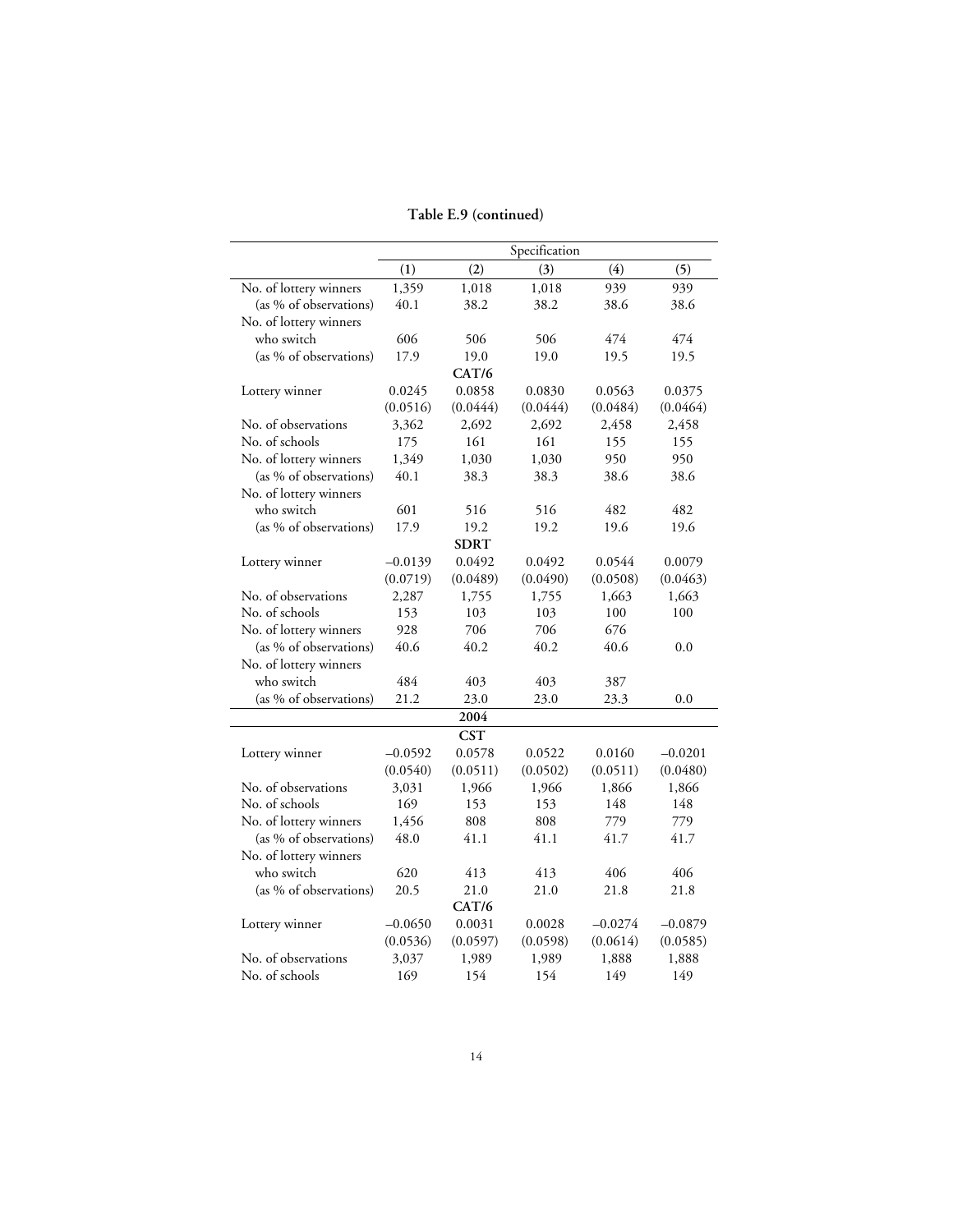**Table E.9 (continued)**

|                         |           |             | Specification |           |          |
|-------------------------|-----------|-------------|---------------|-----------|----------|
|                         | (1)       | (2)         | (3)           | (4)       | (5)      |
| No. of lottery winners  | 1,459     | 816         | 816           | 786       | 786      |
| (as % of observations)  | 48.0      | 41.0        | 41.0          | 41.6      | 41.6     |
| No. of lottery winners  |           |             |               |           |          |
| who switch              | 621       | 420         | 420           | 412       | 412      |
| (as % of observations)  | 20.4      | 21.1        | 21.1          | 21.8      | 21.8     |
|                         |           | <b>SDRT</b> |               |           |          |
| Lottery winner          | $-0.1519$ | 0.0295      | 0.0295        | $-0.0015$ | 0.0170   |
|                         | (0.0867)  | (0.0614)    | (0.0614)      | (0.0616)  | (0.0632) |
| No. of observations     | 1,463     | 999         | 999           | 974       | 974      |
| No. of schools          | 134       | 81          | 81            | 80        | 80       |
| No. of lottery winners  | 645       | 446         | 446           | 439       | 439      |
| (as % of observations)  | 44.1      | 44.6        | 44.6          | 45.1      | 45.1     |
| No. of lottery winners  |           |             |               |           |          |
| who switch              | 322       | 262         | 262           | 259       | 259      |
| (as % of observations)  | 22.0      | 26.2        | 26.2          | 26.6      | 26.6     |
| Other Regressors        |           |             |               |           |          |
| Grade dummies           | Yes       | Yes         | Yes           | Yes       | Yes      |
| 2001 test score         |           | Yes         | Yes           | Yes       | Yes      |
| 2001 test score squared |           |             | <b>Yes</b>    | Yes       | Yes      |
| Personal controls       |           |             |               | Yes       | Yes      |
| Classroom controls      |           |             |               |           | Yes      |
|                         |           |             |               |           |          |

\*Significant at the 5 percent level.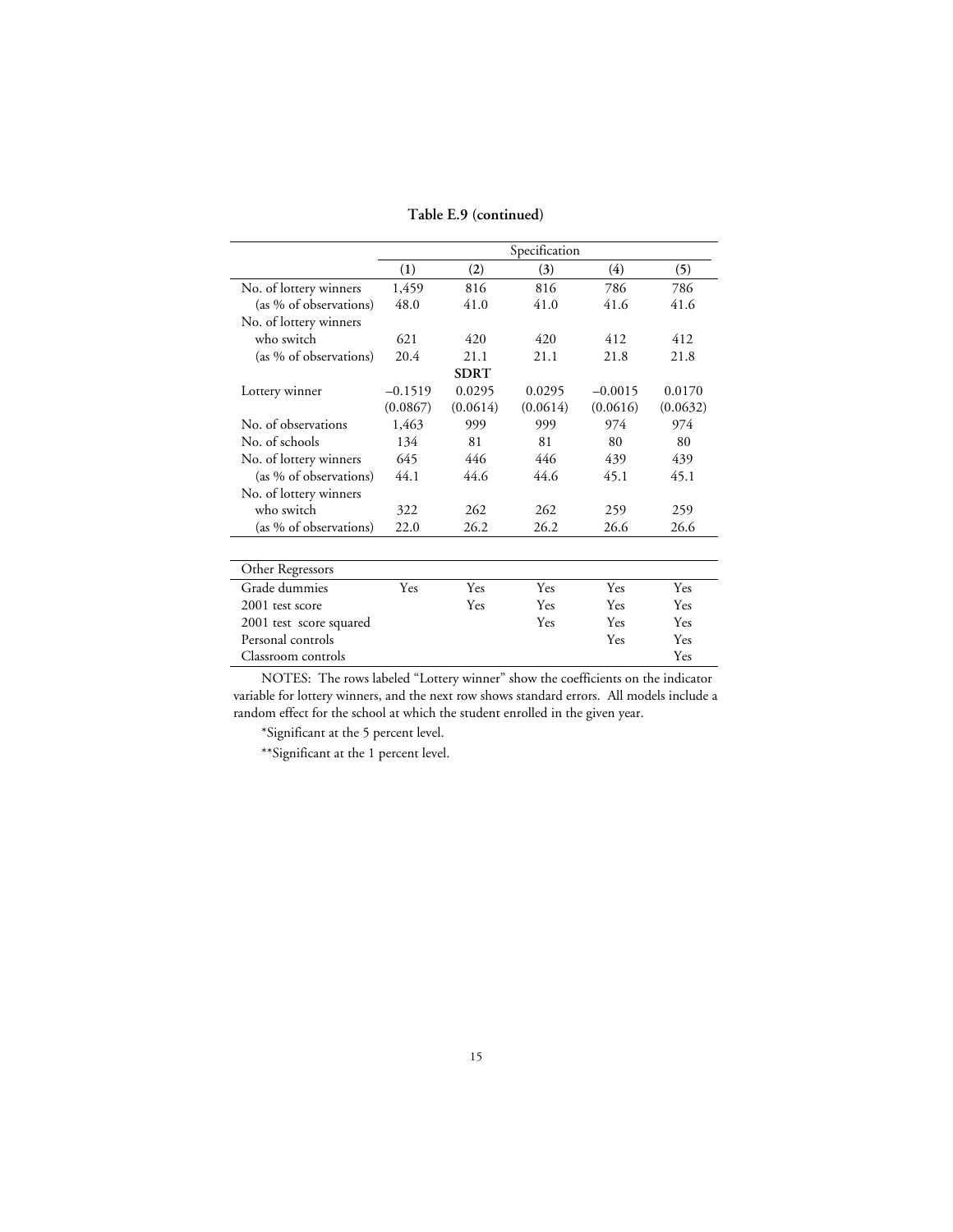#### **Regression Results for Magnet, All Grade Spans Combined, for Various Measures of Math Achievement**

|                        |           |              | Specification |              |              |
|------------------------|-----------|--------------|---------------|--------------|--------------|
|                        | (1)       | (2)          | (3)           | (4)          | (5)          |
|                        |           | 2002         |               |              |              |
|                        |           | <b>CST</b>   |               |              |              |
| Lottery winner         | $-0.0402$ | $-0.0192$    | $-0.0174$     | $-0.0155$    | $-0.0036$    |
|                        | (0.0550)  | (0.0428)     | (0.0426)      | (0.0424)     | (0.0424)     |
| No. of observations    | 3,431     | 2,955        | 2,955         | 2,955        | 2,955        |
| No. of schools         | 175       | 161          | 161           | 161          | 161          |
| No. of lottery winners | 1,312     | 1,112        | 1,112         | 1,112        | 1,112        |
| (as % of observations) | 38.2      | 37.6         | 37.6          | 37.6         | 37.6         |
| No. of lottery winners |           |              |               |              |              |
| who switch             | 626       | 557          | 557           | 557          | 557          |
| (as % of observations) | 18.2      | 18.8         | 18.8          | 18.8         | 18.8         |
|                        |           | Stanford 9   |               |              |              |
| Lottery winner         | $-0.0698$ | $-0.0362$    | $-0.0363$     | $-0.0385$    | $-0.0399$    |
|                        | (0.0542)  | (0.0352)     | (0.0351)      | (0.0350)     | (0.0340)     |
| No. of observations    | 3,556     | 3,098        | 3,098         | 3,098        | 3,098        |
| No. of schools         | 179       | 162          | 162           | 162          | 162          |
| No. of lottery winners | 1,348     | 1,146        | 1,146         | 1,146        | 1,146        |
| (as % of observations) | 37.9      | 37.0         | 37.0          | 37.0         | 37.0         |
| No. of lottery winners |           |              |               |              |              |
| who switch             | 634       | 572          | 572           | 572          | 572          |
| (as % of observations) | 17.8      | 18.5         | 18.5          | 18.5         | 18.5         |
|                        |           | 2003         |               |              |              |
|                        |           | <b>CST</b>   |               |              |              |
| Lottery winner         | 0.0162    | 0.1235       | 0.1248        | 0.1172       | 0.1118       |
|                        | (0.0551)  | $(0.0490)^*$ | $(0.0484)$ ** | $(0.0522)^*$ | $(0.0534)^*$ |
| No. of observations    | 3,271     | 2,604        | 2,604         | 2,388        | 2,075        |
| No. of schools         | 172       | 157          | 157           | 154          | 143          |
| No. of lottery winners | 1,319     | 1,004        | 1,004         | 927          | 820          |
| (as % of observations) | 40.3      | 38.6         | 38.6          | 38.8         | 39.5         |
| No. of lottery winners |           |              |               |              |              |
| who switch             | 582       | 497          | 497           | 466          | 433          |
| (as % of observations) | 17.8      | 19.1         | 19.1          | 19.5         | 20.9         |
|                        |           | CAT/6        |               |              |              |
| Lottery winner         | 0.0063    | 0.0234       | 0.0256        | 0.0305       | 0.0771       |
|                        | (0.0522)  | (0.0453)     | (0.0449)      | (0.0479)     | (0.0460)     |
| No. of observations    | 3,362     | 2,720        | 2,720         | 2,483        | 2,483        |
| No. of schools         | 175       | 159          | 159           | 154          | 154          |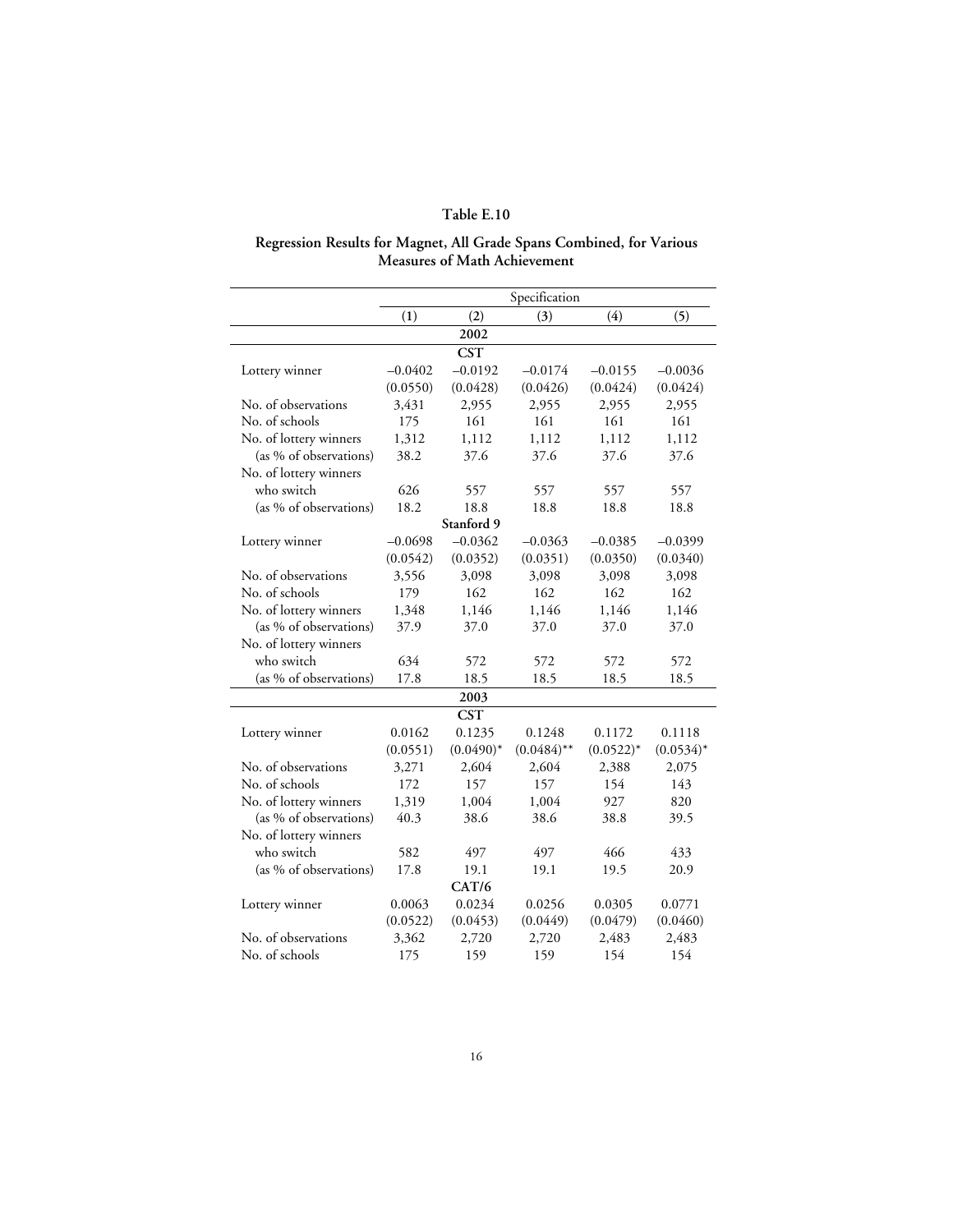|                         |           |            | Specification |          |          |
|-------------------------|-----------|------------|---------------|----------|----------|
|                         | (1)       | (2)        | (3)           | (4)      | (5)      |
| No. of lottery winners  | 1,352     | 1,045      | 1,045         | 963      | 963      |
| (as % of observations)  | 40.2      | 38.4       | 38.4          | 38.8     | 38.8     |
| No. of lottery winners  |           |            |               |          |          |
| who switch              | 606       | 526        | 526           | 491      | 491      |
| (as % of observations)  | 18.0      | 19.3       | 19.3          | 19.8     | 19.8     |
|                         |           | 2004       |               |          |          |
|                         |           | <b>CST</b> |               |          |          |
| Lottery winner          | $-0.0682$ | 0.0661     | 0.0577        | 0.0459   | 0.0414   |
|                         | (0.0536)  | (0.0603)   | (0.0597)      | (0.0605) | (0.0583) |
| No. of observations     | 3,016     | 1,988      | 1,988         | 1,890    | 1,643    |
| No. of schools          | 169       | 153        | 153           | 149      | 144      |
| No. of lottery winners  | 1,450     | 819        | 819           | 790      | 703      |
| (as % of observations)  | 48.1      | 41.2       | 41.2          | 41.8     | 42.8     |
| No. of lottery winners  |           |            |               |          |          |
| who switch              | 616       | 419        | 419           | 412      | 377      |
| (as % of observations)  | 20.4      | 21.1       | 21.1          | 21.8     | 22.9     |
|                         |           | CAT/6      |               |          |          |
| Lottery winner          | $-0.0262$ | 0.0990     | 0.1020        | 0.0944   | 0.0278   |
|                         | (0.0537)  | (0.0553)   | (0.0551)      | (0.0575) | (0.0549) |
| No. of observations     | 3,026     | 2,007      | 2,007         | 1,905    | 1,905    |
| No. of schools          | 169       | 155        | 155           | 150      | 150      |
| No. of lottery winners  | 1,458     | 825        | 825           | 795      | 795      |
| (as % of observations)  | 48.2      | 41.1       | 41.1          | 41.7     | 41.7     |
| No. of lottery winners  |           |            |               |          |          |
| who switch              | 620       | 424        | 424           | 416      | 416      |
| (as % of observations)  | 20.5      | 21.1       | 21.1          | 21.8     | 21.8     |
|                         |           |            |               |          |          |
| Other Regressors        |           |            |               |          |          |
| Grade dummies           | Yes       | Yes        | Yes           | Yes      | Yes      |
| 2001 test score         |           | Yes        | Yes           | Yes      | Yes      |
| 2001 test score squared |           |            | Yes           | Yes      | Yes      |
| Personal controls       |           |            |               | Yes      | Yes      |
| Classroom controls      |           |            |               |          | Yes      |

\*Significant at the 5 percent level.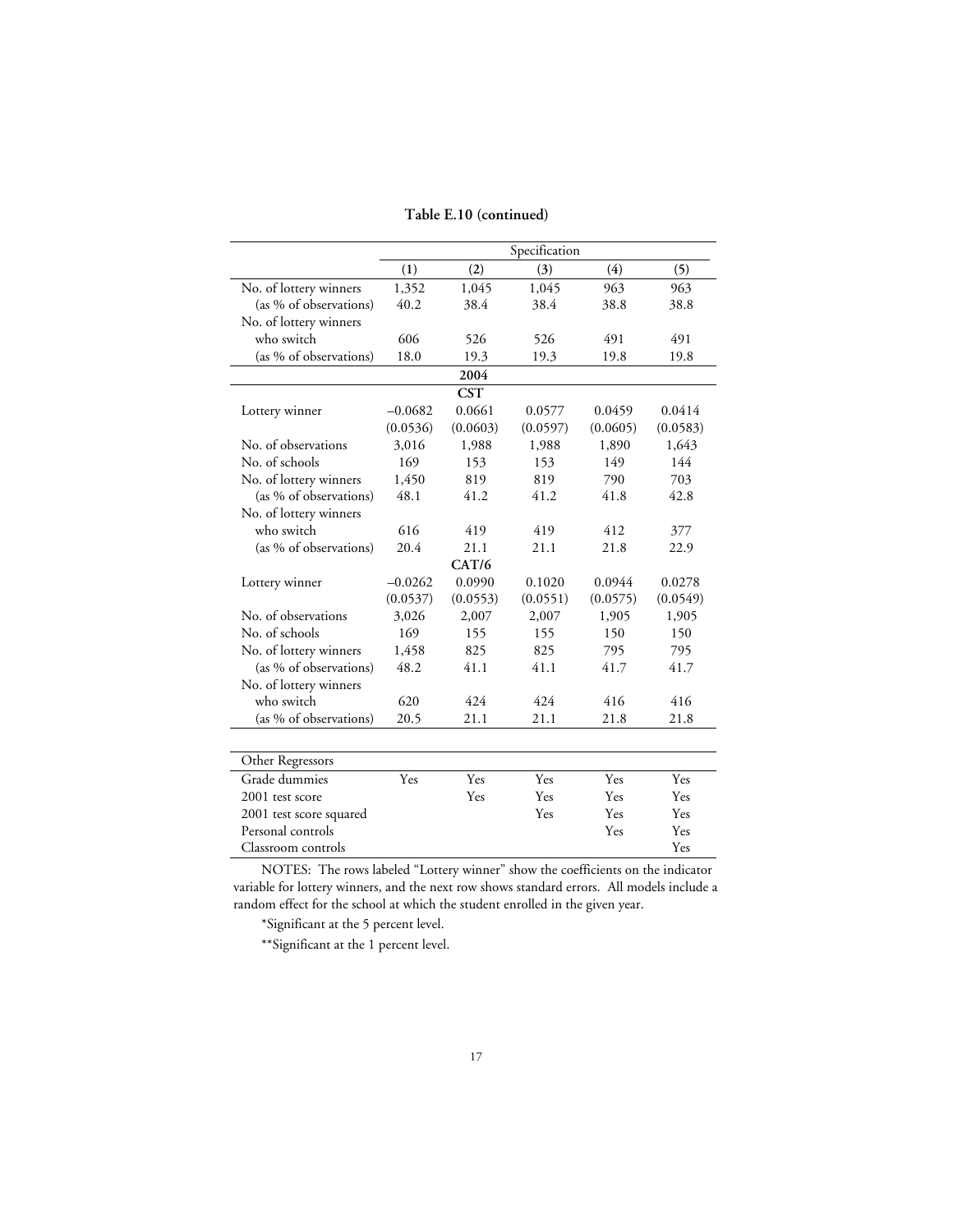#### **Regression Results for Choice, All Grade Spans Combined, for Various Measures of Reading Achievement**

|                        | Specification |             |           |           |           |  |
|------------------------|---------------|-------------|-----------|-----------|-----------|--|
|                        | (1)           | (2)         | (3)       | (4)       | (5)       |  |
|                        |               | 2002        |           |           |           |  |
|                        |               | <b>CST</b>  |           |           |           |  |
| Lottery winner         | $-0.0394$     | 0.0215      | 0.0189    | 0.0252    | 0.0341    |  |
|                        | (0.0591)      | (0.0352)    | (0.0345)  | (0.0340)  | (0.0350)  |  |
| No. of observations    | 2,077         | 1,770       | 1,770     | 1,770     | 1,770     |  |
| No. of schools         | 153           | 136         | 136       | 136       | 136       |  |
| No. of lottery winners | 911           | 768         | 768       | 768       | 768       |  |
| (as % of observations) | 43.9          | 43.4        | 43.4      | 43.4      | 43.4      |  |
| No. of lottery winners |               |             |           |           |           |  |
| who switch             | 645           | 554         | 554       | 554       | 554       |  |
| (as % of observations) | 31.1          | 31.3        | 31.3      | 31.3      | 31.3      |  |
|                        |               | Stanford 9  |           |           |           |  |
| Lottery winner         | $-0.0290$     | $-0.0173$   | $-0.0134$ | $-0.0061$ | $-0.0050$ |  |
|                        | (0.0564)      | (0.0361)    | (0.0359)  | (0.0352)  | (0.0313)  |  |
| No. of observations    | 2,117         | 1,810       | 1,810     | 1,810     | 1,810     |  |
| No. of schools         | 156           | 137         | 137       | 137       | 137       |  |
| No. of lottery winners | 934           | 784         | 784       | 784       | 784       |  |
| (as % of observations) | 44.1          | 43.3        | 43.3      | 43.3      | 43.3      |  |
| No. of lottery winners |               |             |           |           |           |  |
| who switch             | 658           | 564         | 564       | 564       | 564       |  |
| (as % of observations) | 31.1          | 31.2        | 31.2      | 31.2      | 31.2      |  |
|                        |               | <b>SDRT</b> |           |           |           |  |
| Lottery winner         | $-0.0368$     | $-0.0172$   | $-0.0131$ | 0.0034    | 0.0063    |  |
|                        | (0.0651)      | (0.0425)    | (0.0423)  | (0.0367)  | (0.0381)  |  |
| No. of observations    | 1,670         | 1,389       | 1,389     | 1,389     | 1,389     |  |
| No. of schools         | 107           | 85          | 85        | 85        | 85        |  |
| No. of lottery winners | 774           | 649         | 649       | 649       | 649       |  |
| (as % of observations) | 46.3          | 46.7        | 46.7      | 46.7      | 46.7      |  |
| No. of lottery winners |               |             |           |           |           |  |
| who switch             | 569           | 481         | 481       | 481       | 481       |  |
| (as % of observations) | 34.1          | 34.6        | 34.6      | 34.6      | 34.6      |  |
|                        |               | 2003        |           |           |           |  |
|                        |               | <b>CST</b>  |           |           |           |  |
| Lottery winner         | $-0.0457$     | 0.0294      | 0.0223    | 0.0290    | $-0.0480$ |  |
|                        | (0.0620)      | (0.0439)    | (0.0429)  | (0.0428)  | (0.0380)  |  |
| No. of observations    | 2,027         | 1,613       | 1,613     | 1,540     | 1,540     |  |
| No. of schools         | 157           | 132         | 132       | 127       | 127       |  |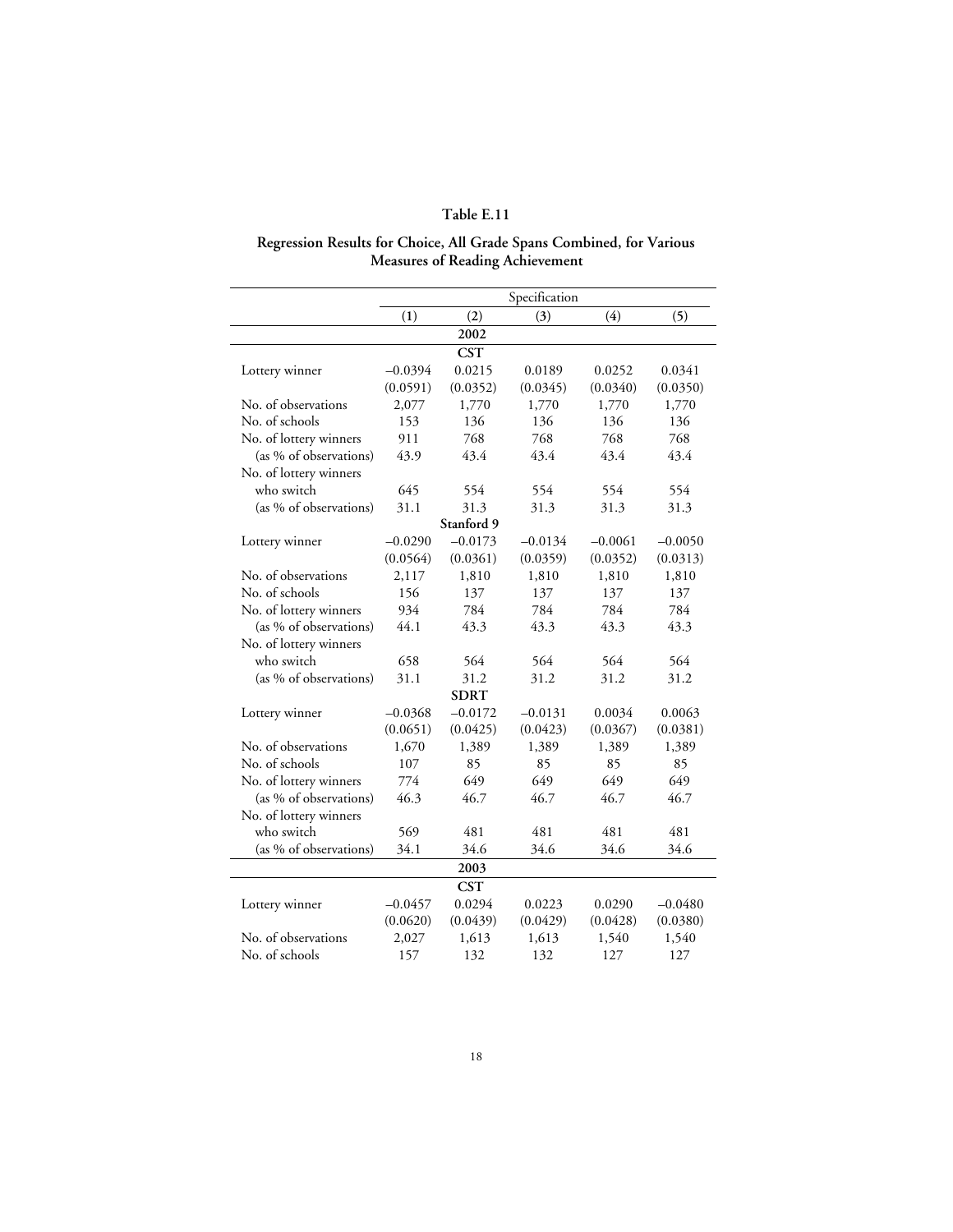### **Table E.11 (continued)**

|                        |           |              | Specification |           |              |
|------------------------|-----------|--------------|---------------|-----------|--------------|
|                        | (1)       | (2)          | (3)           | (4)       | (5)          |
| No. of lottery winners | 889       | 698          | 698           | 668       | 668          |
| (as % of observations) | 43.9      | 43.3         | 43.3          | 43.4      | 43.4         |
| No. of lottery winners |           |              |               |           |              |
| who switch             | 621       | 506          | 506           | 489       | 489          |
| (as % of observations) | 30.6      | 31.4         | 31.4          | 31.8      | 31.8         |
|                        |           | CAT/6        |               |           |              |
| Lottery winner         | $-0.0416$ | $-0.0397$    | $-0.0306$     | $-0.0198$ | $-0.0469$    |
|                        | (0.0614)  | (0.0503)     | (0.0501)      | (0.0518)  | (0.0470)     |
| No. of observations    | 2,018     | 1,624        | 1,624         | 1,549     | 1,549        |
| No. of schools         | 156       | 133          | 133           | 128       | 128          |
| No. of lottery winners | 881       | 695          | 695           | 665       | 665          |
| (as % of observations) | 43.7      | 42.8         | 42.8          | 42.9      | 42.9         |
| No. of lottery winners |           |              |               |           |              |
| who switch             | 620       | 508          | 508           | 491       | 491          |
| (as % of observations) | 30.7      | 31.3         | 31.3          | 31.7      | 31.7         |
|                        |           | <b>SDRT</b>  |               |           |              |
| Lottery winner         | $-0.0404$ | $-0.0098$    | $-0.0217$     | $-0.0424$ | $-0.0489$    |
|                        | (0.0677)  | (0.0448)     | (0.0392)      | (0.0393)  | (0.0399)     |
| No. of observations    | 1,611     | 1,199        | 1,199         | 1,169     | 1,169        |
| No. of schools         | 129       | 79           | 79            | 77        | 77           |
| No. of lottery winners | 705       | 560          | 560           | 546       | 546          |
| (as % of observations) | 43.8      | 46.7         | 46.7          | 46.7      | 46.7         |
| No. of lottery winners |           |              |               |           |              |
| who switch             | 529       | 429          | 429           | 418       | 418          |
| (as % of observations) | 32.8      | 35.8         | 35.8          | 35.8      | 35.8         |
|                        |           | 2004         |               |           |              |
|                        |           | <b>CST</b>   |               |           |              |
| Lottery winner         | $-0.0386$ | $-0.0319$    | $-0.0370$     | $-0.0251$ | $-0.0493$    |
|                        | (0.0570)  | (0.0519)     | (0.0505)      | (0.0502)  | (0.0442)     |
| No. of observations    | 2,167     | 1,404        | 1,404         | 1,369     | 1,369        |
| No. of schools         | 162       | 127          | 127           | 124       | 124          |
| No. of lottery winners | 1,039     | 612          | 612           | 598       | 598          |
| (as % of observations) | 47.9      | 43.6         | 43.6          | 43.7      | 43.7         |
| No. of lottery winners |           |              |               |           |              |
| who switch             | 674       | 449          | 449           | 447       | 447          |
| (as % of observations) | 31.1      | 32.0         | 32.0          | 32.7      | 32.7         |
|                        |           | CAT/6        |               |           |              |
| Lottery winner         | $-0.0135$ | $-0.1036$    | $-0.1049$     | $-0.0922$ | $-0.1049$    |
|                        | (0.0525)  | $(0.0527)^*$ | $(0.0528)^*$  | (0.0541)  | $(0.0486)^*$ |
| No. of observations    | 2,160     | 1,408        | 1,408         | 1,373     | 1,373        |
| No. of schools         | 161       | 126          | 126           | 123       | 123          |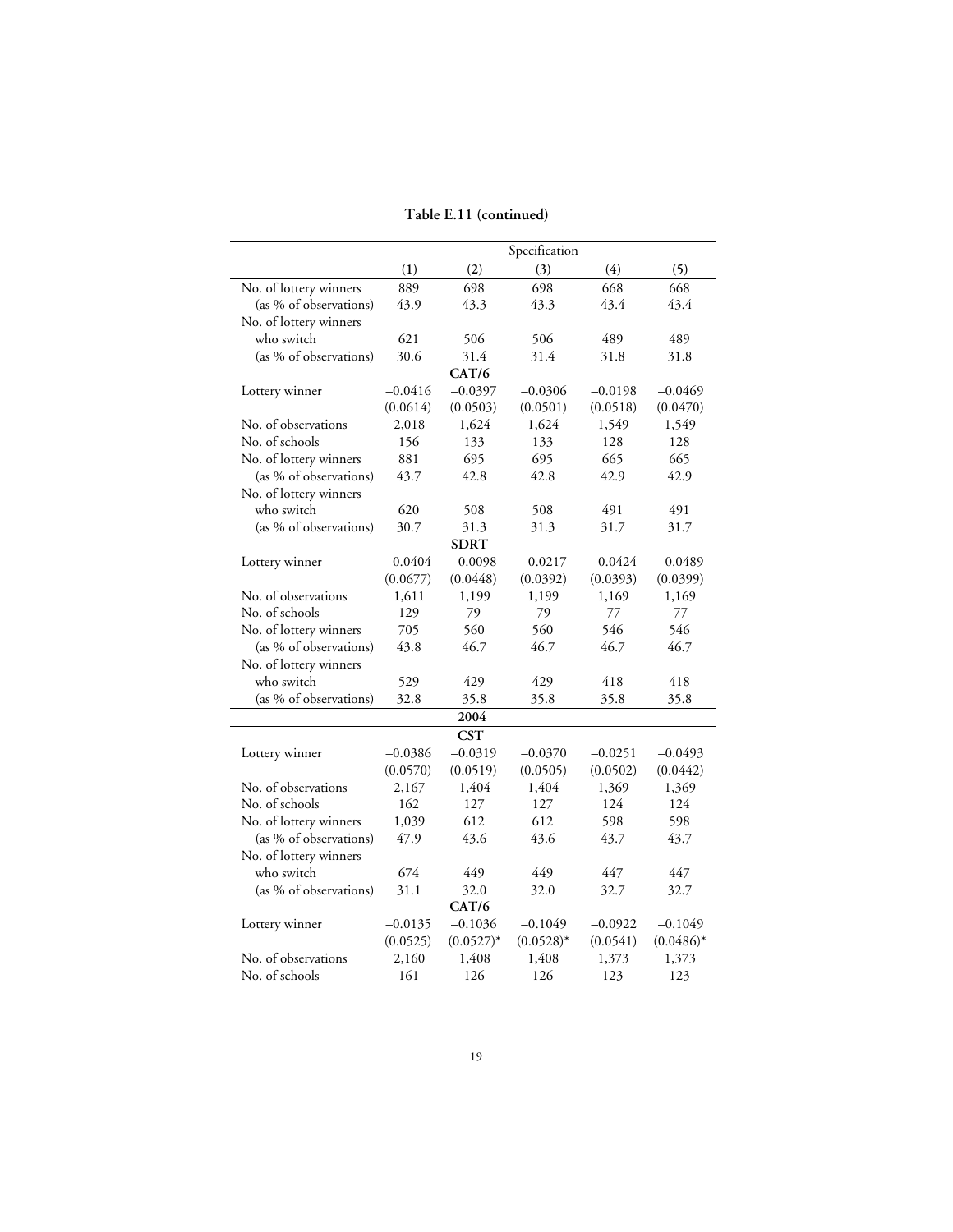**Table E.11 (continued)**

|                         |           | Specification |               |              |              |  |  |
|-------------------------|-----------|---------------|---------------|--------------|--------------|--|--|
|                         | (1)       | (2)           | (3)           | (4)          | (5)          |  |  |
| No. of lottery winners  | 1,038     | 611           | 611           | 597          | 597          |  |  |
| (as % of observations)  | 48.1      | 43.4          | 43.4          | 43.5         | 43.5         |  |  |
| No. of lottery winners  |           |               |               |              |              |  |  |
| who switch              | 672       | 446           | 446           | 444          | 444          |  |  |
| (as % of observations)  | 31.1      | 31.7          | 31.7          | 32.3         | 32.3         |  |  |
|                         |           | <b>SDRT</b>   |               |              |              |  |  |
| Lottery winner          | $-0.1286$ | $-0.1915$     | $-0.1878$     | $-0.1476$    | $-0.1412$    |  |  |
|                         | (0.0831)  | $(0.0681)$ ** | $(0.0681)$ ** | $(0.0577)^*$ | $(0.0586)^*$ |  |  |
| No. of observations     | 1,040     | 671           | 671           | 669          | 669          |  |  |
| No. of schools          | 112       | 61            | 61            | 61           | 61           |  |  |
| No. of lottery winners  | 512       | 379           | 379           | 378          | 378          |  |  |
| (as % of observations)  | 49.2      | 56.5          | 56.5          | 56.5         | 56.5         |  |  |
| No. of lottery winners  |           |               |               |              |              |  |  |
| who switch              | 380       | 300           | 300           | 300          | 300          |  |  |
| (as % of observations)  | 36.5      | 44.7          | 44.7          | 44.8         | 44.8         |  |  |
| Other Regressors        |           |               |               |              |              |  |  |
| Grade dummies           | Yes       | Yes           | Yes           | Yes          | Yes          |  |  |
| 2001 test score         |           | Yes           | Yes           | Yes          | Yes          |  |  |
| 2001 test score squared |           |               | Yes           | Yes          | <b>Yes</b>   |  |  |
| Personal controls       |           |               |               | Yes          | Yes          |  |  |
| Classroom controls      |           |               |               |              | Yes          |  |  |

\*Significant at the 5 percent level.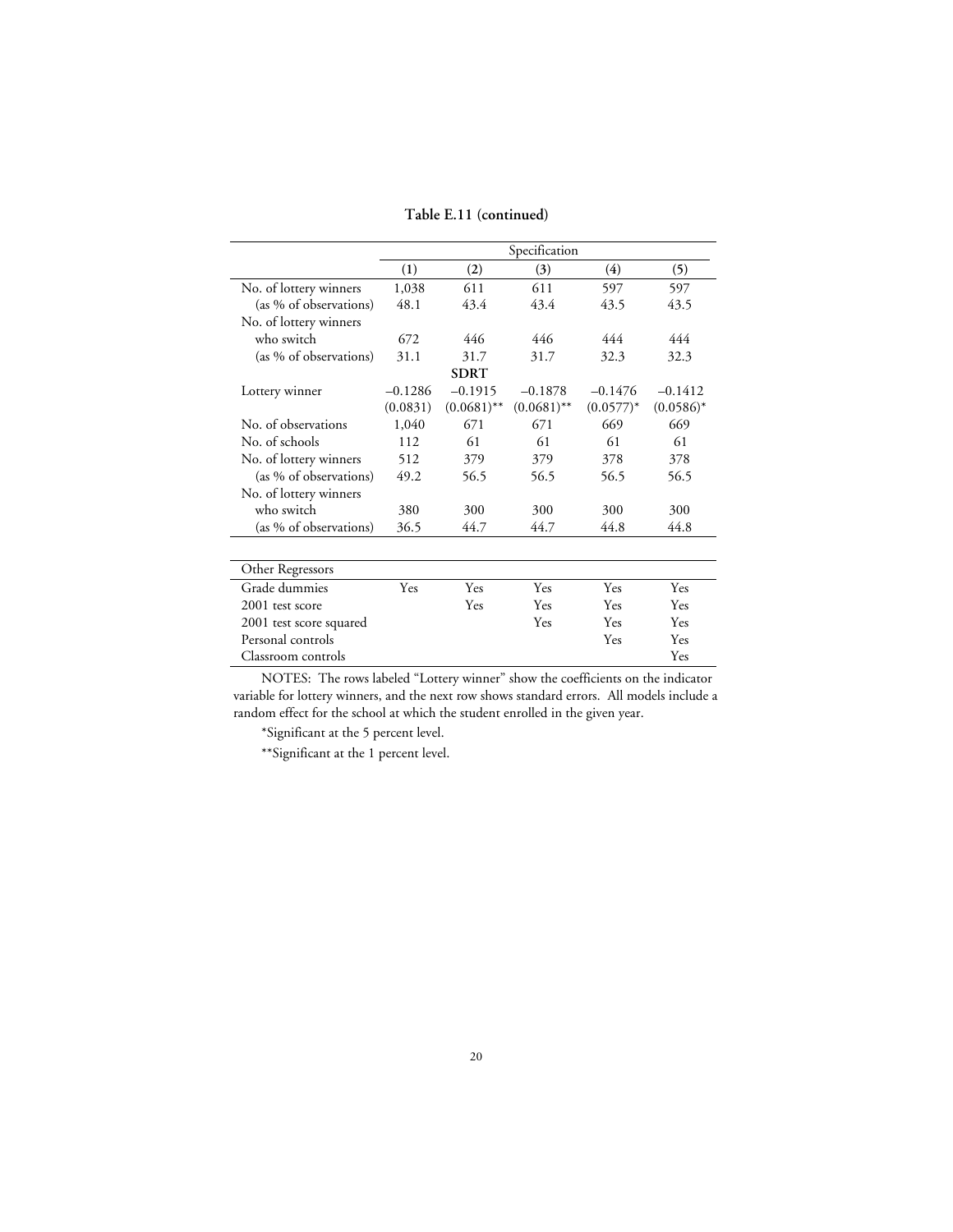#### **Regression Results for Choice, All Grade Spans Combined, for Various Measures of Math Achievement**

|                        |           |            | Specification |           |           |
|------------------------|-----------|------------|---------------|-----------|-----------|
|                        | (1)       | (2)        | (3)           | (4)       | (5)       |
|                        |           | 2002       |               |           |           |
|                        |           | <b>CST</b> |               |           |           |
| Lottery winner         | $-0.0451$ | $-0.0247$  | $-0.0228$     | $-0.0161$ | $-0.0060$ |
|                        | (0.0625)  | (0.0467)   | (0.0464)      | (0.0463)  | (0.0473)  |
| No. of observations    | 2,078     | 1,769      | 1,769         | 1,769     | 1,769     |
| No. of schools         | 152       | 139        | 139           | 139       | 139       |
| No. of lottery winners | 921       | 766        | 766           | 766       | 766       |
| (as % of observations) | 44.3      | 43.3       | 43.3          | 43.3      | 43.3      |
| No. of lottery winners |           |            |               |           |           |
| who switch             | 659       | 558        | 558           | 558       | 558       |
| (as % of observations) | 31.7      | 31.5       | 31.5          | 31.5      | 31.5      |
|                        |           | Stanford 9 |               |           |           |
| Lottery winner         | 0.0136    | $-0.0438$  | $-0.0436$     | $-0.0315$ | $-0.0231$ |
|                        | (0.0632)  | (0.0395)   | (0.0395)      | (0.0392)  | (0.0385)  |
| No. of observations    | 2,131     | 1,827      | 1,827         | 1,827     | 1,827     |
| No. of schools         | 156       | 140        | 140           | 140       | 140       |
| No. of lottery winners | 940       | 786        | 786           | 786       | 786       |
| (as % of observations) | 44.1      | 43.0       | 43.0          | 43.0      | 43.0      |
| No. of lottery winners |           |            |               |           |           |
| who switch             | 662       | 565        | 565           | 565       | 565       |
| (as % of observations) | 31.1      | 30.9       | 30.9          | 30.9      | 30.9      |
|                        |           | 2003       |               |           |           |
|                        |           | <b>CST</b> |               |           |           |
| Lottery winner         | 0.0042    | $-0.0175$  | $-0.0150$     | $-0.0031$ | 0.0072    |
|                        | (0.0660)  | (0.0559)   | (0.0544)      | (0.0536)  | (0.0493)  |
| No. of observations    | 1,995     | 1,603      | 1,603         | 1,533     | 1,340     |
| No. of schools         | 156       | 135        | 135           | 131       | 123       |
| No. of lottery winners | 875       | 685        | 685           | 657       | 597       |
| (as % of observations) | 43.9      | 42.7       | 42.7          | 42.9      | 44.6      |
| No. of lottery winners |           |            |               |           |           |
| who switch             | 616       | 497        | 497           | 482       | 450       |
| (as % of observations) | 30.9      | 31.0       | 31.0          | 31.4      | 33.6      |
|                        |           | CAT/6      |               |           |           |
| Lottery winner         | $-0.0449$ | $-0.0380$  | $-0.0342$     | $-0.0242$ | $-0.0500$ |
|                        | (0.0601)  | (0.0477)   | (0.0477)      | (0.0487)  | (0.0433)  |
| No. of observations    | 2,013     | 1,627      | 1,627         | 1,551     | 1,551     |
| No. of schools         | 156       | 135        | 135           | 130       | 130       |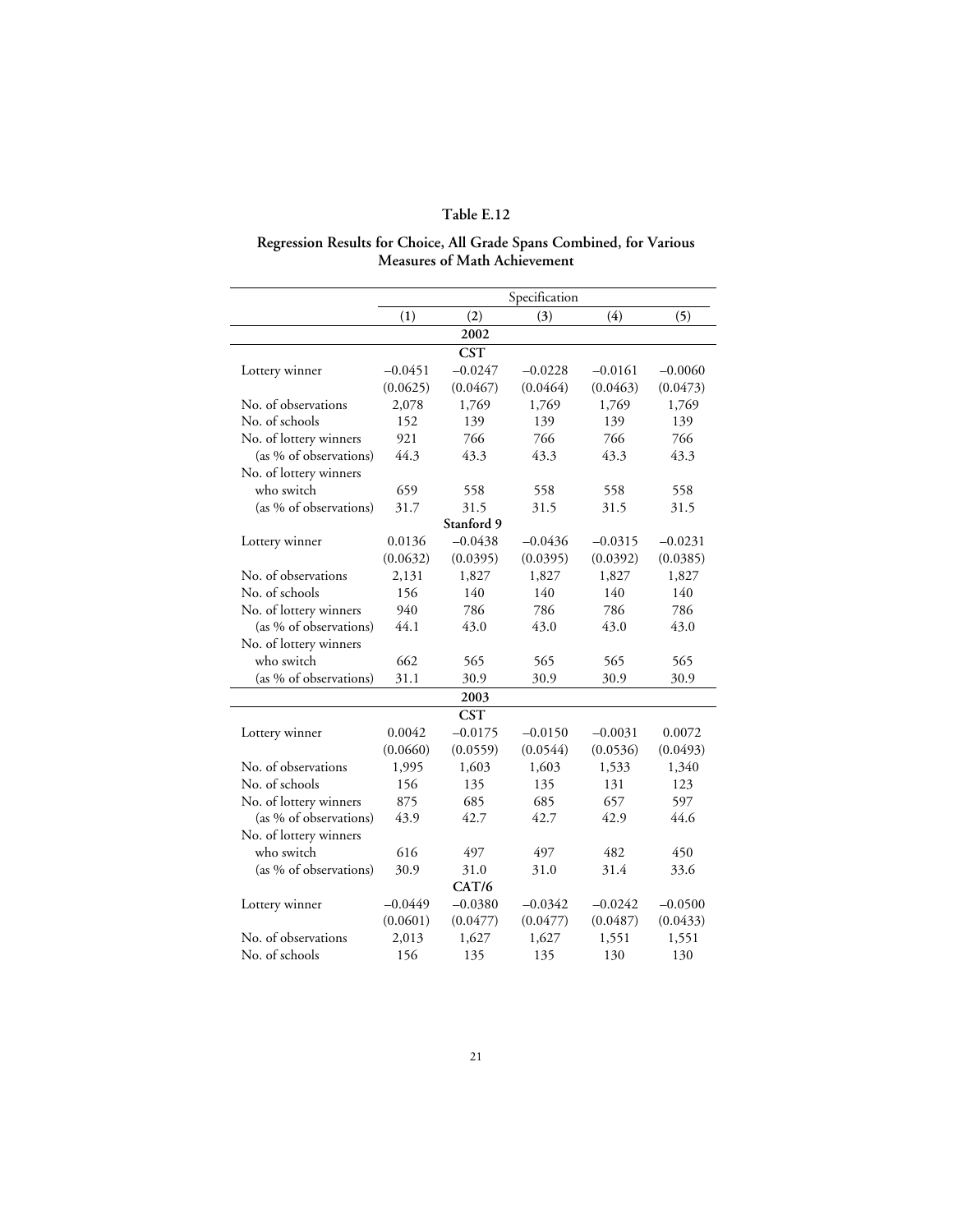|                                      |           | Specification |           |           |              |  |  |
|--------------------------------------|-----------|---------------|-----------|-----------|--------------|--|--|
|                                      | (1)       | (2)           | (3)       | (4)       | (5)          |  |  |
| No. of lottery winners               | 881       | 696           | 696       | 666       | 666          |  |  |
| (as % of observations)               | 43.8      | 42.8          | 42.8      | 42.9      | 42.9         |  |  |
| No. of lottery winners               |           |               |           |           |              |  |  |
| who switch                           | 619       | 505           | 505       | 488       | 488          |  |  |
| (as % of observations)               | 30.8      | 31.0          | 31.0      | 31.5      | 31.5         |  |  |
|                                      |           | 2004          |           |           |              |  |  |
|                                      |           | <b>CST</b>    |           |           |              |  |  |
| Lottery winner                       | $-0.0174$ | $-0.1078$     | $-0.1133$ | $-0.1131$ | $-0.1321$    |  |  |
|                                      | (0.0592)  | (0.0629)      | (0.0614)  | (0.0622)  | $(0.0567)^*$ |  |  |
| No. of observations                  | 2,166     | 1,413         | 1,413     | 1,378     | 1,187        |  |  |
| No. of schools                       | 162       | 130           | 130       | 127       | 121          |  |  |
| No. of lottery winners               | 1,039     | 607           | 607       | 592       | 535          |  |  |
| (as % of observations)               | 48.0      | 43.0          | 43.0      | 43.0      | 45.1         |  |  |
| No. of lottery winners               |           |               |           |           |              |  |  |
| who switch                           | 672       | 442           | 442       | 440       | 405          |  |  |
| (as % of observations)               | 31.0      | 31.3          | 31.3      | 31.9      | 34.1         |  |  |
|                                      |           | CAT/6         |           |           |              |  |  |
| Lottery winner                       | $-0.0562$ | $-0.0516$     | $-0.0444$ | $-0.0300$ | $-0.0392$    |  |  |
|                                      | (0.0592)  | (0.0572)      | (0.0569)  | (0.0576)  | (0.0515)     |  |  |
| No. of observations                  | 2,163     | 1,417         | 1,417     | 1,382     | 1,382        |  |  |
| No. of schools                       | 161       | 128           | 128       | 125       | 125          |  |  |
| No. of lottery winners<br>(as 9/6 of | 1,038     | 609           | 609       | 595       | 595          |  |  |
| observations)                        | 48.0      | 43.0          | 43.0      | 43.1      | 43.1         |  |  |
| No. of lottery winners               |           |               |           |           |              |  |  |
| who switch                           | 670       | 443           | 443       | 441       | 441          |  |  |
| (as % of observations)               | 31.0      | 31.3          | 31.3      | 31.9      | 31.9         |  |  |
|                                      |           |               |           |           |              |  |  |
| Other Regressors                     |           |               |           |           |              |  |  |
| Grade dummies                        | Yes       | Yes           | Yes       | Yes       | Yes          |  |  |
| 2001 test score                      |           | Yes           | Yes       | Yes       | Yes          |  |  |
| 2001 test score squared              |           |               | Yes       | Yes       | Yes          |  |  |
| Personal controls                    |           |               |           | Yes       | Yes          |  |  |

Classroom controls Yes

\*Significant at the 5 percent level.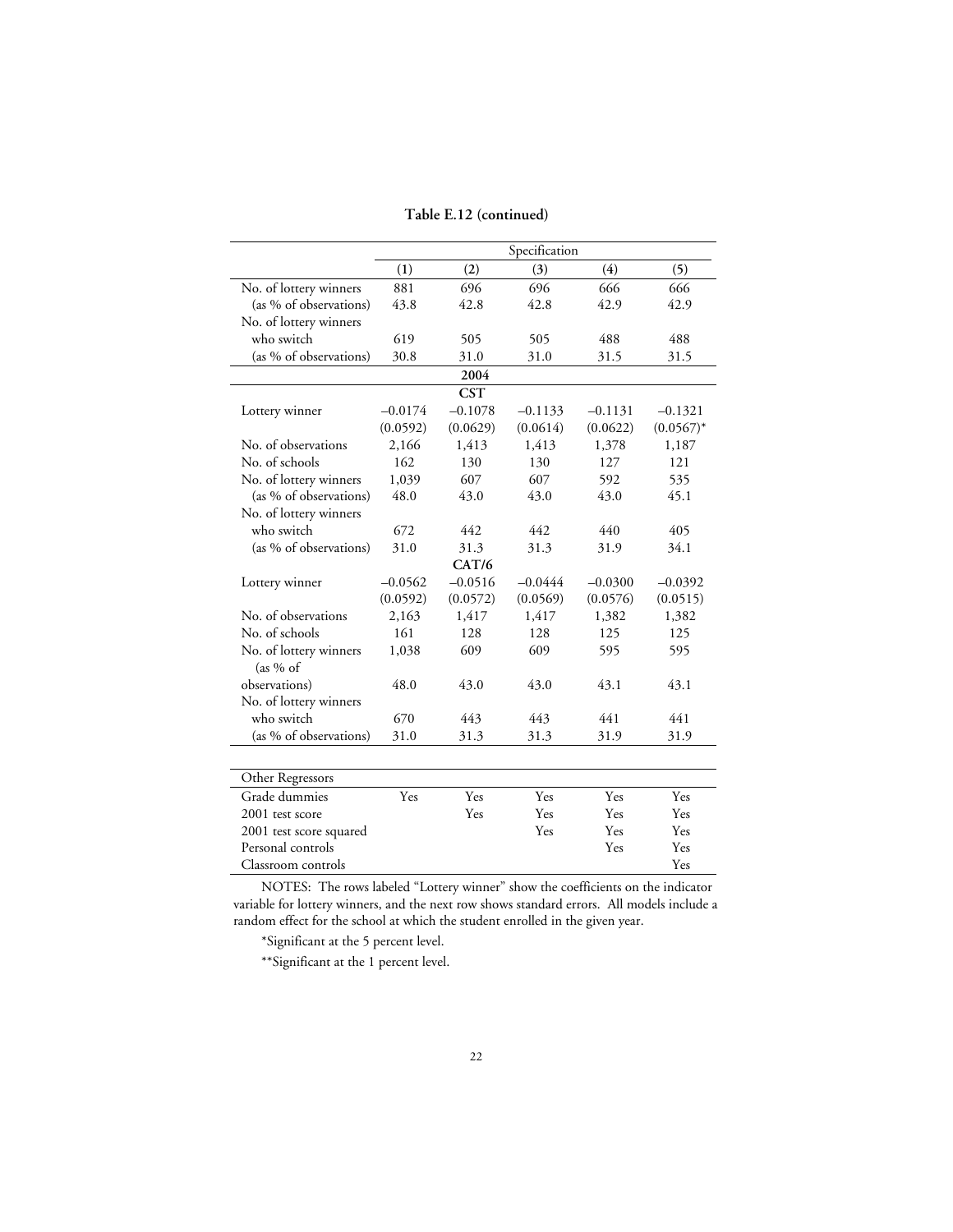# **Regression Results for VEEP, Elementary School Students, for Various Measures of Reading Achievement**

|                        | (1)       | (2)         | (3)       | (4)       | (5) |
|------------------------|-----------|-------------|-----------|-----------|-----|
|                        |           | 2002        |           |           |     |
|                        |           | <b>CST</b>  |           |           |     |
| Lottery winner         | 0.0069    | 0.0645      | 0.0429    | $-0.0219$ |     |
|                        | (0.2515)  | (0.1481)    | (0.1332)  | (0.1727)  |     |
| No. of observations    | 67        | 45          | 45        | 45        |     |
| No. of schools         | 33        | 22          | 22        | 22        |     |
| No. of lottery winners | 36        | 25          | 25        | 25        |     |
| (as % of observations) | 53.7      | 55.6        | 55.6      | 55.6      |     |
| No. of lottery winners |           |             |           |           |     |
| who switch             | 10        | 7           | 7         | 7         |     |
| (as % of observations) | 14.9      | 15.6        | 15.6      | 15.6      |     |
|                        |           | Stanford 9  |           |           |     |
| Lottery winner         | $-0.0911$ | 0.1301      | 0.1103    | $-0.0543$ |     |
|                        | (0.2833)  | (0.1691)    | (0.1851)  | (0.1913)  |     |
| No. of observations    | 67        | 46          | 46        | 46        |     |
| No. of schools         | 33        | 23          | 23        | 23        |     |
| No. of lottery winners | 36        | 26          | 26        | 26        |     |
| (as % of observations) | 53.7      | 56.5        | 56.5      | 56.5      |     |
| No. of lottery winners |           |             |           |           |     |
| who switch             | 10        | 7           | 7         | 7         |     |
| (as % of observations) | 14.9      | 15.2        | 15.2      | 15.2      |     |
|                        |           | <b>SDRT</b> |           |           |     |
| Lottery winner         | 0.2705    |             |           |           |     |
|                        | (0.5121)  |             |           |           |     |
| No. of observations    | 21        |             |           |           |     |
| No. of schools         | 12        |             |           |           |     |
| No. of lottery winners | 9         |             |           |           |     |
| (as % of observations) | 42.9      |             |           |           |     |
| No. of lottery winners |           |             |           |           |     |
| who switch             | 3         |             |           |           |     |
| (as % of observations) | 14.3      |             |           |           |     |
|                        |           | 2003        |           |           |     |
|                        |           | <b>CST</b>  |           |           |     |
| Lottery winner         | $-0.2024$ | $-0.1617$   | $-0.2104$ |           |     |
|                        | (0.2761)  | (0.2157)    | (0.2034)  |           |     |
| No. of observations    | 62        | 41          | 41        |           |     |
| No. of schools         | 33        | 22          | 22        |           |     |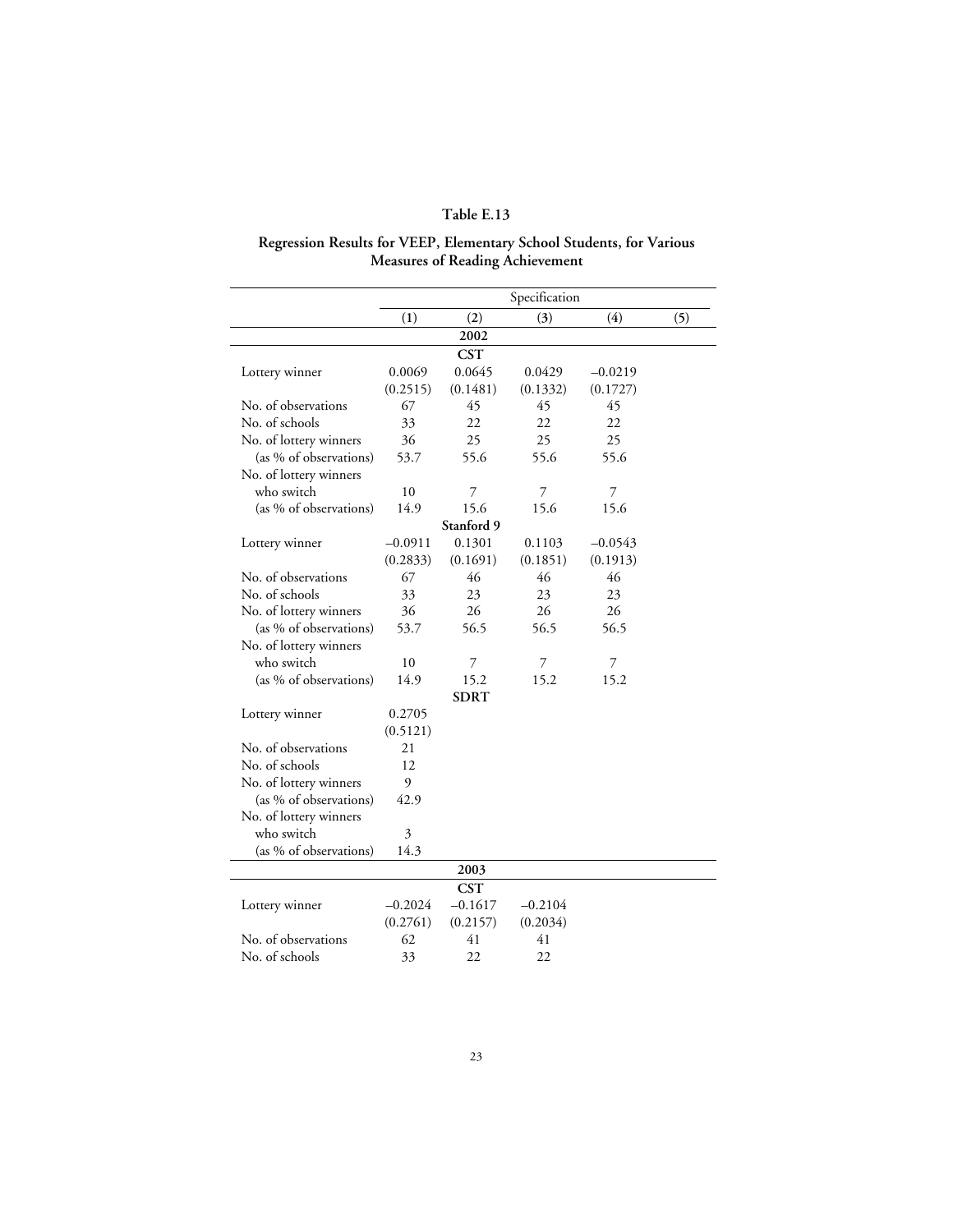|                        |          |              | Specification |     |     |
|------------------------|----------|--------------|---------------|-----|-----|
|                        | (1)      | (2)          | (3)           | (4) | (5) |
| No. of lottery winners | 31       | 22           | 22            |     |     |
| (as % of observations) | 50.0     | 53.7         | 53.7          |     |     |
| No. of lottery winners |          |              |               |     |     |
| who switch             | 8        | 5            | 5             |     |     |
| (as % of observations) | 12.9     | 12.2         | 12.2          |     |     |
|                        |          | CAT/6        |               |     |     |
| Lottery winner         | 0.3723   | 0.4441       | 0.3854        |     |     |
|                        | (0.2461) | $(0.2130)^*$ | (0.2173)      |     |     |
| No. of observations    | 62       | 42           | 42            |     |     |
| No. of schools         | 33       | 23           | 23            |     |     |
| No. of lottery winners | 31       | 23           | 23            |     |     |
| (as % of observations) | 50.0     | 54.8         | 54.8          |     |     |
| No. of lottery winners |          |              |               |     |     |
| who switch             | 8        | 5            | 5             |     |     |
| (as % of observations) | 12.9     | 11.9         | 11.9          |     |     |
|                        |          | <b>SDRT</b>  |               |     |     |
| Lottery winner         | 0.1027   |              |               |     |     |
|                        | (0.3141) |              |               |     |     |
| No. of observations    | 38       |              |               |     |     |
| No. of schools         | 23       |              |               |     |     |
| No. of lottery winners | 21       |              |               |     |     |
| (as % of observations) | 55.3     |              |               |     |     |
| No. of lottery winners |          |              |               |     |     |
| who switch             | 6        |              |               |     |     |
| (as % of observations) | 15.8     |              |               |     |     |
|                        |          | 2004         |               |     |     |
|                        |          | <b>CST</b>   |               |     |     |
| Lottery winner         | 0.2357   | 0.5353       | 0.5316        |     |     |
|                        | (0.2738) | $(0.2723)^*$ | $(0.2700)^*$  |     |     |
| No. of observations    | 66       | 37           | 37            |     |     |
| No. of schools         | 31       | 19           | 19            |     |     |
| No. of lottery winners | 36       | 20           | 20            |     |     |
| (as % of observations) | 54.5     | 54.1         | 54.1          |     |     |
| No. of lottery winners |          |              |               |     |     |
| who switch             | 13       | 5            | 5             |     |     |
| (as % of observations) | 19.7     | 13.5         | 13.5          |     |     |
|                        |          | CAT/6        |               |     |     |
| Lottery winner         | 0.0153   | 0.2512       | 0.2462        |     |     |
|                        | (0.1992) | (0.2558)     | (0.2613)      |     |     |
| No. of observations    | 67       | 37           | 37            |     |     |
| No. of schools         | 32       | 19           | 19            |     |     |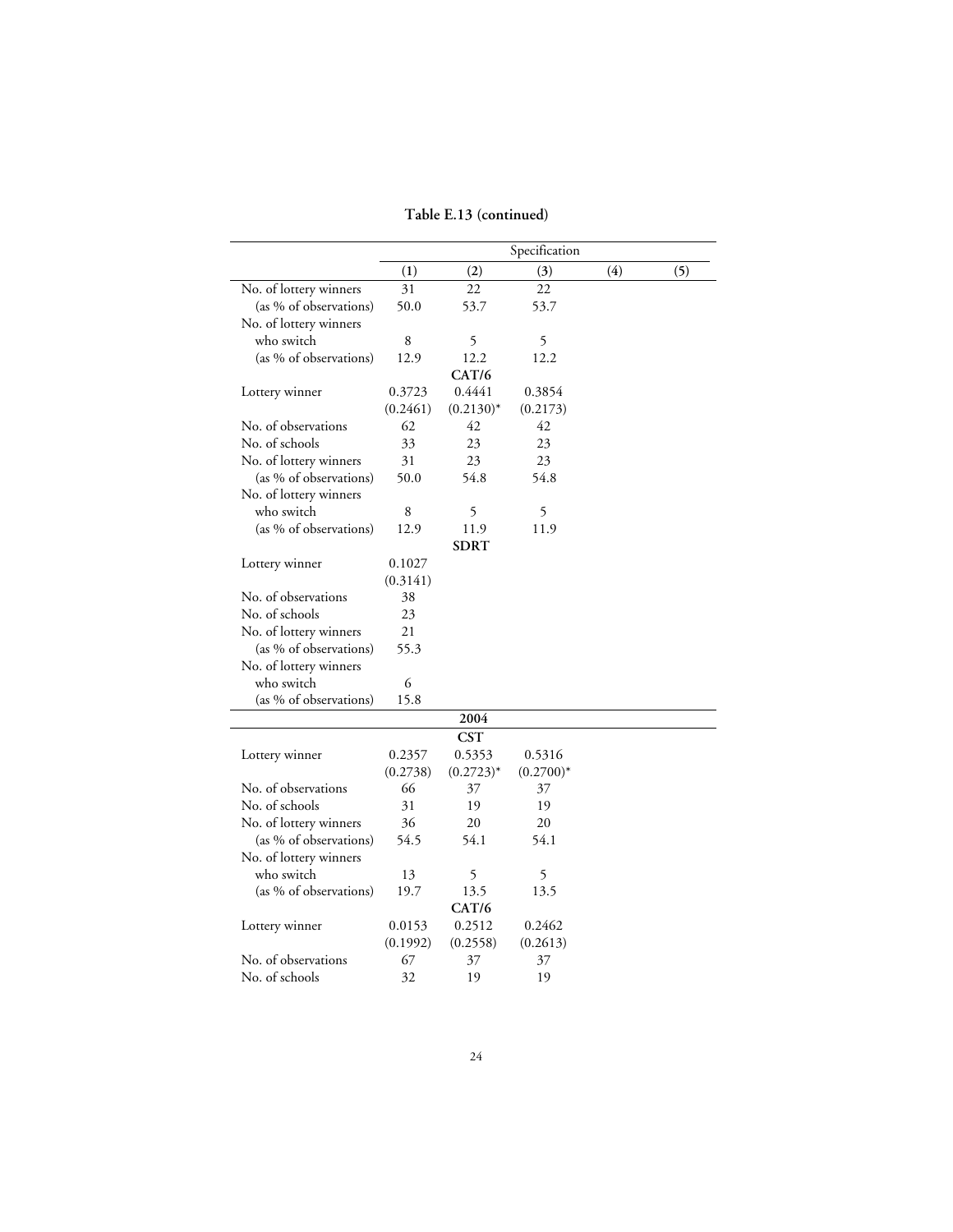**Table E.13 (continued)**

|                        | Specification |             |      |     |     |  |  |
|------------------------|---------------|-------------|------|-----|-----|--|--|
|                        | (1)           | (2)         | (3)  | (4) | (5) |  |  |
| No. of lottery winners | 36            | 20          | 20   |     |     |  |  |
| (as % of observations) | 53.7          | 54.1        | 54.1 |     |     |  |  |
| No. of lottery winners |               |             |      |     |     |  |  |
| who switch             | 13            | 5           | 5    |     |     |  |  |
| (as % of observations) | 19.4          | 13.5        | 13.5 |     |     |  |  |
|                        |               | <b>SDRT</b> |      |     |     |  |  |
| Lottery winner         | 0.1534        |             |      |     |     |  |  |
|                        | (0.4905)      |             |      |     |     |  |  |
| No. of observations    | 25            |             |      |     |     |  |  |
| No. of schools         | 17            |             |      |     |     |  |  |
| No. of lottery winners | 13            |             |      |     |     |  |  |
| (as % of observations) | 52.0          |             |      |     |     |  |  |
| No. of lottery winners |               |             |      |     |     |  |  |
| who switch             | 5             |             |      |     |     |  |  |
| (as % of observations) | 20.0          |             |      |     |     |  |  |
|                        |               |             |      |     |     |  |  |
| Other Regressors       |               |             |      |     |     |  |  |
| Grade dummies          | Yes           | Yes         | Yes  | Yes | Yes |  |  |
| $2001$ test score      |               | Ves         | Yes  | Yes | Ves |  |  |

| Grade dummies           | Yes | Yes | Yes | Yes | Yes |
|-------------------------|-----|-----|-----|-----|-----|
| 2001 test score         |     | Yes | Yes | Yes | Yes |
| 2001 test score squared |     |     | Yes | Yes | Yes |
| Personal controls       |     |     |     | Yes | Yes |
| Classroom controls      |     |     |     |     | Yes |
|                         |     |     |     |     |     |

\*Significant at the 5 percent level.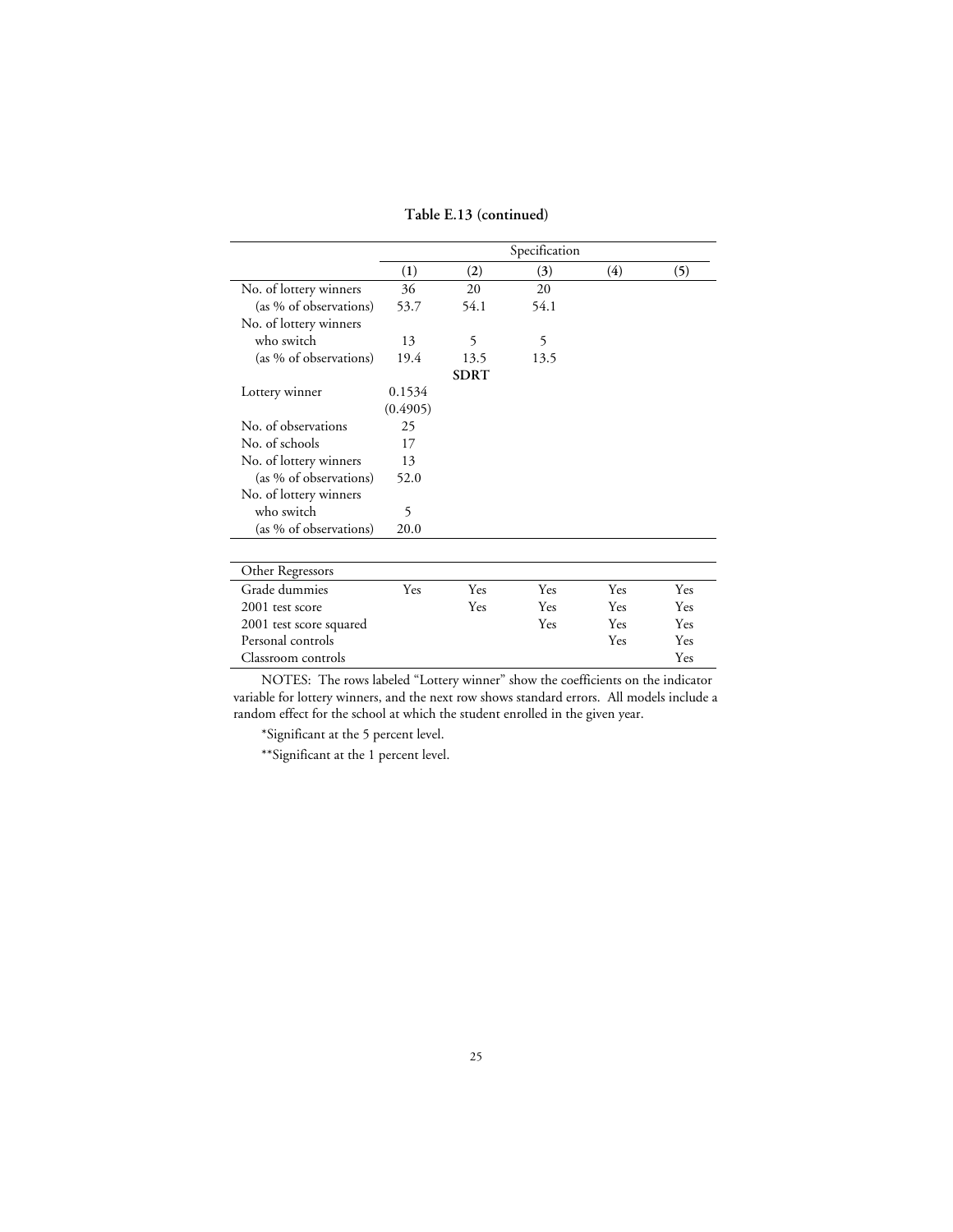#### **Regression Results for VEEP, Elementary School Students, for Various Measures of Math Achievement**

|                        |           |            | Specification |              |     |
|------------------------|-----------|------------|---------------|--------------|-----|
|                        | (1)       | (2)        | (3)           | (4)          | (5) |
|                        |           | 2002       |               |              |     |
|                        |           | <b>CST</b> |               |              |     |
| Lottery winner         | $-0.3364$ | $-0.0378$  | 0.0098        | $-0.4348$    |     |
|                        | (0.2537)  | (0.2126)   | (0.1998)      | $(0.2105)^*$ |     |
| No. of observations    | 67        | 46         | 46            | 46           |     |
| No. of schools         | 33        | 23         | 23            | 23           |     |
| No. of lottery winners | 36        | 26         |               |              |     |
| (as % of observations) | 53.7      | 56.5       | 0.0           | 0.0          |     |
| No. of lottery winners |           |            |               |              |     |
| who switch             | 10        | 7          |               |              |     |
| (as % of observations) | 14.9      | 15.2       | 0.0           | 0.0          |     |
|                        |           | Stanford 9 |               |              |     |
| Lottery winner         | $-0.3266$ | 0.0449     | 0.0402        | $-0.3385$    |     |
|                        | (0.2665)  | (0.2155)   | (0.2196)      | (0.1969)     |     |
| No. of observations    | 67        | 46         | 46            | 46           |     |
| No. of schools         | 33        | 23         | 23            | 23           |     |
| No. of lottery winners | 36        | 26         | 26            | 26           |     |
| (as % of observations) | 53.7      | 56.5       | 56.5          | 56.5         |     |
| No. of lottery winners |           |            |               |              |     |
| who switch             | 10        | 7          | 7             | 7            |     |
| (as % of observations) | 14.9      | 15.2       | 15.2          | 15.2         |     |
|                        |           | 2003       |               |              |     |
|                        |           | <b>CST</b> |               |              |     |
| Lottery winner         | $-0.3471$ | $-0.0648$  | $-0.0185$     |              |     |
|                        | (0.3364)  | (0.3279)   | (0.3017)      |              |     |
| No. of observations    | 62        | 42         | 42            |              |     |
| No. of schools         | 33        | 23         | 23            |              |     |
| No. of lottery winners | 31        | 23         | 23            |              |     |
| (as % of observations) | 50.0      | 54.8       | 54.8          |              |     |
| No. of lottery winners |           |            |               |              |     |
| who switch             | 8         | 5          | 5             |              |     |
| (as % of observations) | 12.9      | 11.9       | 11.9          |              |     |
|                        |           | CAT/6      |               |              |     |
| Lottery winner         | $-0.2962$ | 0.2194     | 0.2116        |              |     |
|                        | (0.2945)  | (0.3048)   | (0.3094)      |              |     |
| No. of observations    | 62        | 42         | 42            |              |     |
|                        |           |            |               |              |     |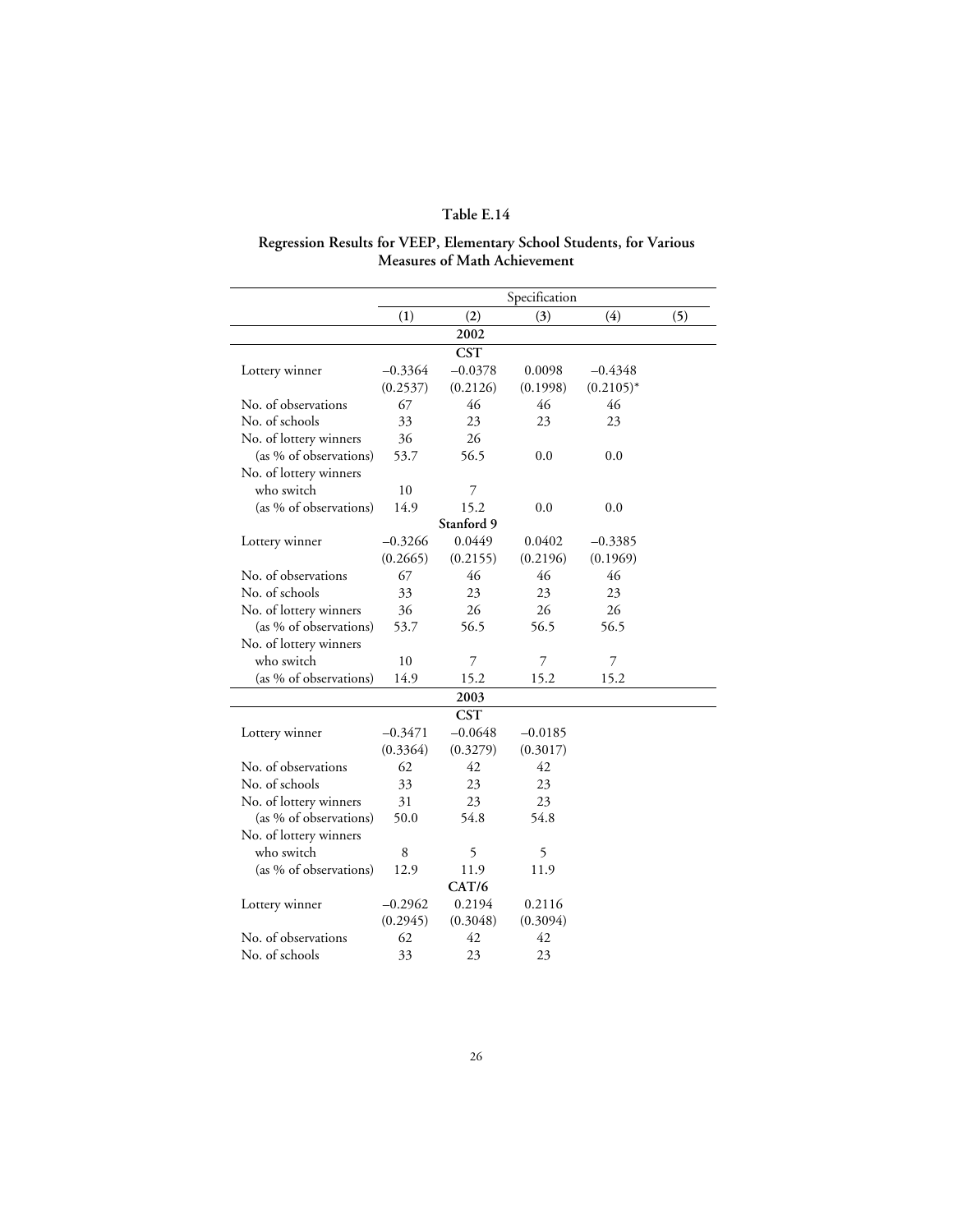|                        | Specification |            |          |        |        |
|------------------------|---------------|------------|----------|--------|--------|
|                        | (1)           | (2)        | (3)      | (4)    | (5)    |
| No. of lottery winners | 31            | 23         | 23       |        |        |
| (as % of observations) | 50.0          | 54.8       | 54.8     |        |        |
| No. of lottery winners |               |            |          |        |        |
| who switch             | 8             | 5          | 5        |        |        |
| (as % of observations) | 12.9          | 11.9       | 11.9     |        |        |
|                        |               | 2004       |          |        |        |
|                        |               | <b>CST</b> |          |        |        |
| Lottery winner         | $-0.1076$     | 0.1289     | 0.3889   |        |        |
|                        | (0.3311)      | (0.2828)   | (0.2864) |        |        |
| No. of observations    | 67            | 37         | 37       |        |        |
| No. of schools         | 32            | 19         | 19       |        |        |
| No. of lottery winners | 36            | 20         | 20       |        |        |
| (as % of observations) | 53.7          | 54.1       | 54.1     |        |        |
| No. of lottery winners |               |            |          |        |        |
| who switch             | 13            | 5          | 5        |        |        |
| (as % of observations) | 19.4          | 13.5       | 13.5     |        |        |
|                        |               | CAT/6      |          |        |        |
| Lottery winner         | $-0.0447$     | 0.1566     | 0.0506   |        |        |
|                        | (0.2219)      | (0.2846)   | (0.2892) |        |        |
| No. of observations    | 67            | 37         | 37       |        |        |
| No. of schools         | 32            | 19         | 19       |        |        |
| No. of lottery winners | 36            | 20         | 20       |        |        |
| (as % of observations) | 53.7          | 54.1       | 54.1     |        |        |
| No. of lottery winners |               |            |          |        |        |
| who switch             | 13            | 5          | 5        |        |        |
| (as % of observations) | 19.4          | 13.5       | 13.5     |        |        |
|                        |               |            |          |        |        |
| Other Regressors       |               |            |          |        |        |
| Grade dummies          | Yes           | Yes        | Yes      | Yes    | Yes    |
| 2001                   |               | $\tau$     | $\tau$   | $\tau$ | $\tau$ |

**Table E.14 (continued)**

| Other Regressors        |     |     |     |     |     |  |
|-------------------------|-----|-----|-----|-----|-----|--|
| Grade dummies           | Yes | Yes | Yes | Yes | Yes |  |
| 2001 rest score         |     | Yes | Yes | Yes | Yes |  |
| 2001 test score squared |     |     | Yes | Yes | Yes |  |
| Personal controls       |     |     |     | Yes | Yes |  |
| Classroom controls      |     |     |     |     | Yes |  |
|                         |     |     |     |     |     |  |

\*Significant at the 5 percent level.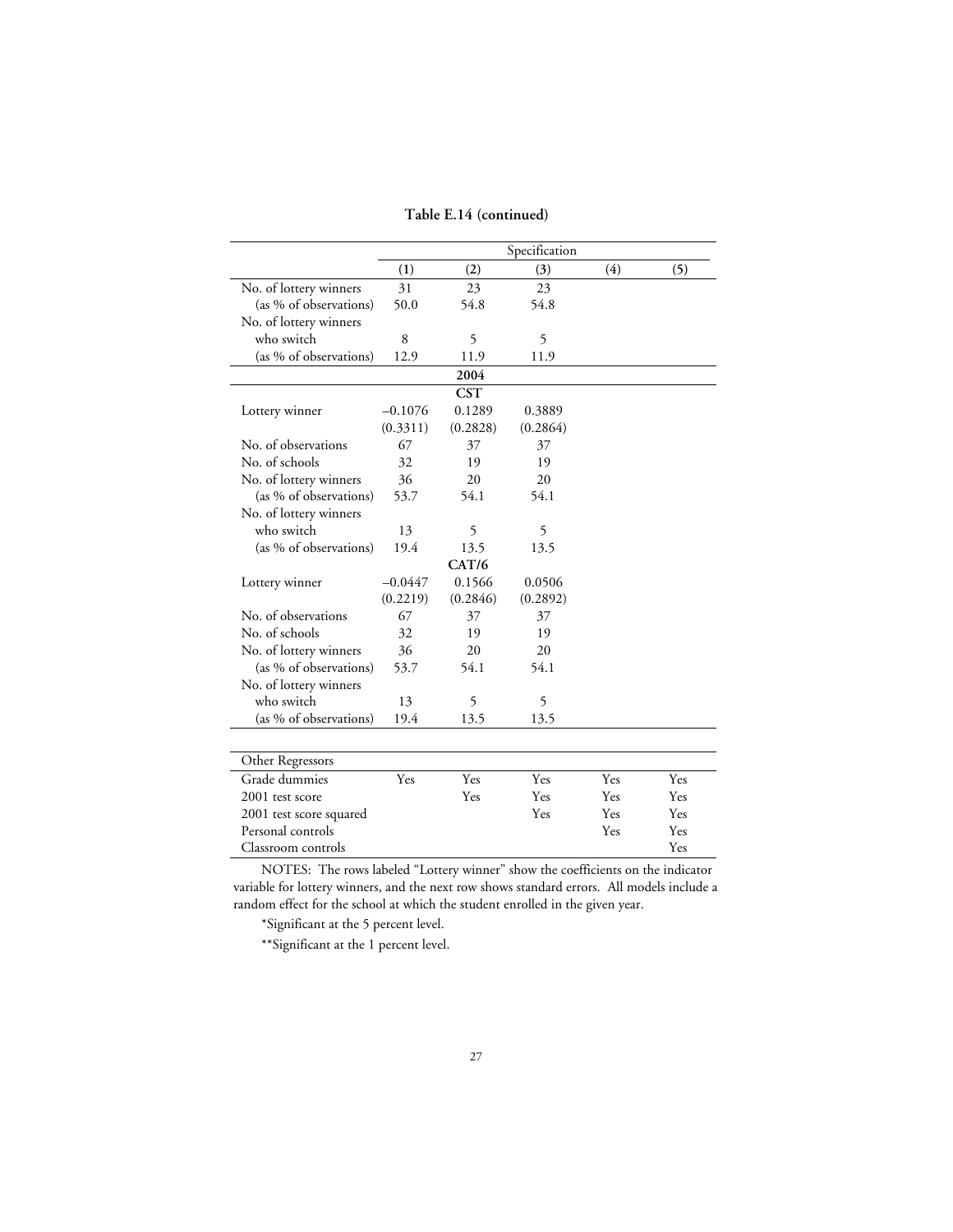#### **Regression Results for Magnet, Elementary School Students, for Various Measures of Reading Achievement**

|                        |              |             | Specification |              |              |
|------------------------|--------------|-------------|---------------|--------------|--------------|
|                        | (1)          | (2)         | (3)           | (4)          | (5)          |
|                        |              | 2002        |               |              |              |
|                        |              | <b>CST</b>  |               |              |              |
| Lottery winner         | $-0.0576$    | $-0.0259$   | $-0.0318$     | $-0.0069$    | $-0.0106$    |
|                        | (0.0928)     | (0.0742)    | (0.0724)      | (0.0729)     | (0.0745)     |
| No. of observations    | 756          | 466         | 466           | 466          | 466          |
| No. of schools         | 116          | 103         | 103           | 103          | 103          |
| No. of lottery winners | 367          | 222         | 222           | 222          | 222          |
| (as % of observations) | 48.5         | 47.6        | 47.6          | 47.6         | 47.6         |
| No. of lottery winners |              |             |               |              |              |
| who switch             | 98           | 64          | 64            | 64           | 64           |
| (as % of observations) | 13.0         | 13.7        | 13.7          | 13.7         | 13.7         |
|                        |              | Stanford 9  |               |              |              |
| Lottery winner         | $-0.0613$    | 0.1383      | 0.1404        | 0.1095       | 0.0289       |
|                        | (0.0922)     | (0.0772)    | (0.0773)      | (0.0771)     | (0.0747)     |
| No. of observations    | 791          | 487         | 487           | 487          | 487          |
| No. of schools         | 118          | 105         | 105           | 105          | 105          |
| No. of lottery winners | 386          | 227         | 227           | 227          | 227          |
| (as % of observations) | 48.8         | 46.6        | 46.6          | 46.6         | 46.6         |
| No. of lottery winners |              |             |               |              |              |
| who switch             | 103          | 68          | 68            | 68           | 68           |
| (as % of observations) | 13.0         | 14.0        | 14.0          | 14.0         | 14.0         |
|                        |              | <b>SDRT</b> |               |              |              |
| Lottery winner         | $-0.0433$    | 0.1417      | 0.1755        | 0.2105       | 0.2211       |
|                        | (0.1696)     | (0.1132)    | (0.1025)      | $(0.1013)^*$ | $(0.1114)^*$ |
| No. of observations    | 260          | 113         | 113           | 113          | 113          |
| No. of schools         | 76           | 46          | 46            | 46           | 46           |
| No. of lottery winners | 149          | 77          | 77            | 77           | 77           |
| (as % of observations) | 57.3         | 68.1        | 68.1          | 68.1         | 68.1         |
| No. of lottery winners |              |             |               |              |              |
| who switch             | 41           | 20          | 20            | 20           | 20           |
| (as % of observations) | 15.8         | 17.7        | 17.7          | 17.7         | 17.7         |
|                        |              | 2003        |               |              |              |
|                        |              | <b>CST</b>  |               |              |              |
| Lottery winner         | $-0.1596$    | 0.0107      | 0.0023        | 0.0439       | 0.0253       |
|                        | $(0.0803)^*$ | (0.0880)    | (0.0856)      | (0.0855)     | (0.0846)     |
| No. of observations    | 946          | 431         | 431           | 421          | 421          |
| No. of schools         | 117          | 103         | 103           | 100          | 100          |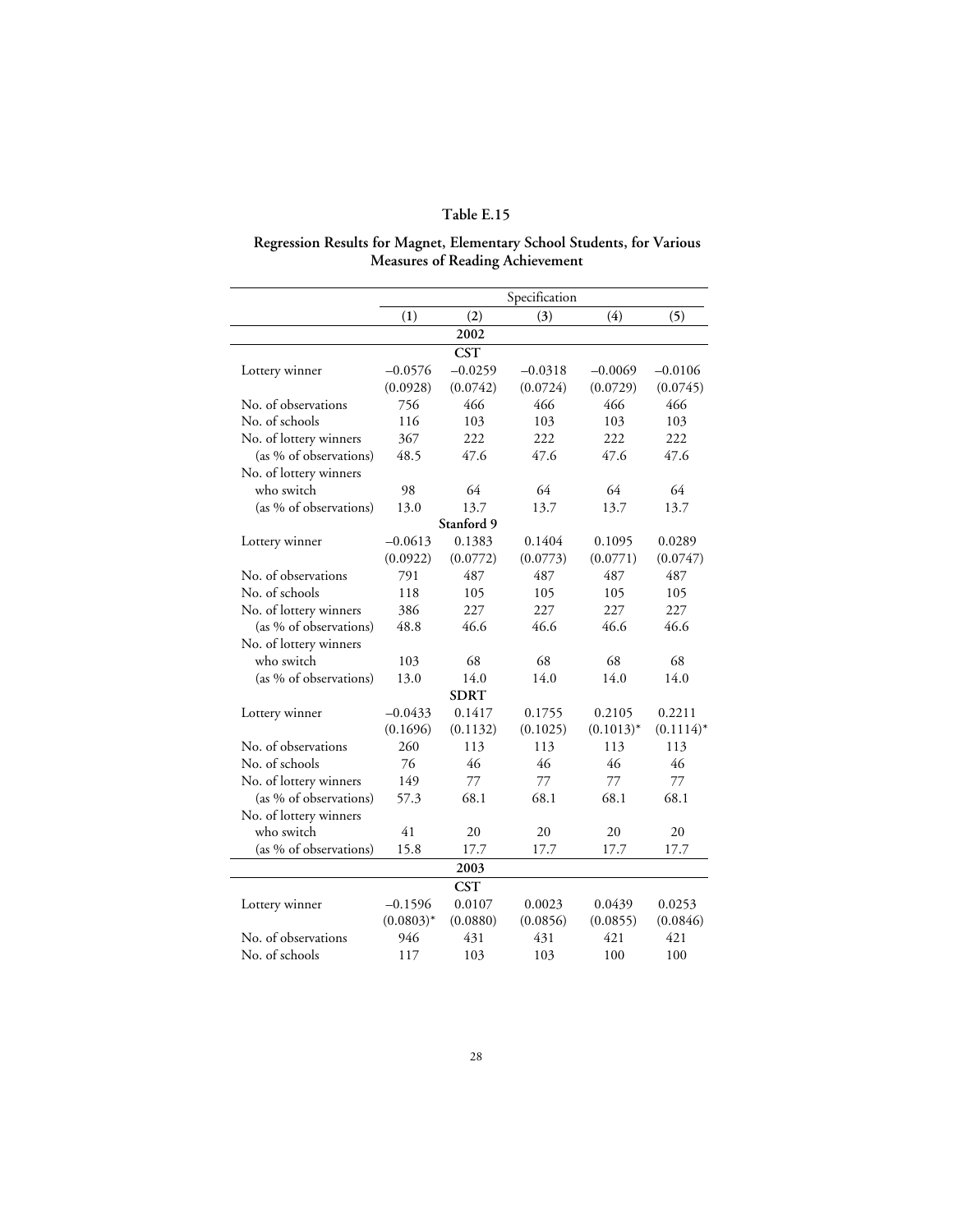### **Table E.15 (continued)**

|                        |               |              | Specification |               |              |
|------------------------|---------------|--------------|---------------|---------------|--------------|
|                        | (1)           | (2)          | (3)           | (4)           | (5)          |
| No. of lottery winners | 493           | 214          | 214           | 208           | 208          |
| (as % of observations) | 52.1          | 49.7         | 49.7          | 49.4          | 49.4         |
| No. of lottery winners |               |              |               |               |              |
| who switch             | 130           | 62           | 62            | 61            | 61           |
| (as % of observations) | 13.7          | 14.4         | 14.4          | 14.5          | 14.5         |
|                        |               | CAT/6        |               |               |              |
| Lottery winner         | $-0.0565$     | 0.1452       | 0.1355        | 0.1688        | 0.2087       |
|                        | (0.0792)      | (0.0966)     | (0.0968)      | (0.0966)      | $(0.1004)^*$ |
| No. of observations    | 948           | 444          | 444           | 434           | 434          |
| No. of schools         | 118           | 103          | 103           | 100           | 100          |
| No. of lottery winners | 494           | 218          | 218           | 212           | 212          |
| (as % of observations) | 52.1          | 49.1         | 49.1          | 48.8          | 48.8         |
| No. of lottery winners |               |              |               |               |              |
| who switch             | 129           | 63           | 63            | 62            | 62           |
| (as % of observations) | 13.6          | 14.2         | 14.2          | 14.3          | 14.3         |
|                        |               | <b>SDRT</b>  |               |               |              |
| Lottery winner         | 0.0346        | 0.3170       | 0.3093        | 0.3700        |              |
|                        | (0.1207)      | $(0.1351)^*$ | $(0.1352)^*$  | $(0.1293)$ ** |              |
| No. of observations    | 429           | 96           | 96            | 96            |              |
| No. of schools         | 96            | 41           | 41            | 41            |              |
| No. of lottery winners | 210           | 68           | 68            | 68            |              |
| (as % of observations) | 49.0          | 70.8         | 70.8          | 70.8          |              |
| No. of lottery winners |               |              |               |               |              |
| who switch             | 59            | 17           | 17            | 17            |              |
| (as % of observations) | 13.8          | 17.7         | 17.7          | 17.7          |              |
|                        |               | 2004         |               |               |              |
|                        |               | <b>CST</b>   |               |               |              |
| Lottery winner         | $-0.1934$     | $-0.0949$    | $-0.0906$     | $-0.0936$     | $-0.0705$    |
|                        | $(0.0695)$ ** | (0.0988)     | (0.0968)      | (0.0978)      | (0.0963)     |
| No. of observations    | 1,291         | 379          | 379           | 371           | 371          |
| No. of schools         | 117           | 97           | 97            | 94            | 94           |
| No. of lottery winners | 772           | 181          | 181           | 176           | 176          |
| (as % of observations) | 59.8          | 47.8         | 47.8          | 47.4          | 47.4         |
| No. of lottery winners |               |              |               |               |              |
| who switch             | 228           | 49           | 49            | 48            | 48           |
| (as % of observations) | 17.7          | 12.9         | 12.9          | 12.9          | 12.9         |
|                        |               | CAT/6        |               |               |              |
| Lottery winner         | $-0.1647$     | $-0.0779$    | $-0.0798$     | $-0.0903$     | $-0.0903$    |
|                        | $(0.0661)^*$  | (0.1008)     | (0.1016)      | (0.1029)      | (0.1029)     |
| No. of observations    | 1,308         | 389          | 389           | 381           | 381          |
| No. of schools         | 117           | 98           | 98            | 95            | 95           |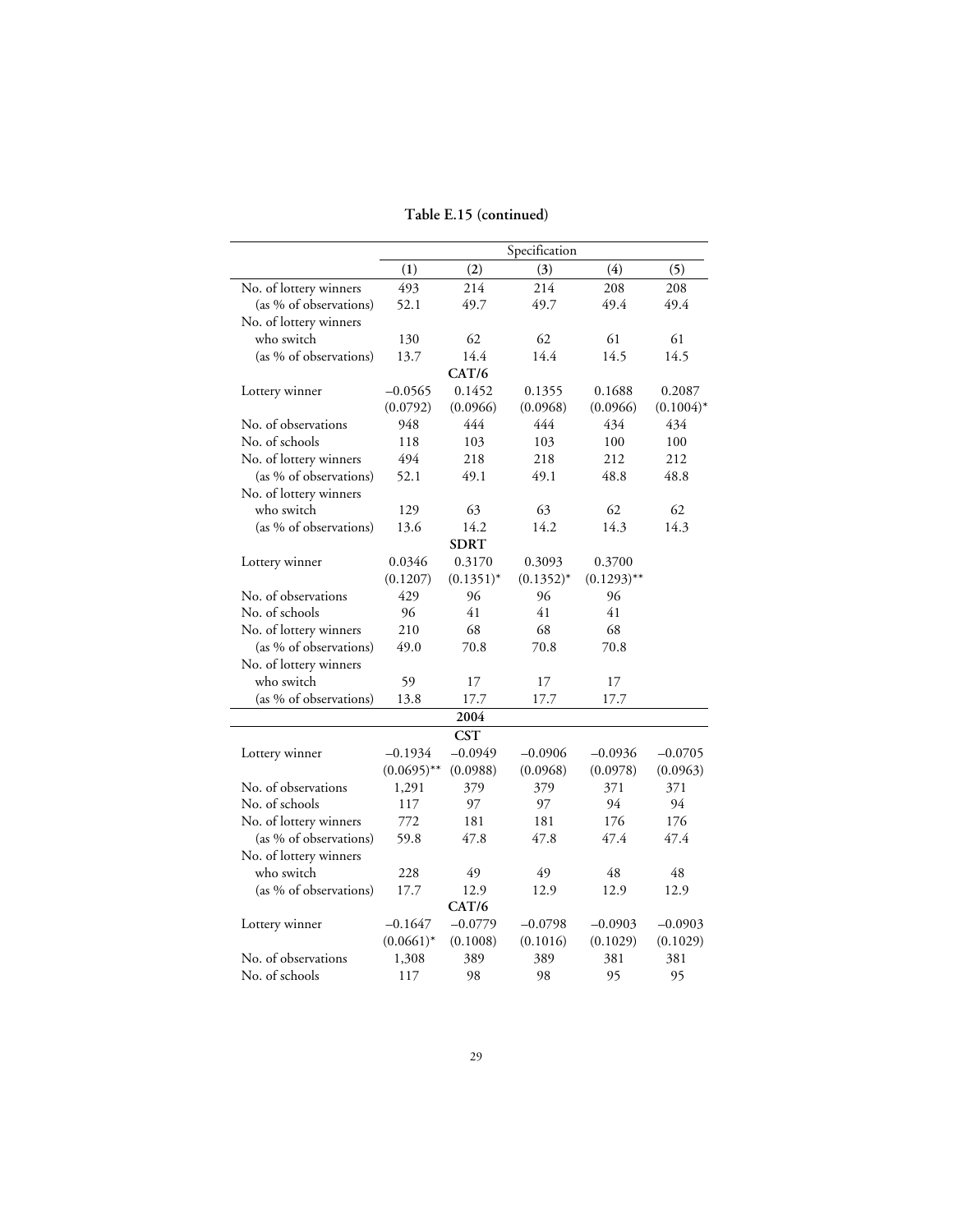#### **Table E.15 (continued)**

|                         |              |             | Specification |          |      |
|-------------------------|--------------|-------------|---------------|----------|------|
|                         | (1)          | (2)         | (3)           | (4)      | (5)  |
| No. of lottery winners  | 784          | 184         | 184           | 179      | 179  |
| (as % of observations)  | 59.9         | 47.3        | 47.3          | 47.0     | 47.0 |
| No. of lottery winners  |              |             |               |          |      |
| who switch              | 234          | 52          | 52            | 51       | 51   |
| (as % of observations)  | 17.9         | 13.4        | 13.4          | 13.4     | 13.4 |
|                         |              | <b>SDRT</b> |               |          |      |
| Lottery winner          | $-0.2770$    | 0.1088      | 0.0793        | 0.0746   |      |
|                         | $(0.1302)^*$ | (0.1545)    | (0.1496)      | (0.1705) |      |
| No. of observations     | 436          | 76          | 76            | 76       |      |
| No. of schools          | 93           | 34          | 34            | 34       |      |
| No. of lottery winners  | 211          | 51          | 51            | 51       |      |
| (as % of observations)  | 48.4         | 67.1        | 67.1          | 67.1     |      |
| No. of lottery winners  |              |             |               |          |      |
| who switch              | 59           | 11          | 11            | 11       |      |
| (as % of observations)  | 13.5         | 14.5        | 14.5          | 14.5     |      |
|                         |              |             |               |          |      |
| Other Regressors        |              |             |               |          |      |
| Grade dummies           | Yes          | Yes         | Yes           | Yes      | Yes  |
| 2001 test score         |              | Yes         | Yes           | Yes      | Yes  |
| 2001 test score squared |              |             | Yes           | Yes      | Yes  |
| Personal controls       |              |             |               | Yes      | Yes  |

NOTES: The rows labeled "Lottery winner" show the coefficients on the indicator variable for lottery winners, and the next row shows standard errors. All models include a random effect for the school at which the student enrolled in the given year.

Classroom controls Yes

\*Significant at the 5 percent level.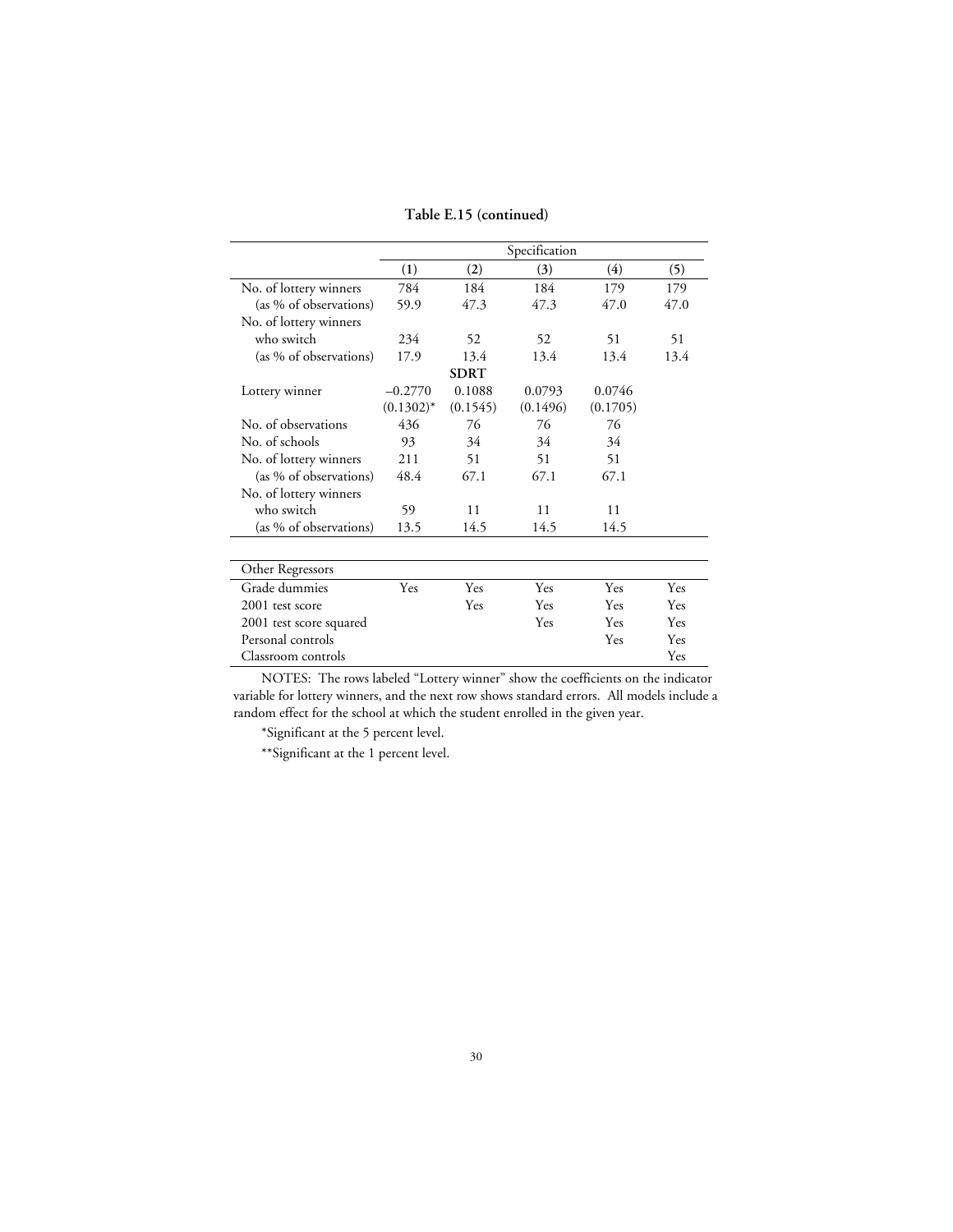#### **Regression Results for Magnet, Elementary School Students, for Various Measures of Math Achievement**

|                        | Specification |            |           |           |           |  |  |
|------------------------|---------------|------------|-----------|-----------|-----------|--|--|
|                        | (1)           | (2)        | (3)       | (4)       | (5)       |  |  |
|                        |               | 2002       |           |           |           |  |  |
|                        |               | <b>CST</b> |           |           |           |  |  |
| Lottery winner         | $-0.1149$     | $-0.0717$  | $-0.0644$ | $-0.0586$ | $-0.0404$ |  |  |
|                        | (0.0968)      | (0.0919)   | (0.0914)  | (0.0910)  | (0.0912)  |  |  |
| No. of observations    | 797           | 511        | 511       | 511       | 511       |  |  |
| No. of schools         | 119           | 106        | 106       | 106       | 106       |  |  |
| No. of lottery winners | 392           | 243        | 243       | 243       | 243       |  |  |
| (as % of observations) | 49.2          | 47.6       | 47.6      | 47.6      | 47.6      |  |  |
| No. of lottery winners |               |            |           |           |           |  |  |
| who switch             | 112           | 69         | 69        | 69        | 69        |  |  |
| (as % of observations) | 14.1          | 13.5       | 13.5      | 13.5      | 13.5      |  |  |
|                        |               | Stanford 9 |           |           |           |  |  |
| Lottery winner         | $-0.1847$     | $-0.1317$  | $-0.1277$ | $-0.1202$ | $-0.1147$ |  |  |
|                        | (0.0982)      | (0.0886)   | (0.0886)  | (0.0884)  | (0.0834)  |  |  |
| No. of observations    | 819           | 516        | 516       | 516       | 516       |  |  |
| No. of schools         | 119           | 106        | 106       | 106       | 106       |  |  |
| No. of lottery winners | 408           | 245        | 245       | 245       | 245       |  |  |
| (as % of observations) | 49.8          | 47.5       | 47.5      | 47.5      | 47.5      |  |  |
| No. of lottery winners |               |            |           |           |           |  |  |
| who switch             | 113           | 70         | 70        | 70        | 70        |  |  |
| (as % of observations) | 13.8          | 13.6       | 13.6      | 13.6      | 13.6      |  |  |
|                        |               | 2003       |           |           |           |  |  |
|                        |               | <b>CST</b> |           |           |           |  |  |
| Lottery winner         | $-0.1385$     | 0.0128     | 0.0218    | 0.0399    | 0.0889    |  |  |
|                        | (0.0856)      | (0.0964)   | (0.0960)  | (0.0957)  | (0.0963)  |  |  |
| No. of observations    | 951           | 464        | 464       | 454       | 417       |  |  |
| No. of schools         | 118           | 104        | 104       | 101       | 95        |  |  |
| No. of lottery winners | 493           | 227        | 227       | 221       | 205       |  |  |
| (as % of observations) | 51.8          | 48.9       | 48.9      | 48.7      | 49.2      |  |  |
| No. of lottery winners |               |            |           |           |           |  |  |
| who switch             | 129           | 65         | 65        | 64        | 62        |  |  |
| (as % of observations) | 13.6          | 14.0       | 14.0      | 14.1      | 14.9      |  |  |
|                        |               | CAT/6      |           |           |           |  |  |
| Lottery winner         | $-0.1083$     | 0.0886     | 0.0769    | 0.0936    | 0.1168    |  |  |
|                        | (0.0812)      | (0.0935)   | (0.0932)  | (0.0948)  | (0.0957)  |  |  |
| No. of observations    | 949           | 464        | 464       | 454       | 454       |  |  |
| No. of schools         | 118           | 104        | 104       | 101       | 101       |  |  |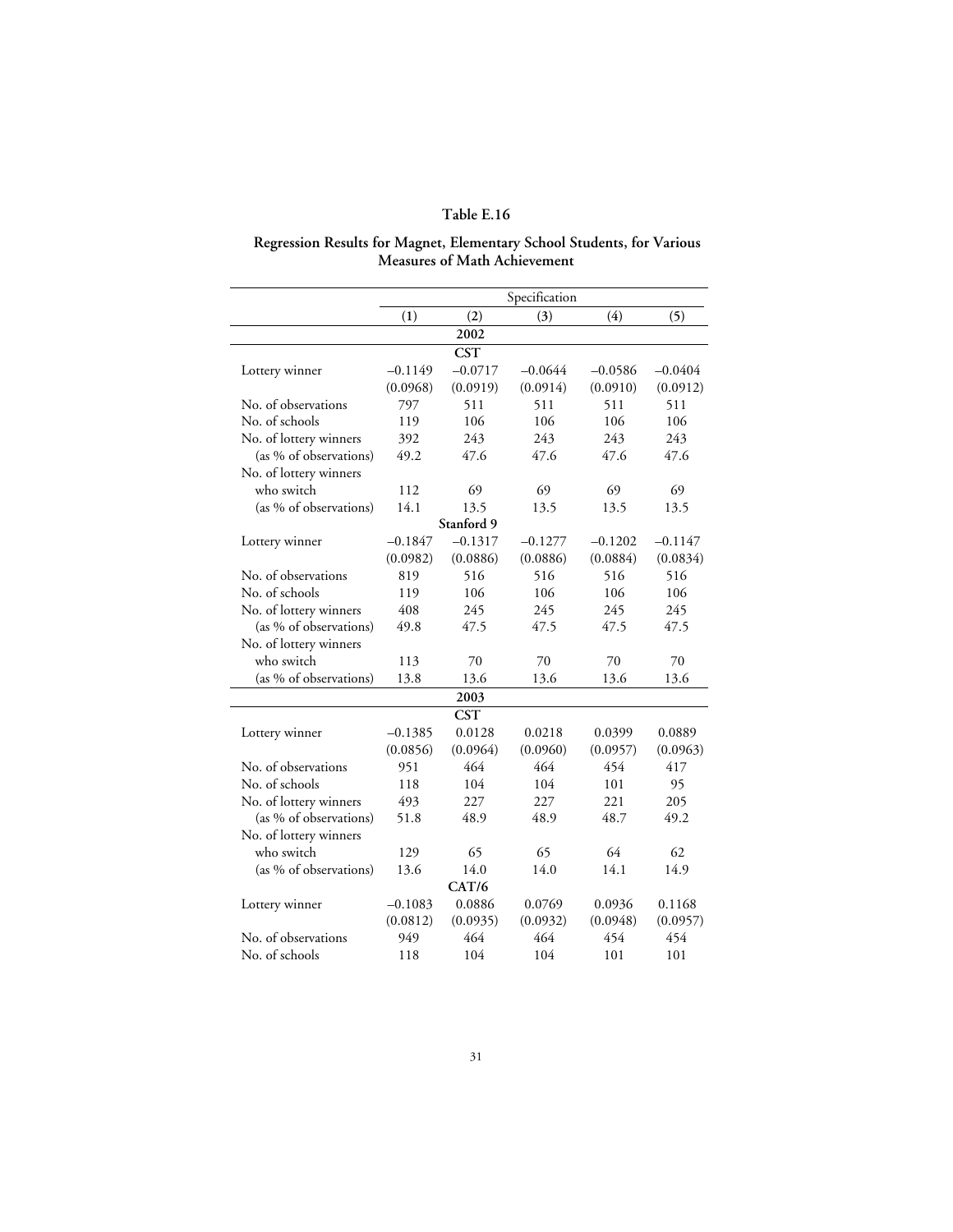|                         |           |            | Specification |           |          |
|-------------------------|-----------|------------|---------------|-----------|----------|
|                         | (1)       | (2)        | (3)           | (4)       | (5)      |
| No. of lottery winners  | 494       | 228        | 228           | 222       | 222      |
| (as % of observations)  | 52.1      | 49.1       | 49.1          | 48.9      | 48.9     |
| No. of lottery winners  |           |            |               |           |          |
| who switch              | 129       | 65         | 65            | 64        | 64       |
| (as % of observations)  | 13.6      | 14.0       | 14.0          | 14.1      | 14.1     |
|                         |           | 2004       |               |           |          |
|                         |           | <b>CST</b> |               |           |          |
| Lottery winner          | $-0.0962$ | $-0.0460$  | $-0.0554$     | $-0.0595$ | 0.1018   |
|                         | (0.0756)  | (0.1053)   | (0.1044)      | (0.1047)  | (0.1061) |
| No. of observations     | 1,304     | 399        | 399           | 391       | 348      |
| No. of schools          | 117       | 99         | 99            | 96        | 92       |
| No. of lottery winners  | 780       | 189        | 189           | 184       | 167      |
| (as % of observations)  | 59.8      | 47.4       | 47.4          | 47.1      | 48.0     |
| No. of lottery winners  |           |            |               |           |          |
| who switch              | 232       | 52         | 52            | 51        | 44       |
| (as % of observations)  | 17.8      | 13.0       | 13.0          | 13.0      | 12.6     |
|                         |           | CAT/6      |               |           |          |
| Lottery winner          | $-0.1011$ | $-0.0098$  | $-0.0039$     | 0.0251    | 0.0078   |
|                         | (0.0708)  | (0.1047)   | (0.1051)      | (0.1081)  | (0.1086) |
| No. of observations     | 1,305     | 400        | 400           | 392       | 392      |
| No. of schools          | 117       | 100        | 100           | 97        | 97       |
| No. of lottery winners  | 782       | 188        | 188           | 183       | 183      |
| (as % of observations)  | 59.9      | 47.0       | 47.0          | 46.7      | 46.7     |
| No. of lottery winners  |           |            |               |           |          |
| who switch              | 233       | 52         | 52            | 51        | 51       |
| (as % of observations)  | 17.9      | 13.0       | 13.0          | 13.0      | 13.0     |
|                         |           |            |               |           |          |
| Other Regressors        |           |            |               |           |          |
| Grade dummies           | Yes       | Yes        | Yes           | Yes       | Yes      |
| 2001 test score         |           | Yes        | Yes           | Yes       | Yes      |
| 2001 test score squared |           |            | Yes           | Yes       | Yes      |
| Personal controls       |           |            |               | Yes       | Yes      |
| Classroom controls      |           |            |               |           | Yes      |

**Table E.16 (continued)**

\*Significant at the 5 percent level.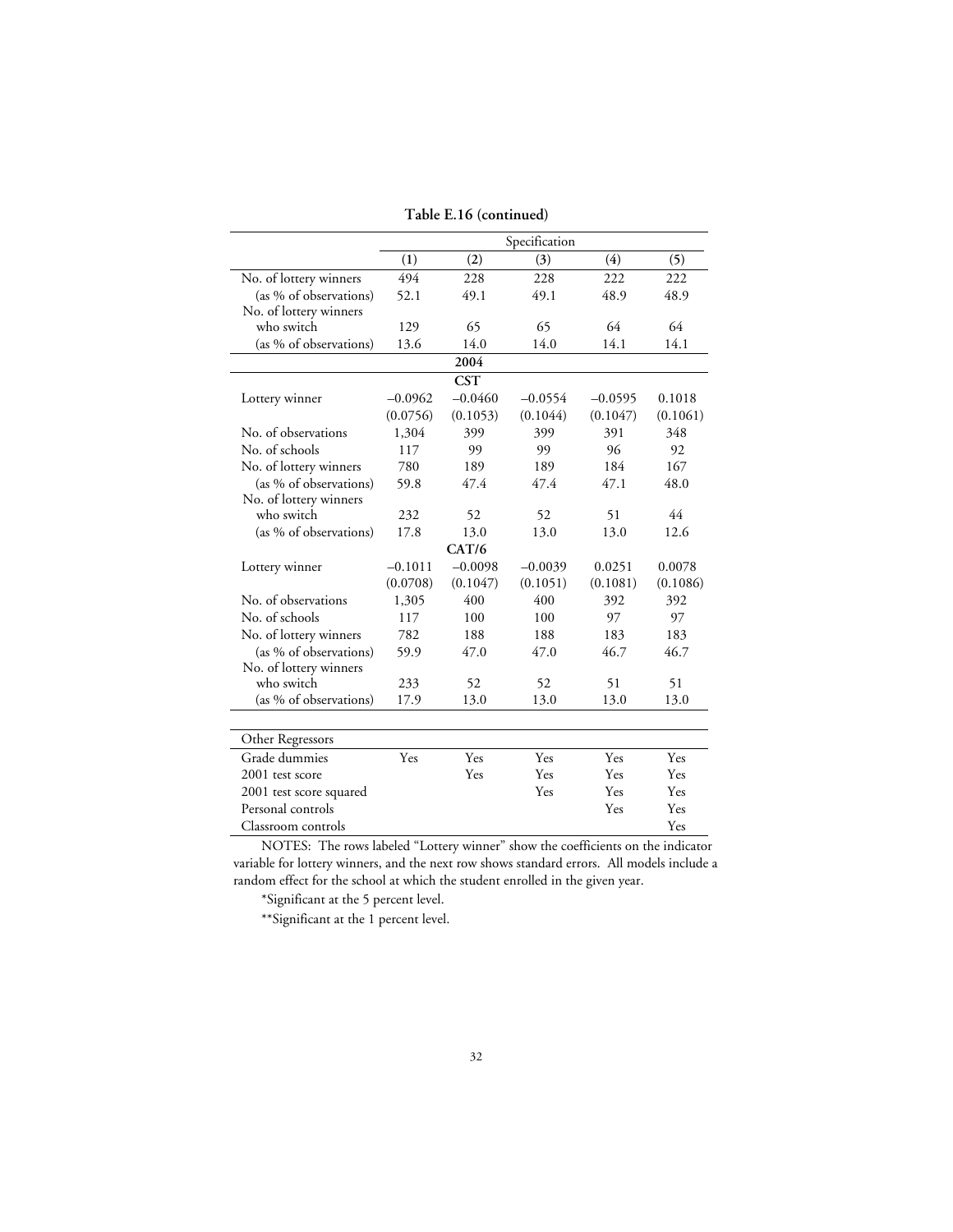# **Regression Results for Open-Enrollment Choice, Elementary School Students, for Various Measures of Reading Achievement**

|                        |           |             | Specification |           |           |
|------------------------|-----------|-------------|---------------|-----------|-----------|
|                        | (1)       | (2)         | (3)           | (4)       | (5)       |
|                        |           | 2002        |               |           |           |
|                        |           | <b>CST</b>  |               |           |           |
| Lottery winner         | 0.1250    | 0.0406      | 0.0124        | 0.0062    | $-0.0006$ |
|                        | (0.1029)  | (0.0763)    | (0.0730)      | (0.0713)  | (0.0725)  |
| No. of observations    | 471       | 320         | 320           | 320       | 320       |
| No. of schools         | 101       | 84          | 84            | 84        | 84        |
| No. of lottery winners | 167       | 107         | 107           | 107       | 107       |
| (as % of observations) | 35.5      | 33.4        | 33.4          | 33.4      | 33.4      |
| No. of lottery winners |           |             |               |           |           |
| who switch             | 100       | 70          | 70            | 70        | 70        |
| (as % of observations) | 21.2      | 21.9        | 21.9          | 21.9      | 21.9      |
|                        |           | Stanford 9  |               |           |           |
| Lottery winner         | 0.1505    | $-0.0010$   | 0.0211        | 0.0084    | $-0.0590$ |
|                        | (0.0959)  | (0.0744)    | (0.0744)      | (0.0732)  | (0.0694)  |
| No. of observations    | 490       | 328         | 328           | 328       | 328       |
| No. of schools         | 104       | 85          | 85            | 85        | 85        |
| No. of lottery winners | 181       | 111         | 111           | 111       | 111       |
| (as % of observations) | 36.9      | 33.8        | 33.8          | 33.8      | 33.8      |
| No. of lottery winners |           |             |               |           |           |
| who switch             | 106       | 71          | 71            | 71        | 71        |
| (as % of observations) | 21.6      | 21.6        | 21.6          | 21.6      | 21.6      |
|                        |           | <b>SDRT</b> |               |           |           |
| Lottery winner         | 0.1025    | $-0.0924$   | $-0.0661$     | 0.0472    |           |
|                        | (0.1692)  | (0.1644)    | (0.1707)      | (0.1491)  |           |
| No. of observations    | 144       | 65          | 65            | 65        |           |
| No. of schools         | 54        | 28          | 28            | 28        |           |
| No. of lottery winners | 60        | 29          | 29            | 29        |           |
| (as % of observations) | 41.7      | 44.6        | 44.6          | 44.6      |           |
| No. of lottery winners |           |             |               |           |           |
| who switch             | 41        | 20          | 20            | 20        |           |
| (as % of observations) | 28.5      | 30.8        | 30.8          | 30.8      |           |
|                        |           | 2003        |               |           |           |
|                        |           | <b>CST</b>  |               |           |           |
| Lottery winner         | $-0.0184$ | $-0.0231$   | $-0.0423$     | $-0.0818$ | $-0.1268$ |
|                        | (0.1052)  | (0.0888)    | (0.0871)      | (0.0845)  | (0.0930)  |
| No. of observations    | 525       | 277         | 277           | 276       | 276       |
| No. of schools         | 105       | 82          | 82            | 81        | 81        |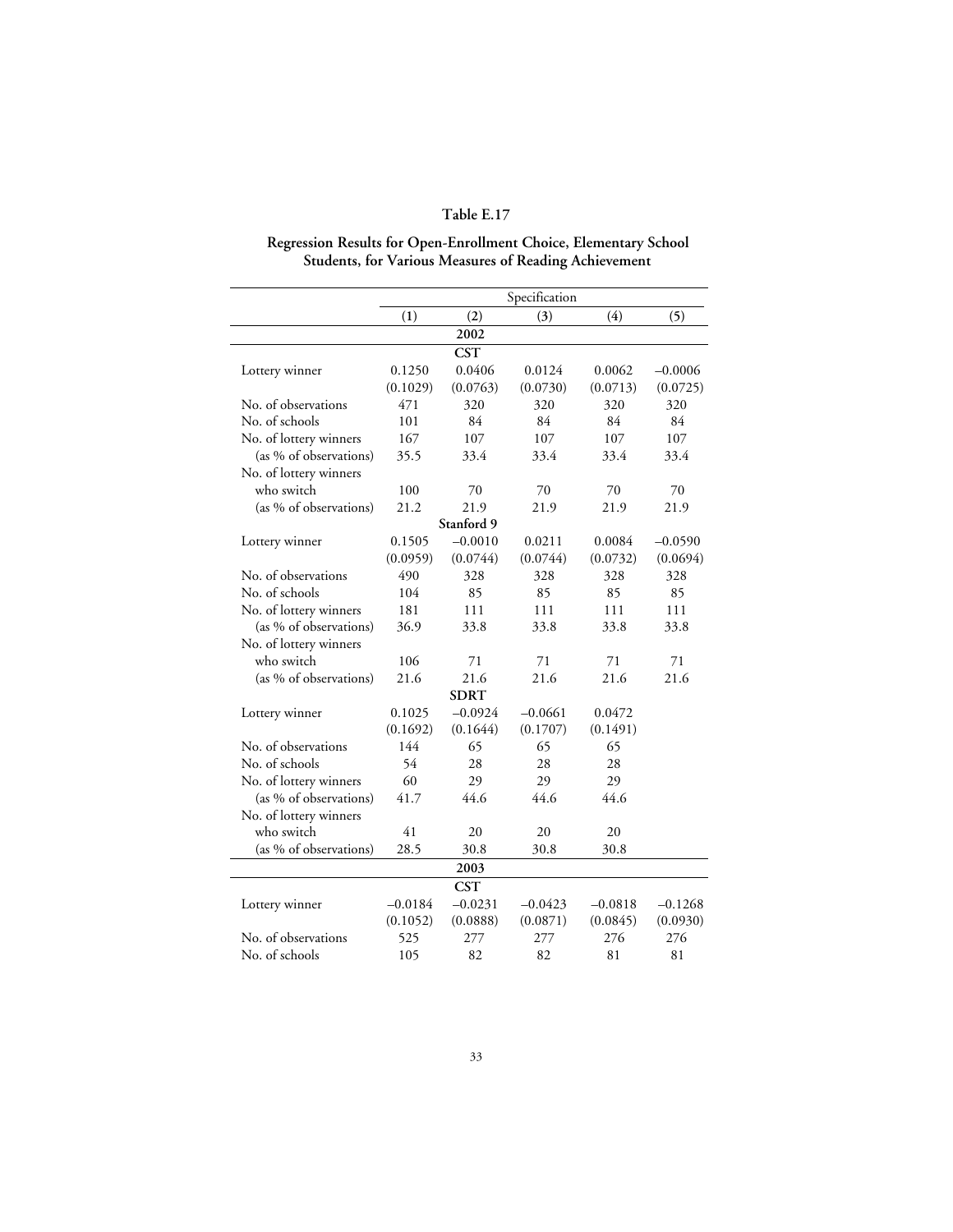### **Table E.17 (continued)**

| (1)<br>(2)<br>(3)<br>(4)<br>(5)<br>94<br>94<br>94<br>No. of lottery winners<br>208<br>94<br>(as % of observations)<br>34.1<br>34.1<br>39.6<br>33.9<br>33.9<br>No. of lottery winners<br>62<br>62<br>62<br>62<br>who switch<br>122<br>22.4<br>(as % of observations)<br>23.2<br>22.4<br>22.5<br>22.5<br>CAT/6<br>$-0.0352$<br>$-0.1996$<br>$-0.1675$<br>$-0.1812$<br>$-0.1224$<br>Lottery winner<br>(0.1047)<br>(0.1091)<br>(0.1078)<br>(0.1102)<br>(0.1181)<br>No. of observations<br>527<br>283<br>282<br>282<br>283<br>No. of schools<br>82<br>82<br>105<br>83<br>83<br>No. of lottery winners<br>208<br>94<br>94<br>94<br>94<br>(as % of observations)<br>39.5<br>33.2<br>33.3<br>33.2<br>33.3<br>No. of lottery winners<br>who switch<br>63<br>63<br>63<br>63<br>123<br>(as % of observations)<br>23.3<br>22.3<br>22.3<br>22.3<br>22.3<br><b>SDRT</b><br>$-0.1318$<br>0.0515<br>$-0.1553$<br>$-0.0354$<br>Lottery winner<br>(0.1481)<br>(0.1802)<br>(0.1923)<br>(0.2064)<br>No. of observations<br>288<br>54<br>54<br>54<br>24<br>No. of schools<br>24<br>24<br>77<br>No. of lottery winners<br>97<br>25<br>25<br>25<br>46.3<br>46.3<br>46.3<br>(as % of observations)<br>33.7<br>No. of lottery winners<br>62<br>who switch<br>18<br>18<br>18<br>(as % of observations)<br>21.5<br>33.3<br>33.3<br>33.3<br>2004<br><b>CST</b> |  | Specification |              |
|------------------------------------------------------------------------------------------------------------------------------------------------------------------------------------------------------------------------------------------------------------------------------------------------------------------------------------------------------------------------------------------------------------------------------------------------------------------------------------------------------------------------------------------------------------------------------------------------------------------------------------------------------------------------------------------------------------------------------------------------------------------------------------------------------------------------------------------------------------------------------------------------------------------------------------------------------------------------------------------------------------------------------------------------------------------------------------------------------------------------------------------------------------------------------------------------------------------------------------------------------------------------------------------------------------------------------------|--|---------------|--------------|
|                                                                                                                                                                                                                                                                                                                                                                                                                                                                                                                                                                                                                                                                                                                                                                                                                                                                                                                                                                                                                                                                                                                                                                                                                                                                                                                                    |  |               |              |
|                                                                                                                                                                                                                                                                                                                                                                                                                                                                                                                                                                                                                                                                                                                                                                                                                                                                                                                                                                                                                                                                                                                                                                                                                                                                                                                                    |  |               |              |
|                                                                                                                                                                                                                                                                                                                                                                                                                                                                                                                                                                                                                                                                                                                                                                                                                                                                                                                                                                                                                                                                                                                                                                                                                                                                                                                                    |  |               |              |
|                                                                                                                                                                                                                                                                                                                                                                                                                                                                                                                                                                                                                                                                                                                                                                                                                                                                                                                                                                                                                                                                                                                                                                                                                                                                                                                                    |  |               |              |
|                                                                                                                                                                                                                                                                                                                                                                                                                                                                                                                                                                                                                                                                                                                                                                                                                                                                                                                                                                                                                                                                                                                                                                                                                                                                                                                                    |  |               |              |
|                                                                                                                                                                                                                                                                                                                                                                                                                                                                                                                                                                                                                                                                                                                                                                                                                                                                                                                                                                                                                                                                                                                                                                                                                                                                                                                                    |  |               |              |
|                                                                                                                                                                                                                                                                                                                                                                                                                                                                                                                                                                                                                                                                                                                                                                                                                                                                                                                                                                                                                                                                                                                                                                                                                                                                                                                                    |  |               |              |
|                                                                                                                                                                                                                                                                                                                                                                                                                                                                                                                                                                                                                                                                                                                                                                                                                                                                                                                                                                                                                                                                                                                                                                                                                                                                                                                                    |  |               |              |
|                                                                                                                                                                                                                                                                                                                                                                                                                                                                                                                                                                                                                                                                                                                                                                                                                                                                                                                                                                                                                                                                                                                                                                                                                                                                                                                                    |  |               |              |
|                                                                                                                                                                                                                                                                                                                                                                                                                                                                                                                                                                                                                                                                                                                                                                                                                                                                                                                                                                                                                                                                                                                                                                                                                                                                                                                                    |  |               |              |
|                                                                                                                                                                                                                                                                                                                                                                                                                                                                                                                                                                                                                                                                                                                                                                                                                                                                                                                                                                                                                                                                                                                                                                                                                                                                                                                                    |  |               |              |
|                                                                                                                                                                                                                                                                                                                                                                                                                                                                                                                                                                                                                                                                                                                                                                                                                                                                                                                                                                                                                                                                                                                                                                                                                                                                                                                                    |  |               |              |
|                                                                                                                                                                                                                                                                                                                                                                                                                                                                                                                                                                                                                                                                                                                                                                                                                                                                                                                                                                                                                                                                                                                                                                                                                                                                                                                                    |  |               |              |
|                                                                                                                                                                                                                                                                                                                                                                                                                                                                                                                                                                                                                                                                                                                                                                                                                                                                                                                                                                                                                                                                                                                                                                                                                                                                                                                                    |  |               |              |
|                                                                                                                                                                                                                                                                                                                                                                                                                                                                                                                                                                                                                                                                                                                                                                                                                                                                                                                                                                                                                                                                                                                                                                                                                                                                                                                                    |  |               |              |
|                                                                                                                                                                                                                                                                                                                                                                                                                                                                                                                                                                                                                                                                                                                                                                                                                                                                                                                                                                                                                                                                                                                                                                                                                                                                                                                                    |  |               |              |
|                                                                                                                                                                                                                                                                                                                                                                                                                                                                                                                                                                                                                                                                                                                                                                                                                                                                                                                                                                                                                                                                                                                                                                                                                                                                                                                                    |  |               |              |
|                                                                                                                                                                                                                                                                                                                                                                                                                                                                                                                                                                                                                                                                                                                                                                                                                                                                                                                                                                                                                                                                                                                                                                                                                                                                                                                                    |  |               |              |
|                                                                                                                                                                                                                                                                                                                                                                                                                                                                                                                                                                                                                                                                                                                                                                                                                                                                                                                                                                                                                                                                                                                                                                                                                                                                                                                                    |  |               |              |
|                                                                                                                                                                                                                                                                                                                                                                                                                                                                                                                                                                                                                                                                                                                                                                                                                                                                                                                                                                                                                                                                                                                                                                                                                                                                                                                                    |  |               |              |
|                                                                                                                                                                                                                                                                                                                                                                                                                                                                                                                                                                                                                                                                                                                                                                                                                                                                                                                                                                                                                                                                                                                                                                                                                                                                                                                                    |  |               |              |
|                                                                                                                                                                                                                                                                                                                                                                                                                                                                                                                                                                                                                                                                                                                                                                                                                                                                                                                                                                                                                                                                                                                                                                                                                                                                                                                                    |  |               |              |
|                                                                                                                                                                                                                                                                                                                                                                                                                                                                                                                                                                                                                                                                                                                                                                                                                                                                                                                                                                                                                                                                                                                                                                                                                                                                                                                                    |  |               |              |
|                                                                                                                                                                                                                                                                                                                                                                                                                                                                                                                                                                                                                                                                                                                                                                                                                                                                                                                                                                                                                                                                                                                                                                                                                                                                                                                                    |  |               |              |
|                                                                                                                                                                                                                                                                                                                                                                                                                                                                                                                                                                                                                                                                                                                                                                                                                                                                                                                                                                                                                                                                                                                                                                                                                                                                                                                                    |  |               |              |
|                                                                                                                                                                                                                                                                                                                                                                                                                                                                                                                                                                                                                                                                                                                                                                                                                                                                                                                                                                                                                                                                                                                                                                                                                                                                                                                                    |  |               |              |
|                                                                                                                                                                                                                                                                                                                                                                                                                                                                                                                                                                                                                                                                                                                                                                                                                                                                                                                                                                                                                                                                                                                                                                                                                                                                                                                                    |  |               |              |
|                                                                                                                                                                                                                                                                                                                                                                                                                                                                                                                                                                                                                                                                                                                                                                                                                                                                                                                                                                                                                                                                                                                                                                                                                                                                                                                                    |  |               |              |
| $-0.1639$<br>Lottery winner<br>0.0775<br>$-0.1931$<br>$-0.0251$<br>$-0.3124$                                                                                                                                                                                                                                                                                                                                                                                                                                                                                                                                                                                                                                                                                                                                                                                                                                                                                                                                                                                                                                                                                                                                                                                                                                                       |  |               |              |
| (0.0785)<br>(0.1100)<br>(0.1106)<br>(0.0502)                                                                                                                                                                                                                                                                                                                                                                                                                                                                                                                                                                                                                                                                                                                                                                                                                                                                                                                                                                                                                                                                                                                                                                                                                                                                                       |  |               | $(0.1243)^*$ |
| No. of observations<br>874<br>260<br>260<br>1369<br>255                                                                                                                                                                                                                                                                                                                                                                                                                                                                                                                                                                                                                                                                                                                                                                                                                                                                                                                                                                                                                                                                                                                                                                                                                                                                            |  |               |              |
| No. of schools<br>112<br>124<br>75<br>77<br>77                                                                                                                                                                                                                                                                                                                                                                                                                                                                                                                                                                                                                                                                                                                                                                                                                                                                                                                                                                                                                                                                                                                                                                                                                                                                                     |  |               |              |
| 440<br>598<br>No. of lottery winners<br>81<br>81<br>81                                                                                                                                                                                                                                                                                                                                                                                                                                                                                                                                                                                                                                                                                                                                                                                                                                                                                                                                                                                                                                                                                                                                                                                                                                                                             |  |               |              |
| 43.7<br>(as % of observations)<br>50.3<br>31.2<br>31.2<br>31.8                                                                                                                                                                                                                                                                                                                                                                                                                                                                                                                                                                                                                                                                                                                                                                                                                                                                                                                                                                                                                                                                                                                                                                                                                                                                     |  |               |              |
| No. of lottery winners                                                                                                                                                                                                                                                                                                                                                                                                                                                                                                                                                                                                                                                                                                                                                                                                                                                                                                                                                                                                                                                                                                                                                                                                                                                                                                             |  |               |              |
| who switch<br>228<br>53<br>53<br>447<br>53                                                                                                                                                                                                                                                                                                                                                                                                                                                                                                                                                                                                                                                                                                                                                                                                                                                                                                                                                                                                                                                                                                                                                                                                                                                                                         |  |               |              |
| (as % of observations)<br>20.4<br>26.1<br>20.4<br>32.7<br>20.8                                                                                                                                                                                                                                                                                                                                                                                                                                                                                                                                                                                                                                                                                                                                                                                                                                                                                                                                                                                                                                                                                                                                                                                                                                                                     |  |               |              |
| CAT/6                                                                                                                                                                                                                                                                                                                                                                                                                                                                                                                                                                                                                                                                                                                                                                                                                                                                                                                                                                                                                                                                                                                                                                                                                                                                                                                              |  |               |              |
| Lottery winner<br>0.0844<br>$-0.3013$<br>$-0.3065$<br>$-0.3339$<br>$-0.3113$                                                                                                                                                                                                                                                                                                                                                                                                                                                                                                                                                                                                                                                                                                                                                                                                                                                                                                                                                                                                                                                                                                                                                                                                                                                       |  |               |              |
| (0.0714)<br>$(0.1007)$ **<br>$(0.1027)$ **<br>$(0.1025)$ **                                                                                                                                                                                                                                                                                                                                                                                                                                                                                                                                                                                                                                                                                                                                                                                                                                                                                                                                                                                                                                                                                                                                                                                                                                                                        |  |               | $(0.1159)^*$ |
| No. of observations<br>876<br>262<br>262<br>257<br>257                                                                                                                                                                                                                                                                                                                                                                                                                                                                                                                                                                                                                                                                                                                                                                                                                                                                                                                                                                                                                                                                                                                                                                                                                                                                             |  |               |              |
| No. of schools<br>76<br>76<br>74<br>74<br>112                                                                                                                                                                                                                                                                                                                                                                                                                                                                                                                                                                                                                                                                                                                                                                                                                                                                                                                                                                                                                                                                                                                                                                                                                                                                                      |  |               |              |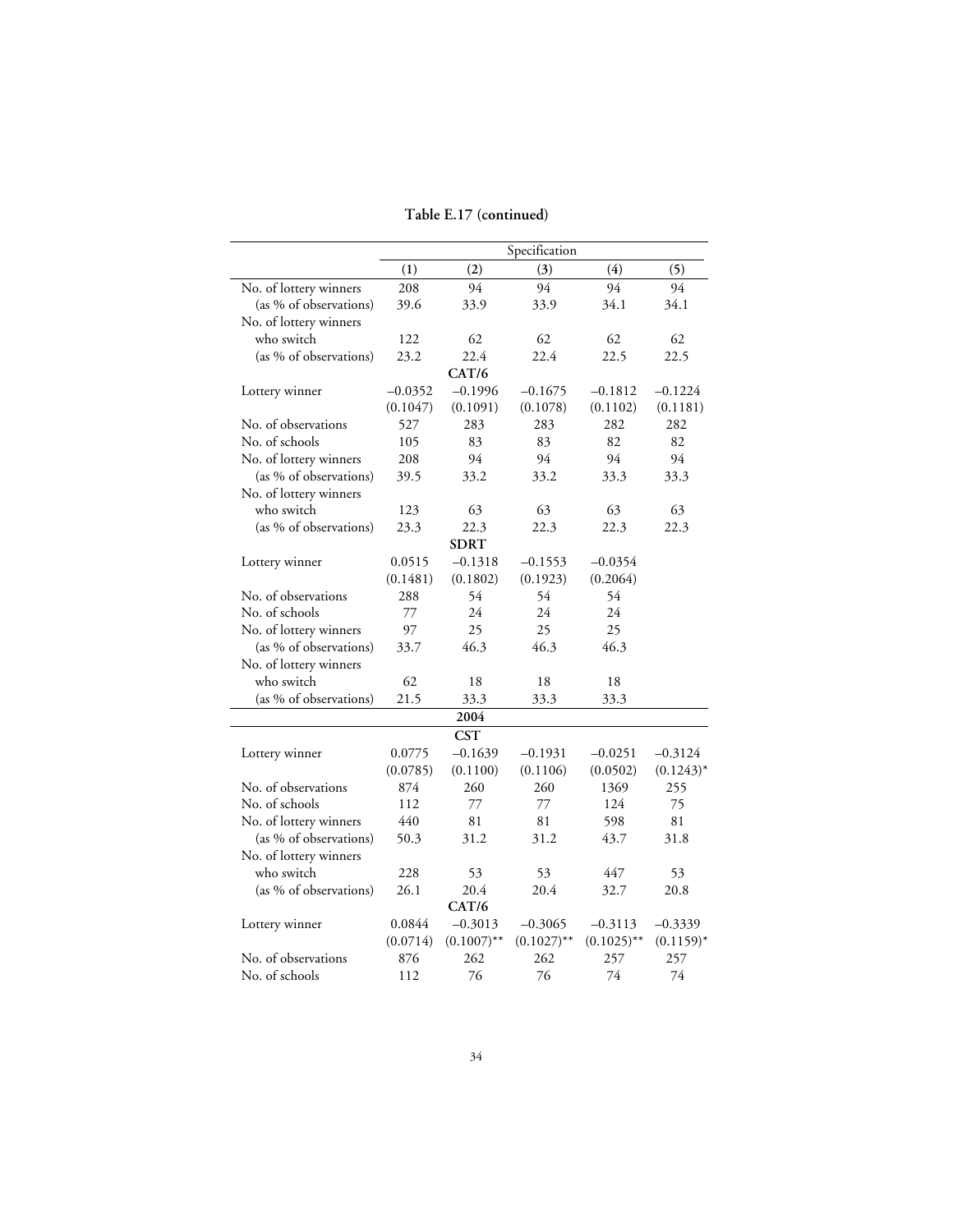#### **Table E.17 (continued)**

|                         | Specification    |               |               |               |      |  |
|-------------------------|------------------|---------------|---------------|---------------|------|--|
|                         | $\left(1\right)$ | (2)           | (3)           | (4)           | (5)  |  |
| No. of lottery winners  | 443              | 82            | 82            | 82            | 82   |  |
| (as % of observations)  | 50.6             | 31.3          | 31.3          | 31.9          | 31.9 |  |
| No. of lottery winners  |                  |               |               |               |      |  |
| who switch              | 230              | 54            | 54            | 54            | 54   |  |
| (as % of observations)  | 26.3             | 20.6          | 20.6          | 21.0          | 21.0 |  |
|                         |                  | <b>SDRT</b>   |               |               |      |  |
| Lottery winner          | 0.0970           | $-0.6047$     | $-0.6305$     | $-0.6509$     |      |  |
|                         | (0.1247)         | $(0.1792)$ ** | $(0.1821)$ ** | $(0.2336)$ ** |      |  |
| No. of observations     | 319              | 47            | 47            | 47            |      |  |
| No. of schools          | 70               | 22            | 22            | 22            |      |  |
| No. of lottery winners  | 116              | 2.1           | 2.1           | 2.1           |      |  |
| (as % of observations)  | 36.4             | 44.7          | 44.7          | 44.7          |      |  |
| No. of lottery winners  |                  |               |               |               |      |  |
| who switch              | 67               | 15            | 15            | 15            |      |  |
| (as % of observations)  | 21.0             | 31.9          | 31.9          | 31.9          |      |  |
|                         |                  |               |               |               |      |  |
| Other Regressors        |                  |               |               |               |      |  |
| Grade dummies           | Yes              | Yes           | Yes           | Yes           | Yes  |  |
| 2001 test score         |                  | Yes           | Yes           | Yes           | Yes  |  |
| 2001 test score squared |                  |               | Yes           | Yes           | Yes  |  |
| Personal controls       |                  |               |               | Yes           | Yes  |  |
| Classroom controls      |                  |               |               |               | Yes  |  |

NOTES: The rows labeled "Lottery winner" show the coefficients on the indicator variable for lottery winners, and the next row shows standard errors. All models include a random effect for the school at which the student enrolled in the given year.

\*Significant at the 5 percent level.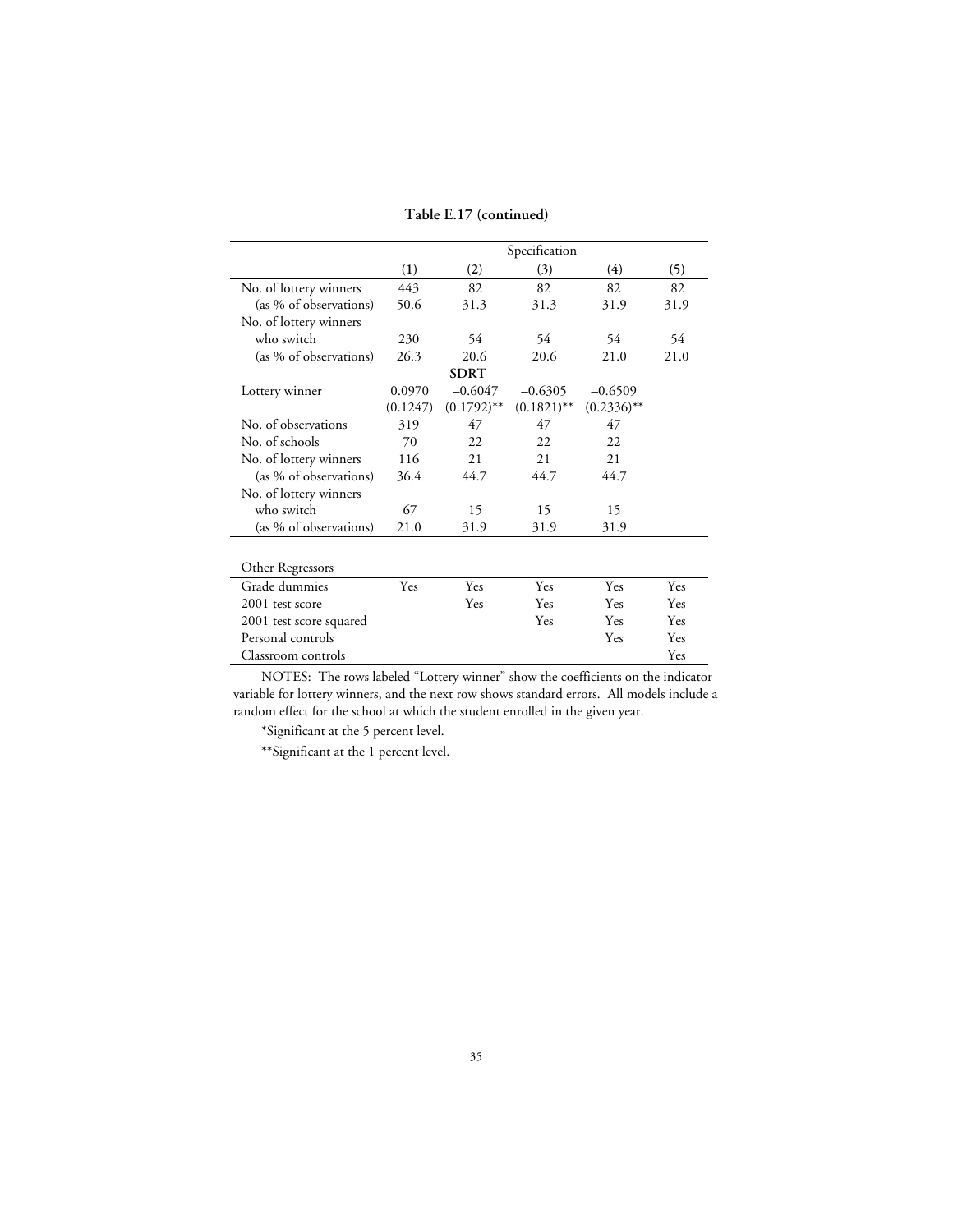#### **Regression Results for Open-Enrollment Choice, Elementary School Students, for Various Measures of Math Achievement**

|                        |           |            | Specification |           |           |
|------------------------|-----------|------------|---------------|-----------|-----------|
|                        | (1)       | (2)        | (3)           | (4)       | (5)       |
|                        |           | 2002       |               |           |           |
|                        |           | <b>CST</b> |               |           |           |
| Lottery winner         | 0.0057    | $-0.0472$  | $-0.0658$     | $-0.0428$ | 0.0122    |
|                        | (0.1137)  | (0.0944)   | (0.0917)      | (0.0934)  | (0.0954)  |
| No. of observations    | 483       | 335        | 335           | 335       | 335       |
| No. of schools         | 103       | 88         | 88            | 88        | 88        |
| No. of lottery winners | 178       | 111        | 111           | 111       | 111       |
| (as % of observations) | 36.9      | 33.1       | 33.1          | 33.1      | 33.1      |
| No. of lottery winners |           |            |               |           |           |
| who switch             | 105       | 71         | 71            | 71        | 71        |
| (as % of observations) | 21.7      | 21.2       | 21.2          | 21.2      | 21.2      |
|                        |           | Stanford 9 |               |           |           |
| Lottery winner         | 0.1127    | $-0.0126$  | $-0.0042$     | $-0.0009$ | 0.0247    |
|                        | (0.1116)  | (0.0922)   | (0.0922)      | (0.0928)  | (0.0874)  |
| No. of observations    | 497       | 340        | 340           | 340       | 340       |
| No. of schools         | 105       | 88         | 88            | 88        | 88        |
| No. of lottery winners | 184       | 111        | 111           | 111       | 111       |
| (as % of observations) | 37.0      | 32.6       | 32.6          | 32.6      | 32.6      |
| No. of lottery winners |           |            |               |           |           |
| who switch             | 107       | 71         | 71            | 71        | 71        |
| (as % of observations) | 21.5      | 20.9       | 20.9          | 20.9      | 20.9      |
|                        |           | 2003       |               |           |           |
|                        |           | <b>CST</b> |               |           |           |
| Lottery winner         | $-0.0609$ | $-0.1247$  | $-0.1358$     | $-0.1679$ | $-0.1327$ |
|                        | (0.1145)  | (0.1222)   | (0.1138)      | (0.1083)  | (0.1060)  |
| No. of observations    | 527       | 294        | 294           | 293       | 275       |
| No. of schools         | 105       | 86         | 86            | 85        | 82        |
| No. of lottery winners | 209       | 95         | 95            | 95        | 91        |
| (as % of observations) | 39.7      | 32.3       | 32.3          | 32.4      | 33.1      |
| No. of lottery winners |           |            |               |           |           |
| who switch             | 123       | 63         | 63            | 63        | 62        |
| (as % of observations) | 23.3      | 21.4       | 21.4          | 21.5      | 22.5      |
|                        |           | CAT/6      |               |           |           |
| Lottery winner         | $-0.0206$ | $-0.0120$  | $-0.0022$     | $-0.0156$ | $-0.0994$ |
|                        | (0.0993)  | (0.1075)   | (0.1078)      | (0.1100)  | (0.1127)  |
| No. of observations    | 526       | 292        | 292           | 291       | 291       |
| No. of schools         | 105       | 85         | 85            | 84        | 84        |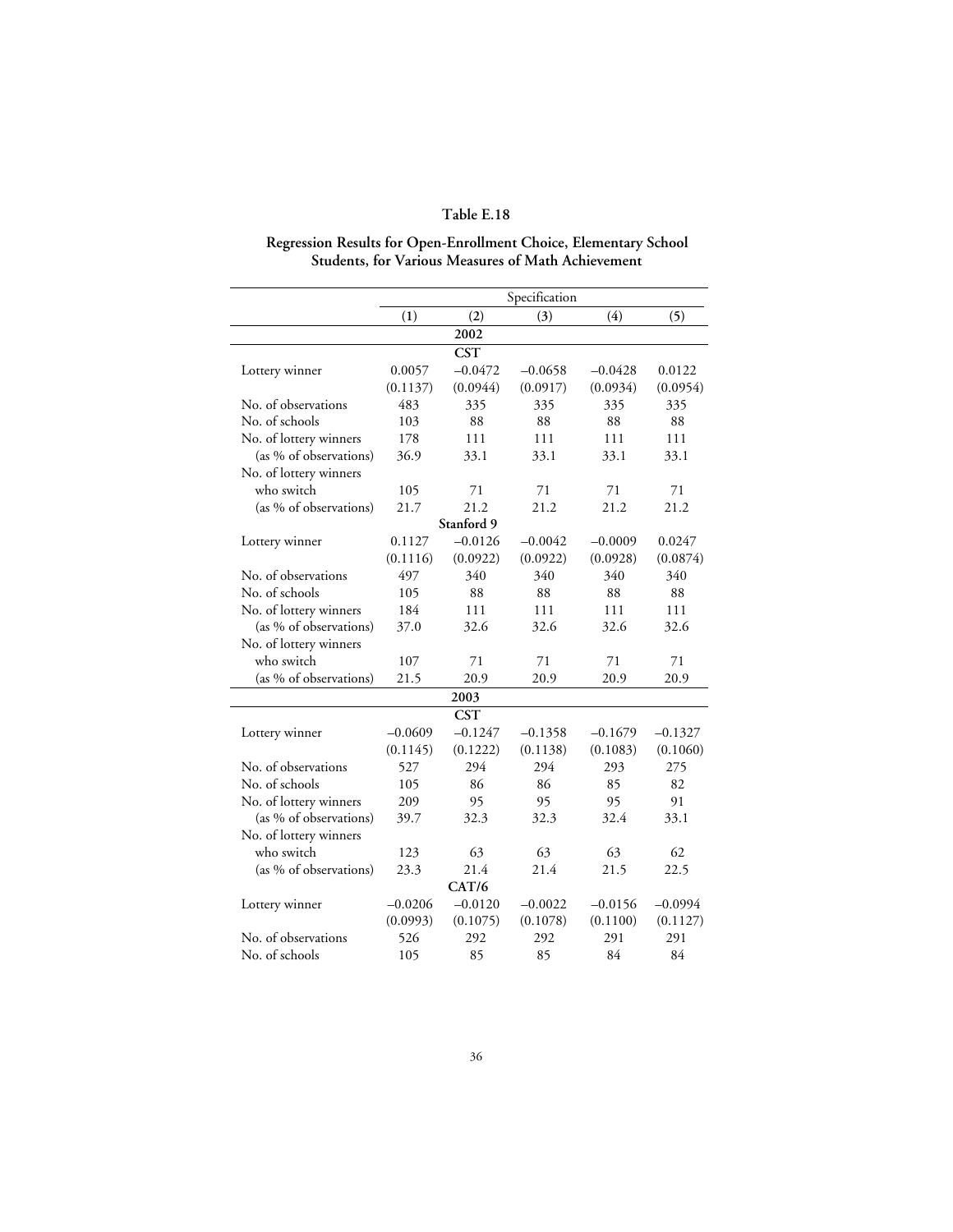#### **Table E.18 (continued)**

|                         |           |            | Specification |           |              |
|-------------------------|-----------|------------|---------------|-----------|--------------|
|                         | (1)       | (2)        | (3)           | (4)       | (5)          |
| No. of lottery winners  | 207       | 94         | 94            | 94        | 94           |
| (as % of observations)  | 39.4      | 32.2       | 32.2          | 32.3      | 32.3         |
| No. of lottery winners  |           |            |               |           |              |
| who switch              | 122       | 63         | 63            | 63        | 63           |
| (as % of observations)  | 23.2      | 21.6       | 21.6          | 21.6      | 21.6         |
|                         |           | 2004       |               |           |              |
|                         |           | <b>CST</b> |               |           |              |
| Lottery winner          | 0.1015    | $-0.0522$  | $-0.1229$     | $-0.1596$ | $-0.3200$    |
|                         | (0.0842)  | (0.1298)   | (0.1226)      | (0.1236)  | $(0.1437)^*$ |
| No. of observations     | 876       | 273        | 273           | 268       | 217          |
| No. of schools          | 112       | 80         | 80            | 78        | 72           |
| No. of lottery winners  | 443       | 82         | 82            | 82        | 71           |
| (as % of observations)  | 50.6      | 30.0       | 30.0          | 30.6      | 32.7         |
| No. of lottery winners  |           |            |               |           |              |
| who switch              | 230       | 54         | 54            | 54        | 48           |
| (as % of observations)  | 26.3      | 19.8       | 19.8          | 20.1      | 22.1         |
|                         |           | CAT/6      |               |           |              |
| Lottery winner          | $-0.0278$ | $-0.0542$  | $-0.0606$     | $-0.0819$ | $-0.0953$    |
|                         | (0.0829)  | (0.1143)   | (0.1151)      | (0.1228)  | (0.1351)     |
| No. of observations     | 878       | 273        | 273           | 268       | 268          |
| No. of schools          | 112       | 79         | 79            | 77        | 77           |
| No. of lottery winners  | 444       | 82         | 82            | 82        | 82           |
| (as % of observations)  | 50.6      | 30.0       | 30.0          | 30.6      | 30.6         |
| No. of lottery winners  |           |            |               |           |              |
| who switch              | 230       | 54         | 54            | 54        | 54           |
| (as % of observations)  | 26.2      | 19.8       | 19.8          | 20.1      | 20.1         |
|                         |           |            |               |           |              |
| Other Regressors        |           |            |               |           |              |
| Grade dummies           | Yes       | Yes        | Yes           | Yes       | Yes          |
| 2001 test score         |           | Yes        | Yes           | Yes       | Yes          |
| 2001 test score squared |           |            | Yes           | Yes       | Yes          |
| Personal controls       |           |            |               | Yes       | Yes          |
| Classroom controls      |           |            |               |           | Yes          |

NOTES: The rows labeled "Lottery winner" show the coefficients on the indicator variable for lottery winners, and the next row shows standard errors. All models include a random effect for the school at which the student enrolled in the given year.

\*Significant at the 5 percent level.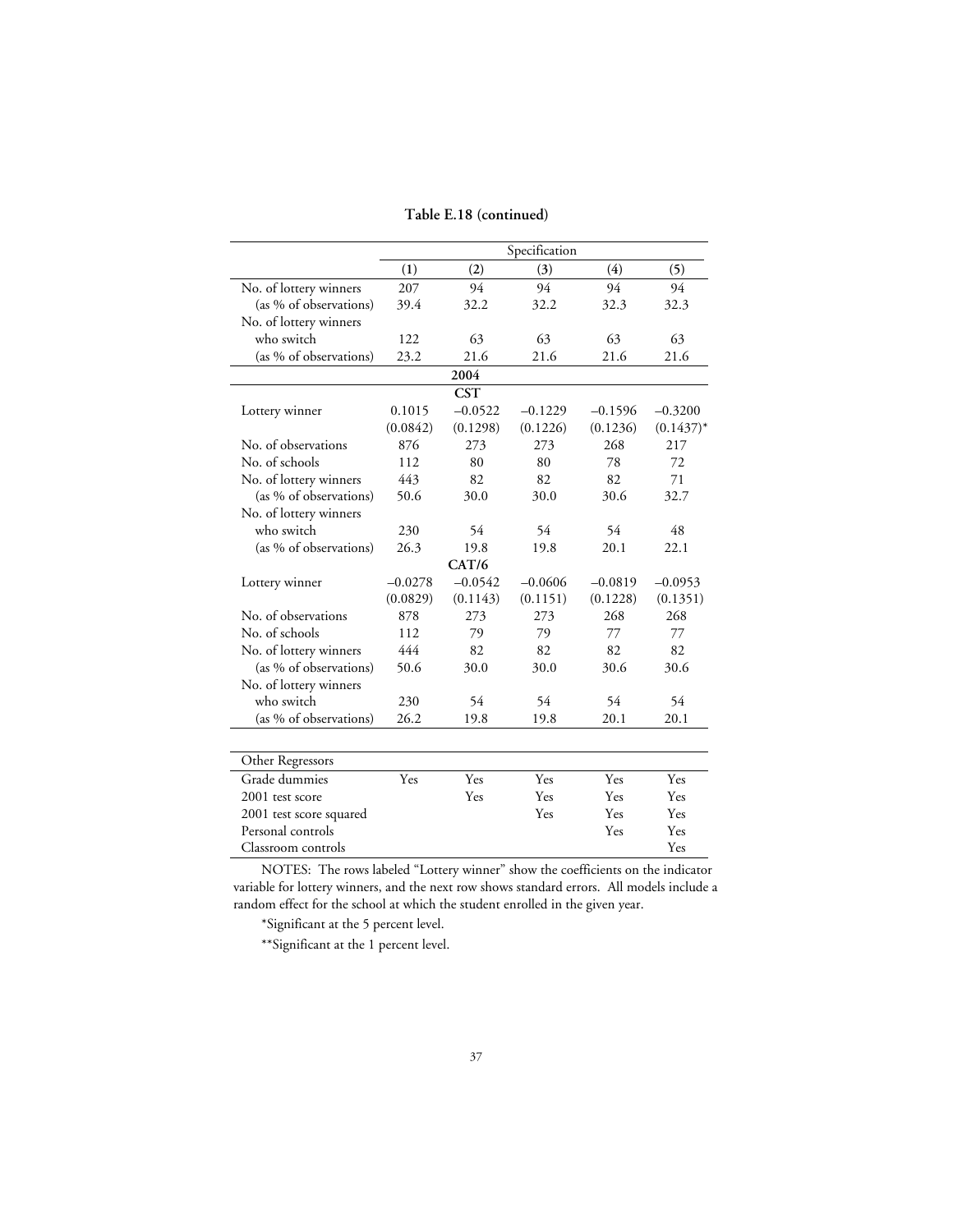# **Regression Results for VEEP, Middle School Students, for Various Measures of Reading Achievement**

|                        |              |              | Specification |               |           |
|------------------------|--------------|--------------|---------------|---------------|-----------|
|                        | (1)          | (2)          | (3)           | (4)           | (5)       |
|                        |              | 2002         |               |               |           |
|                        |              | <b>CST</b>   |               |               |           |
| Lottery winner         | $-0.1375$    | $-0.0868$    | $-0.0848$     | $-0.0868$     | $-0.0780$ |
|                        | $(0.0671)^*$ | $(0.0397)^*$ | $(0.0396)^*$  | $(0.0391)^*$  | (0.0407)  |
| No. of observations    | 1,375        | 1,322        | 1,322         | 1,322         | 1,322     |
| No. of schools         | 56           | 53           | 53            | 53            | 53        |
| No. of lottery winners | 978          | 941          | 941           | 941           | 941       |
| (as % of observations) | 71.1         | 71.2         | 71.2          | 71.2          | 71.2      |
| No. of lottery winners |              |              |               |               |           |
| who switch             | 670          | 648          | 648           | 648           | 648       |
| (as % of observations) | 48.7         | 49.0         | 49.0          | 49.0          | 49.0      |
|                        |              | Stanford 9   |               |               |           |
| Lottery winner         | $-0.1453$    | $-0.0678$    | $-0.0685$     | $-0.0756$     | $-0.0631$ |
|                        | $(0.0650)*$  | (0.0389)     | (0.0389)      | (0.0423)      | (0.0386)  |
| No. of observations    | 1,432        | 1,384        | 1,384         | 1,384         | 1,384     |
| No. of schools         | 56           | 54           | 54            | 54            | 54        |
| No. of lottery winners | 1019         | 984          | 984           | 984           | 984       |
| (as % of observations) | 71.2         | 71.1         | 71.1          | 71.1          | 71.1      |
| No. of lottery winners |              |              |               |               |           |
| who switch             | 697          | 675          | 675           | 675           | 675       |
| (as % of observations) | 48.7         | 48.8         | 48.8          | 48.8          | 48.8      |
|                        |              | SDRT         |               |               |           |
| Lottery winner         | $-0.0896$    | $-0.0980$    | $-0.0940$     | $-0.0986$     | $-0.0498$ |
|                        | (0.0651)     | $(0.0383)^*$ | $(0.0382)^*$  | $(0.0380)$ ** | (0.0391)  |
| No. of observations    | 1,387        | 1.281        | 1,281         | 1,281         | 1,281     |
| No. of schools         | 51           | 50           | 50            | 50            | 50        |
| No. of lottery winners | 979          | 918          | 918           | 918           | 918       |
| (as % of observations) | 70.6         | 71.7         | 71.7          | 71.7          | 71.7      |
| No. of lottery winners |              |              |               |               |           |
| who switch             | 672          | 633          | 633           | 633           | 633       |
| (as % of observations) | 48.4         | 49.4         | 49.4          | 49.4          | 49.4      |
|                        |              | 2003         |               |               |           |
|                        |              | <b>CST</b>   |               |               |           |
| Lottery winner         | $-0.0829$    | $-0.0157$    | $-0.0151$     | $-0.0454$     | $-0.0679$ |
|                        | (0.0660)     | (0.0432)     | (0.0431)      | (0.0452)      | (0.0450)  |
| No. of observations    | 1,334        | 1,278        | 1,278         | 1,220         | 1,220     |
| No. of schools         | 52           | 51           | 51            | 48            | 48        |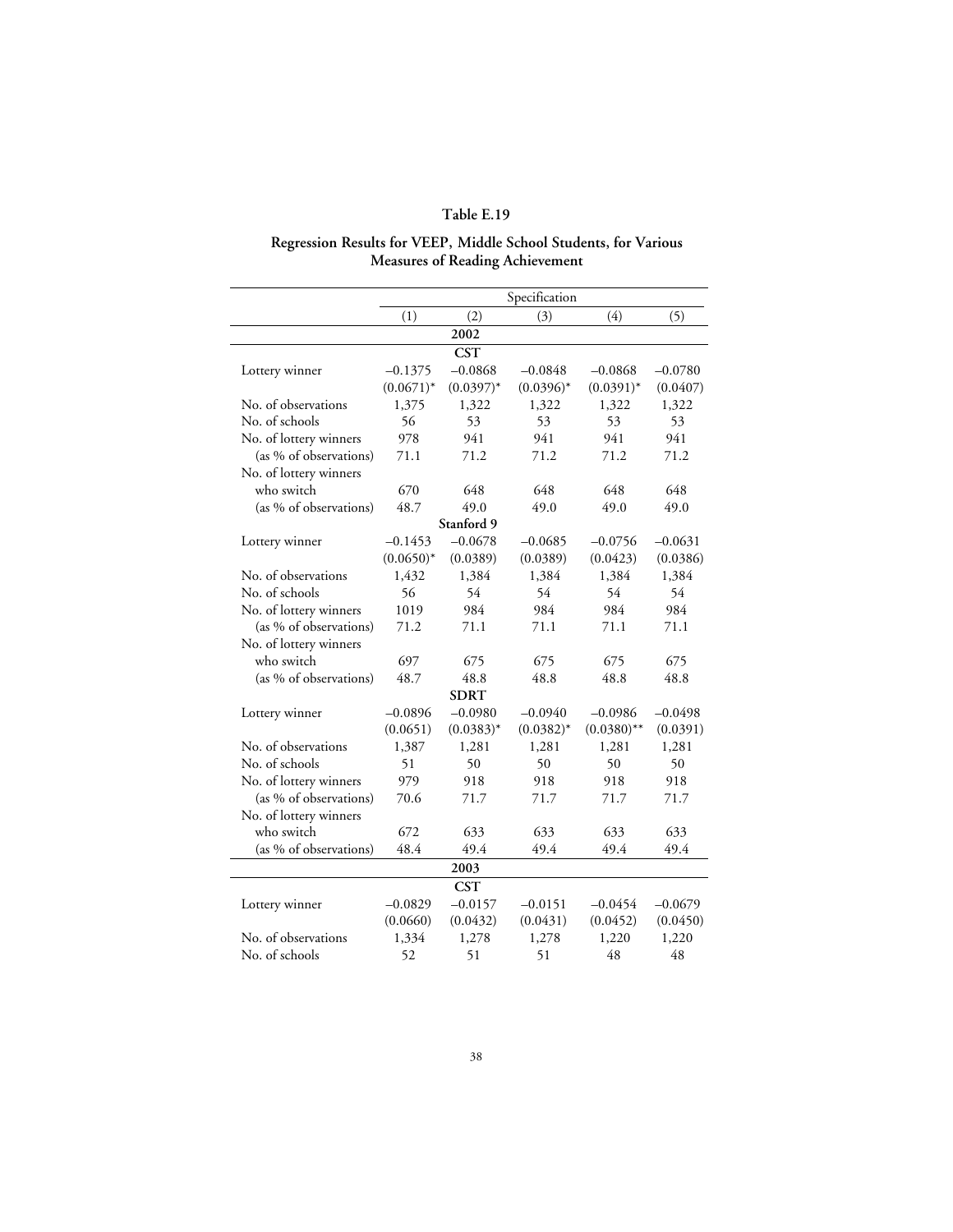### **Table E.19 (continued)**

|                        |              |             | Specification |           |              |
|------------------------|--------------|-------------|---------------|-----------|--------------|
|                        | (1)          | (2)         | (3)           | (4)       | (5)          |
| No. of lottery winners | 935          | 898         | 898           | 862       | 862          |
| (as % of observations) | 70.1         | 70.3        | 70.3          | 70.7      | 70.7         |
| No. of lottery winners |              |             |               |           |              |
| who switch             | 642          | 621         | 621           | 610       | 610          |
| (as % of observations) | 48.1         | 48.6        | 48.6          | 50.0      | 50.0         |
|                        |              | CAT/6       |               |           |              |
| Lottery winner         | $-0.1391$    | $-0.0628$   | $-0.0637$     | $-0.0925$ | $-0.1011$    |
|                        | $(0.0630)^*$ | (0.0468)    | (0.0468)      | (0.0495)  | $(0.0501)^*$ |
| No. of observations    | 1,334        | 1,283       | 1,283         | 1,225     | 1,225        |
| No. of schools         | 53           | 52          | 52            | 49        | 49           |
| No. of lottery winners | 935          | 900         | 900           | 864       | 864          |
| (as % of observations) | 70.1         | 70.1        | 70.1          | 70.5      | 70.5         |
| No. of lottery winners |              |             |               |           |              |
| who switch             | 640          | 620         | 620           | 609       | 609          |
| (as % of observations) | 48.0         | 48.3        | 48.3          | 49.7      | 49.7         |
|                        |              | <b>SDRT</b> |               |           |              |
| Lottery winner         | $-0.0825$    | $-0.0605$   | $-0.0582$     | $-0.0588$ | $-0.0981$    |
|                        | (0.0711)     | (0.0453)    | (0.0453)      | (0.0401)  | $(0.0396)^*$ |
| No. of observations    | 1,242        | 1,132       | 1,132         | 1,120     | 1,120        |
| No. of schools         | 49           | 48          | 48            | 47        | 47           |
| No. of lottery winners | 869          | 800         | 800           | 794       | 794          |
| (as % of observations) | 70.0         | 70.7        | 70.7          | 70.9      | 70.9         |
| No. of lottery winners |              |             |               |           |              |
| who switch             | 618          | 573         | 573           | 572       | 572          |
| (as % of observations) | 49.8         | 50.6        | 50.6          | 51.1      | 51.1         |
|                        |              | 2004        |               |           |              |
|                        |              | <b>CST</b>  |               |           |              |
| Lottery winner         | $-0.1040$    | $-0.0222$   | $-0.0215$     | $-0.0405$ | $-0.0711$    |
|                        | (0.0657)     | (0.0448)    | (0.0446)      | (0.0453)  | (0.0454)     |
| No. of observations    | 1,253        | 1,192       | 1,192         | 1,149     | 1,149        |
| No. of schools         | 52           | 50          | 50            | 49        | 49           |
| No. of lottery winners | 877          | 836         | 836           | 803       | 803          |
| (as % of observations) | 70.0         | 70.1        | 70.1          | 69.9      | 69.9         |
| No. of lottery winners |              |             |               |           |              |
| who switch             | 602          | 580         | 580           | 568       | 568          |
| (as % of observations) | 48.0         | 48.7        | 48.7          | 49.4      | 49.4         |
|                        |              | CAT/6       |               |           |              |
| Lottery winner         | $-0.1165$    | $-0.0384$   | $-0.0370$     | $-0.0503$ | $-0.0943$    |
|                        | (0.0756)     | (0.0562)    | (0.0561)      | (0.0577)  | (0.0602)     |
| No. of observations    | 1,244        | 1,189       | 1,189         | 1,146     | 1,146        |
| No. of schools         | 52           | 51          | 51            | 50        | 50           |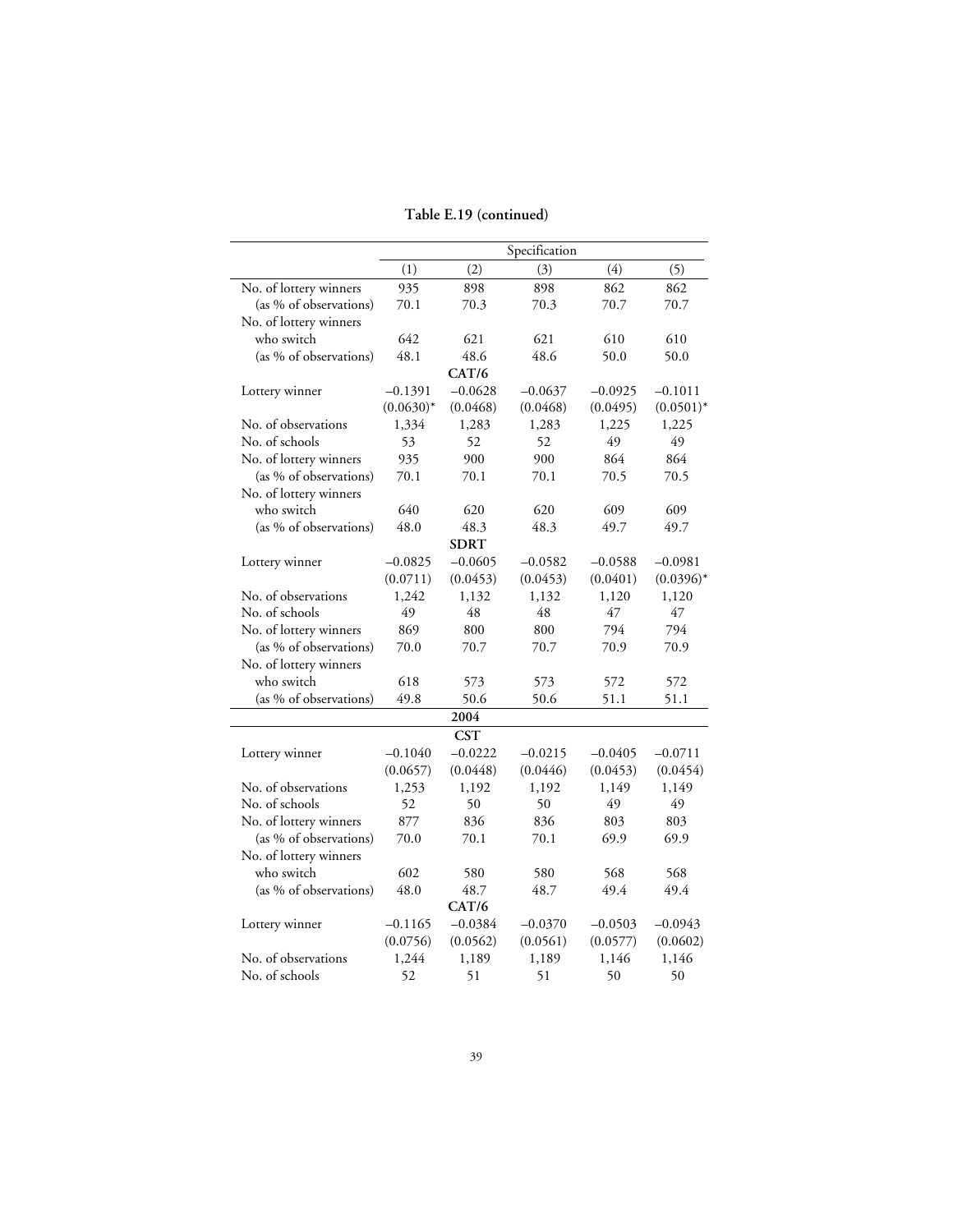#### **Table E.19 (continued)**

|                         |           |             | Specification |            |              |
|-------------------------|-----------|-------------|---------------|------------|--------------|
|                         | (1)       | (2)         | (3)           | (4)        | (5)          |
| No. of lottery winners  | 872       | 834         | 834           | 801        | 801          |
| (as % of observations)  | 70.1      | 70.1        | 70.1          | 69.9       | 69.9         |
| No. of lottery winners  |           |             |               |            |              |
| who switch              | 598       | 577         | 577           | 565        | 565          |
| (as % of observations)  | 48.1      | 48.5        | 48.5          | 49.3       | 49.3         |
|                         |           | <b>SDRT</b> |               |            |              |
| Lottery winner          | $-0.1314$ | $-0.0902$   | $-0.0855$     | $-0.0958$  | $-0.1174$    |
|                         | (0.0868)  | (0.0596)    | (0.0591)      | (0.0514)   | $(0.0535)^*$ |
| No. of observations     | 998       | 893         | 893           | 891        | 891          |
| No. of schools          | 48        | 47          | 47            | 47         | 47           |
| No. of lottery winners  | 693       | 630         | 630           | 628        | 628          |
| (as % of observations)  | 69.4      | 70.5        | 70.5          | 70.5       | 70.5         |
| No. of lottery winners  |           |             |               |            |              |
| who switch              | 487       | 449         | 449           | 449        | 449          |
| (as % of observations)  | 48.8      | 50.3        | 50.3          | 50.4       | 50.4         |
| Other Regressors        |           |             |               |            |              |
| Grade dummies           | Yes       | Yes         | Yes           | Yes        | Yes          |
| 2001 test score         |           | Yes         | Yes           | Yes        | Yes          |
| 2001 test score squared |           |             | Yes           | <b>Yes</b> | Yes          |
| Personal controls       |           |             |               | Yes        | Yes          |
| Classroom controls      |           |             |               |            | Yes          |

NOTES: The rows labeled "Lottery winner" show the coefficients on the indicator variable for lottery winners, and the next row shows standard errors. All models include a random effect for the school at which the student enrolled in the given year.

\*Significant at the 5 percent level.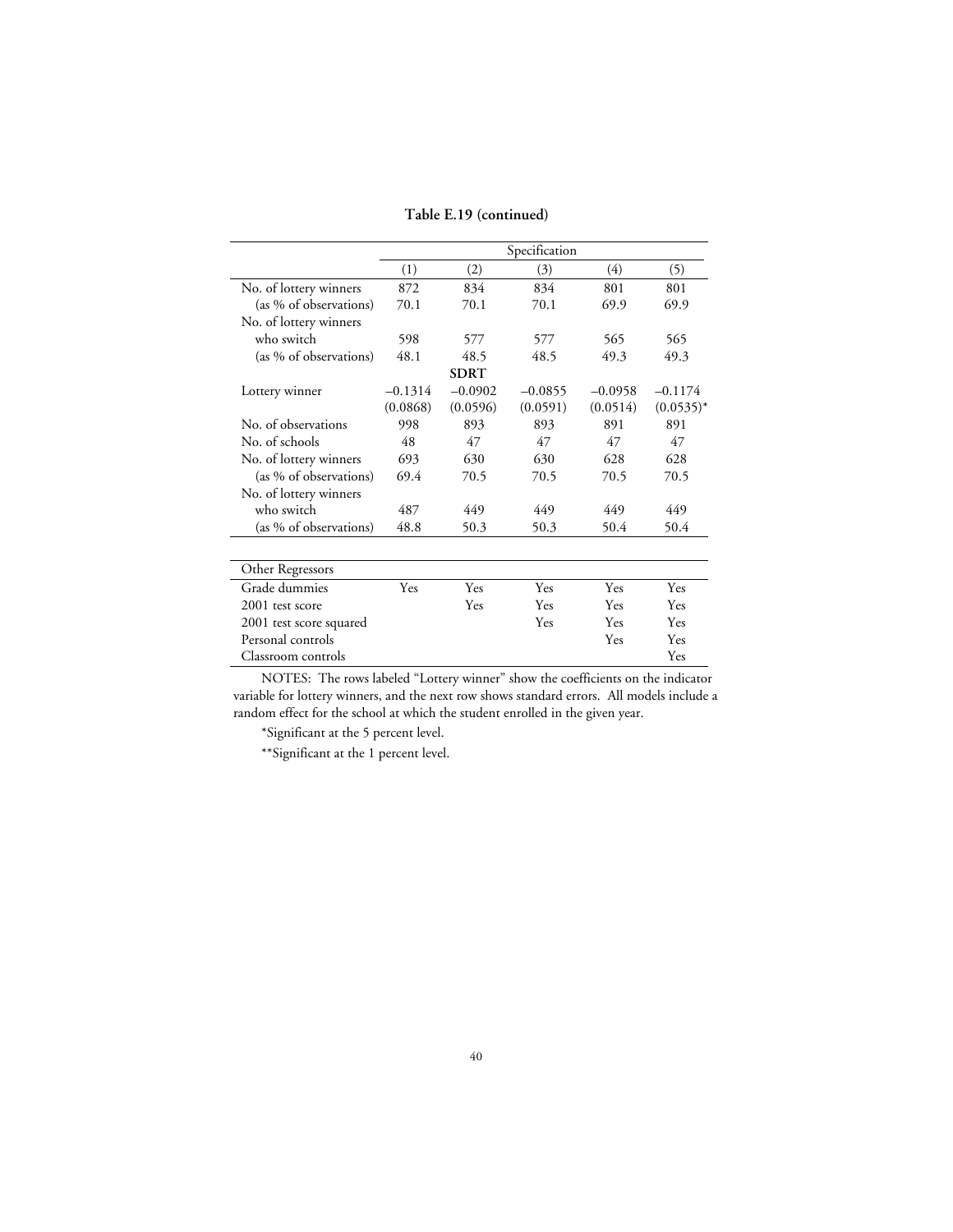#### **Regression Results for VEEP, Middle School Students, for Various Measures of Math Achievement**

|                                     |           |              | Specification |              |              |
|-------------------------------------|-----------|--------------|---------------|--------------|--------------|
|                                     | (1)       | (2)          | (3)           | (4)          | (5)          |
|                                     |           | 2002         |               |              |              |
|                                     |           | <b>CST</b>   |               |              |              |
| Lottery winner                      | $-0.1077$ | $-0.1035$    | $-0.1114$     | $-0.0970$    | $-0.0974$    |
|                                     | (0.0623)  | $(0.0449)^*$ | $(0.0447)^*$  | $(0.0406)^*$ | $(0.0418)^*$ |
| No. of observations                 | 1,424     | 1,384        | 1,384         | 1,384        | 1,384        |
| No. of schools                      | 55        | 53           | 53            | 53           | 53           |
| No. of lottery winners<br>(as 96 of | 1009      | 982          | 982           | 982          | 982          |
| observations)                       | 70.9      | 71.0         | 71.0          | 71.0         | 71.0         |
| No. of lottery winners              |           |              |               |              |              |
| who switch                          | 693       | 677          | 677           | 677          | 677          |
| (as % of observations)              | 48.7      | 48.9         | 48.9          | 48.9         | 48.9         |
|                                     |           | Stanford 9   |               |              |              |
| Lottery winner                      | $-0.0833$ | $-0.0327$    | $-0.0317$     | $-0.0281$    | $-0.0331$    |
|                                     | (0.0627)  | (0.0355)     | (0.0354)      | (0.0353)     | (0.0357)     |
| No. of observations                 | 1,435     | 1,402        | 1,402         | 1,402        | 1,402        |
| No. of schools                      | 55        | 54           | 54            | 54           | 54           |
| No. of lottery winners              | 1020      | 996          | 996           | 996          | 996          |
| (as % of observations)              | 71.1      | 71.0         | 71.0          | 71.0         | 71.0         |
| No. of lottery winners              |           |              |               |              |              |
| who switch                          | 698       | 684          | 684           | 684          | 684          |
| (as % of observations)              | 48.6      | 48.8         | 48.8          | 48.8         | 48.8         |
|                                     |           | 2003         |               |              |              |
|                                     |           | <b>CST</b>   |               |              |              |
| Lottery winner                      | $-0.0178$ | 0.0247       | 0.0179        | $-0.0052$    | 0.0092       |
|                                     | (0.0634)  | (0.0476)     | (0.0511)      | (0.0487)     | (0.0582)     |
| No. of observations                 | 1,325     | 1,289        | 1,289         | 1,232        | 940          |
| No. of schools                      | 53        | 52           | 52            | 49           | 46           |
| No. of lottery winners              | 937       | 912          | 912           | 876          | 714          |
| (as % of observations)              | 70.7      | 70.8         | 70.8          | 71.1         | 76.0         |
| No. of lottery winners              |           |              |               |              |              |
| who switch                          | 643       | 630          | 630           | 619          | 531          |
| (as % of observations)              | 48.5      | 48.9         | 48.9          | 50.2         | 56.5         |
|                                     |           | CAT/6        |               |              |              |
| Lottery winner                      | $-0.0857$ | $-0.0156$    | $-0.0181$     | $-0.0236$    | $-0.0421$    |
|                                     | (0.0699)  | (0.0502)     | (0.0499)      | (0.0528)     | (0.0535)     |
| No. of observations                 | 1,329     | 1,298        | 1,298         | 1,240        | 1,240        |
| No. of schools                      | 53        | 53           | 53            | 50           | 50           |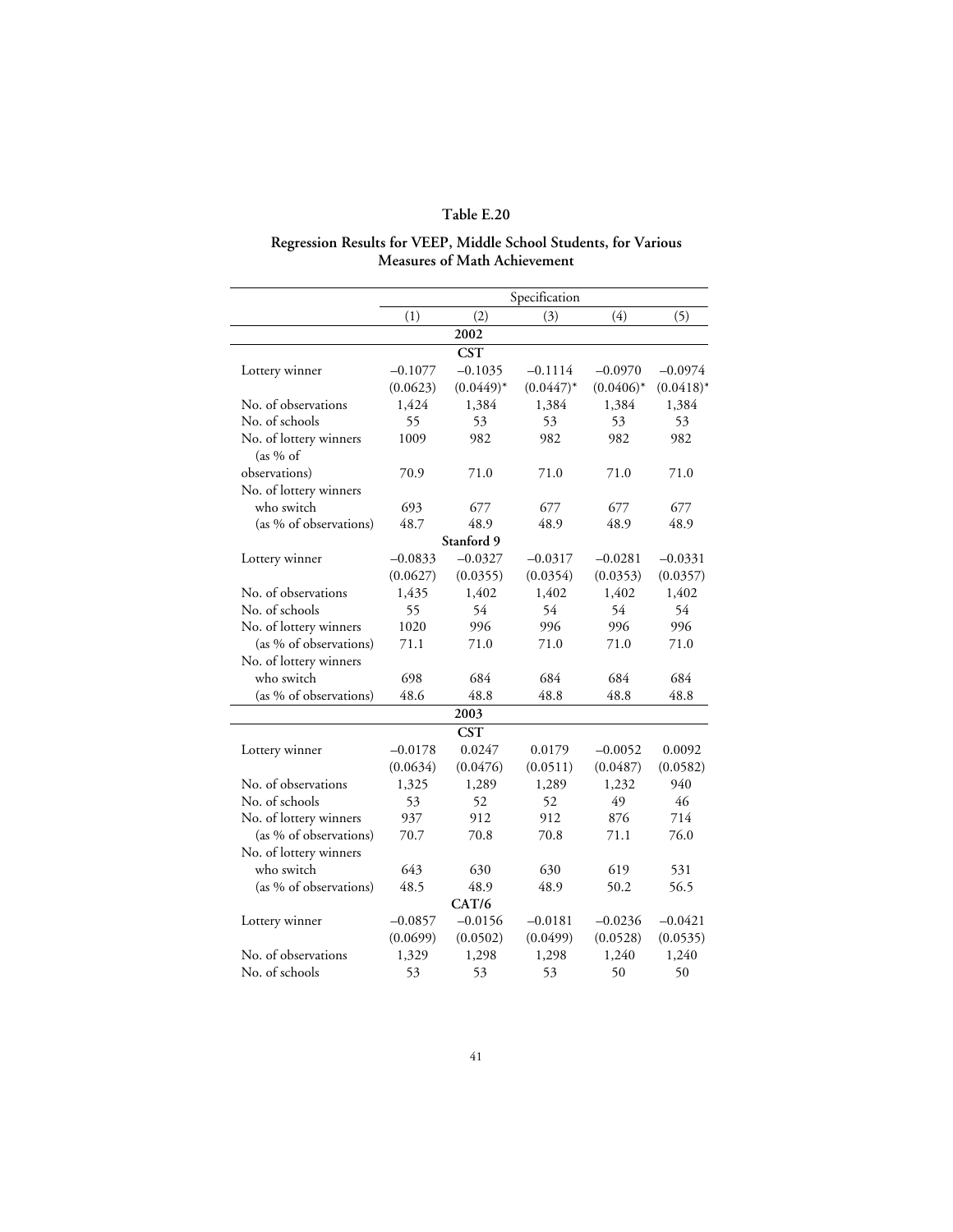#### **Table E.20 (continued)**

|                         |           |            | Specification |           |           |
|-------------------------|-----------|------------|---------------|-----------|-----------|
|                         | (1)       | (2)        | (3)           | (4)       | (5)       |
| No. of lottery winners  | 934       | 912        | 912           | 876       | 876       |
| (as % of observations)  | 70.3      | 70.3       | 70.3          | 70.6      | 70.6      |
| No. of lottery winners  |           |            |               |           |           |
| who switch              | 639       | 628        | 628           | 617       | 617       |
| (as % of observations)  | 48.1      | 48.4       | 48.4          | 49.8      | 49.8      |
|                         |           | 2004       |               |           |           |
|                         |           | <b>CST</b> |               |           |           |
| Lottery winner          | $-0.0432$ | $-0.0336$  | $-0.0405$     | $-0.0363$ | $-0.0591$ |
|                         | (0.0716)  | (0.0555)   | (0.0605)      | (0.0561)  | (0.0567)  |
| No. of observations     | 1,243     | 1,206      | 1,206         | 1,163     | 1,036     |
| No. of schools          | 52        | 51         | 51            | 50        | 48        |
| No. of lottery winners  | 872       | 845        | 845           | 812       | 732       |
| (as % of observations)  | 70.2      | 70.1       | 70.1          | 69.8      | 70.7      |
| No. of lottery winners  |           |            |               |           |           |
| who switch              | 597       | 584        | 584           | 572       | 523       |
| (as % of observations)  | 48.0      | 48.4       | 48.4          | 49.2      | 50.5      |
|                         |           | CAT/6      |               |           |           |
| Lottery winner          | $-0.0558$ | $-0.0073$  | $-0.0091$     | $-0.0150$ | $-0.0562$ |
|                         | (0.0712)  | (0.0543)   | (0.0543)      | (0.0559)  | (0.0579)  |
| No. of observations     | 1,244     | 1,209      | 1,209         | 1,166     | 1,166     |
| No. of schools          | 52        | 51         | 51            | 50        | 50        |
| No. of lottery winners  | 874       | 850        | 850           | 817       | 817       |
| (as % of observations)  | 70.3      | 70.3       | 70.3          | 70.1      | 70.1      |
| No. of lottery winners  |           |            |               |           |           |
| who switch              | 600       | 589        | 589           | 577       | 577       |
| (as % of observations)  | 48.2      | 48.7       | 48.7          | 49.5      | 49.5      |
|                         |           |            |               |           |           |
| Other Regressors        |           |            |               |           |           |
| Grade dummies           | Yes       | Yes        | Yes           | Yes       | Yes       |
| 2001 test score         |           | Yes        | Yes           | Yes       | Yes       |
| 2001 test score squared |           |            | Yes           | Yes       | Yes       |
| Personal controls       |           |            |               | Yes       | Yes       |
| Classroom controls      |           |            |               |           | Yes       |

NOTES: The rows labeled "Lottery winner" show the coefficients on the indicator variable for lottery winners, and the next row shows standard errors. All models include a random effect for the school at which the student enrolled in the given year.

\*Significant at the 5 percent level.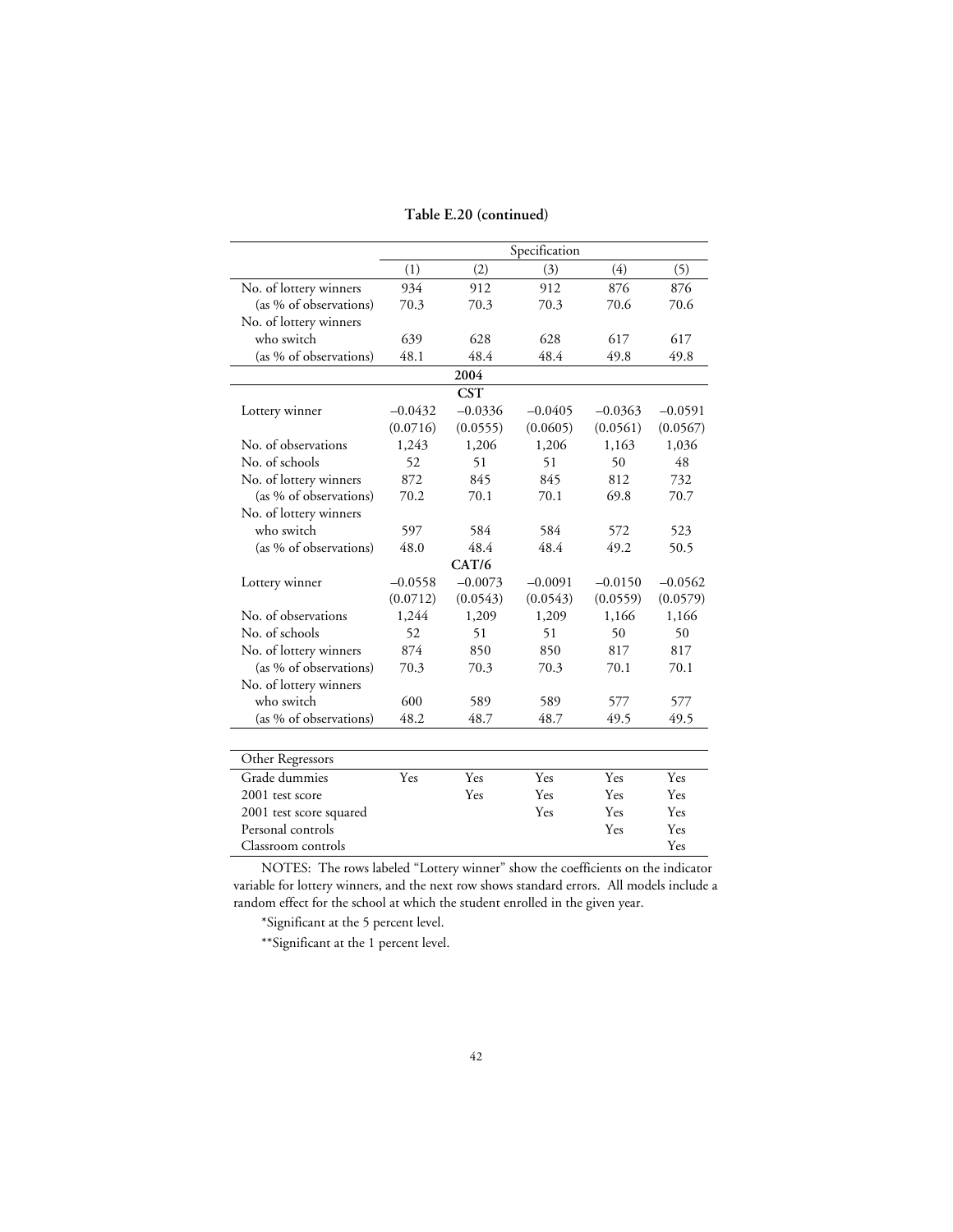#### **Regression Results for Magnet, Middle School Students, for Various Measures of Reading Achievement**

|                        |           |             | Specification |           |           |
|------------------------|-----------|-------------|---------------|-----------|-----------|
|                        | (1)       | (2)         | (3)           | (4)       | (5)       |
|                        |           | 2002        |               |           |           |
|                        |           | <b>CST</b>  |               |           |           |
| Lottery winner         | $-0.0105$ | 0.0094      | 0.0083        | $-0.0023$ | 0.0097    |
|                        | (0.1074)  | (0.0527)    | (0.0524)      | (0.0519)  | (0.0526)  |
| No. of observations    | 1,290     | 1,210       | 1,210         | 1,210     | 1,210     |
| No. of schools         | 66        | 64          | 64            | 64        | 64        |
| No. of lottery winners | 535       | 500         | 500           | 500       | 500       |
| (as % of observations) | 41.5      | 41.3        | 41.3          | 41.3      | 41.3      |
| No. of lottery winners |           |             |               |           |           |
| who switch             | 301       | 284         | 284           | 284       | 284       |
| (as % of observations) | 23.3      | 23.5        | 23.5          | 23.5      | 23.5      |
|                        |           | Stanford 9  |               |           |           |
| Lottery winner         | $-0.0347$ | 0.0034      | $-0.0057$     | $-0.0110$ | $-0.0402$ |
|                        | (0.1012)  | (0.0544)    | (0.0539)      | (0.0534)  | (0.0523)  |
| No. of observations    | 1,357     | 1,288       | 1,288         | 1,288     | 1,288     |
| No. of schools         | 66        | 64          | 64            | 64        | 64        |
| No. of lottery winners | 559       | 533         | 533           | 533       | 533       |
| (as % of observations) | 41.2      | 41.4        | 41.4          | 41.4      | 41.4      |
| No. of lottery winners |           |             |               |           |           |
| who switch             | 314       | 304         | 304           | 304       | 304       |
| (as % of observations) | 23.1      | 23.6        | 23.6          | 23.6      | 23.6      |
|                        |           | <b>SDRT</b> |               |           |           |
| Lottery winner         | $-0.1341$ | $-0.0305$   | $-0.0310$     | $-0.0427$ | $-0.0227$ |
|                        | (0.1035)  | (0.0588)    | (0.0588)      | (0.0545)  | (0.0557)  |
| No. of observations    | 1,316     | 1,216       | 1,216         | 1,216     | 1,216     |
| No. of schools         | 57        | 56          | 56            | 56        | 56        |
| No. of lottery winners | 555       | 518         | 518           | 518       | 518       |
| (as % of observations) | 42.2      | 42.6        | 42.6          | 42.6      | 42.6      |
| No. of lottery winners |           |             |               |           |           |
| who switch             | 329       | 311         | 311           | 311       | 311       |
| (as % of observations) | 25.0      | 25.6        | 25.6          | 25.6      | 25.6      |
|                        |           | 2003        |               |           |           |
|                        |           | <b>CST</b>  |               |           |           |
| Lottery winner         | 0.0067    | $-0.0173$   | $-0.0213$     | $-0.0208$ | $-0.0409$ |
|                        | (0.1077)  | (0.0601)    | (0.0587)      | (0.0609)  | (0.0605)  |
| No. of observations    | 1,258     | 1,163       | 1,163         | 1,056     | 1,056     |
| No. of schools         | 65        | 64          | 64            | 59        | 59        |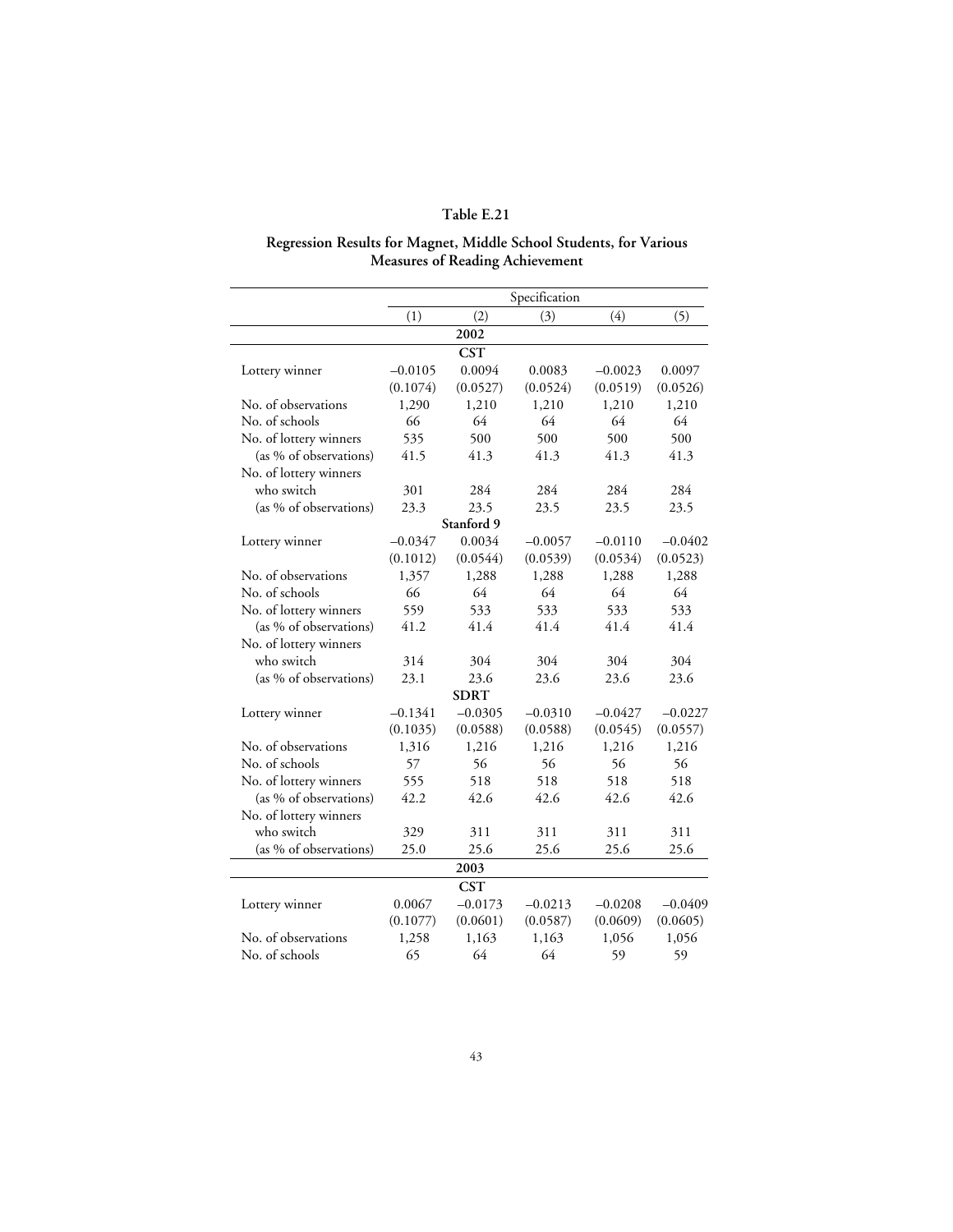### **Table E.21 (continued)**

|                        |           |             | Specification |           |           |
|------------------------|-----------|-------------|---------------|-----------|-----------|
|                        | (1)       | (2)         | (3)           | (4)       | (5)       |
| No. of lottery winners | 527       | 492         | 492           | 463       | 463       |
| (as % of observations) | 41.9      | 42.3        | 42.3          | 43.8      | 43.8      |
| No. of lottery winners |           |             |               |           |           |
| who switch             | 299       | 282         | 282           | 279       | 279       |
| (as % of observations) | 23.8      | 24.2        | 24.2          | 26.4      | 26.4      |
|                        |           | CAT/6       |               |           |           |
| Lottery winner         | $-0.0038$ | $-0.0149$   | $-0.0218$     | $-0.0168$ | $-0.0170$ |
|                        | (0.0945)  | (0.0618)    | (0.0616)      | (0.0633)  | (0.0645)  |
| No. of observations    | 1,257     | 1,179       | 1,179         | 1,072     | 1,072     |
| No. of schools         | 65        | 64          | 64            | 58        | 58        |
| No. of lottery winners | 527       | 503         | 503           | 474       | 474       |
| (as % of observations) | 41.9      | 42.7        | 42.7          | 44.2      | 44.2      |
| No. of lottery winners |           |             |               |           |           |
| who switch             | 300       | 291         | 291           | 288       | 288       |
| (as % of observations) | 23.9      | 24.7        | 24.7          | 26.9      | 26.9      |
|                        |           | <b>SDRT</b> |               |           |           |
| Lottery winner         | $-0.0228$ | $-0.0228$   | $-0.0235$     | $-0.0533$ | $-0.0756$ |
|                        | (0.1087)  | (0.0648)    | (0.0648)      | (0.0663)  | (0.0602)  |
| No. of observations    | 1,182     | 1,078       | 1,078         | 1,022     | 1,022     |
| No. of schools         | 63        | 61          | 61            | 59        | 59        |
| No. of lottery winners | 500       | 461         | 461           | 449       | 449       |
| (as % of observations) | 42.3      | 42.8        | 42.8          | 43.9      | 43.9      |
| No. of lottery winners |           |             |               |           |           |
| who switch             | 301       | 287         | 287           | 284       | 284       |
| (as % of observations) | 25.5      | 26.6        | 26.6          | 27.8      | 27.8      |
|                        |           | 2004        |               |           |           |
|                        |           | <b>CST</b>  |               |           |           |
| Lottery winner         | 0.0547    | 0.0399      | 0.0313        | $-0.0213$ | 0.0216    |
|                        | (0.1151)  | (0.0736)    | (0.0718)      | (0.0690)  | (0.0678)  |
| No. of observations    | 1,126     | 1,031       | 1,031         | 970       | 970       |
| No. of schools         | 62        | 62          | 62            | 60        | 60        |
| No. of lottery winners | 466       | 427         | 427           | 411       | 411       |
| (as % of observations) | 41.4      | 41.4        | 41.4          | 42.4      | 42.4      |
| No. of lottery winners |           |             |               |           |           |
| who switch             | 268       | 250         | 250           | 248       | 248       |
| (as % of observations) | 23.8      | 24.2        | 24.2          | 25.6      | 25.6      |
|                        |           | CAT/6       |               |           |           |
| Lottery winner         | $-0.0665$ | $-0.0612$   | $-0.0714$     | $-0.0871$ | $-0.1292$ |
|                        | (0.1133)  | (0.0791)    | (0.0788)      | (0.0808)  | (0.0827)  |
| No. of observations    | 1,121     | 1,042       | 1,042         | 981       | 981       |
| No. of schools         | 62        | 62          | 62            | 60        | 60        |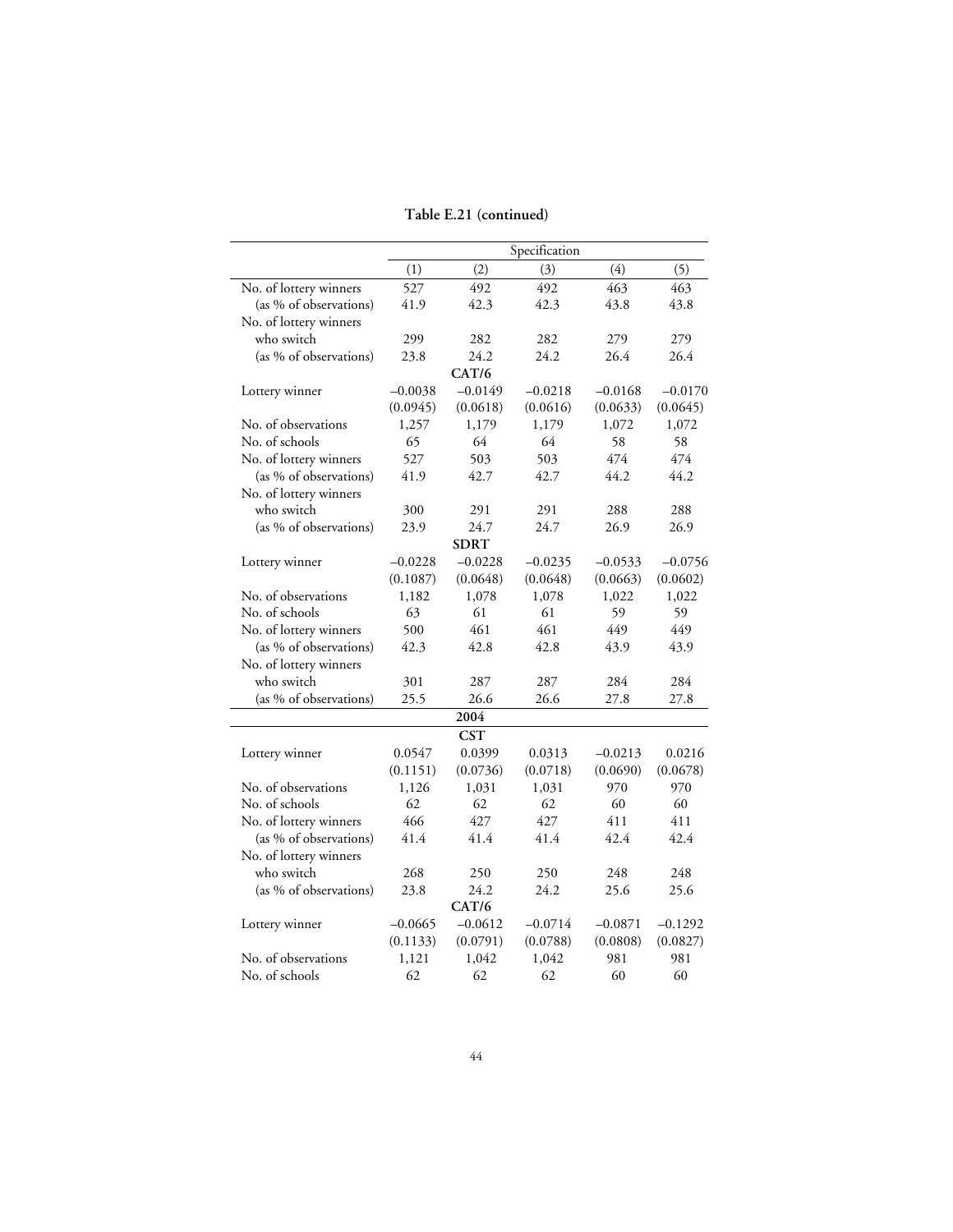**Table E.21 (continued)**

|                         | Specification |             |          |            |           |
|-------------------------|---------------|-------------|----------|------------|-----------|
|                         | (1)           | (2)         | (3)      | (4)        | (5)       |
| No. of lottery winners  | 463           | 434         | 434      | 418        | 418       |
| (as % of observations)  | 41.3          | 41.7        | 41.7     | 42.6       | 42.6      |
| No. of lottery winners  |               |             |          |            |           |
| who switch              | 266           | 254         | 254      | 252        | 252       |
| (as % of observations)  | 23.7          | 24.4        | 24.4     | 25.7       | 25.7      |
|                         |               | <b>SDRT</b> |          |            |           |
| Lottery winner          | $-0.0631$     | 0.0181      | 0.0185   | $-0.0050$  | $-0.0051$ |
|                         | (0.1185)      | (0.0743)    | (0.0742) | (0.0745)   | (0.0702)  |
| No. of observations     | 1,002         | 901         | 901      | 877        | 877       |
| No. of schools          | 58            | 57          | 57       | 56         | 56        |
| No. of lottery winners  | 428           | 390         | 390      | 390        | 384       |
| (as % of observations)  | 42.7          | 43.3        | 43.3     | 44.5       | 43.8      |
| No. of lottery winners  |               |             |          |            |           |
| who switch              | 260           | 248         | 248      | 248        | 246       |
| (as % of observations)  | 25.9          | 27.5        | 27.5     | 28.3       | 28.1      |
|                         |               |             |          |            |           |
| Other Regressors        |               |             |          |            |           |
| Grade dummies           | Yes           | Yes         | Yes      | Yes        | Yes       |
| 2001 test score         |               | Yes         | Yes      | <b>Yes</b> | Yes       |
| 2001 test score squared |               |             | Yes      | Yes        | Yes       |
| Personal controls       |               |             |          | Yes        | Yes       |
| Classroom controls      |               |             |          |            | Yes       |

\*Significant at the 5 percent level.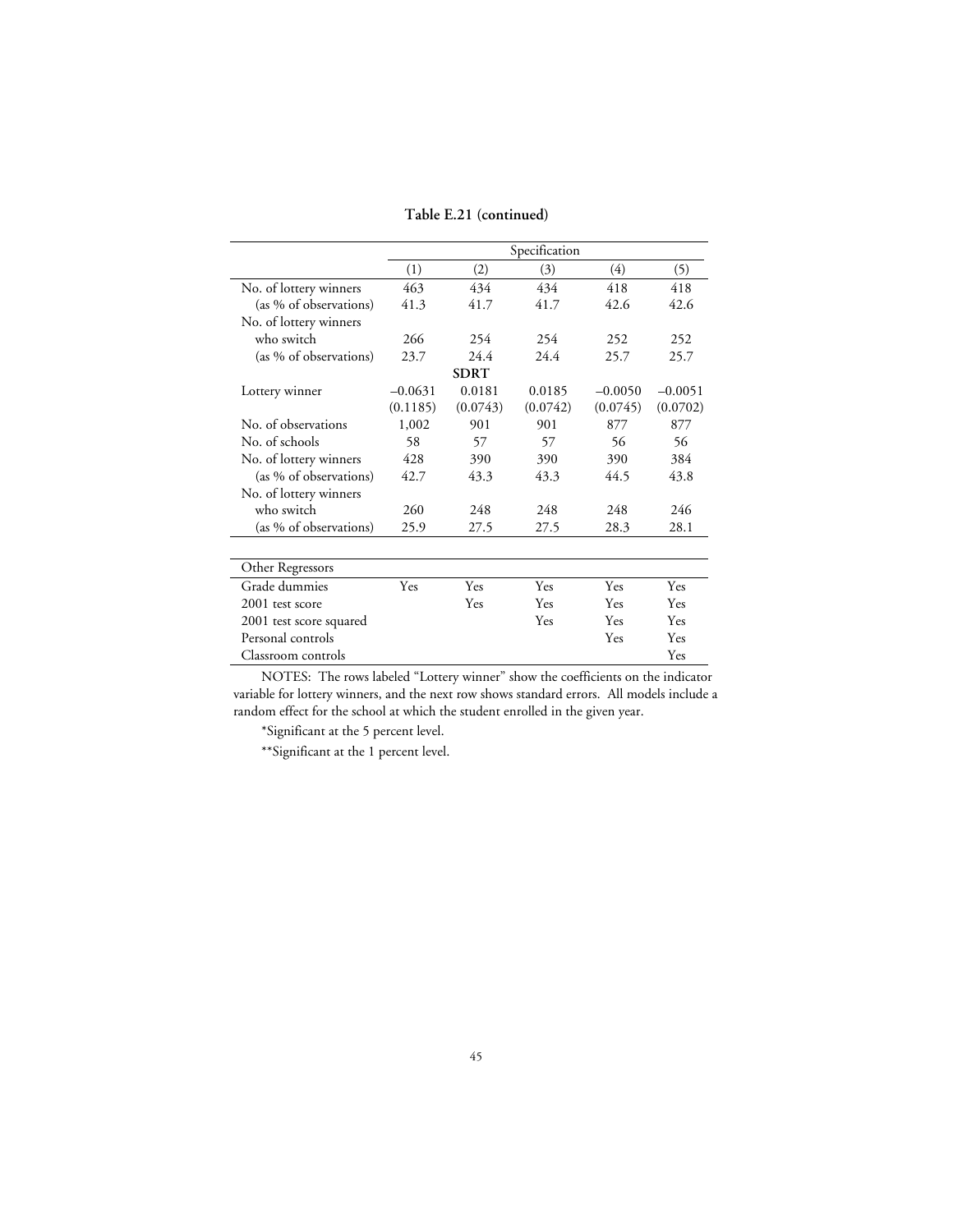#### **Regression Results for Magnet, Middle School Students, for Various Measures of Math Achievement**

|                        |           |            | Specification |           |           |
|------------------------|-----------|------------|---------------|-----------|-----------|
|                        | (1)       | (2)        | (3)           | (4)       | (5)       |
|                        |           | 2002       |               |           |           |
|                        |           | <b>CST</b> |               |           |           |
| Lottery winner         | $-0.0058$ | $-0.0270$  | $-0.0263$     | $-0.0337$ | $-0.0202$ |
|                        | (0.1014)  | (0.0649)   | (0.0644)      | (0.0628)  | (0.0610)  |
| No. of observations    | 1,339     | 1,274      | 1,274         | 1,274     | 1,274     |
| No. of schools         | 65        | 63         | 63            | 63        | 63        |
| No. of lottery winners | 556       | 530        | 530           | 530       | 530       |
| (as % of observations) | 41.5      | 41.6       | 41.6          | 41.6      | 41.6      |
| No. of lottery winners |           |            |               |           |           |
| who switch             | 318       | 307        | 307           | 307       | 307       |
| (as % of observations) | 23.7      | 24.1       | 24.1          | 24.1      | 24.1      |
|                        |           | Stanford 9 |               |           |           |
| Lottery winner         | $-0.0210$ | $-0.0165$  | $-0.0187$     | $-0.0439$ | $-0.0343$ |
|                        | (0.1027)  | (0.0541)   | (0.0541)      | (0.0507)  | (0.0501)  |
| No. of observations    | 1,360     | 1,304      | 1,304         | 1,304     | 1,304     |
| No. of schools         | 65        | 64         | 64            | 64        | 64        |
| No. of lottery winners | 564       | 543        | 543           | 543       | 543       |
| (as % of observations) | 41.5      | 41.6       | 41.6          | 41.6      | 41.6      |
| No. of lottery winners |           |            |               |           |           |
| who switch             | 321       | 314        | 314           | 314       | 314       |
| (as % of observations) | 23.6      | 24.1       | 24.1          | 24.1      | 24.1      |
|                        |           | 2003       |               |           |           |
|                        |           | <b>CST</b> |               |           |           |
| Lottery winner         | 0.0202    | 0.0133     | 0.0187        | 0.0228    | $-0.0598$ |
|                        | (0.1074)  | (0.0800)   | (0.0793)      | (0.0817)  | (0.0811)  |
| No. of observations    | 1,237     | 1,164      | 1,164         | 1,057     | 906       |
| No. of schools         | 64        | 63         | 63            | 59        | 52        |
| No. of lottery winners | 518       | 493        | 493           | 463       | 410       |
| (as % of observations) | 41.9      | 42.4       | 42.4          | 43.8      | 45.3      |
| No. of lottery winners |           |            |               |           |           |
| who switch             | 291       | 281        | 281           | 278       | 265       |
| (as % of observations) | 23.5      | 24.1       | 24.1          | 26.3      | 29.2      |
|                        |           | CAT/6      |               |           |           |
| Lottery winner         | $-0.0339$ | $-0.0652$  | $-0.0550$     | $-0.0667$ | $-0.0236$ |
|                        | (0.1024)  | (0.0691)   | (0.0682)      | (0.0701)  | (0.0662)  |
| No. of observations    | 1,263     | 1,196      | 1,196         | 1,087     | 1,087     |
| No. of schools         | 65        | 63         | 63            | 58        | 58        |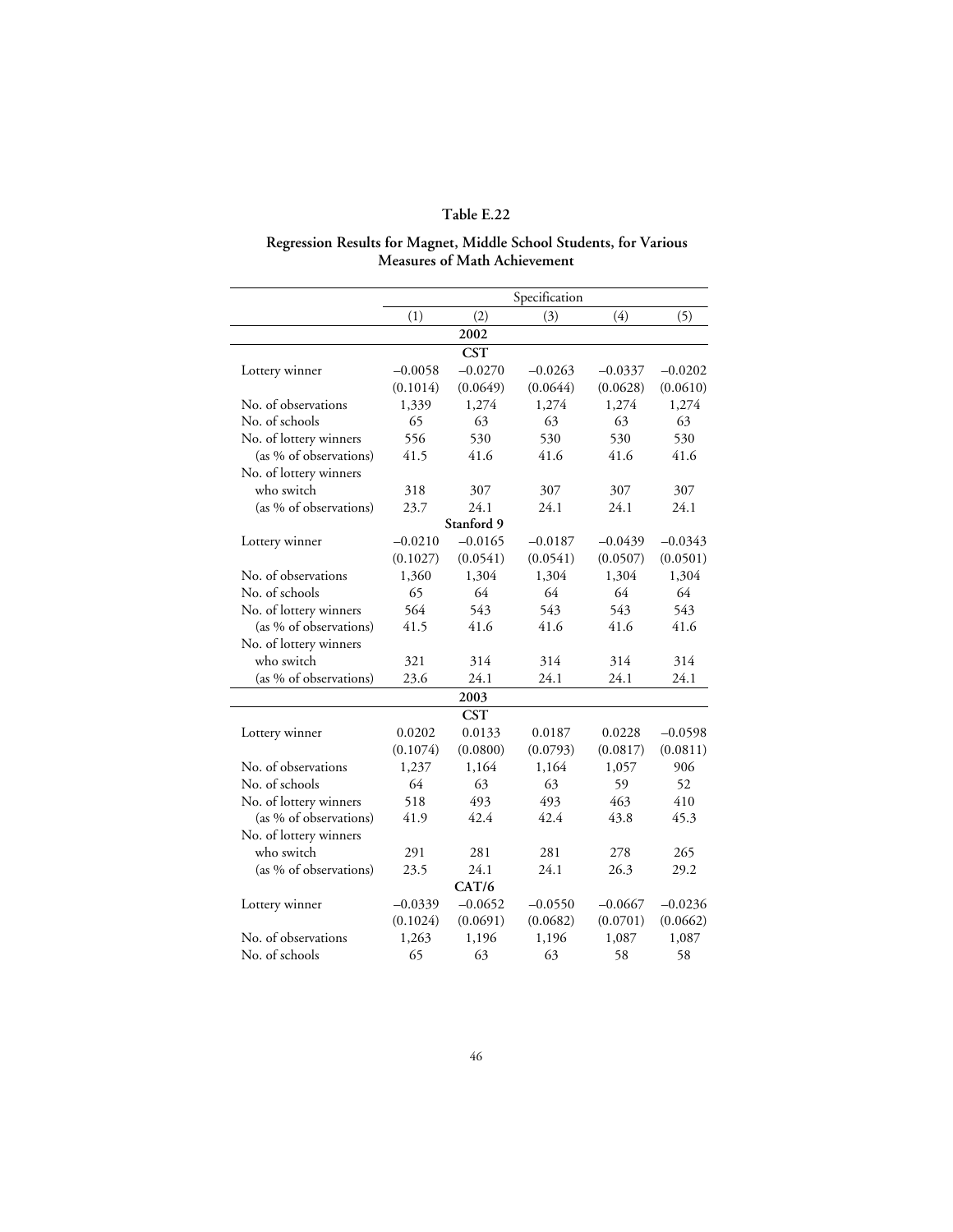**Table E.22 (continued)**

|                         |           |            | Specification |           |           |
|-------------------------|-----------|------------|---------------|-----------|-----------|
|                         | (1)       | (2)        | (3)           | (4)       | (5)       |
| No. of lottery winners  | 530       | 509        | 509           | 479       | 479       |
| (as % of observations)  | 42.0      | 42.6       | 42.6          | 44.1      | 44.1      |
| No. of lottery winners  |           |            |               |           |           |
| who switch              | 302       | 295        | 295           | 292       | 292       |
| (as % of observations)  | 23.9      | 24.7       | 24.7          | 26.9      | 26.9      |
|                         |           | 2004       |               |           |           |
|                         |           | <b>CST</b> |               |           |           |
| Lottery winner          | $-0.1483$ | $-0.1359$  | $-0.1376$     | $-0.1295$ | $-0.0680$ |
|                         | (0.1070)  | (0.0863)   | (0.0860)      | (0.0864)  | (0.0871)  |
| No. of observations     | 1,117     | 1,048      | 1.048         | 987       | 888       |
| No. of schools          | 62        | 62         | 62            | 60        | 58        |
| No. of lottery winners  | 464       | 438        | 438           | 422       | 384       |
| (as % of observations)  | 41.5      | 41.8       | 41.8          | 42.8      | 43.2      |
| No. of lottery winners  |           |            |               |           |           |
| who switch              | 267       | 257        | 257           | 255       | 240       |
| (as % of observations)  | 23.9      | 24.5       | 24.5          | 25.8      | 27.0      |
|                         |           | CAT/6      |               |           |           |
| Lottery winner          | 0.0558    | 0.0353     | 0.0419        | $-0.0364$ | 0.0234    |
|                         | (0.1151)  | (0.0837)   | (0.0833)      | (0.0815)  | (0.0834)  |
| No. of observations     | 1,117     | 1,050      | 1,050         | 988       | 988       |
| No. of schools          | 62        | 62         | 62            | 60        | 60        |
| No. of lottery winners  | 464       | 439        | 439           | 423       | 423       |
| (as % of observations)  | 41.5      | 41.8       | 41.8          | 42.8      | 42.8      |
| No. of lottery winners  |           |            |               |           |           |
| who switch              | 267       | 259        | 259           | 257       | 257       |
| (as % of observations)  | 23.9      | 24.7       | 24.7          | 26.0      | 26.0      |
|                         |           |            |               |           |           |
| Other Regressors        |           |            |               |           |           |
| Grade dummies           | Yes       | Yes        | Yes           | Yes       | Yes       |
| 2001 test score         |           | Yes        | Yes           | Yes       | Yes       |
| 2001 test score squared |           |            | Yes           | Yes       | Yes       |
| Personal controls       |           |            |               | Yes       | Yes       |
| Classroom controls      |           |            |               |           | Yes       |

\*Significant at the 5 percent level.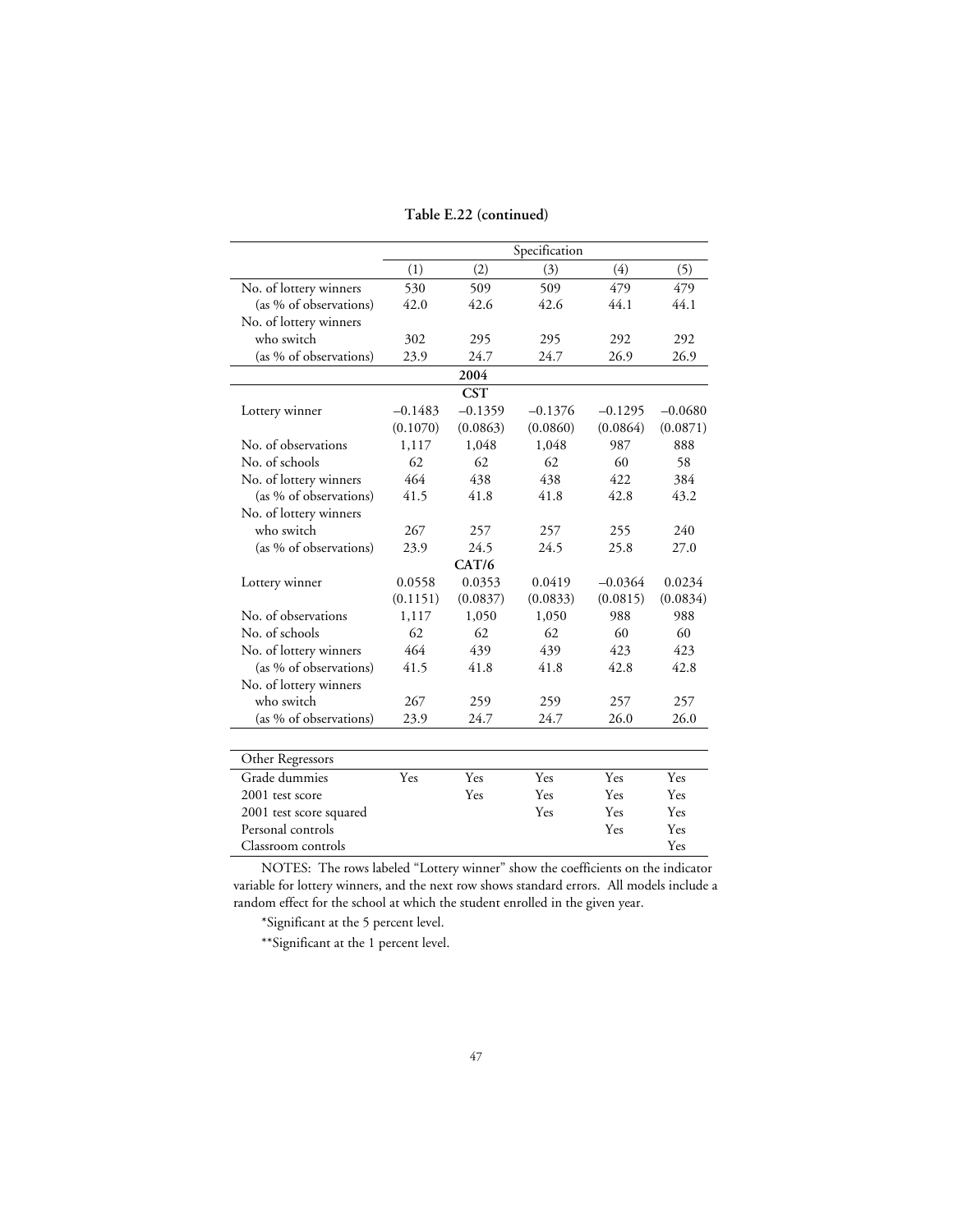## **Regression Results for Open-Enrollment Choice, Middle School Students, for Various Measures of Reading Achievement**

|                        |           |             | Specification |           |           |
|------------------------|-----------|-------------|---------------|-----------|-----------|
|                        | (1)       | (2)         | (3)           | (4)       | (5)       |
|                        |           | 2002        |               |           |           |
|                        |           | <b>CST</b>  |               |           |           |
| Lottery winner         | $-0.1715$ | $-0.0010$   | 0.0025        | 0.0037    | 0.0029    |
|                        | (0.0963)  | (0.0566)    | (0.0563)      | (0.0476)  | (0.0503)  |
| No. of observations    | 856       | 775         | 775           | 775       | 775       |
| No. of schools         | 49        | 46          | 46            | 46        | 46        |
| No. of lottery winners | 465       | 422         | 422           | 422       | 422       |
| (as % of observations) | 54.3      | 54.5        | 54.5          | 54.5      | 54.5      |
| No. of lottery winners |           |             |               |           |           |
| who switch             | 365       | 331         | 331           | 331       | 331       |
| (as % of observations) | 42.6      | 42.7        | 42.7          | 42.7      | 42.7      |
|                        |           | Stanford 9  |               |           |           |
| Lottery winner         | $-0.1713$ | $-0.0319$   | $-0.0345$     | $-0.0357$ | $-0.0250$ |
|                        | (0.0906)  | (0.0548)    | (0.0539)      | (0.0465)  | (0.0466)  |
| No. of observations    | 871       | 797         | 797           | 797       | 797       |
| No. of schools         | 49        | 47          | 47            | 47        | 47        |
| No. of lottery winners | 472       | 431         | 431           | 431       | 431       |
| (as % of observations) | 54.2      | 54.1        | 54.1          | 54.1      | 54.1      |
| No. of lottery winners |           |             |               |           |           |
| who switch             | 370       | 337         | 337           | 337       | 337       |
| (as % of observations) | 42.5      | 42.3        | 42.3          | 42.3      | 42.3      |
|                        |           | <b>SDRT</b> |               |           |           |
| Lottery winner         | $-0.1178$ | $-0.0544$   | $-0.0504$     | $-0.0505$ | $-0.0408$ |
|                        | (0.0943)  | (0.0568)    | (0.0566)      | (0.0489)  | (0.0503)  |
| No. of observations    | 860       | 767         | 767           | 767       | 767       |
| No. of schools         | 47        | 46          | 46            | 46        | 46        |
| No. of lottery winners | 464       | 423         | 423           | 423       | 423       |
| (as % of observations) | 54.0      | 55.1        | 55.1          | 55.1      | 55.1      |
| No. of lottery winners |           |             |               |           |           |
| who switch             | 363       | 332         | 332           | 332       | 332       |
| (as % of observations) | 42.2      | 43.3        | 43.3          | 43.3      | 43.3      |
|                        |           | 2003        |               |           |           |
|                        |           | <b>CST</b>  |               |           |           |
| Lottery winner         | $-0.1684$ | $-0.0212$   | $-0.0116$     | $-0.0850$ | $-0.0397$ |
|                        | (0.1005)  | (0.0646)    | (0.0632)      | (0.0526)  | (0.0549)  |
| No. of observations    | 840       | 746         | 746           | 722       | 722       |
| No. of schools         | 51        | 46          | 46            | 43        | 43        |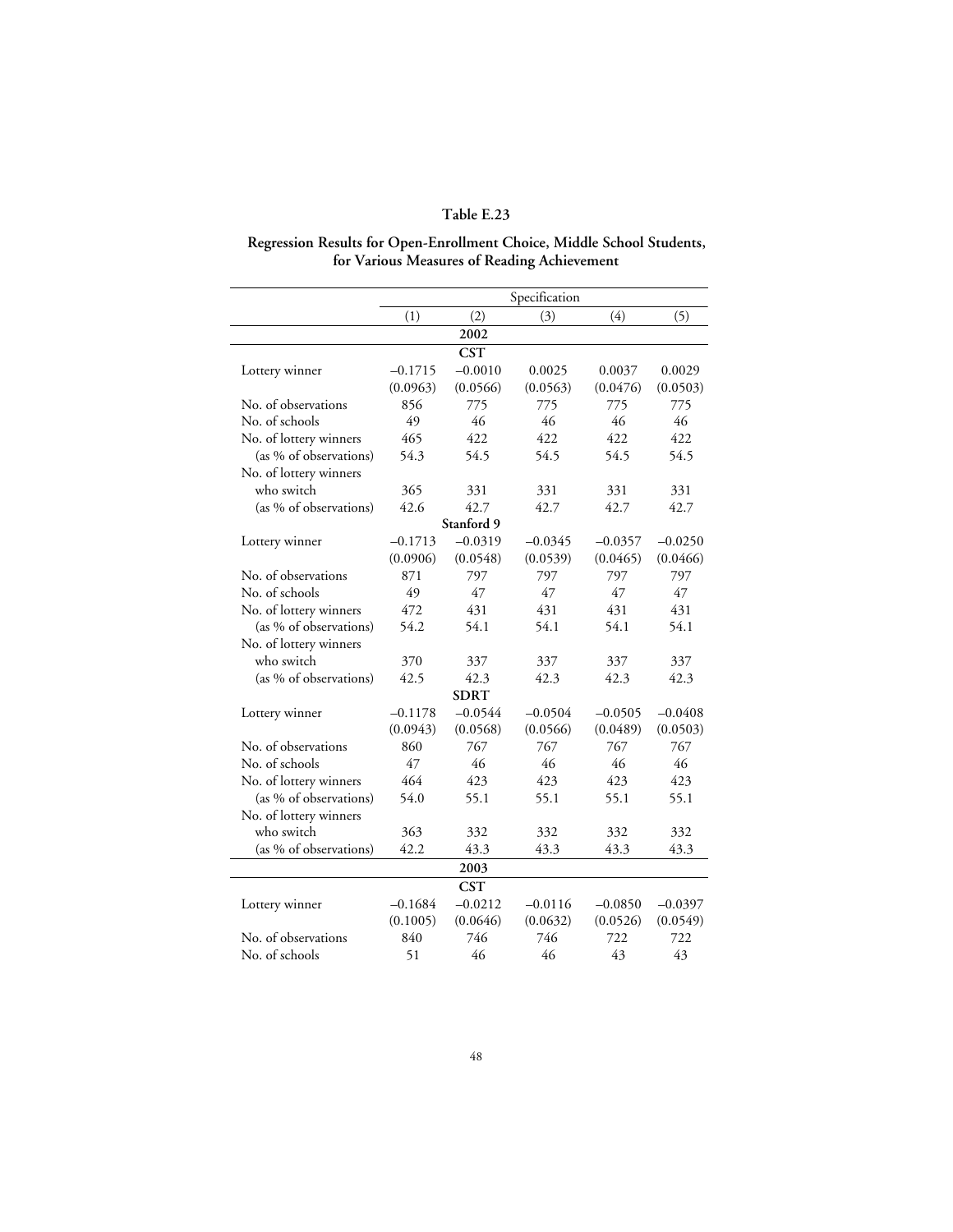### **Table E.23 (continued)**

|                        |              |             | Specification |               |              |
|------------------------|--------------|-------------|---------------|---------------|--------------|
|                        | (1)          | (2)         | (3)           | (4)           | (5)          |
| No. of lottery winners | 448          | 405         | 405           | 397           | 397          |
| (as % of observations) | 53.3         | 54.3        | 54.3          | 55.0          | 55.0         |
| No. of lottery winners |              |             |               |               |              |
| who switch             | 350          | 317         | 317           | 314           | 314          |
| (as % of observations) | 41.7         | 42.5        | 42.5          | 43.5          | 43.5         |
|                        |              | CAT/6       |               |               |              |
| Lottery winner         | $-0.1381$    | 0.0273      | 0.0174        | 0.0180        | 0.0182       |
|                        | (0.0961)     | (0.0748)    | (0.0733)      | (0.0645)      | (0.0682)     |
| No. of observations    | 841          | 758         | 758           | 734           | 734          |
| No. of schools         | 50           | 47          | 47            | 44            | 44           |
| No. of lottery winners | 447          | 409         | 409           | 401           | 401          |
| (as % of observations) | 53.2         | 54.0        | 54.0          | 54.6          | 54.6         |
| No. of lottery winners |              |             |               |               |              |
| who switch             | 351          | 321         | 321           | 318           | 318          |
| (as % of observations) | 41.7         | 42.3        | 42.3          | 43.3          | 43.3         |
|                        |              | <b>SDRT</b> |               |               |              |
| Lottery winner         | $-0.1509$    | $-0.1042$   | $-0.1216$     | $-0.1377$     | $-0.1477$    |
|                        | (0.0988)     | (0.0609)    | $(0.0523)^*$  | $(0.0519)$ ** | $(0.0531)^*$ |
| No. of observations    | 806          | 707         | 707           | 699           | 699          |
| No. of schools         | 47           | 44          | 44            | 43            | 43           |
| No. of lottery winners | 431          | 392         | 392           | 388           | 388          |
| (as % of observations) | 53.5         | 55.4        | 55.4          | 55.5          | 55.5         |
| No. of lottery winners |              |             |               |               |              |
| who switch             | 342          | 312         | 312           | 310           | 310          |
| (as % of observations) | 42.4         | 44.1        | 44.1          | 44.3          | 44.3         |
|                        |              | 2004        |               |               |              |
|                        |              | <b>CST</b>  |               |               |              |
| Lottery winner         | $-0.2138$    | $-0.0521$   | $-0.0361$     | $-0.0251$     | $-0.0172$    |
|                        | $(0.1031)^*$ | (0.0691)    | (0.0701)      | (0.0502)      | (0.0595)     |
| No. of observations    | 776          | 686         | 686           | 1369          | 676          |
| No. of schools         | 52           | 46          | 46            | 124           | 45           |
| No. of lottery winners | 421          | 379         | 379           | 598           | 372          |
| (as % of observations) | 54.3         | 55.2        | 55.2          | 43.7          | 55.0         |
| No. of lottery winners |              |             |               |               |              |
| who switch             | 328          | 297         | 297           | 447           | 295          |
| (as % of observations) | 42.3         | 43.3        | 43.3          | 32.7          | 43.6         |
|                        |              | CAT/6       |               |               |              |
| Lottery winner         | $-0.1505$    | 0.0012      | 0.0062        | 0.0051        | $-0.0299$    |
|                        | (0.0963)     | (0.0738)    | (0.0768)      | (0.0682)      | (0.0664)     |
| No. of observations    | 772          | 689         | 689           | 679           | 679          |
| No. of schools         | 51           | 47          | 47            | 46            | 46           |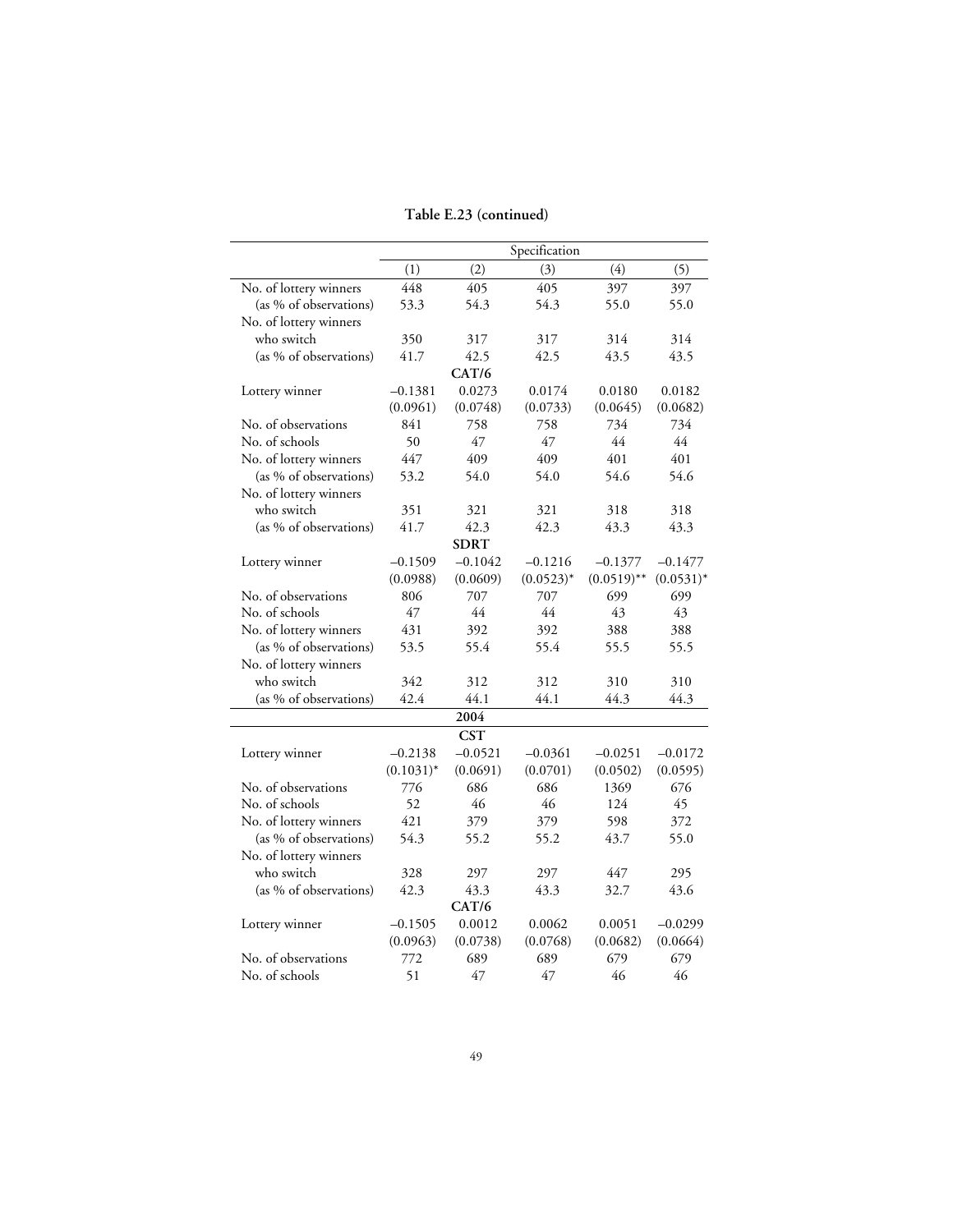#### **Table E.23 (continued)**

|                         | Specification |              |           |              |           |
|-------------------------|---------------|--------------|-----------|--------------|-----------|
|                         | (1)           | (2)          | (3)       | (4)          | (5)       |
| No. of lottery winners  | 420           | 380          | 380       | 373          | 373       |
| (as % of observations)  | 54.4          | 55.2         | 55.2      | 54.9         | 54.9      |
| No. of lottery winners  |               |              |           |              |           |
| who switch              | 328           | 297          | 297       | 295          | 295       |
| (as % of observations)  | 42.5          | 43.1         | 43.1      | 43.4         | 43.4      |
|                         |               | <b>SDRT</b>  |           |              |           |
| Lottery winner          | $-0.2696$     | $-0.1426$    | $-0.1380$ | $-0.1200$    | $-0.1190$ |
|                         | $(0.1095)^*$  | $(0.0719)^*$ | (0.0718)  | $(0.0603)^*$ | (0.0621)  |
| No. of observations     | 708           | 621          | 621       | 619          | 619       |
| No. of schools          | 49            | 45           | 45        | 44           | 44        |
| No. of lottery winners  | 392           | 356          | 356       | 356          | 355       |
| (as % of observations)  | 55.4          | 57.3         | 57.3      | 57.5         | 57.4      |
| No. of lottery winners  |               |              |           |              |           |
| who switch              | 310           | 284          | 284       | 284          | 284       |
| (as % of observations)  | 43.8          | 45.7         | 45.7      | 45.9         | 45.9      |
|                         |               |              |           |              |           |
| Other Regressors        |               |              |           |              |           |
| Grade dummies           | Yes           | Yes          | Yes       | Yes          | Yes       |
| 2001 test score         |               | Yes          | Yes       | Yes          | Yes       |
| 2001 test score squared |               |              | Yes       | Yes          | Yes       |
| Personal controls       |               |              |           | Yes          | Yes       |
| Classroom controls      |               |              |           |              | Yes       |

NOTES: The rows labeled "Lottery winner" show the coefficients on the indicator variable for lottery winners, and the next row shows standard errors. All models include a random effect for the school at which the student enrolled in the given year.

\*Significant at the 5 percent level.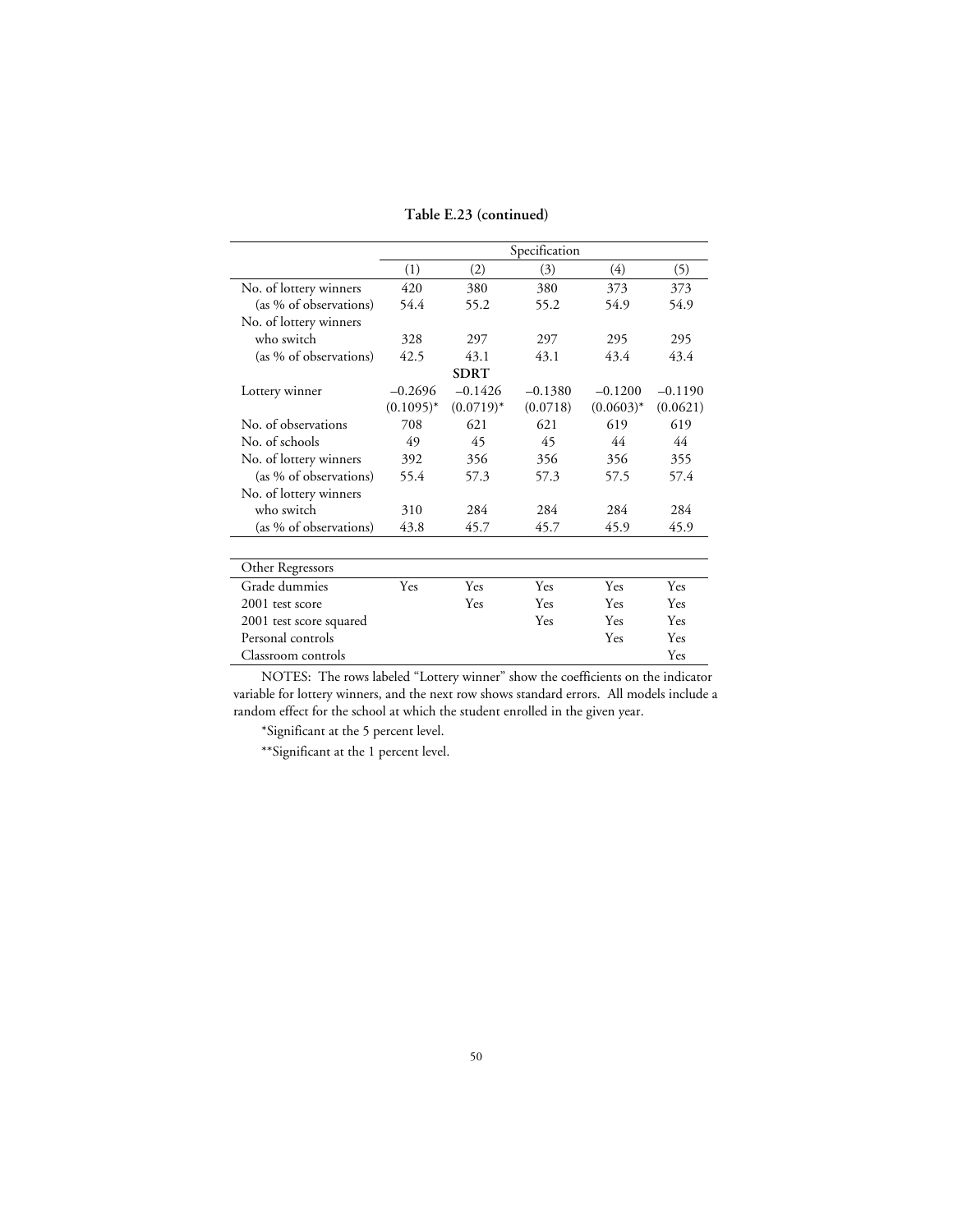#### **Regression Results for Open-Enrollment Choice, Middle School Students, for Various Measures of Math Achievement**

|                        | Specification |               |               |           |           |
|------------------------|---------------|---------------|---------------|-----------|-----------|
|                        | (1)           | (2)           | (3)           | (4)       | (5)       |
|                        |               | 2002          |               |           |           |
|                        |               | <b>CST</b>    |               |           |           |
| Lottery winner         | $-0.2662$     | $-0.1678$     | $-0.1699$     | $-0.0826$ | $-0.1002$ |
|                        | $(0.1008)$ ** | $(0.0647)$ ** | $(0.0648)$ ** | (0.0570)  | (0.0595)  |
| No. of observations    | 871           | 792           | 792           | 792       | 792       |
| No. of schools         | 49            | 46            | 46            | 46        | 46        |
| No. of lottery winners | 470           | 427           | 427           | 427       | 427       |
| (as % of observations) | 54.0          | 53.9          | 53.9          | 53.9      | 53.9      |
| No. of lottery winners |               |               |               |           |           |
| who switch             | 369           | 335           | 335           | 335       | 335       |
| (as % of observations) | 42.4          | 42.3          | 42.3          | 42.3      | 42.3      |
|                        |               | Stanford 9    |               |           |           |
| Lottery winner         | $-0.1518$     | $-0.0694$     | $-0.0696$     | $-0.0394$ | $-0.0356$ |
|                        | (0.1010)      | (0.0564)      | (0.0564)      | (0.0490)  | (0.0501)  |
| No. of observations    | 874           | 798           | 798           | 798       | 798       |
| No. of schools         | 49            | 47            | 47            | 47        | 47        |
| No. of lottery winners | 472           | 430           | 430           | 430       | 430       |
| (as % of observations) | 54.0          | 53.9          | 53.9          | 53.9      | 53.9      |
| No. of lottery winners |               |               |               |           |           |
| who switch             | 370           | 336           | 336           | 336       | 336       |
| (as % of observations) | 42.3          | 42.1          | 42.1          | 42.1      | 42.1      |
|                        |               | 2003          |               |           |           |
|                        |               | <b>CST</b>    |               |           |           |
| Lottery winner         | $-0.0387$     | 0.0208        | 0.0242        | 0.0366    | 0.0699    |
|                        | (0.1079)      | (0.0825)      | (0.0818)      | (0.0708)  | (0.0740)  |
| No. of observations    | 838           | 749           | 749           | 725       | 642       |
| No. of schools         | 51            | 46            | 46            | 43        | 35        |
| No. of lottery winners | 448           | 406           | 406           | 399       | 368       |
| (as % of observations) | 53.5          | 54.2          | 54.2          | 55.0      | 57.3      |
| No. of lottery winners |               |               |               |           |           |
| who switch             | 349           | 316           | 316           | 314       | 314       |
| (as % of observations) | 41.6          | 42.2          | 42.2          | 43.3      | 48.9      |
|                        |               | CAT/6         |               |           |           |
| Lottery winner         | $-0.1390$     | $-0.0706$     | $-0.0699$     | $-0.0878$ | $-0.0946$ |
|                        | (0.0915)      | (0.0618)      | (0.0619)      | (0.0616)  | (0.0630)  |
| No. of observations    | 841           | 757           | 757           | 732       | 732       |
| No. of schools         | 50            | 47            | 47            | 44        | 44        |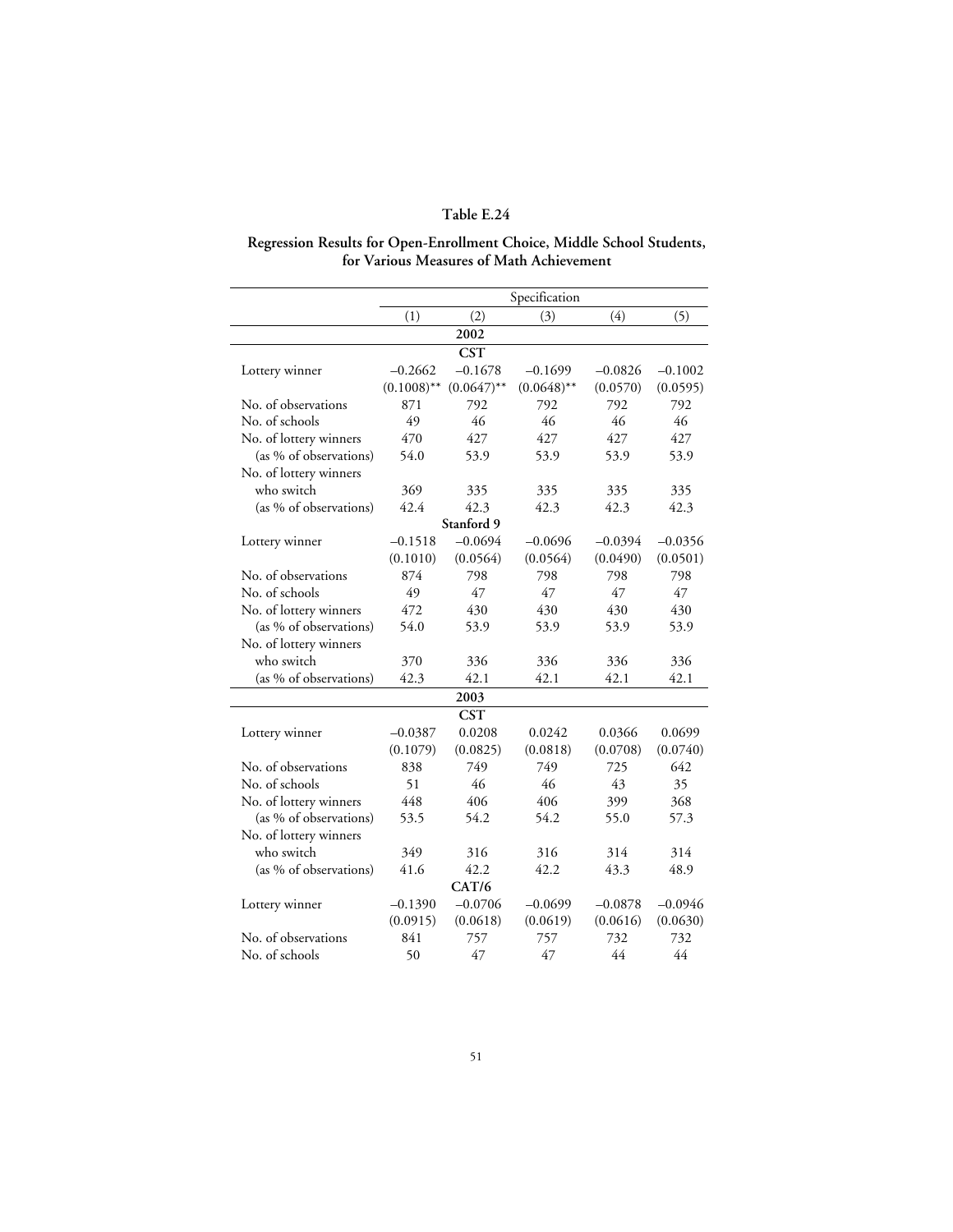|  | Table E.24 (continued) |
|--|------------------------|
|--|------------------------|

|                         |              |            | Specification |           |           |
|-------------------------|--------------|------------|---------------|-----------|-----------|
|                         |              |            |               |           |           |
|                         | (1)          | (2)        | (3)           | (4)       | (5)       |
| No. of lottery winners  | 447          | 408        | 408           | 400       | 400       |
| (as % of observations)  | 53.2         | 53.9       | 53.9          | 54.6      | 54.6      |
| No. of lottery winners  |              |            |               |           |           |
| who switch              | 351          | 319        | 319           | 316       | 316       |
| (as % of observations)  | 41.7         | 42.1       | 42.1          | 43.2      | 43.2      |
|                         |              | 2004       |               |           |           |
|                         |              | <b>CST</b> |               |           |           |
| Lottery winner          | $-0.2420$    | $-0.1864$  | $-0.1735$     | $-0.1188$ | $-0.0935$ |
|                         | $(0.1082)^*$ | (0.0994)   | (0.0993)      | (0.0849)  | (0.0815)  |
| No. of observations     | 772          | 686        | 686           | 676       | 639       |
| No. of schools          | 52           | 46         | 46            | 45        | 45        |
| No. of lottery winners  | 419          | 378        | 378           | 371       | 356       |
| (as % of observations)  | 54.3         | 55.1       | 55.1          | 54.9      | 55.7      |
| No. of lottery winners  |              |            |               |           |           |
| who switch              | 326          | 295        | 295           | 293       | 281       |
| (as % of observations)  | 42.2         | 43.0       | 43.0          | 43.3      | 44.0      |
|                         |              | CAT/6      |               |           |           |
| Lottery winner          | $-0.2055$    | $-0.0730$  | $-0.0172$     | $-0.0166$ | $-0.0214$ |
|                         | (0.1064)     | (0.0813)   | (0.0702)      | (0.0712)  | (0.0729)  |
| No. of observations     | 772          | 688        | 688           | 678       | 678       |
| No. of schools          | 52           | 47         | 47            | 46        | 46        |
| No. of lottery winners  | 420          | 379        | 379           | 372       | 372       |
| (as % of observations)  | 54.4         | 55.1       | 55.1          | 54.9      | 54.9      |
| No. of lottery winners  |              |            |               |           |           |
| who switch              | 327          | 295        | 295           | 293       | 293       |
| (as % of observations)  | 42.4         | 42.9       | 42.9          | 43.2      | 43.2      |
|                         |              |            |               |           |           |
| Other Regressors        |              |            |               |           |           |
| Grade dummies           | Yes          | Yes        | Yes           | Yes       | Yes       |
| 2001 test score         |              | Yes        | Yes           | Yes       | Yes       |
| 2001 test score squared |              |            | Yes           | Yes       | Yes       |
| Personal controls       |              |            |               | Yes       | Yes       |
| Classroom controls      |              |            |               |           | Yes       |

\*Significant at the 5 percent level.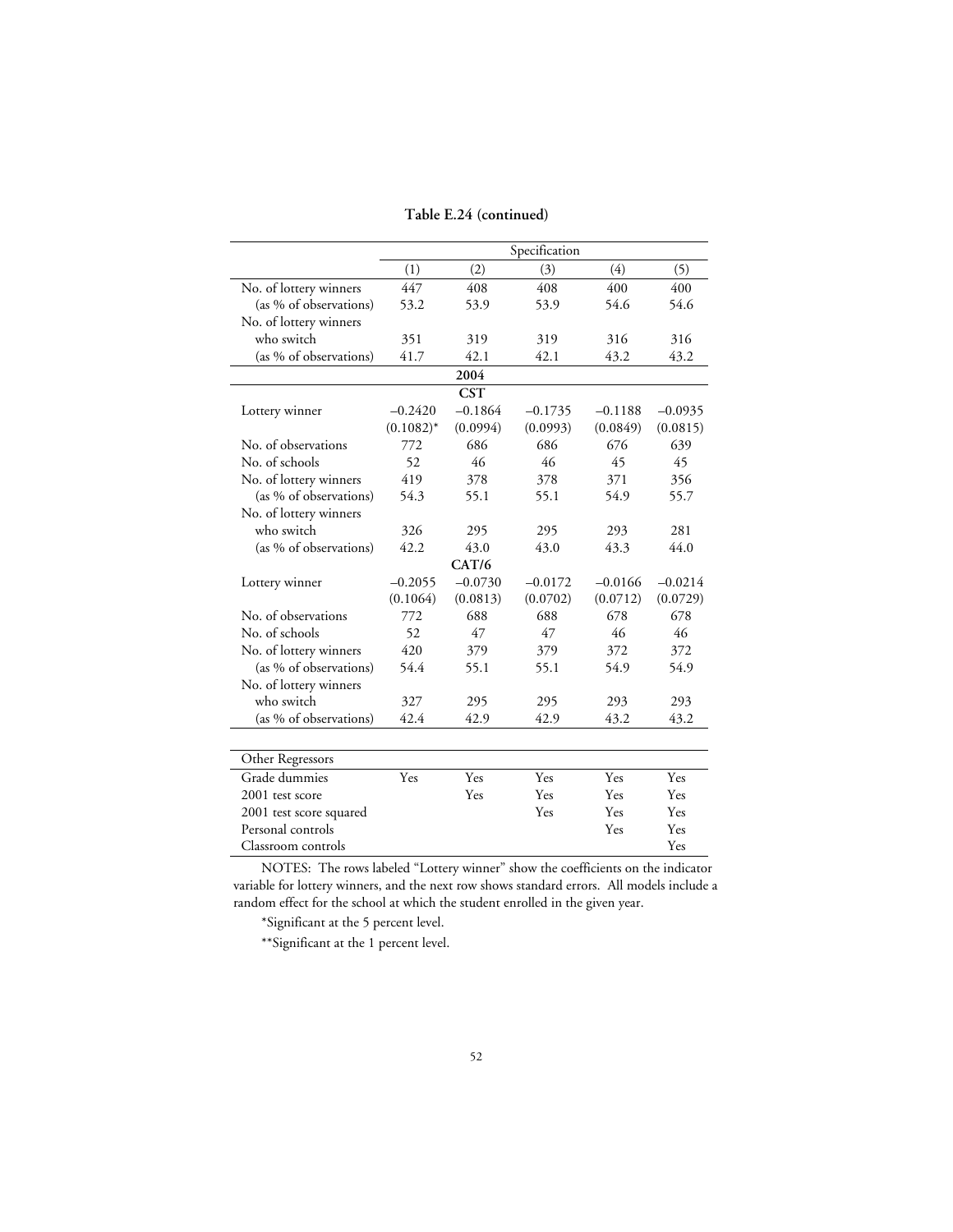#### **Regression Results for VEEP, High School Students, for Various Measures of Reading Achievement**

|                        | Specification |              |               |              |               |
|------------------------|---------------|--------------|---------------|--------------|---------------|
|                        | (1)           | (2)          | (3)           | (4)          | (5)           |
|                        |               | 2002         |               |              |               |
|                        |               | <b>CST</b>   |               |              |               |
| Lottery winner         | $-0.1524$     | $-0.1915$    | $-0.1921$     | $-0.1720$    | $-0.1969$     |
|                        | (0.1333)      | $(0.0763)^*$ | $(0.0759)*$   | $(0.0725)^*$ | $(0.0717)$ ** |
| No. of observations    | 330           | 290          | 290           | 290          | 290           |
| No. of schools         | 30            | 28           | 28            | 28           | 28            |
| No. of lottery winners | 123           | 112          | 112           | 112          | 112           |
| (as % of observations) | 37.3          | 38.6         | 38.6          | 38.6         | 38.6          |
| No. of lottery winners |               |              |               |              |               |
| who switch             | 45            | 41           | 41            | 41           | 41            |
| (as % of observations) | 13.6          | 14.1         | 14.1          | 14.1         | 14.1          |
|                        |               | Stanford 9   |               |              |               |
| Lottery winner         | $-0.1275$     | $-0.1839$    | $-0.1955$     | $-0.1825$    | $-0.2087$     |
|                        | (0.1288)      | $(0.0734)^*$ | $(0.0731)$ ** | $(0.0752)^*$ | $(0.0722)$ ** |
| No. of observations    | 341           | 309          | 309           | 309          | 309           |
| No. of schools         | 30            | 28           | 28            | 28           | 28            |
| No. of lottery winners | 127           | 118          | 118           | 118          | 118           |
| (as % of observations) | 37.2          | 38.2         | 38.2          | 38.2         | 38.2          |
| No. of lottery winners |               |              |               |              |               |
| who switch             | 47            | 44           | 44            | 44           | 44            |
| (as % of observations) | 13.8          | 14.2         | 14.2          | 14.2         | 14.2          |
|                        |               | <b>SDRT</b>  |               |              |               |
| Lottery winner         | 0.0055        | 0.0050       | $-0.0008$     | 0.0236       | $-0.0008$     |
|                        | (0.1447)      | (0.0959)     | (0.0959)      | (0.1031)     | (0.1045)      |
| No. of observations    | 234           | 171          | 171           | 171          | 171           |
| No. of schools         | 26            | 24           | 24            | 24           | 24            |
| No. of lottery winners | 97            | 76           | 76            | 76           | 76            |
| (as % of observations) | 41.5          | 44.4         | 44.4          | 44.4         | 44.4          |
| No. of lottery winners |               |              |               |              |               |
| who switch             | 39            | 29           | 29            | 29           | 29            |
| (as % of observations) | 16.7          | 17.0         | 17.0          | 17.0         | 17.0          |
|                        |               | 2003         |               |              |               |
|                        |               | <b>CST</b>   |               |              |               |
| Lottery winner         | $-0.0885$     | $-0.1081$    | $-0.1140$     | $-0.0916$    | $-0.0750$     |
|                        | (0.1430)      | (0.1093)     | (0.1097)      | (0.1096)     | (0.1104)      |
| No. of observations    | 226           | 198          | 198           | 184          | 184           |
| No. of schools         | 25            | 25           | 25            | 21           | 21            |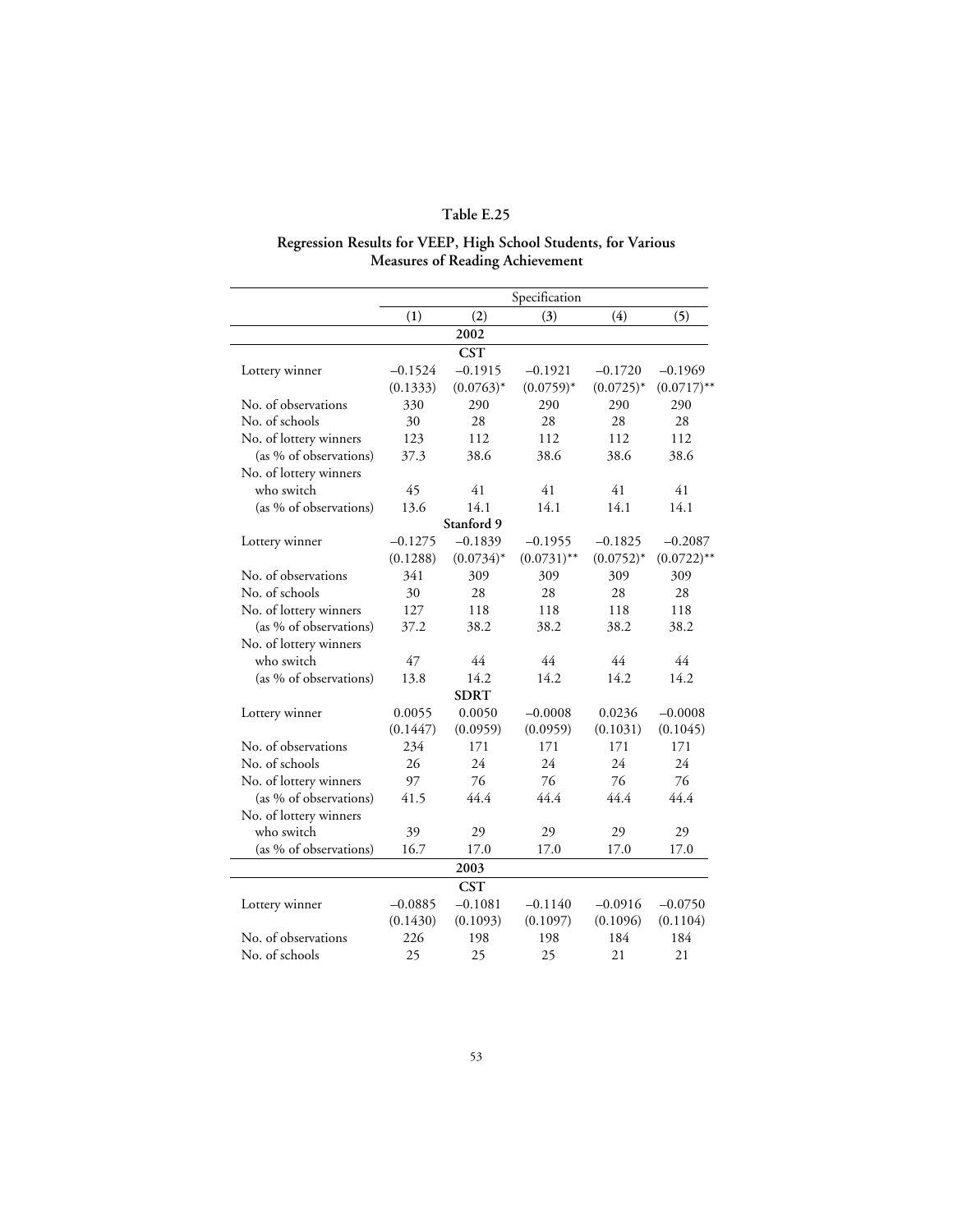### **Table E.25 (continued)**

|                        |           |             | Specification |           |           |
|------------------------|-----------|-------------|---------------|-----------|-----------|
|                        | (1)       | (2)         | (3)           | (4)       | (5)       |
| No. of lottery winners | 83        | 75          | 75            | 69        | 69        |
| (as % of observations) | 36.7      | 37.9        | 37.9          | 37.5      | 37.5      |
| No. of lottery winners |           |             |               |           |           |
| who switch             | 33        | 29          | 29            | 27        | 27        |
| (as % of observations) | 14.6      | 14.6        | 14.6          | 14.7      | 14.7      |
|                        |           | CAT/6       |               |           |           |
| Lottery winner         | $-0.1028$ | $-0.1262$   | $-0.1242$     | $-0.1412$ | $-0.1418$ |
|                        | (0.1340)  | (0.1061)    | (0.1066)      | (0.1168)  | (0.1244)  |
| No. of observations    | 220       | 202         | 202           | 187       | 187       |
| No. of schools         | 26        | 26          | 26            | 22        | 22        |
| No. of lottery winners | 83        | 77          | 77            | 71        | 71        |
| (as % of observations) | 37.7      | 38.1        | 38.1          | 38.0      | 38.0      |
| No. of lottery winners |           |             |               |           |           |
| who switch             | 34        | 32          | 32            | 30        | 30        |
| (as % of observations) | 15.5      | 15.8        | 15.8          | 16.0      | 16.0      |
|                        |           | <b>SDRT</b> |               |           |           |
| Lottery winner         | 0.0414    | 0.0543      | 0.0460        | $-0.0143$ | 0.1799    |
|                        | (0.1693)  | (0.1265)    | (0.1260)      | (0.1537)  | (0.1714)  |
| No. of observations    | 139       | 106         | 106           | 101       | 101       |
| No. of schools         | 22        | 22          | 22            | 22        | 22        |
| No. of lottery winners | 61        | 49          | 49            | 46        | 46        |
| (as % of observations) | 43.9      | 46.2        | 46.2          | 45.5      | 45.5      |
| No. of lottery winners |           |             |               |           |           |
| who switch             | 29        | 20          | 20            | 19        | 19        |
| (as % of observations) | 20.9      | 18.9        | 18.9          | 18.8      | 18.8      |
|                        |           | 2004        |               |           |           |
|                        |           | <b>CST</b>  |               |           |           |
| Lottery winner         | 0.1668    | 0.0844      | 0.0810        | 0.1201    | 0.1184    |
|                        | (0.1850)  | (0.1393)    | (0.1377)      | (0.1376)  | (0.1482)  |
| No. of observations    | 156       | 139         | 139           | 132       | 132       |
| No. of schools         | 25        | 22          | 22            | 21        | 21        |
| No. of lottery winners | 61        | 55          | 55            | 52        | 52        |
| (as % of observations) | 39.1      | 39.6        | 39.6          | 39.4      | 39.4      |
| No. of lottery winners |           |             |               |           |           |
| who switch             | 21        | 19          | 19            | 19        | 19        |
| (as % of observations) | 13.5      | 13.7        | 13.7          | 14.4      | 14.4      |
|                        |           | CAT/6       |               |           |           |
| Lottery winner         | 0.1855    | 0.0043      | $-0.0180$     | 0.1233    | 0.1894    |
|                        | (0.2031)  | (0.1641)    | (0.1618)      | (0.1815)  | (0.1962)  |
| No. of observations    | 154       | 141         | 141           | 133       | 133       |
| No. of schools         | 25        | 24          | 24            | 22        | 22        |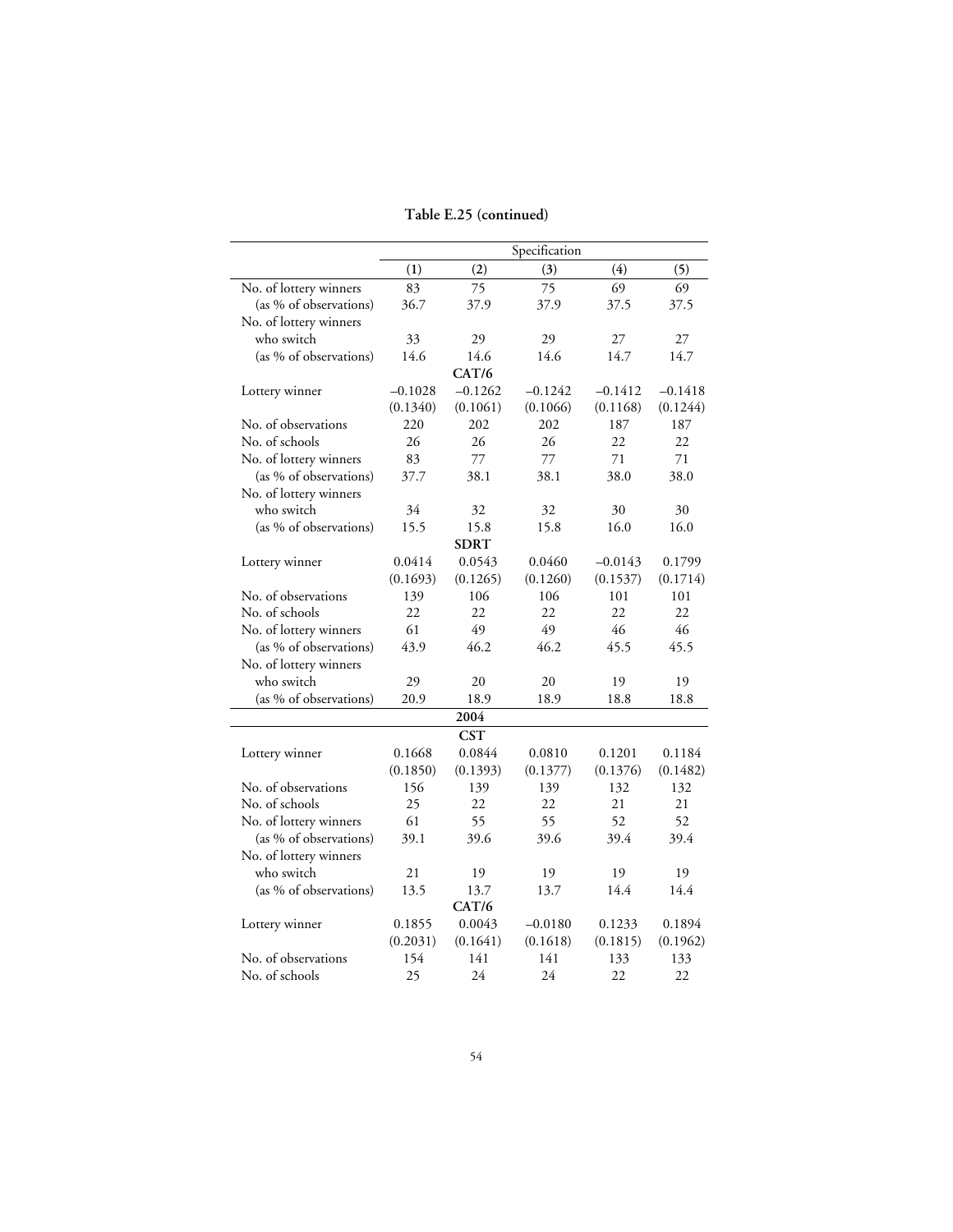**Table E.25 (continued)**

|                         | Specification |             |      |      |      |  |
|-------------------------|---------------|-------------|------|------|------|--|
|                         | (1)           | (2)         | (3)  | (4)  | (5)  |  |
| No. of lottery winners  | 60            | 55          | 55   | 52   | 52   |  |
| (as % of observations)  | 39.0          | 39.0        | 39.0 | 39.1 | 39.1 |  |
| No. of lottery winners  |               |             |      |      |      |  |
| who switch              | 21            | 20          | 20   | 20   | 20   |  |
| (as % of observations)  | 13.6          | 14.2        | 14.2 | 15.0 | 15.0 |  |
|                         |               | <b>SDRT</b> |      |      |      |  |
| Lottery winner          |               |             |      |      |      |  |
| No. of observations     |               |             |      |      |      |  |
| No. of schools          |               |             |      |      |      |  |
| No. of lottery winners  |               |             |      |      |      |  |
| (as % of observations)  |               |             |      |      |      |  |
| No. of lottery winners  |               |             |      |      |      |  |
| who switch              |               |             |      |      |      |  |
| (as % of observations)  |               |             |      |      |      |  |
|                         |               |             |      |      |      |  |
| Other Regressors        |               |             |      |      |      |  |
| Grade dummies           | Yes           | Yes         | Yes  | Yes  | Yes  |  |
| 2001 test score         |               | Yes         | Yes  | Yes  | Yes  |  |
| 2001 test score squared |               |             | Yes  | Yes  | Yes  |  |
| Personal controls       |               |             |      | Yes  | Yes  |  |
| Classroom controls      |               |             |      |      | Yes  |  |

\*Significant at the 5 percent level.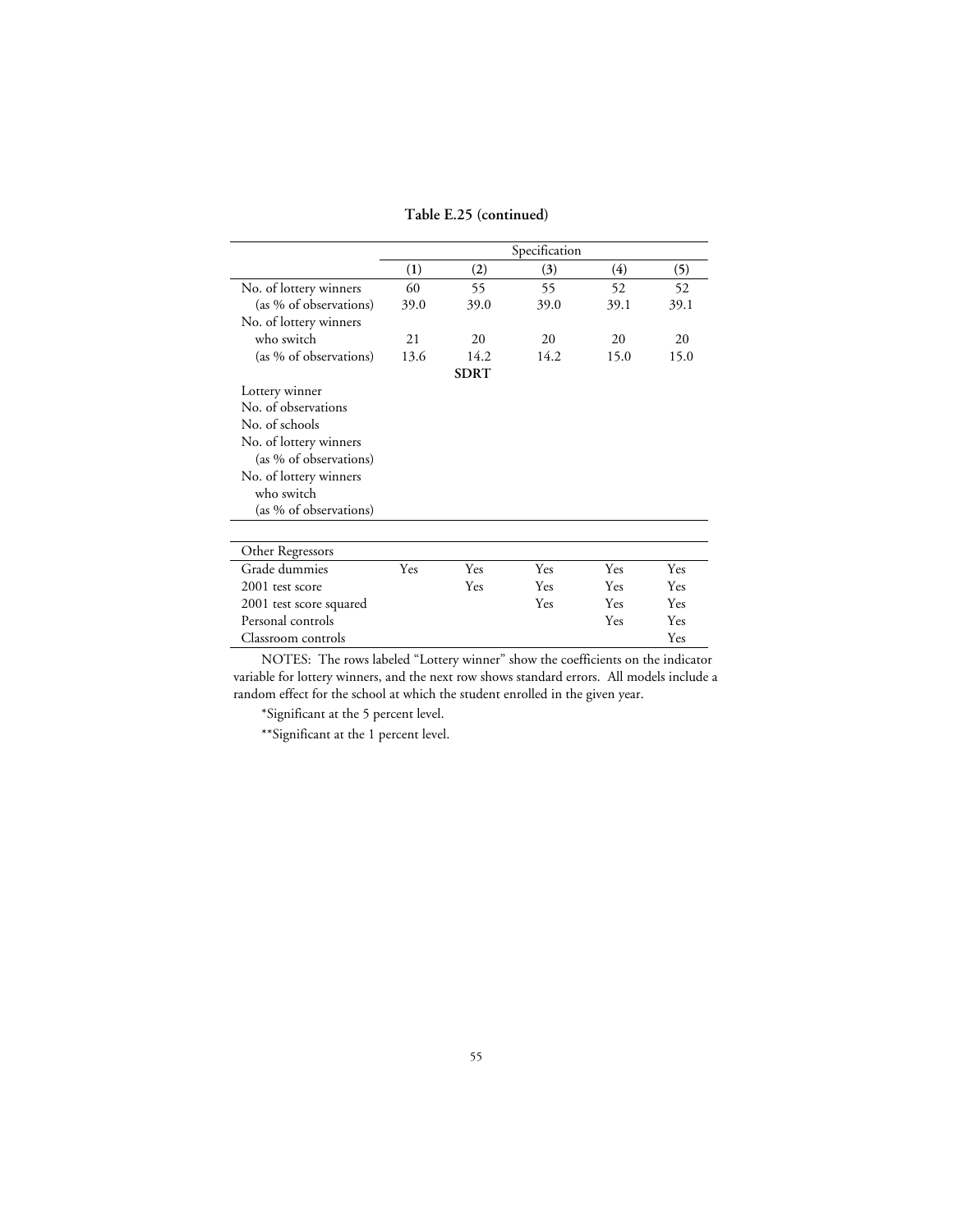#### **Regression Results for VEEP, High School Students, for Various Measures of Math Achievement**

|                        |          |            | Specification |           |           |
|------------------------|----------|------------|---------------|-----------|-----------|
|                        | (1)      | (2)        | (3)           | (4)       | (5)       |
|                        |          | 2002       |               |           |           |
|                        |          | <b>CST</b> |               |           |           |
| Lottery winner         | 0.2098   | 0.0695     | 0.0644        | 0.0483    | 0.0154    |
|                        | (0.1268) | (0.1093)   | (0.1086)      | (0.1119)  | (0.1173)  |
| No. of observations    | 321      | 272        | 272           | 272       | 272       |
| No. of schools         | 27       | 25         | 25            | 25        | 25        |
| No. of lottery winners | 123      | 107        | 107           | 107       | 107       |
| (as % of observations) | 38.3     | 39.3       | 39.3          | 39.3      | 39.3      |
| No. of lottery winners |          |            |               |           |           |
| who switch             | 48       | 40         | 40            | 40        | 40        |
| (as % of observations) | 15.0     | 14.7       | 14.7          | 14.7      | 14.7      |
|                        |          | Stanford 9 |               |           |           |
| Lottery winner         | 0.1699   | 0.0011     | $-0.0144$     | $-0.0484$ | $-0.0733$ |
|                        | (0.1155) | (0.0829)   | (0.0809)      | (0.0837)  | (0.0882)  |
| No. of observations    | 344      | 306        | 306           | 306       | 306       |
| No. of schools         | 30       | 28         | 28            | 28        | 28        |
| No. of lottery winners | 126      | 117        | 117           | 117       | 117       |
| (as % of observations) | 36.6     | 38.2       | 38.2          | 38.2      | 38.2      |
| No. of lottery winners |          |            |               |           |           |
| who switch             | 47       | 43         | 43            | 43        | 43        |
| (as % of observations) | 13.7     | 14.1       | 14.1          | 14.1      | 14.1      |
|                        |          | 2003       |               |           |           |
|                        |          | <b>CST</b> |               |           |           |
| Lottery winner         | 0.0449   | $-0.0204$  | $-0.0336$     | $-0.0484$ | $-0.0985$ |
|                        | (0.1401) | (0.1227)   | (0.1214)      | (0.1313)  | (0.1669)  |
| No. of observations    | 207      | 179        | 179           | 166       | 131       |
| No. of schools         | 25       | 23         | 23            | 19        | 17        |
| No. of lottery winners | 80       | 69         | 69            | 65        | 51        |
| (as % of observations) | 38.6     | 38.5       | 38.5          | 39.2      | 38.9      |
| No. of lottery winners |          |            |               |           |           |
| who switch             | 35       | 30         | 30            | 28        | 22        |
| (as % of observations) | 16.9     | 16.8       | 16.8          | 16.9      | 16.8      |
|                        |          | CAT/6      |               |           |           |
| Lottery winner         | 0.1790   | $-0.0055$  | $-0.0098$     | 0.0247    | 0.0383    |
|                        | (0.1603) | (0.1301)   | (0.1309)      | (0.1344)  | (0.1475)  |
| No. of observations    | 222      | 197        | 197           | 182       | 182       |
| No. of schools         | 26       | 26         | 26            | 23        | 23        |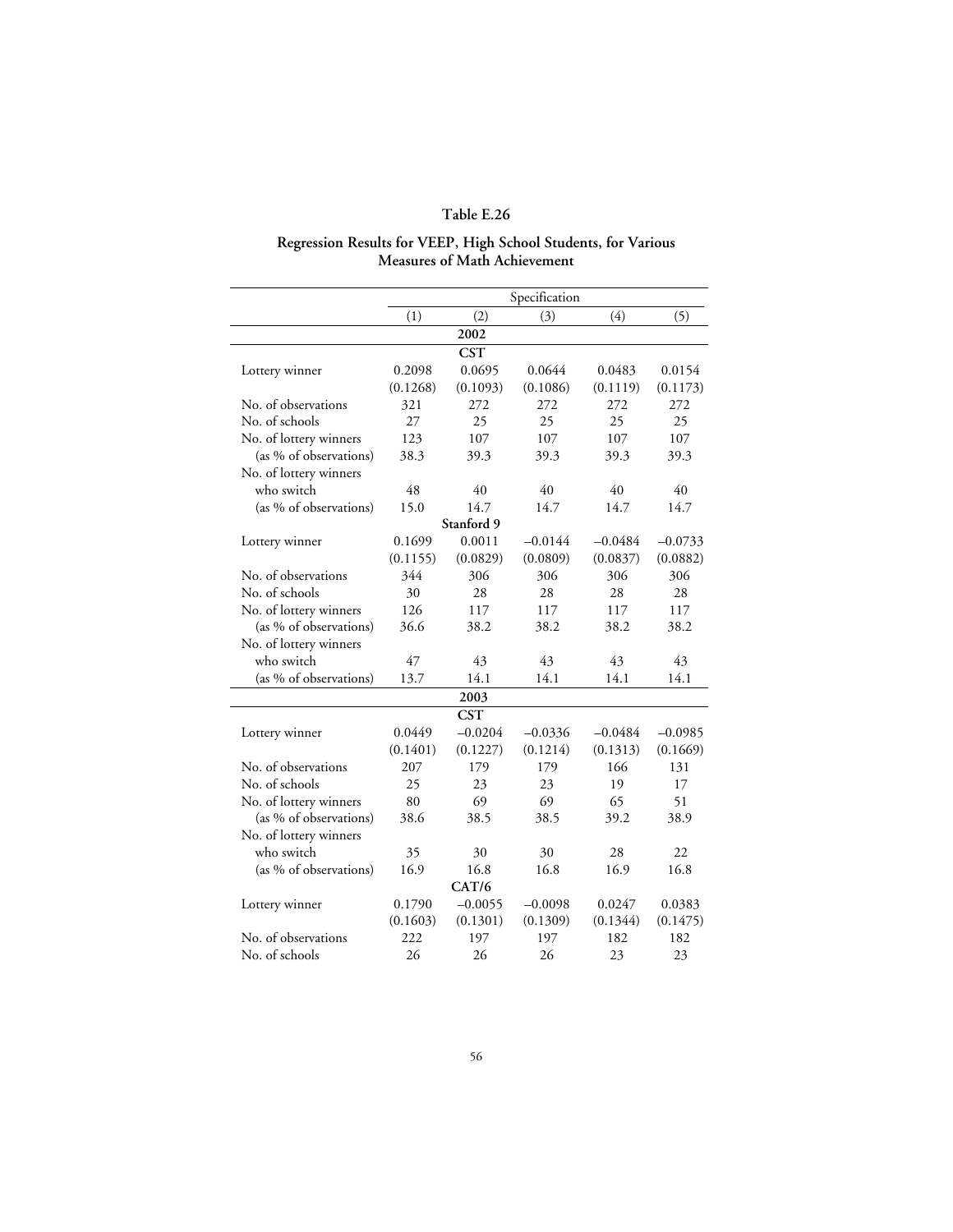|                         | Specification |            |           |           |           |
|-------------------------|---------------|------------|-----------|-----------|-----------|
|                         | (1)           | (2)        | (3)       | (4)       | (5)       |
| No. of lottery winners  | 83            | 75         | 75        | 69        | 69        |
| (as % of observations)  | 37.4          | 38.1       | 38.1      | 37.9      | 37.9      |
| No. of lottery winners  |               |            |           |           |           |
| who switch              | 33            | 29         | 29        | 27        | 27        |
| (as % of observations)  | 14.9          | 14.7       | 14.7      | 14.8      | 14.8      |
|                         |               | 2004       |           |           |           |
|                         |               | <b>CST</b> |           |           |           |
| Lottery winner          | 0.0747        | $-0.0296$  | $-0.0020$ | $-0.0130$ | $-0.1118$ |
|                         | (0.1640)      | (0.1530)   | (0.1502)  | (0.1690)  | (0.2148)  |
| No. of observations     | 152           | 136        | 136       | 130       | 106       |
| No. of schools          | 25            | 22         | 22        | 20        | 19        |
| No. of lottery winners  | 57            | 51         | 51        | 51        | 40        |
| (as % of observations)  | 37.5          | 37.5       | 37.5      | 39.2      | 37.7      |
| No. of lottery winners  |               |            |           |           |           |
| who switch              | 20            | 17         | 17        | 17        | 14        |
| (as % of observations)  | 13.2          | 12.5       | 12.5      | 13.1      | 13.2      |
|                         |               | CAT/6      |           |           |           |
| Lottery winner          | 0.3450        | 0.1008     | 0.0745    | 0.0425    | 0.1951    |
|                         | (0.2231)      | (0.1669)   | (0.1649)  | (0.1798)  | (0.2034)  |
| No. of observations     | 153           | 140        | 140       | 132       | 132       |
| No. of schools          | 25            | 24         | 24        | 22        | 22        |
| No. of lottery winners  | 59            | 55         | 55        | 52        | 52        |
| (as % of observations)  | 38.6          | 39.3       | 39.3      | 39.4      | 39.4      |
| No. of lottery winners  |               |            |           |           |           |
| who switch              | 21            | 20         | 20        | 20        | 20        |
| (as % of observations)  | 13.7          | 14.3       | 14.3      | 15.2      | 15.2      |
|                         |               |            |           |           |           |
| Other Regressors        |               |            |           |           |           |
| Grade dummies           | Yes           | Yes        | Yes       | Yes       | Yes       |
| 2001 test score         |               | Yes        | Yes       | Yes       | Yes       |
| 2001 test score squared |               |            | Yes       | Yes       | Yes       |
| Personal controls       |               |            |           | Yes       | Yes       |
| Classroom controls      |               |            |           |           | Yes       |

\*Significant at the 5 percent level.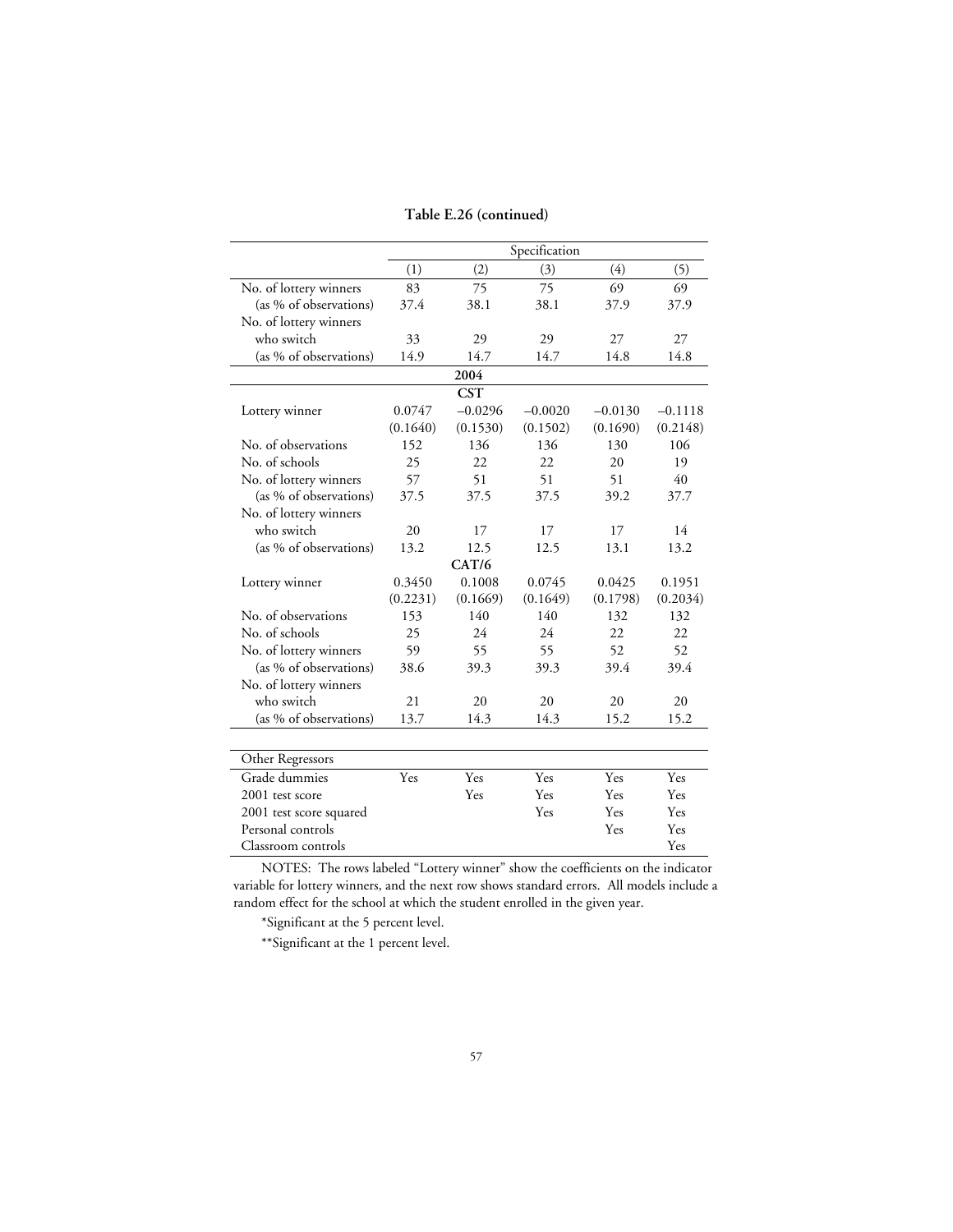#### **Regression Results for Magnet, High School Students, for Various Measures of Reading Achievement**

|                        |              |             | Specification |          |          |
|------------------------|--------------|-------------|---------------|----------|----------|
|                        | (1)          | (2)         | (3)           | (4)      | (5)      |
|                        |              | 2002        |               |          |          |
|                        |              | <b>CST</b>  |               |          |          |
| Lottery winner         | 0.1793       | 0.0893      | 0.0795        | 0.0704   | 0.0687   |
|                        | (0.0947)     | (0.0476)    | (0.0469)      | (0.0471) | (0.0467) |
| No. of observations    | 1,350        | 1,235       | 1,235         | 1,235    | 1,235    |
| No. of schools         | 40           | 33          | 33            | 33       | 33       |
| No. of lottery winners | 368          | 345         | 345           | 345      | 345      |
| (as % of observations) | 27.3         | 27.9        | 27.9          | 27.9     | 27.9     |
| No. of lottery winners |              |             |               |          |          |
| who switch             | 198          | 181         | 181           | 181      | 181      |
| (as % of observations) | 14.7         | 14.7        | 14.7          | 14.7     | 14.7     |
|                        |              | Stanford 9  |               |          |          |
| Lottery winner         | 0.1133       | 0.0683      | 0.0640        | 0.0649   | 0.0272   |
|                        | (0.0915)     | (0.0471)    | (0.0469)      | (0.0470) | (0.0457) |
| No. of observations    | 1,382        | 1,283       | 1,283         | 1,283    | 1,283    |
| No. of schools         | 40           | 34          | 34            | 34       | 34       |
| No. of lottery winners | 374          | 355         | 355           | 355      | 355      |
| (as % of observations) | 27.1         | 27.7        | 27.7          | 27.7     | 27.7     |
| No. of lottery winners |              |             |               |          |          |
| who switch             | 201          | 187         | 187           | 187      | 187      |
| (as % of observations) | 14.5         | 14.6        | 14.6          | 14.6     | 14.6     |
|                        |              | <b>SDRT</b> |               |          |          |
| Lottery winner         | 0.1095       | 0.0327      | 0.0328        | 0.0418   | 0.0134   |
|                        | (0.1019)     | (0.0543)    | (0.0542)      | (0.0545) | (0.0537) |
| No. of observations    | 1,198        | 1,049       | 1,049         | 1,049    | 1,049    |
| No. of schools         | 33           | 30          | 30            | 30       | 30       |
| No. of lottery winners | 341          | 281         | 281           | 281      | 281      |
| (as % of observations) | 28.5         | 26.8        | 26.8          | 26.8     | 26.8     |
| No. of lottery winners |              |             |               |          |          |
| who switch             | 188          | 154         | 154           | 154      | 154      |
| (as % of observations) | 15.7         | 14.7        | 14.7          | 14.7     | 14.7     |
|                        |              | 2003        |               |          |          |
|                        |              | <b>CST</b>  |               |          |          |
| Lottery winner         | 0.2247       | 0.0978      | 0.0905        | 0.0945   | 0.1186   |
|                        | $(0.1039)^*$ | (0.0651)    | (0.0649)      | (0.0781) | (0.0745) |
| No. of observations    | 1,186        | 1,071       | 1,071         | 956      | 956      |
| No. of schools         | 34           | 32          | 32            | 29       | 29       |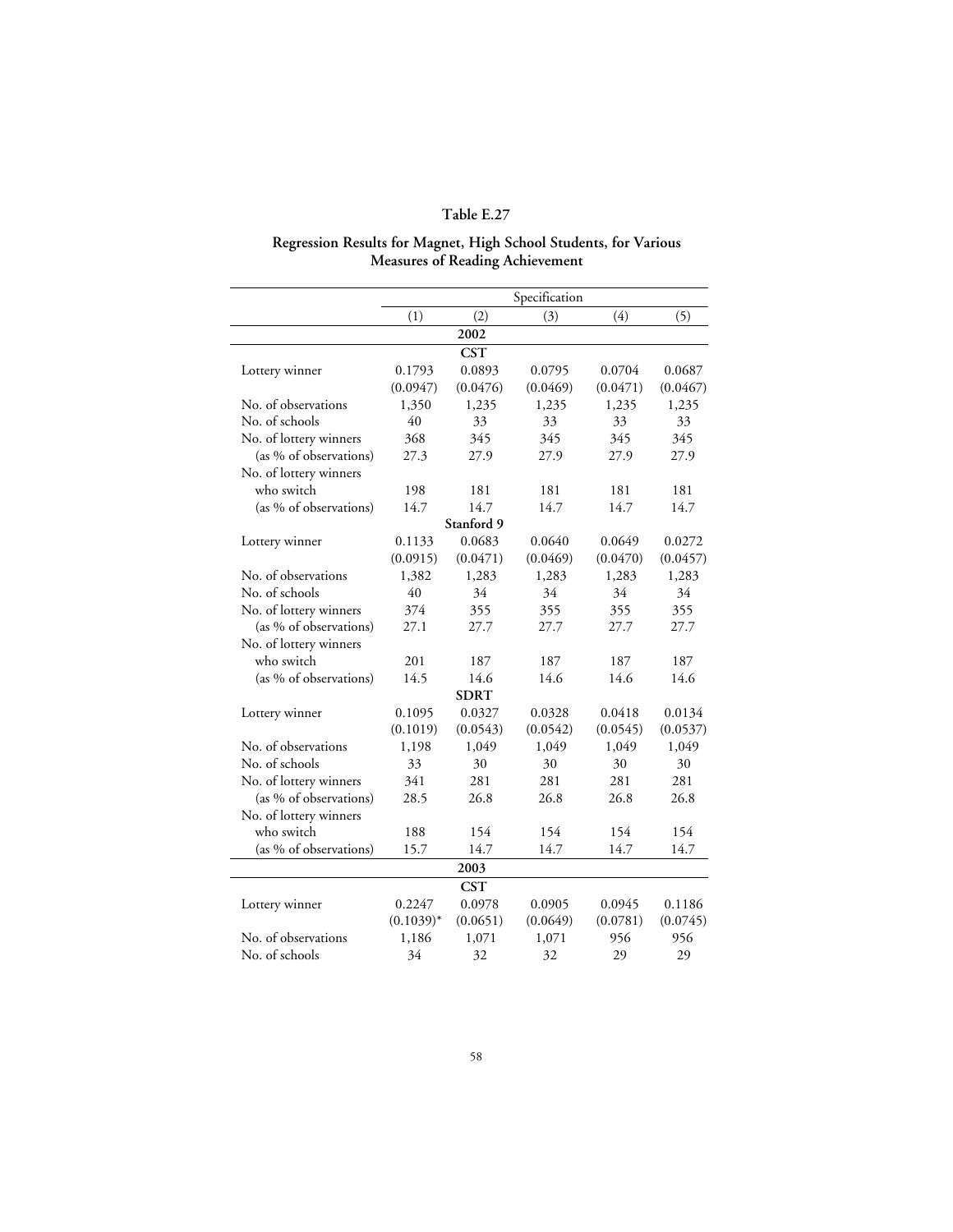### **Table E.27 (continued)**

|                        |          |             | Specification |           |           |
|------------------------|----------|-------------|---------------|-----------|-----------|
|                        | (1)      | (2)         | (3)           | (4)       | (5)       |
| No. of lottery winners | 339      | 312         | 312           | 268       | 268       |
| (as % of observations) | 28.6     | 29.1        | 29.1          | 28.0      | 28.0      |
| No. of lottery winners |          |             |               |           |           |
| who switch             | 177      | 162         | 162           | 134       | 134       |
| (as % of observations) | 14.9     | 15.1        | 15.1          | 14.0      | 14.0      |
|                        |          | CAT/6       |               |           |           |
| Lottery winner         | 0.1870   | 0.0854      | 0.0845        | 0.0468    | 0.0419    |
|                        | (0.1033) | (0.0737)    | (0.0737)      | (0.0897)  | (0.0895)  |
| No. of observations    | 1,157    | 1,069       | 1,069         | 952       | 952       |
| No. of schools         | 34       | 33          | 33            | 30        | 30        |
| No. of lottery winners | 328      | 309         | 309           | 264       | 264       |
| (as % of observations) | 28.3     | 28.9        | 28.9          | 27.7      | 27.7      |
| No. of lottery winners |          |             |               |           |           |
| who switch             | 172      | 162         | 162           | 132       | 132       |
| (as % of observations) | 14.9     | 15.2        | 15.2          | 13.9      | 13.9      |
|                        |          | <b>SDRT</b> |               |           |           |
| Lottery winner         | 0.0386   | 0.0620      | 0.0611        | 0.1109    | 0.0548    |
|                        | (0.1357) | (0.0812)    | (0.0808)      | (0.0901)  | (0.0875)  |
| No. of observations    | 676      | 581         | 581           | 545       | 545       |
| No. of schools         | 29       | 28          | 28            | 26        | 26        |
| No. of lottery winners | 218      | 177         | 177           | 159       | 159       |
| (as % of observations) | 32.2     | 30.5        | 30.5          | 29.2      | 29.2      |
| No. of lottery winners |          |             |               |           |           |
| who switch             | 124      | 99          | 99            | 86        | 86        |
| (as % of observations) | 18.3     | 17.0        | 17.0          | 15.8      | 15.8      |
|                        |          | 2004        |               |           |           |
|                        |          | <b>CST</b>  |               |           |           |
| Lottery winner         | 0.0895   | 0.0261      | 0.0059        | $-0.0055$ | 0.0066    |
|                        | (0.1284) | (0.0973)    | (0.0952)      | (0.1021)  | (0.1038)  |
| No. of observations    | 614      | 556         | 556           | 525       | 525       |
| No. of schools         | 30       | 30          | 30            | 27        | 27        |
| No. of lottery winners | 218      | 200         | 200           | 192       | 192       |
| (as % of observations) | 35.5     | 36.0        | 36.0          | 36.6      | 36.6      |
| No. of lottery winners |          |             |               |           |           |
| who switch             | 124      | 114         | 114           | 110       | 110       |
| (as % of observations) | 20.2     | 20.5        | 20.5          | 21.0      | 21.0      |
|                        |          | CAT/6       |               |           |           |
| Lottery winner         | 0.1373   | 0.0269      | $-0.0019$     | $-0.0629$ | $-0.0547$ |
|                        | (0.1476) | (0.1213)    | (0.1209)      | (0.1290)  | (0.1316)  |
| No. of observations    | 608      | 558         | 558           | 526       | 526       |
| No. of schools         | 30       | 30          | 30            | 27        | 27        |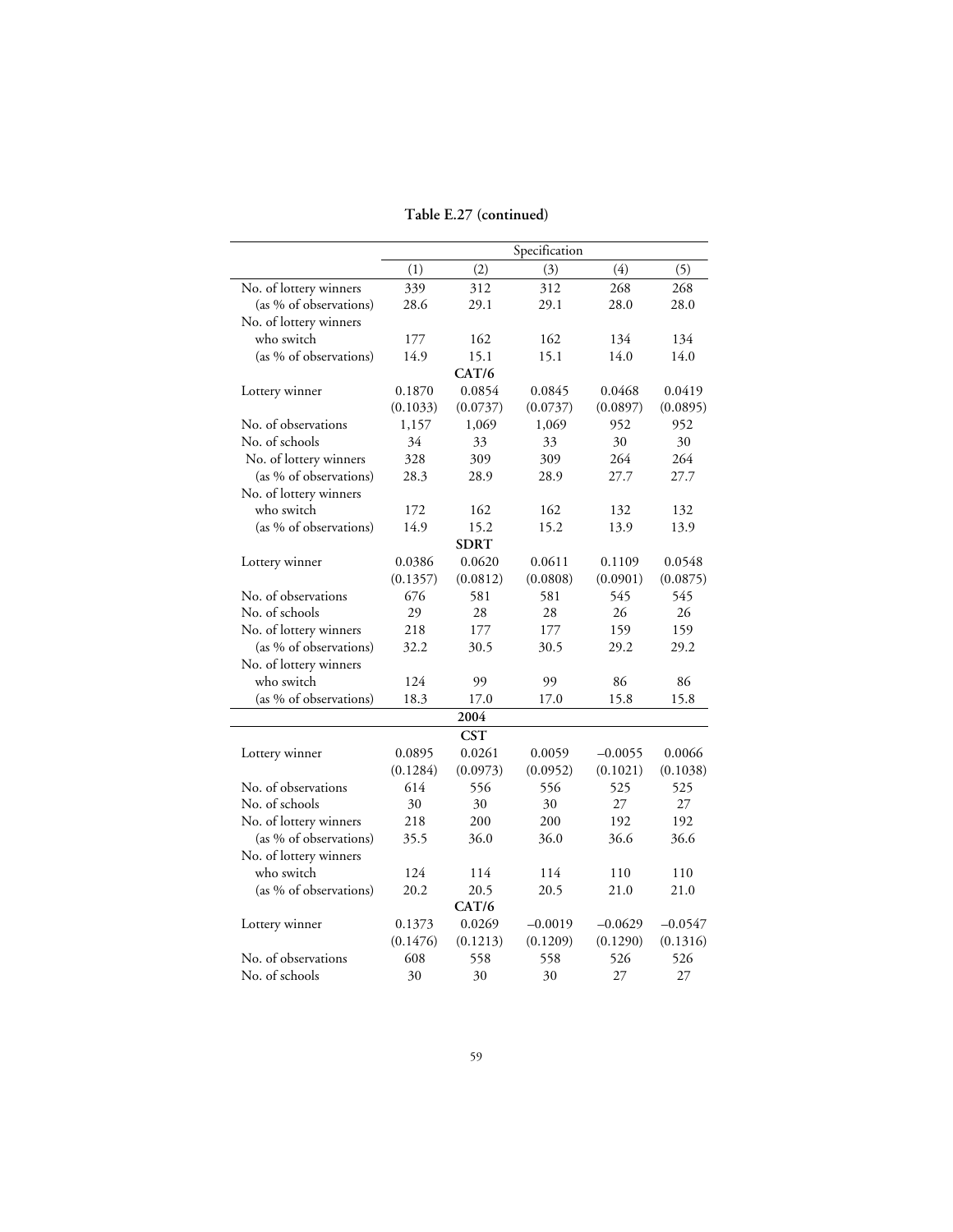**Table E.27 (continued)**

|                         | Specification |             |      |      |      |
|-------------------------|---------------|-------------|------|------|------|
|                         | (1)           | (2)         | (3)  | (4)  | (5)  |
| No. of lottery winners  | 212           | 198         | 198  | 189  | 189  |
| (as % of observations)  | 34.9          | 35.5        | 35.5 | 35.9 | 35.9 |
| No. of lottery winners  |               |             |      |      |      |
| who switch              | 121           | 114         | 114  | 109  | 109  |
| (as % of observations)  | 19.9          | 20.4        | 20.4 | 20.7 | 20.7 |
|                         |               | <b>SDRT</b> |      |      |      |
| Lottery winner          | 0.6403        |             |      |      |      |
|                         | (0.5414)      |             |      |      |      |
| No. of observations     | 25            |             |      |      |      |
| No. of schools          | 12            |             |      |      |      |
| No. of lottery winners  | 6             |             |      |      |      |
| (as % of observations)  | 24.0          |             |      |      |      |
| No. of lottery winners  |               |             |      |      |      |
| who switch              | 3             |             |      |      |      |
| (as % of observations)  | 12.0          |             |      |      |      |
| Other Regressors        |               |             |      |      |      |
| Grade dummies           | Yes           | Yes         | Yes  | Yes  | Yes  |
| 2001 test score         |               | Yes         | Yes  | Yes  | Yes  |
| 2001 test score squared |               |             | Yes  | Yes  | Yes  |
| Personal controls       |               |             |      | Yes  | Yes  |
| Classroom controls      |               |             |      |      | Yes  |

\*Significant at the 5 percent level.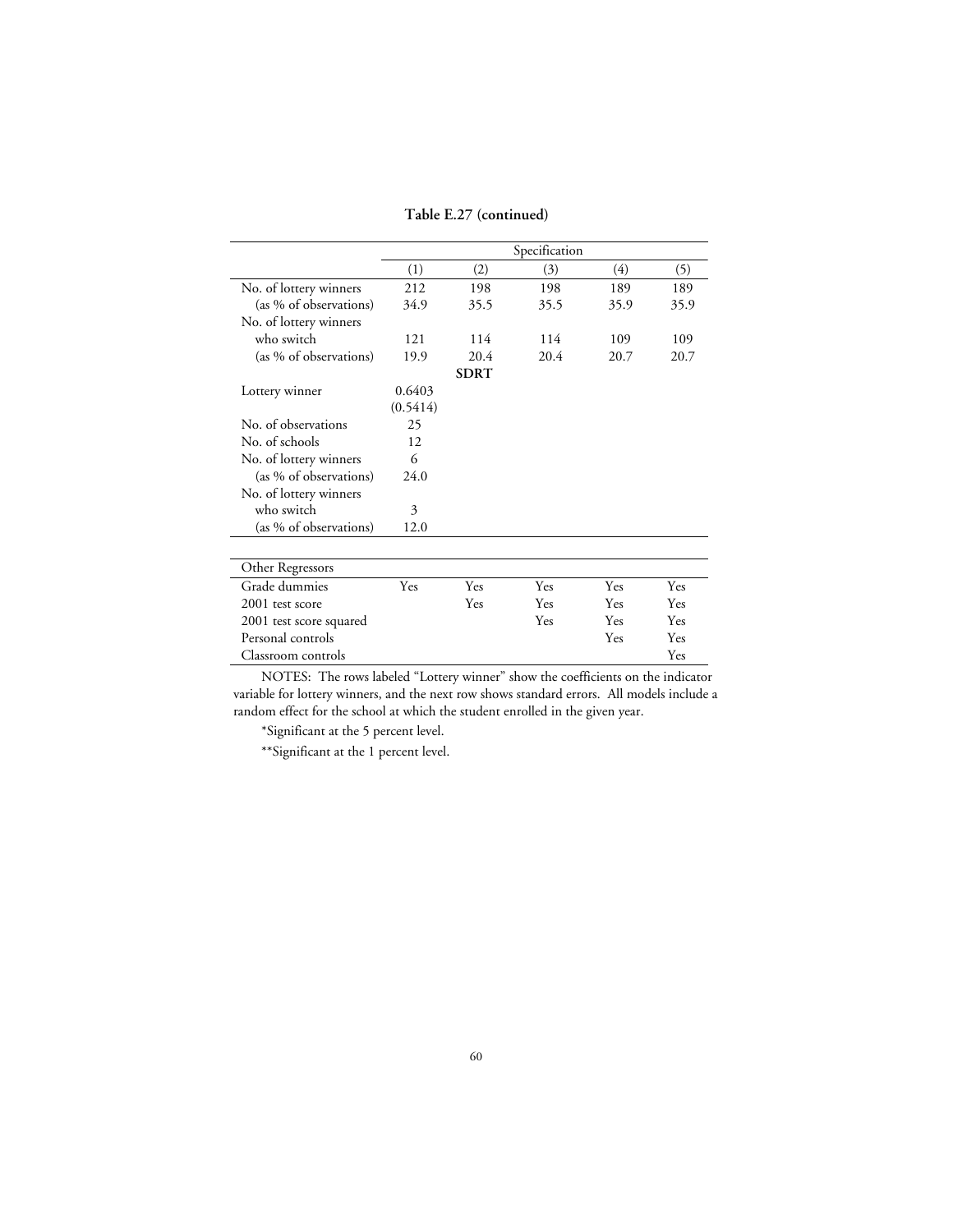#### **Regression Results for Magnet, High School Students, for Various Measures of Math Achievement**

|                        |          |              | Specification |             |               |
|------------------------|----------|--------------|---------------|-------------|---------------|
|                        | (1)      | (2)          | (3)           | (4)         | (5)           |
|                        |          | 2002         |               |             |               |
|                        |          | <b>CST</b>   |               |             |               |
| Lottery winner         | 0.0252   | $-0.0255$    | $-0.0225$     | $-0.0091$   | 0.0131        |
|                        | (0.0844) | (0.0689)     | (0.0688)      | (0.0699)    | (0.0703)      |
| No. of observations    | 1,295    | 1,170        | 1,170         | 1,170       | 1,170         |
| No. of schools         | 33       | 30           | 30            | 30          | 30            |
| No. of lottery winners | 364      | 339          | 339           | 339         | 339           |
| (as % of observations) | 28.1     | 29.0         | 29.0          | 29.0        | 29.0          |
| No. of lottery winners |          |              |               |             |               |
| who switch             | 196      | 181          | 181           | 181         | 181           |
| (as % of observations) | 15.1     | 15.5         | 15.5          | 15.5        | 15.5          |
|                        |          | Stanford 9   |               |             |               |
| Lottery winner         | 0.0228   | $-0.0277$    | $-0.0267$     | $-0.0185$   | $-0.0230$     |
|                        | (0.0812) | (0.0513)     | (0.0509)      | (0.0513)    | (0.0504)      |
| No. of observations    | 1,377    | 1,278        | 1,278         | 1,278       | 1,278         |
| No. of schools         | 40       | 33           | 33            | 33          | 33            |
| No. of lottery winners | 376      | 358          | 358           | 358         | 358           |
| (as % of observations) | 27.3     | 28.0         | 28.0          | 28.0        | 28.0          |
| No. of lottery winners |          |              |               |             |               |
| who switch             | 200      | 188          | 188           | 188         | 188           |
| (as % of observations) | 14.5     | 14.7         | 14.7          | 14.7        | 14.7          |
|                        |          | 2003         |               |             |               |
|                        |          | <b>CST</b>   |               |             |               |
| Lottery winner         | 0.1688   | 0.1824       | 0.1835        | 0.2284      | 0.2657        |
|                        | (0.0920) | $(0.0767)^*$ | $(0.0747)^*$  | $(0.0920)*$ | $(0.0924)$ ** |
| No. of observations    | 1,083    | 976          | 976           | 877         | 752           |
| No. of schools         | 31       | 28           | 28            | 28          | 22            |
| No. of lottery winners | 308      | 284          | 284           | 243         | 205           |
| (as % of observations) | 28.4     | 29.1         | 29.1          | 27.7        | 27.3          |
| No. of lottery winners |          |              |               |             |               |
| who switch             | 162      | 151          | 151           | 124         | 106           |
| (as % of observations) | 15.0     | 15.5         | 15.5          | 14.1        | 14.1          |
|                        |          | CAT/6        |               |             |               |
| Lottery winner         | 0.0739   | 0.0155       | 0.0185        | 0.0471      | 0.0545        |
|                        | (0.0953) | (0.0741)     | (0.0731)      | (0.0867)    | (0.0861)      |
| No. of observations    | 1,150    | 1,060        | 1,060         | 942         | 942           |
| No. of schools         | 34       | 32           | 32            | 29          | 29            |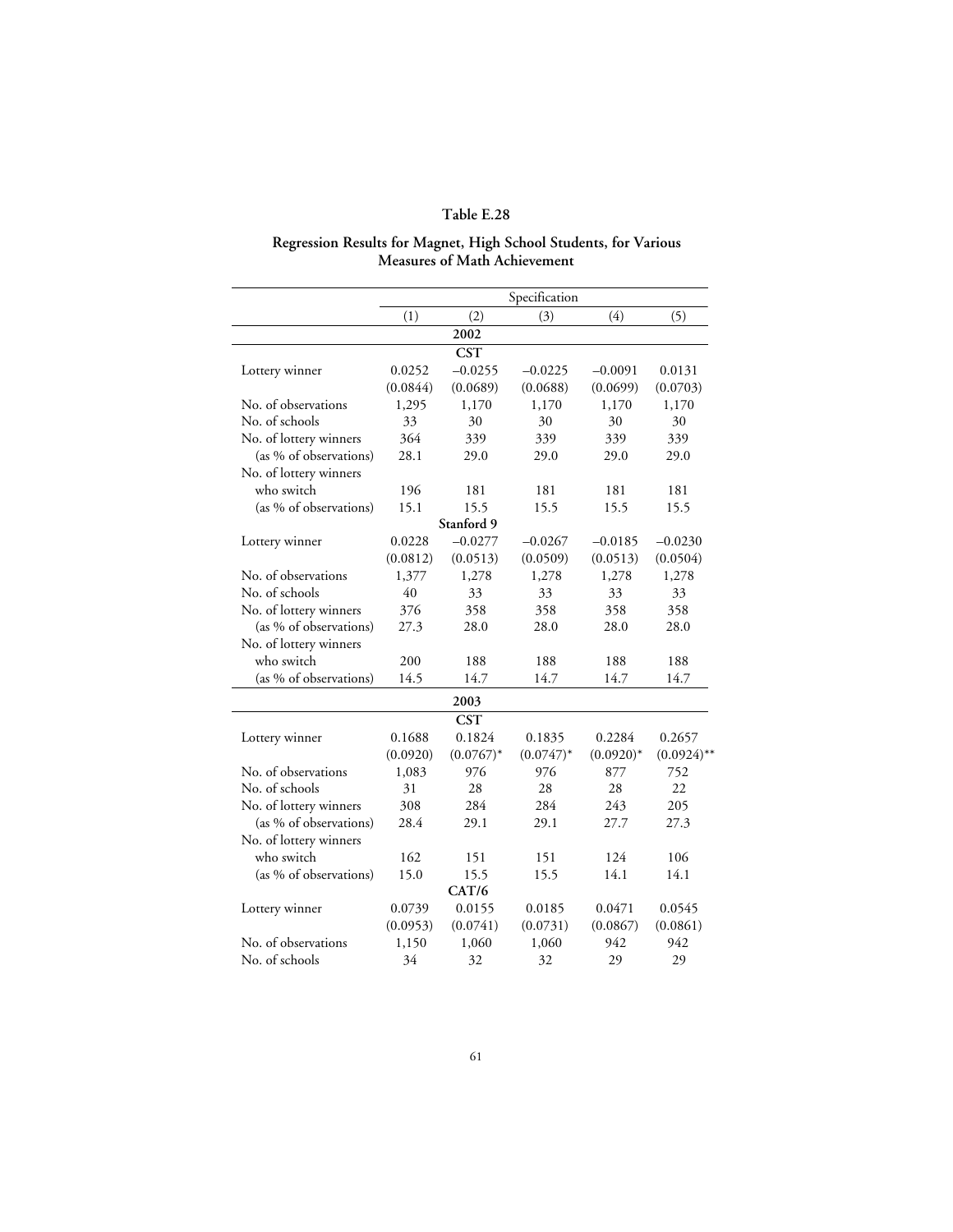|  | Table E.28 (continued) |
|--|------------------------|
|--|------------------------|

|                         |          |              | Specification |          |              |
|-------------------------|----------|--------------|---------------|----------|--------------|
|                         | (1)      | (2)          | (3)           | (4)      | (5)          |
| No. of lottery winners  | 328      | 308          | 308           | 262      | 262          |
| (as % of observations)  | 28.5     | 29.1         | 29.1          | 27.8     | 27.8         |
| No. of lottery winners  |          |              |               |          |              |
| who switch              | 175      | 166          | 166           | 135      | 135          |
| (as % of observations)  | 15.2     | 15.7         | 156.7         | 14.3     | 14.3         |
|                         |          | 2004         |               |          |              |
|                         |          | <b>CST</b>   |               |          |              |
| Lottery winner          | 0.2374   | 0.2308       | 0.2261        | 0.1748   | 0.2725       |
|                         | (0.1244) | $(0.1082)^*$ | $(0.1059)^*$  | (0.1128) | $(0.1241)^*$ |
| No. of observations     | 595      | 541          | 541           | 512      | 407          |
| No. of schools          | 30       | 28           | 28            | 25       | 23           |
| No. of lottery winners  | 206      | 192          | 192           | 184      | 152          |
| (as % of observations)  | 34.6     | 35.5         | 35.5          | 35.9     | 37.3         |
| No. of lottery winners  |          |              |               |          |              |
| who switch              | 117      | 110          | 110           | 106      | 93           |
| (as % of observations)  | 19.7     | 20.3         | 20.3          | 20.7     | 22.9         |
|                         |          | CAT/6        |               |          |              |
| Lottery winner          | 0.1113   | 0.0849       | 0.0949        | 0.1264   | 0.1118       |
|                         | (0.1295) | (0.0975)     | (0.0966)      | (0.1026) | (0.1061)     |
| No. of observations     | 604      | 557          | 557           | 525      | 525          |
| No. of schools          | 30       | 30           | 30            | 27       | 27           |
| No. of lottery winners  | 212      | 198          | 198           | 189      | 189          |
| (as % of observations)  | 35.1     | 35.5         | 35.5          | 36.0     | 36.0         |
| No. of lottery winners  |          |              |               |          |              |
| who switch              | 120      | 113          | 113           | 108      | 108          |
| (as % of observations)  | 19.9     | 20.3         | 20.3          | 20.6     | 20.6         |
|                         |          |              |               |          |              |
| Other Regressors        |          |              |               |          |              |
| Grade dummies           | Yes      | Yes          | Yes           | Yes      | Yes          |
| 2001 test score         |          | Yes          | Yes           | Yes      | Yes          |
| 2001 test score squared |          |              | Yes           | Yes      | Yes          |
| Personal controls       |          |              |               | Yes      | Yes          |
| Classroom controls      |          |              |               |          | Yes          |

\*Significant at the 5 percent level.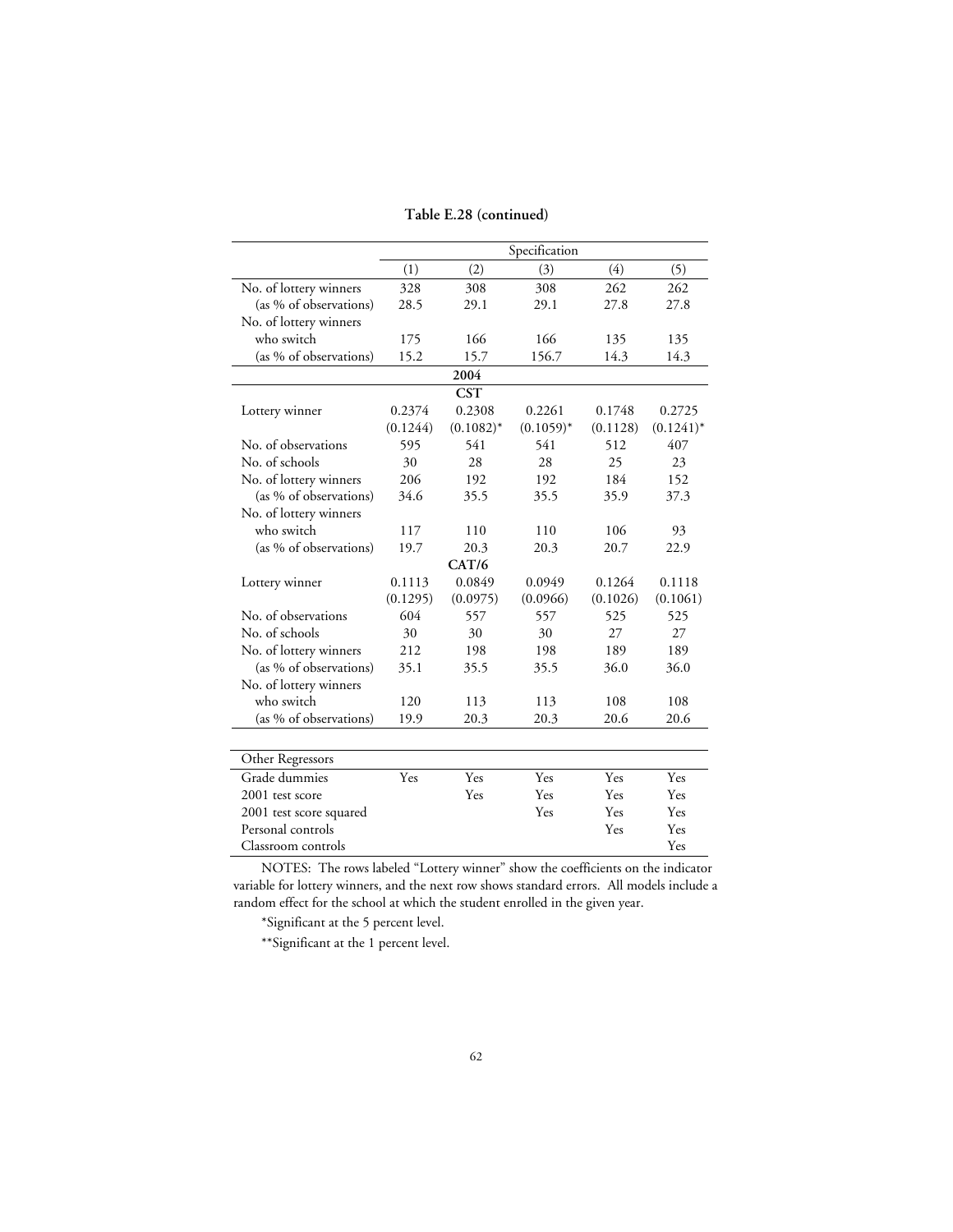#### **Regression Results for Open-Enrollment Choice, High School Students, for Various Measures of Reading Achievement**

|                        |          |             | Specification |           |           |
|------------------------|----------|-------------|---------------|-----------|-----------|
|                        | (1)      | (2)         | (3)           | (4)       | (5)       |
|                        |          | 2002        |               |           |           |
|                        |          | <b>CST</b>  |               |           |           |
| Lottery winner         | 0.1183   | 0.0032      | $-0.0050$     | $-0.0148$ | $-0.0191$ |
|                        | (0.0880) | (0.0471)    | (0.0467)      | (0.0473)  | (0.0506)  |
| No. of observations    | 750      | 675         | 675           | 675       | 675       |
| No. of schools         | 30       | 28          | 28            | 28        | 28        |
| No. of lottery winners | 279      | 239         | 239           | 239       | 239       |
| (as % of observations) | 37.2     | 35.4        | 35.4          | 35.4      | 35.4      |
| No. of lottery winners |          |             |               |           |           |
| who switch             | 180      | 153         | 153           | 153       | 153       |
| (as % of observations) | 24.0     | 22.7        | 22.7          | 22.7      | 22.7      |
|                        |          | Stanford 9  |               |           |           |
| Lottery winner         | 0.1631   | 0.0410      | 0.0367        | 0.0210    | 0.0150    |
|                        | (0.0866) | (0.0519)    | (0.0521)      | (0.0524)  | (0.0559)  |
| No. of observations    | 756      | 685         | 685           | 685       | 685       |
| No. of schools         | 30       | 28          | 28            | 28        | 28        |
| No. of lottery winners | 281      | 242         | 242           | 242       | 242       |
| (as % of observations) | 37.2     | 35.3        | 35.3          | 35.3      | 35.3      |
| No. of lottery winners |          |             |               |           |           |
| who switch             | 182      | 156         | 156           | 156       | 156       |
| (as % of observations) | 24.1     | 22.8        | 22.8          | 22.8      | 22.8      |
|                        |          | <b>SDRT</b> |               |           |           |
| Lottery winner         | 0.1466   | 0.0851      | 0.0977        | 0.0792    | 0.0602    |
|                        | (0.0919) | (0.0595)    | (0.0594)      | (0.0603)  | (0.0643)  |
| No. of observations    | 666      | 557         | 557           | 557       | 557       |
| No. of schools         | 27       | 27          | 27            | 27        | 27        |
| No. of lottery winners | 250      | 197         | 197           | 197       | 197       |
| (as % of observations) | 37.5     | 35.4        | 35.4          | 35.4      | 35.4      |
| No. of lottery winners |          |             |               |           |           |
| who switch             | 165      | 129         | 129           | 129       | 129       |
| (as % of observations) | 24.8     | 23.2        | 23.2          | 23.2      | 23.2      |
|                        |          | 2003        |               |           |           |
|                        |          | <b>CST</b>  |               |           |           |
| Lottery winner         | 0.1519   | 0.0129      | $-0.0033$     | $-0.0253$ | 0.0605    |
|                        | (0.0989) | (0.0659)    | (0.0656)      | (0.0665)  | (0.0700)  |
| No. of observations    | 662      | 590         | 590           | 542       | 542       |
| No. of schools         | 30       | 28          | 28            | 24        | 24        |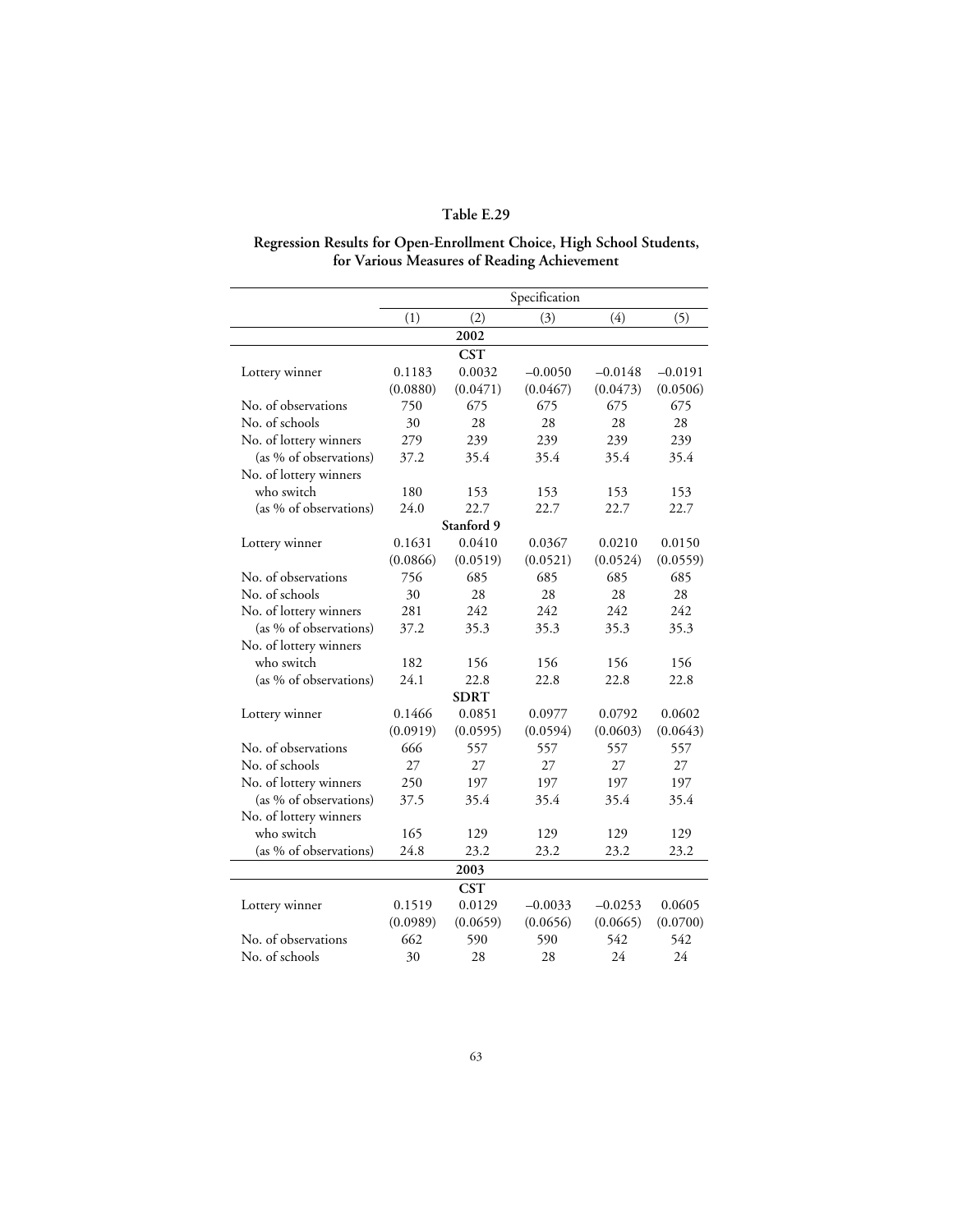### **Table E.29 (continued)**

|                        |           |              | Specification |             |           |
|------------------------|-----------|--------------|---------------|-------------|-----------|
|                        | (1)       | (2)          | (3)           | (4)         | (5)       |
| No. of lottery winners | 233       | 199          | 199           | 177         | 177       |
| (as % of observations) | 35.2      | 33.7         | 33.7          | 32.7        | 32.7      |
| No. of lottery winners |           |              |               |             |           |
| who switch             | 149       | 127          | 127           | 113         | 113       |
| (as % of observations) | 22.5      | 21.5         | 21.5          | 20.8        | 20.8      |
|                        |           | CAT/6        |               |             |           |
| Lottery winner         | 0.1003    | $-0.1075$    | $-0.1155$     | $-0.0952$   | $-0.0103$ |
|                        | (0.0983)  | (0.0784)     | (0.0792)      | (0.0813)    | (0.0859)  |
| No. of observations    | 650       | 583          | 583           | 533         | 533       |
| No. of schools         | 30        | 28           | 28            | 24          | 24        |
| No. of lottery winners | 226       | 192          | 192           | 170         | 170       |
| (as % of observations) | 34.8      | 32.9         | 32.9          | 31.9        | 31.9      |
| No. of lottery winners |           |              |               |             |           |
| who switch             | 146       | 124          | 124           | 110         | 110       |
| (as % of observations) | 22.5      | 21.3         | 21.3          | 20.6        | 20.6      |
|                        |           | <b>SDRT</b>  |               |             |           |
| Lottery winner         | 0.0887    | 0.1459       | 0.1628        | 0.1169      | 0.1194    |
|                        | (0.1170)  | $(0.0631)^*$ | $(0.0621)$ ** | (0.0614)    | (0.0633)  |
| No. of observations    | 517       | 438          | 438           | 416         | 416       |
| No. of schools         | 24        | 23           | 23            | 22          | 22        |
| No. of lottery winners | 177       | 143          | 143           | 133         | 133       |
| (as % of observations) | 34.2      | 32.6         | 32.6          | 32.0        | 32.0      |
| No. of lottery winners |           |              |               |             |           |
| who switch             | 125       | 99           | 99            | 90          | 90        |
| (as % of observations) | 24.2      | 22.6         | 22.6          | 21.6        | 21.6      |
|                        |           | 2004         |               |             |           |
|                        |           | <b>CST</b>   |               |             |           |
| Lottery winner         | $-0.0350$ | 0.0370       | 0.0101        | $-0.0305$   | $-0.0099$ |
|                        | (0.1295)  | (0.0872)     | (0.0875)      | $(-0.0796)$ | (0.0837)  |
| No. of observations    | 517       | 458          | 458           | 438         | 438       |
| No. of schools         | 26        | 26           | 26            | 23          | 23        |
| No. of lottery winners | 178       | 152          | 152           | 145         | 145       |
| (as % of observations) | 34.4      | 33.2         | 33.2          | 33.1        | 33.1      |
| No. of lottery winners |           |              |               |             |           |
| who switch             | 118       | 99           | 99            | 99          | 99        |
| (as % of observations) | 22.8      | 21.6         | 21.6          | 22.6        | 22.6      |
|                        |           | CAT/6        |               |             |           |
| Lottery winner         | $-0.0772$ | $-0.1111$    | $-0.1256$     | $-0.1450$   | $-0.0720$ |
|                        | (0.1227)  | (0.0884)     | (0.0895)      | (0.0918)    | (0.0981)  |
| No. of observations    | 512       | 457          | 457           | 437         | 437       |
| No. of schools         | 25        | 25           | 25            | 22          | 22        |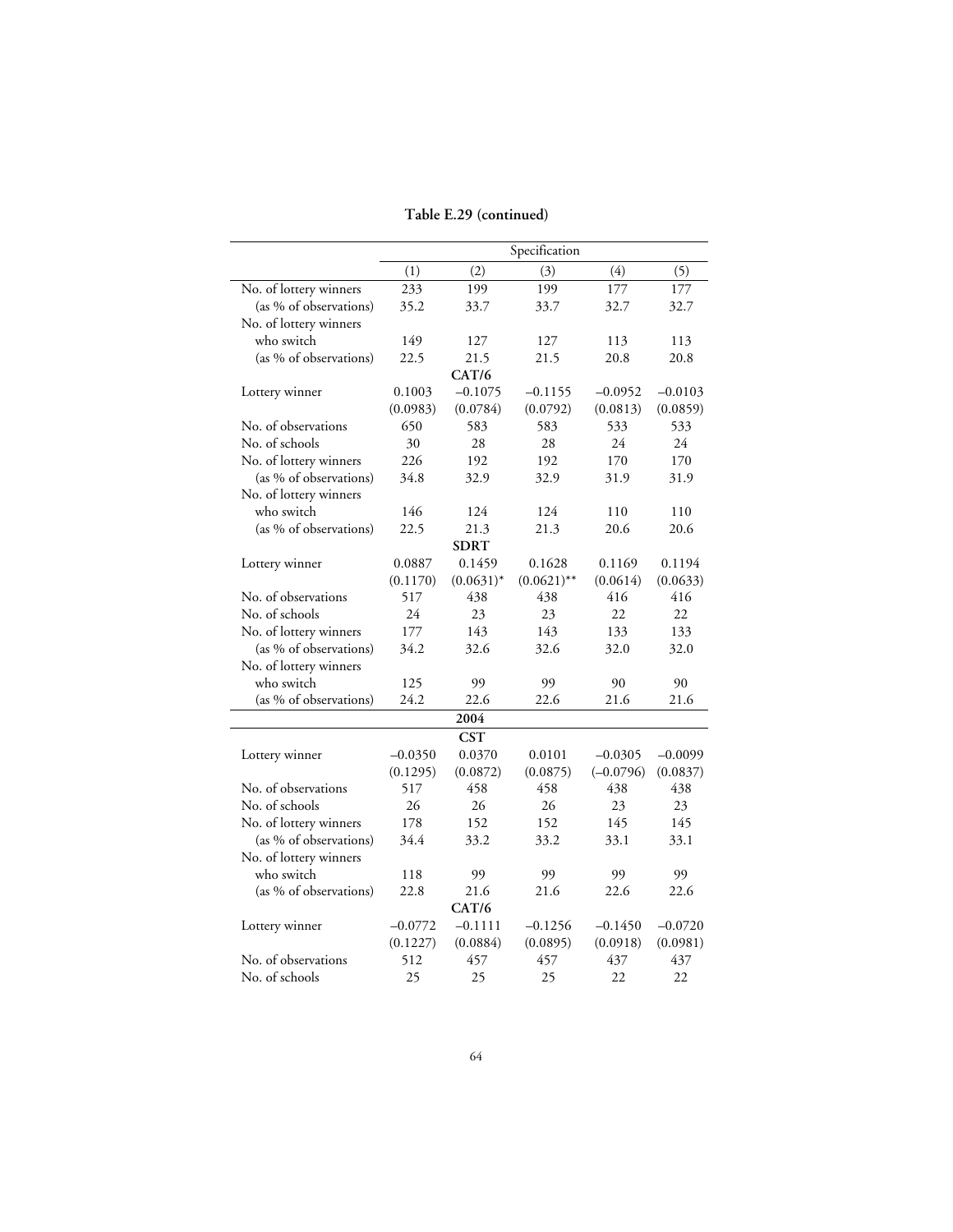#### **Table E.29 (continued)**

|                                              | Specification |             |      |      |      |  |  |
|----------------------------------------------|---------------|-------------|------|------|------|--|--|
|                                              | (1)           | (2)         | (3)  | (4)  | (5)  |  |  |
| No. of lottery winners                       | 175           | 149         | 149  | 142  | 142  |  |  |
| (as % of observations)                       | 34.2          | 32.6        | 32.6 | 32.5 | 32.5 |  |  |
| No. of lottery winners                       |               |             |      |      |      |  |  |
| who switch                                   | 114           | 95          | 95   | 95   | 95   |  |  |
| (as % of observations)                       | 22.3          | 20.8        | 20.8 | 21.7 | 21.7 |  |  |
|                                              |               | <b>SDRT</b> |      |      |      |  |  |
| Lottery winner                               |               |             |      |      |      |  |  |
| No. of observations                          |               |             |      |      |      |  |  |
| No. of schools                               |               |             |      |      |      |  |  |
| No. of lottery winners                       |               |             |      |      |      |  |  |
| (as % of observations)                       |               |             |      |      |      |  |  |
| No. of lottery winners                       |               |             |      |      |      |  |  |
| who switch                                   |               |             |      |      |      |  |  |
| (as % of observations)                       |               |             |      |      |      |  |  |
| Other Regressors                             |               |             |      |      |      |  |  |
| Grade dummies                                | Yes           | Yes         | Yes  | Yes  | Yes  |  |  |
| 2001 test score                              |               | Yes         | Yes  | Yes  | Yes  |  |  |
|                                              |               |             | Yes  | Yes  | Yes  |  |  |
| 2001 test score squared<br>Personal controls |               |             |      | Yes  | Yes  |  |  |
| Classroom controls                           |               |             |      |      | Yes  |  |  |
|                                              |               |             |      |      |      |  |  |

NOTES: The rows labeled "Lottery winner" show the coefficients on the indicator variable for lottery winners, and the next row shows standard errors. All models include a random effect for the school at which the student enrolled in the given year.

\*Significant at the 5 percent level.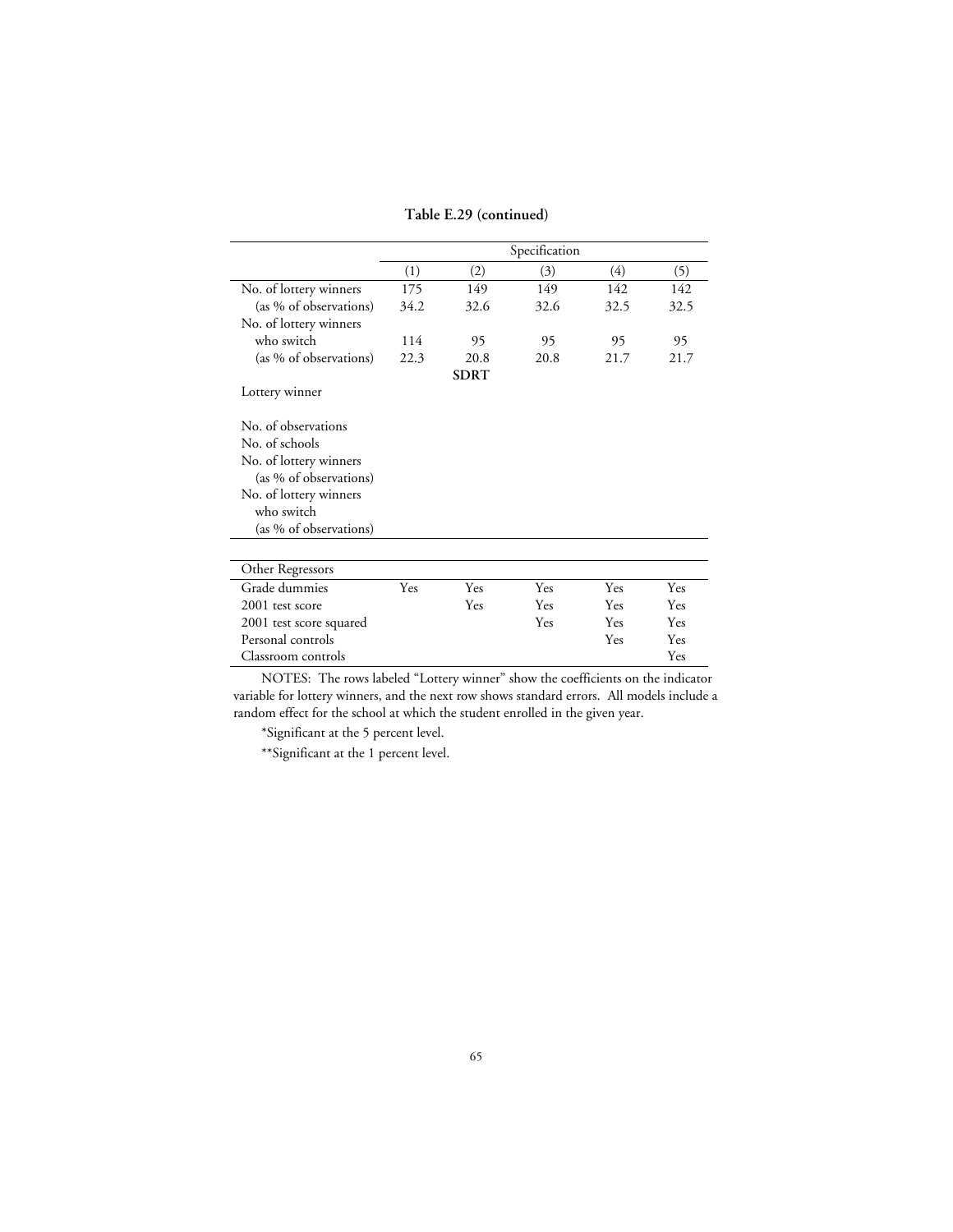#### **Regression Results for Open-Enrollment Choice, High School Students, for Various Measures of Math Achievement**

|                        | Specification |            |           |           |          |  |
|------------------------|---------------|------------|-----------|-----------|----------|--|
|                        | (1)           | (2)        | (3)       | (4)       | (5)      |  |
|                        |               | 2002       |           |           |          |  |
|                        |               | <b>CST</b> |           |           |          |  |
| Lottery winner         | 0.2458        | 0.1021     | 0.0975    | 0.0854    | 0.0705   |  |
|                        | $(0.0915)$ ** | (0.0752)   | (0.0750)  | (0.0766)  | (0.0801) |  |
| No. of observations    | 724           | 642        | 642       | 642       | 642      |  |
| No. of schools         | 27            | 27         | 27        | 27        | 27       |  |
| No. of lottery winners | 273           | 228        | 228       | 228       | 228      |  |
| (as % of observations) | 37.7          | 35.5       | 35.5      | 35.5      | 35.5     |  |
| No. of lottery winners |               |            |           |           |          |  |
| who switch             | 185           | 152        | 152       | 152       | 152      |  |
| (as % of observations) | 25.6          | 23.7       | 23.7      | 23.7      | 23.7     |  |
|                        |               | Stanford 9 |           |           |          |  |
| Lottery winner         | 0.2397        | $-0.0014$  | $-0.0042$ | $-0.0081$ | 0.0039   |  |
|                        | $(0.0955)^*$  | (0.0576)   | (0.0577)  | (0.0582)  | (0.0593) |  |
| No. of observations    | 760           | 689        | 689       | 689       | 689      |  |
| No. of schools         | 29            | 28         | 28        | 28        | 28       |  |
| No. of lottery winners | 284           | 245        | 245       | 245       | 245      |  |
| (as % of observations) | 37.4          | 35.6       | 35.6      | 35.6      | 35.6     |  |
| No. of lottery winners |               |            |           |           |          |  |
| who switch             | 185           | 158        | 158       | 158       | 158      |  |
| (as % of observations) | 24.3          | 22.9       | 22.9      | 22.9      | 22.9     |  |
|                        |               | 2003       |           |           |          |  |
|                        |               | <b>CST</b> |           |           |          |  |
| Lottery winner         | 0.2656        | 0.0033     | $-0.0311$ | $-0.0254$ | 0.0606   |  |
|                        | $(0.1049)^*$  | (0.0843)   | (0.0804)  | (0.0821)  | (0.0884) |  |
| No. of observations    | 630           | 560        | 560       | 515       | 423      |  |
| No. of schools         | 28            | 27         | 27        | 24        | 21       |  |
| No. of lottery winners | 218           | 184        | 184       | 163       | 138      |  |
| (as % of observations) | 34.6          | 32.9       | 32.9      | 31.7      | 32.6     |  |
| No. of lottery winners |               |            |           |           |          |  |
| who switch             | 144           | 118        | 118       | 105       | 91       |  |
| (as % of observations) | 22.9          | 21.1       | 21.1      | 20.4      | 21.5     |  |
|                        |               | CAT/6      |           |           |          |  |
| Lottery winner         | 0.2176        | $-0.0400$  | $-0.0240$ | $-0.0317$ | 0.0112   |  |
|                        | $(0.0973)^*$  | (0.0702)   | (0.0700)  | (0.0726)  | (0.0757) |  |
| No. of observations    | 646           | 578        | 578       | 528       | 528      |  |
| No. of schools         | 30            | 28         | 28        | 24        | 24       |  |